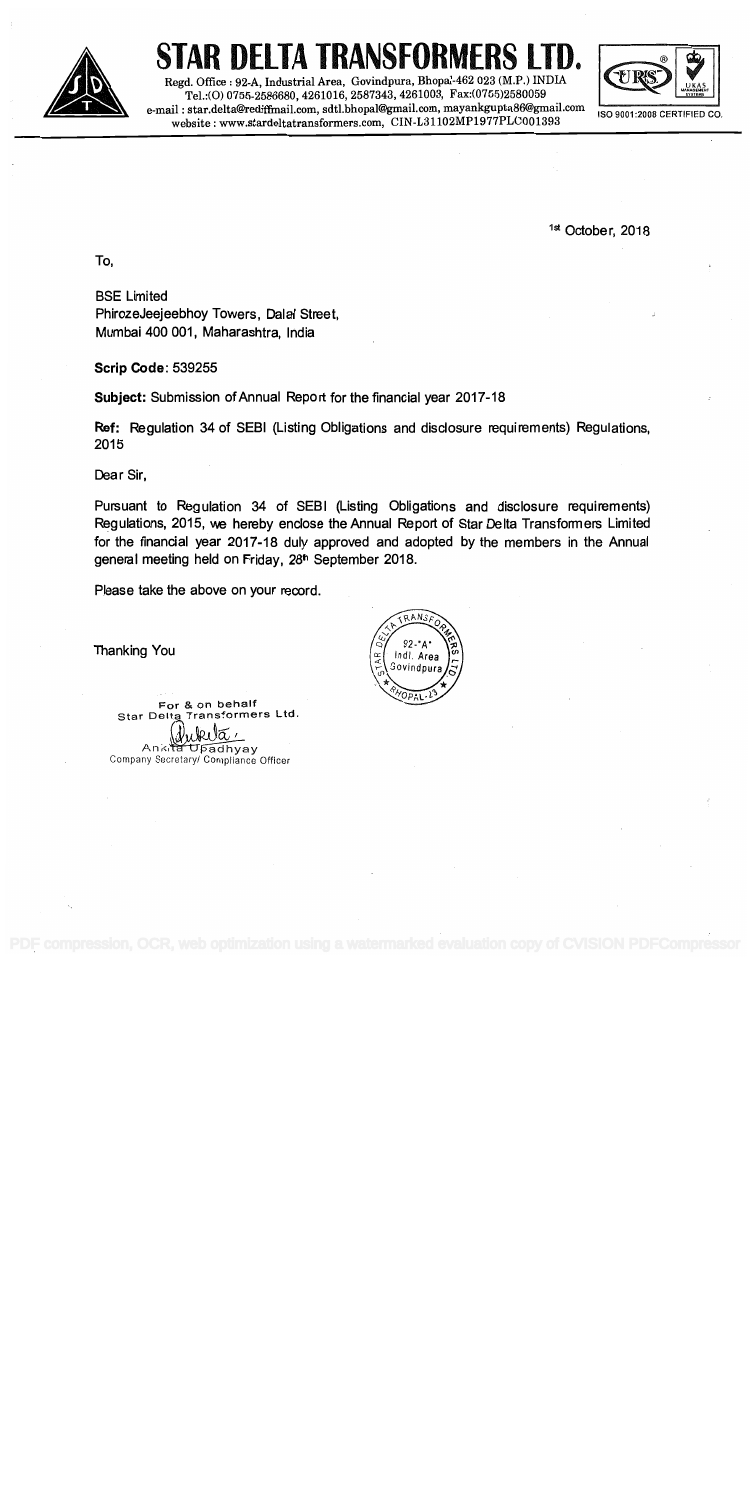



# STAR DELTA TRANSFORMERS LTD.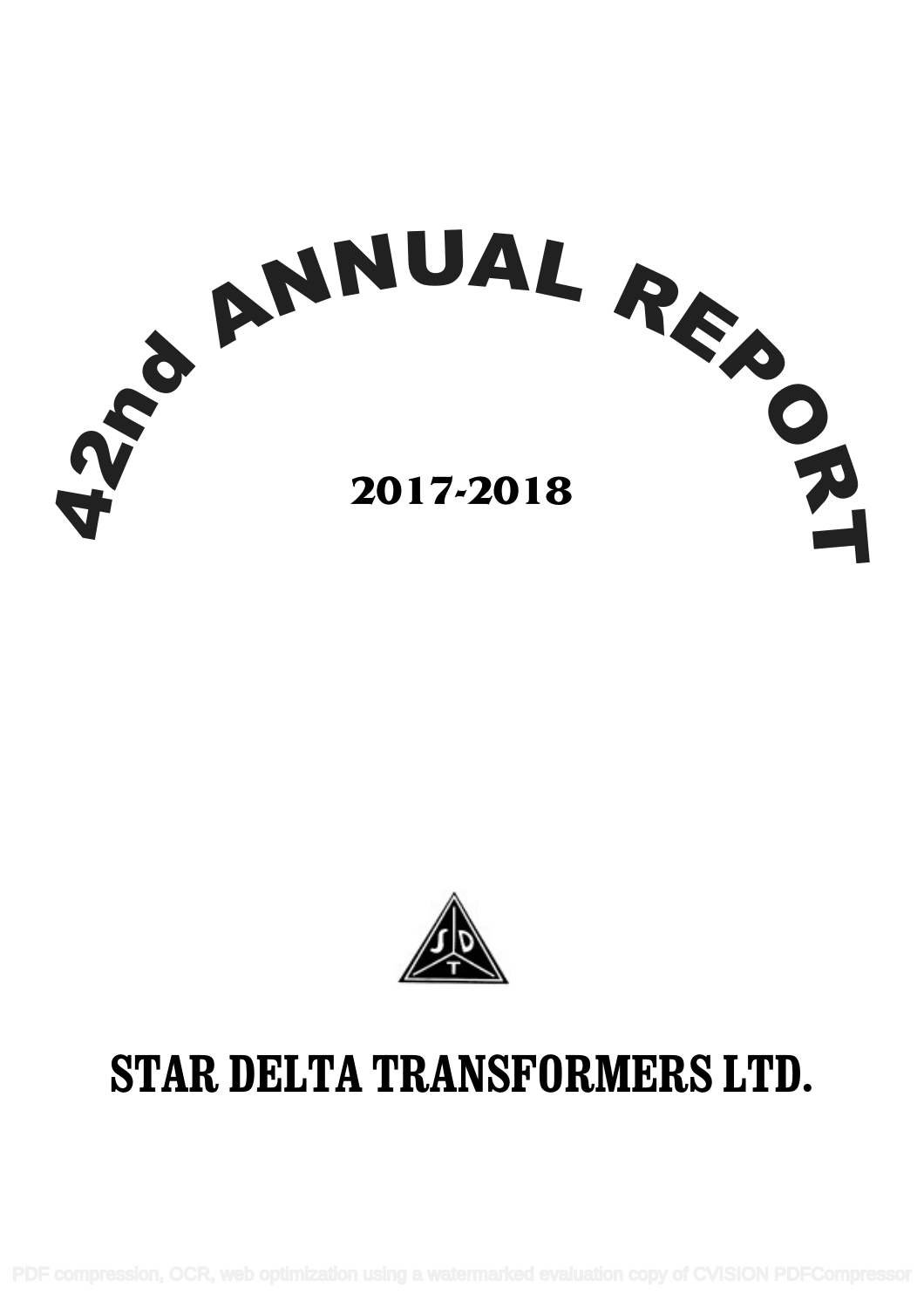# **CONTENTS**

|                                        | Page No. |
|----------------------------------------|----------|
| <b>Board of Directors</b>              |          |
| Notice                                 | 2        |
| <b>Directors Report</b>                | 14       |
| Annexures to the Director's Report     | 26       |
| Management Discussion and Analysis     | 41       |
| Corporate Governace                    | 43       |
| Independent Auditors Report            | 57       |
| <b>Balance Sheet</b>                   | 63       |
| Profit & Loss Account                  | 66       |
| <b>Cash Flow Statement</b>             | 67       |
| <b>Significant Accounting Policies</b> | 69       |
| Notes on Financial Statement           | 76       |
| <b>Attendance Slip</b>                 |          |
| Proxy Form                             |          |

Route Map

# **STAR DELTA TRANSFORMERS LIMITED**

CIN : L31102MP1977PLC001393

Email ID : star.delta@rediffmail.com, Website : www.stardeltatransformers.com

Phone : 0755-2586680, 4261003

| <b>BOARD OF DIRECTORS</b>                        | Mr. Kishore Gupta (Chairman & Managing Director) DIN: 00014205<br>Mr. Rakesh Gupta (Executive Director & CFO) DIN: 00014139<br>Mr. Laxmendra Maheshwari (Independent Director) DIN: 00278005<br>Mr. Shashendra Lahri (Independent Director) DIN: 02704101 |
|--------------------------------------------------|-----------------------------------------------------------------------------------------------------------------------------------------------------------------------------------------------------------------------------------------------------------|
|                                                  | Mrs. Chhavi Kharb (Women Cum Independent Director) DIN: 01791358                                                                                                                                                                                          |
| <b>REGISTERED OFFICE</b>                         | STAR DELTA TRANSFORMERS LTD.,<br>92-A, Industrial Area, Govindpura,<br>Bhopal-462 023                                                                                                                                                                     |
| <b>WORKS</b>                                     | : 92-A, Industrial Area, Govindpura,<br>Bhopal - 462 023                                                                                                                                                                                                  |
| <b>AUDITORS</b>                                  | M/s. S.L. Khabya & Co.,<br>Chartered Accountants, Bhopal.                                                                                                                                                                                                 |
| <b>BANKERS</b>                                   | <b>HDFC</b>                                                                                                                                                                                                                                               |
| <b>REGISTRAR &amp;</b><br><b>TRANSFER AGENTS</b> | Link Intime India Pvt. Ltd.<br>C 101, 247 Park LBS Marg,<br>Vikhroli west Mumbai 400083                                                                                                                                                                   |
| <b>COMPANY SECRETARY</b>                         | Ms. Ankita Upadhyay                                                                                                                                                                                                                                       |
| <b>SECRETARIAL AUDITORS</b>                      | M/s ASA & Associates, Practicing Company Secretaries, Bhopal                                                                                                                                                                                              |
| <b>COST AUDITOR</b>                              | M/s Sanjay Kasliwal Cost Accountants, Bhopal                                                                                                                                                                                                              |

 $\sqrt{1}$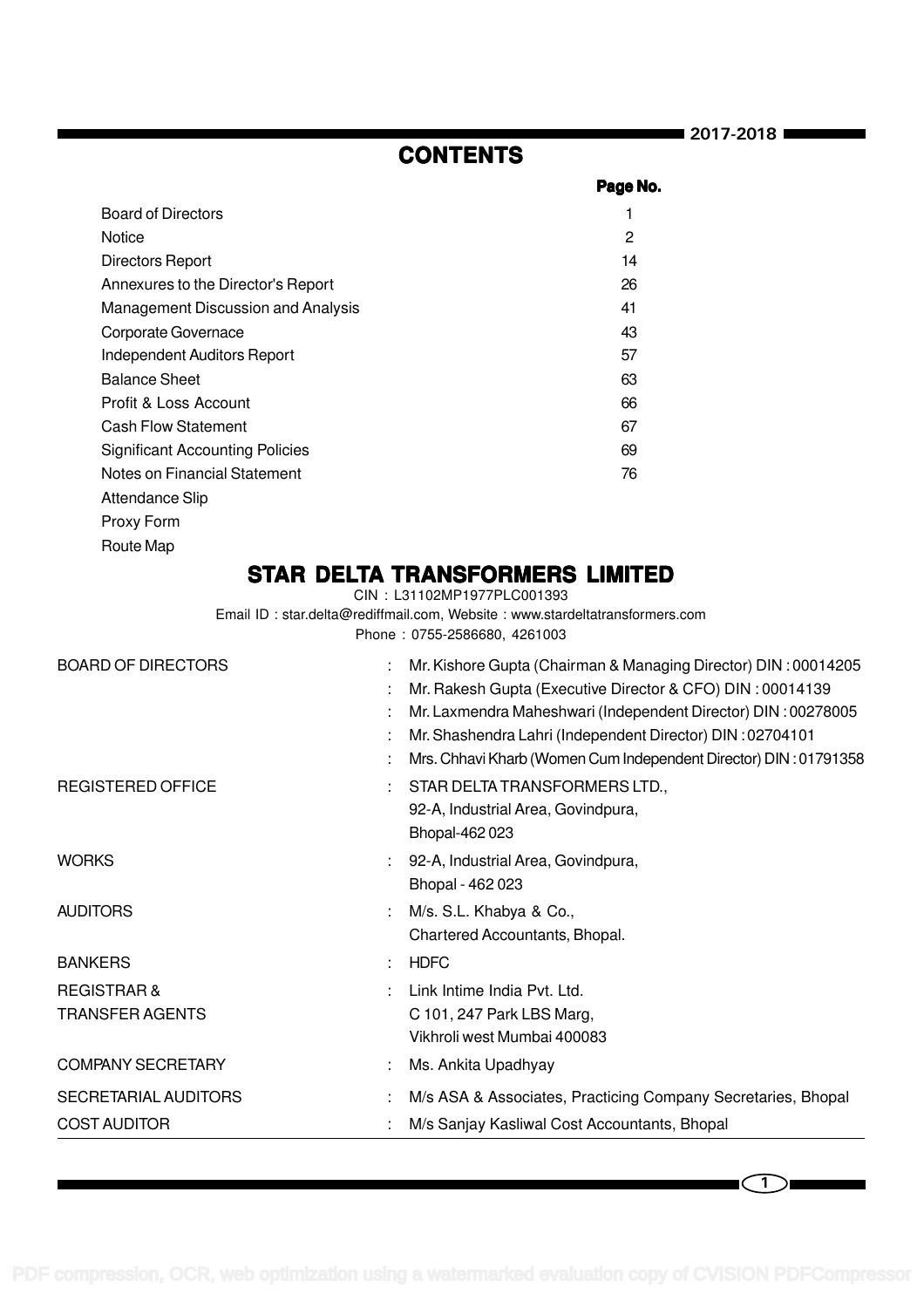$\blacksquare$  2017-2018

# **STAR DELTA TRANSFORMERS LIMITED**

# **REGD. OFFICE : 92-A, INDUSTRIAL AREA, GOVINDPURA, BHOPAL**

CIN : L31102MP1977PLC001393

Email ID : star.delta@rediffmail.com, Website : www.stardeltatransformers.com

# **NOTICE**

## **Dear Members,**

Notice is hereby given that the Forty Second Annual General Meeting of the Members of the Star Delta Transformers Limited will be held on Friday, 28th day of September, 2018 at 11.30 A.M., at the Registered office of the Company at 92 A, Industrial Area, Govindpura, Bhopal M.P. 462023 to transact the following business.

# **AS ORDINARY BUSINESS:**

# **1. Adoption of Audited Financial Statements and the Reports of the Board of Directors and Auditor's thereon;**

To receive, consider and adopt the Audited Financial Statements of the Company for the financial year ended 31st March, 2018 and the Reports of the Board of Directors and Auditors thereon.

# **2. Appointment of Director in place of Director who retires by Rotation;**

To appoint a Director in place of Mr. Kishore Gupta (DIN: 00014205), Managing Director who retires by rotation and being eligible, offers himself for re-appointment.

# **AS SPECIAL BUSINESS**

# **3. To ratify/confirm the remuneration payable to Cost auditors for the financial year ending 31st March 2019;**

To consider and if thought fit, to pass, the following resolution as an Ordinary Resolution:

**"RESOLVED THAT** pursuant to the provisions of Section 148 and other applicable provisions, if any, of the Companies Act, 2013 read with the Companies (Audit and Auditors) Rules, 2014 (including any statutory modification(s) or reenactment(s) thereof, for the time being in force), the remuneration, as approved by the Board of Directors on recommendation of Audit committee and set out in the Explanatory Statement annexed to the Notice convening 42nd AGM, to be paid to the Cost Auditors of the Company, to conduct the audit of cost records of the Company for the financial year ending March 31, 2019, be and is hereby ratified/confirmed.

**RESOLVED FURTHER THAT** the Board of Directors of the Company be and is hereby authorized to do all acts and take all such steps as may be necessary, proper or expedient to give effect to this resolution."

# **4. Payment of Minimum Remuneration to Mr. Kishore Gupta (DIN: 00014205), Managing Director of the Company, in the event of inadequacy or absence of profits:**

To consider and if thought fit, to pass, the following resolution as a Special Resolution:

**"RESOLVED THAT** pursuant to the provisions of Section 196, 197, 198 read with Schedule V and other applicable provisions, if any, of the Companies Act, 2013 (including any statutory modification or re-enactment thereof, for the time being in force) and as per approval/ recommendation of the Nomination & Remuneration Committee and the Board, consent of the Members of the Company be and is hereby accorded to pay Rs. 1,75,692/- (Rupees One Lakh Seventy Five Thousand Six Hundred Ninety Two only) per month with an increase of 10% per annum plus other perquisites for conveyance, travelling, Provident fund and medical benefits to Mr. Kishore Gupta (DIN: 00014205), Managing Director of the Company, as minimum remuneration, in the event of inadequacy or absence of profits, for a period commencing from 01st April, 2018 to 26th March, 2020.

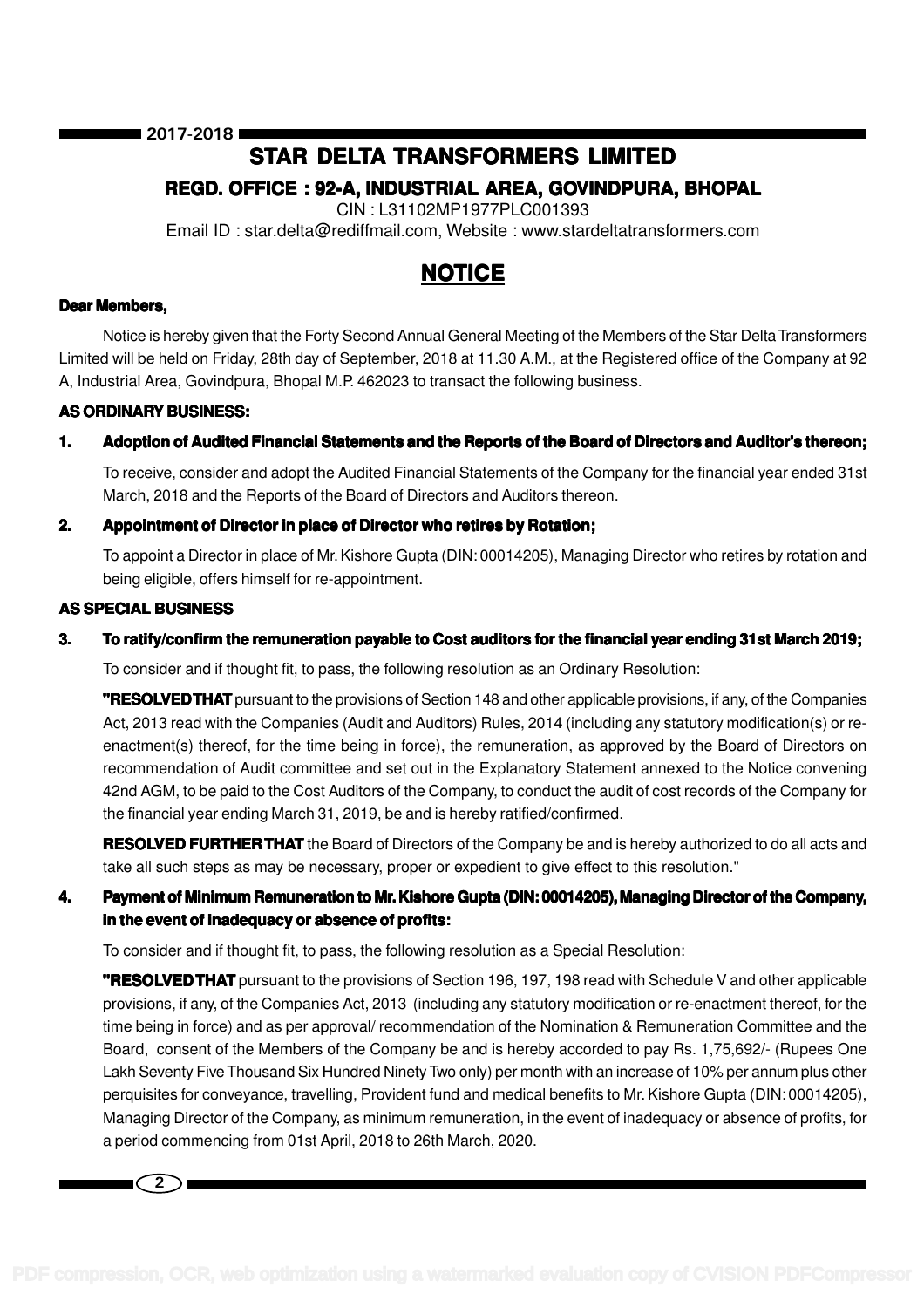$\overline{3}$ 

**RESOLVED FURTHER THAT** the above remuneration shall be subject to modification, as may be deemed fit by the Board from time to time and subject to the limits and stipulations prescribed by the Companies Act, 2013 read with Schedule V thereto, and/or any guidelines prescribed by the Government from time to time.

**RESOLVED FURTHER THAT** for the purpose of giving effect to this resolution, the Board of Directors of the Company be and are hereby authorised to do all such acts, deeds and things and execute all such documents, instruments and writings as may be necessary/required to give effect to this resolution."

## **5. Payment of Minimum Remuneration to Mr. Rakesh Gupta (DIN: 00014139), Whole time Director of the Company, in the event of inadequacy or absence of profits:**

To consider and if thought fit, to pass, the following resolution as a Special Resolution:

**"RESOLVED THAT** pursuant to the provisions of Section 196, 197, 198 read with Schedule V and other applicable provisions, if any, of the Companies Act, 2013 (including any statutory modification or re-enactment thereof, for the time being in force) and as per approval/ recommendation of the Nomination & Remuneration Committee and the Board, consent of the Members of the Company be and is hereby accorded to pay Rs. 1,17,128/- (Rupees One Lakh Seventeen Thousand One Hundred Twenty Eight only) per month with an increase of 10% per annum plus other perquisites for conveyance, travelling and medical benefits to Mr. Rakesh Gupta (DIN: 00014139), Whole time Director of the company, as minimum remuneration, in the event of inadequacy or absence of profits, for a period commencing from 01st April, 2018 to 29th September, 2020.

**RESOLVED FURTHER THAT** the above remuneration shall be subject to modification, as may be deemed fit by the Board from time to time and subject to the limits and stipulations prescribed by the Companies Act, 2013 read with Schedule V thereto, and/or any guidelines prescribed by the Government from time to time.

**RESOLVED FURTHER THAT** for the purpose of giving effect to this resolution, the Board of Directors of the Company be and are hereby authorised to do all such acts, deeds and things and execute all such documents, instruments and writings as may be necessary/required to give effect to this resolution."

### **6. Authority to Board of Directors to borrow u/s 180(1)(c) of the Companies Act, 2013:**

To consider and if thought fit, to pass, the following resolution as a Special Resolution:

**"RESOLVED THAT** in supersession of the earlier resolution passed by the Members of the Company in annual general meeting held on 30th September 2014 and pursuant to provisions of Section 180(1)(c) of the Companies Act, 2013 and other applicable provisions, if any, of the Companies Act, 2013 (including any statutory modification or re-enactment thereof, for the time being in force), consent of the Members of the Company be and is hereby accorded to authorise Board of Directors of the Company (the Board) to Borrow monies for the business of the Company from time to time which, together with the monies already borrowed by the company, would exceed its paid-up share capital, free reserves and securities premium account (apart from temporary loans obtained from its banker in the ordinary course of business namely loans repayable on demand or within six months from the date of loan such as short-term, cash-credit arrangements, the discounting of bills and the issue of short term loans of seasonal character, but not including loans raised for expenditure of a capital nature) subject to the condition that the total monies borrowed by the Board of Directors shall not exceed the aggregate of the paid up share capital, free reserves and Securities Premium Account of the company by more than the sum of Rs. 60,00,00,000/- (Rupees Sixty Crore Only).

**RESOLVED FURTHER THAT** the Board of Directors of the Company be and are hereby authorized to do all such acts, deeds or things that may be necessary to give effect to this resolution."

# **7. Authority to Board of Directors u/s 180(1)(a) of the Companies Act, 2013:**

**"RESOLVED THAT** in supersession of the earlier resolution passed by the Members of the Company in the Extraordinary General Meeting held on 23rd January, 2016 and pursuant to the provisions of section 180 (1) (a) and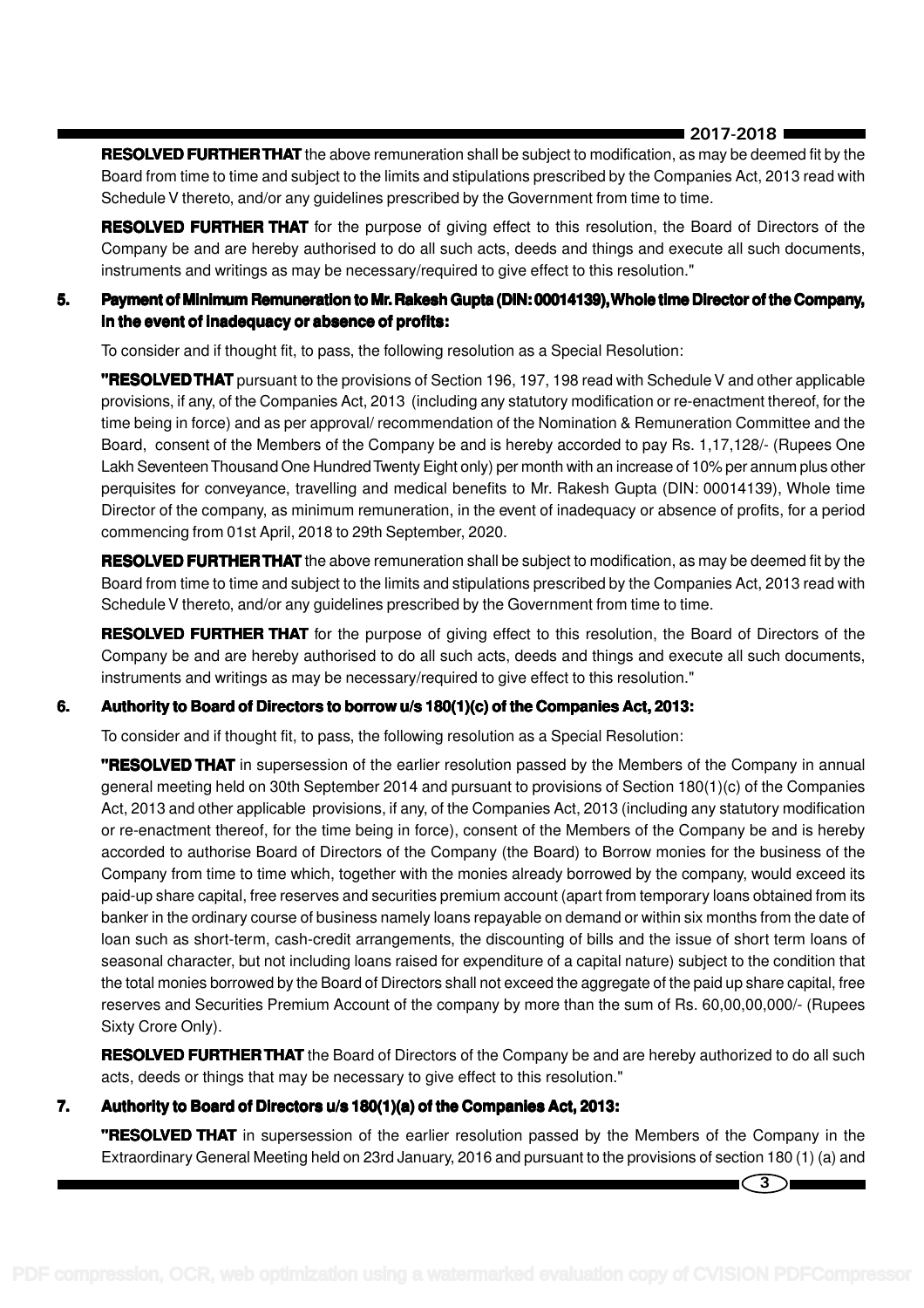#### ■ 2017-2018 ■

other applicable provisions, if any, of the Companies Act, 2013 and the rules made there under (including any statutory amendment(s) thereto or re-enactment(s) thereof, for time being in force), consent of the members be and is hereby accorded to authorise Board of Directors of the Company (the Board) to create charge, mortgage and/or hypothecation in addition to the existing charges, mortgages, created/to be created by the Company on all or any of the movable and/or immovable, tangible and/or intangible properties of the Company wherever situated, both present and future, and in such form and manner and with such ranking and at such time and on such terms as the Board may deem fit, together with power to take over whole or substantially the whole of the undertaking of the Company in certain events in favour of banks/financial institutions, other investing agencies and trustees for the holders of debentures/bonds/notes/other instruments (if any) to secure rupee/foreign currency loans and/or the issue of debentures/bonds/notes/other instruments from time to time.

**RESOLVED FURTHER THAT** for the purpose of giving effect to this resolution, the Board be and is hereby authorised to finalize, settle and execute such documents/ deeds/ agreements as may be required and to do all such acts, deeds, matters and things, as it may in its absolute discretion deem necessary, proper or desirable and to settle any question, difficulty or doubt that may arise in relation to creating mortgage/ charge as aforesaid and to acceptor make any alterations or variations in this regard."

By order of the Board of Directors -sd-Date : 10<sup>th</sup> August, 2018 **Kishore Gupta Kishore Gupta Kishore Gupta** 

Place : Bhopal (DIN: 00014205) Chairman & Managing Director

 $\overline{4}$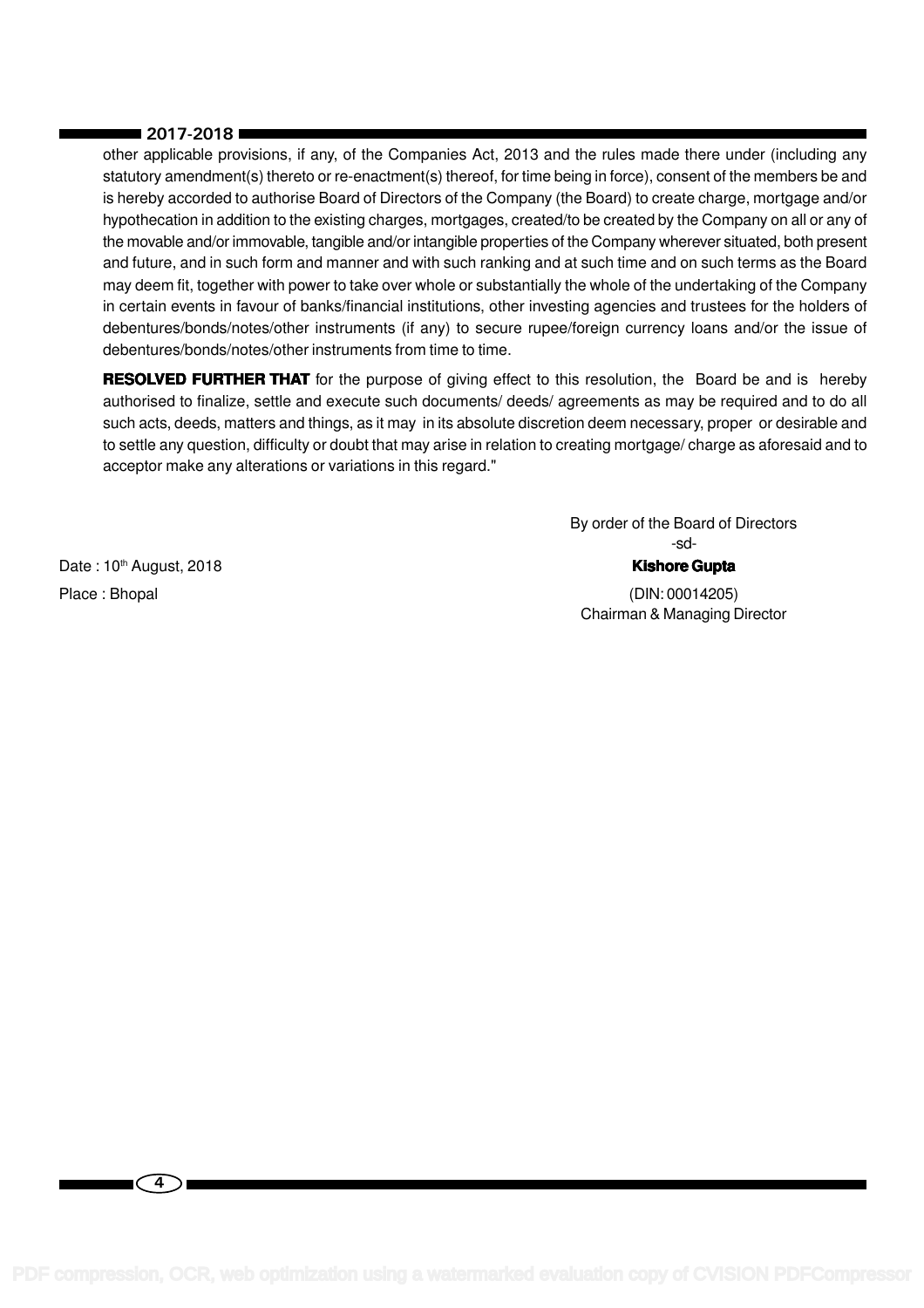5

#### **Notes:**

- 1. A Statement pursuant to Section 102(1) of the Companies Act, 2013 ("the Act"), relating to the Special Business to be transacted at the Annual General Meeting ("Meeting") is annexed hereto.
- 2. A member entitled to attend and vote at the meeting is entitled to appoint a proxy to attend and to vote instead of himself and the proxy need not be a member of the company. The instrument appointing the proxy should, however, is deposited at the registered office of the company not less than forty-eight hours before the commencement of meeting.

A person can act as a proxy on behalf of members not exceeding fifty and holding in the aggregate not more than ten percent of the total share capital of the Company carrying voting rights. A member holding more than ten percent of the total share capital of the Company carrying voting rights may appoint a single person as proxy and such person shall not act as a proxy for any other person or shareholder. The holder of proxy shall prove his identity at the time of attending the Meeting.

- 3. Corporate members intending to send their authorised representative(s) to attend the Meeting are requested to send to the Company a certified true copy of the relevant Board Resolution together with the specimen signature(s) of the representative(s) authorised under the said Board Resolution to attend and vote on their behalf at the Meeting.
- 4. In case of joint holders attending the Meeting, only such joint holder who is higher in the order of names will be entitled to vote at the Meeting.
- 5. Brief details of the directors, who are being appointed / re-appointed, are annexed hereto as per requirements of Securities and Exchange Board of India (Listing Obligations and Disclosure Requirements) Regulations, 2015/ Secretarial Standards.
- 6. The requirement to place the matter relating to ratification of appointment of Auditors by members at every Annual General Meeting is done away with vide notification dated May 7, 2018 issued by the Ministry of Corporate Affairs, New Delhi. Accordingly, no resolution is proposed for ratification of appointment of M/s. S.L. Khabya & Co, Chartered Accountants, (FRN: 00004-C) statutory Auditors, who were appointed in the 41st Annual General Meeting, held on September 28, 2017 to hold office till the conclusion of the 46th Annual General Meeting.
- 7. Members / Proxies / Authorised Representatives are requested to bring the Attendance Slip duly filled in and signed for attending the Meeting. Members who hold equity shares in electronic mode are requested to write the Client ID and DP ID number and those who hold equity shares in physical mode are requested to write their folio number in the attendance slip. Members are requested to bring to the Meeting necessary details of their Shareholding (Client ID & DP ID / Folio No.) and copy of their Notice.
- 8. Relevant documents referred to in the Notice are open for inspection by the members at the Registered Office of the Company on all working days (i.e. except Saturdays, Sundays and Public Holidays) during business hours up to the date of the Meeting.
- 9. Members holding shares in electronic mode are requested to intimate any change in their address or bank mandates to their DPs with whom they are maintaining their demat accounts. Members holding shares in physical mode are requested to advise any change in their address or bank mandates to the Company/ RTA.
- 10. Members wishing to claim dividends, which had remained unpaid are requested to contact the Registrar and Share Transfer Agent/ Company. Members are requested to note that, dividends if not encashed for a consecutive period of 7 years from the date of transfer to Unpaid Dividend Account of the Company, are liable to be transferred to the Investor Education and Protection Fund (IEPF).The shares in respect of such unclaimed dividends are also liable to be transferred to the demat account of the IEPF Authority. In view of this, Members are requested to claim their dividends from the Company, within the stipulated timeline. The Members, whose unclaimed dividends/shares have been transferred to IEPF, may claim the same from the Authority by following the Refund Procedure as detailed on the website of IEPF Authority.
- 11. The format of the Register of Members prescribed by the Ministry of Corporate Affairs under the Companies Act, 2013 requires the Company/Registrar and Transfer Agents to record additional details of Members, including their Permanent Account Number details (PAN), e-mail address, etc and the Securities and Exchange Board of India ("SEBI") has also mandated the submission of PAN by every participant in the market. Members holding shares in electronic form are therefore requested to submit their PAN & e-mail address details to their Depository Participants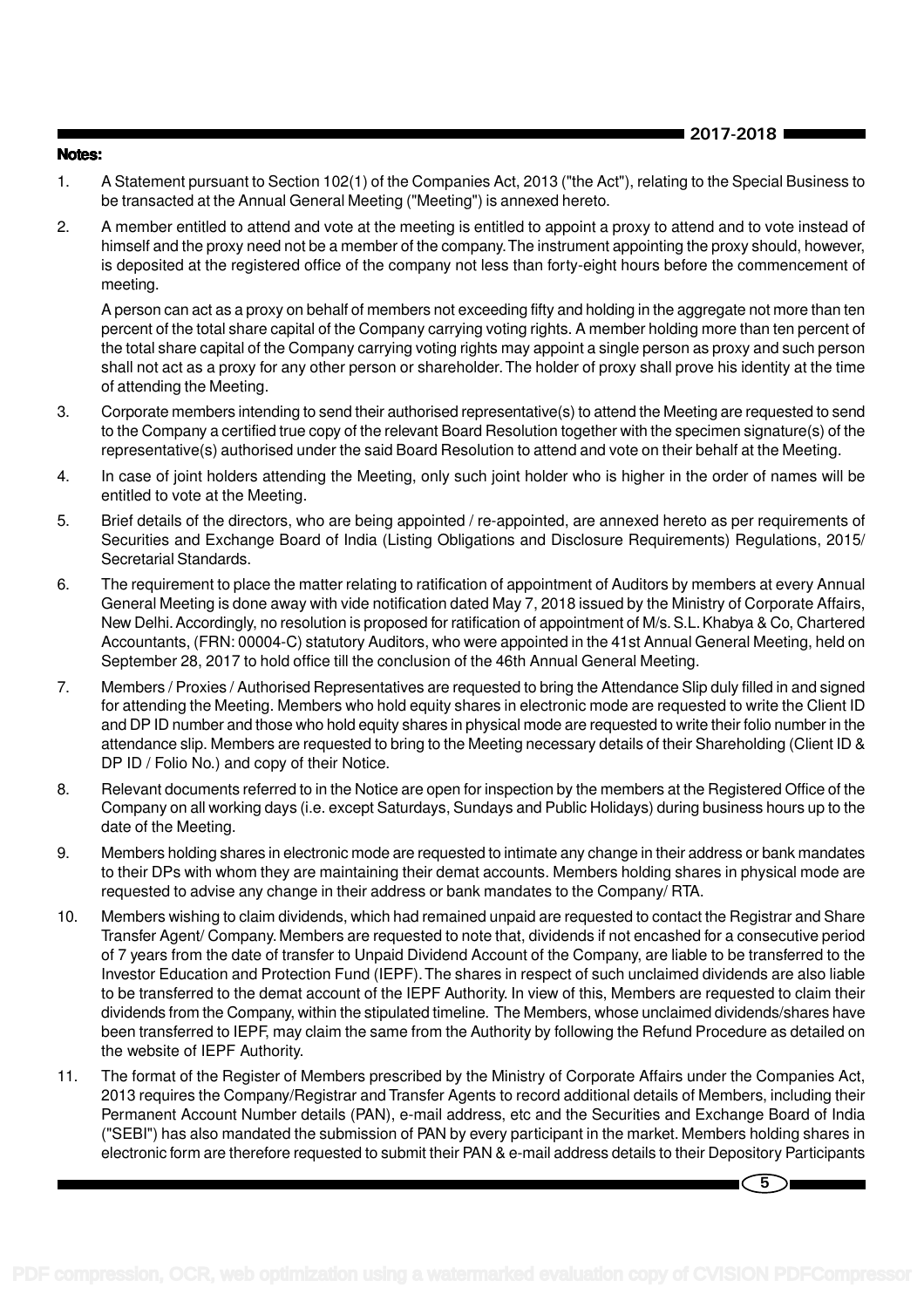with whom they are maintaining their De-mat accounts. Members holding shares in physical form are requested to submit their PAN & e-mail address to the Company / RTA.

- 12. Members desiring any information on the Accounts are requested to write to the company at least 10 days prior to the date of the meeting to enable the management to keep the information ready.
- 13. In order to implement the Green Initiatives of the Government, whereby Companies have now been allowed to send/ serve notice(s) / document(s) etc. to their members through electronic mode, your Company hereby requests all its members to register their email ID with the Registrar and Transfer Agent (in case of Physical holding) and with the Depository Participant (in case of Dematerialized holding), if not yet provided, to promote Green Initiative.
- 14. Electronic copy of the Annual Report is being sent to all the Members whose email IDs are registered with the Company/Depository Participant(s). For Members who have not registered their email address, physical copy of the Annual Report is being sent in the permitted mode.
- 15. Members can avail of the nomination facility by filing Form SH-13, as prescribed under Section 72 of the Companies Act, 2013 and Rule 19(1) of the Companies (Share Capital and Debentures) Rules, 2014, with the Company.
- 16. Members may also note that the Notice of the AGM will be available on the Company's website http:// www.stardeltatransformers.com/star\_delta\_investor1.php.
- 17. With a view to serving the Members better and for administrative convenience, an attempt would be made to consolidate multiple folios. Members who hold shares in identical names and in the same order of names in more than one folio are requested to write to the company to consolidate their holdings in one folio.
- 18. Members who still hold share in physical form are advised to dematerialise their shareholding to avail the benefits of dematerialisation, which include easy liquidity, since trading is permitted in dematerialised form only, electronic transfer, savings in stamp duty and elimination of any possibility of loss of documents and bad deliveries
- 19. The Register of members and the Share Transfer Books of the company will remain closed from 22nd day September, 2018 to 28th day September, 2018 (both days inclusive).
- 20. The Company's Registrar and Transfer Agents (RTA) is LINK INTIME INDIA PVT. LTD., C-101, 1st Floor, 247 Park, L.B.S. Marg, Vikhroli (West), Mumbai MH 400083.
- 21. Members may cast their votes through electronic means by using an electronic voting system from a place other than the venue of AGM ("Remote E-voting") in the manner provided below, during the e-voting period.
- 22. The Remote E-voting period commences on September 25, 2018 (9:00 am) and ends on September 27, 2018 (5:00 pm). During the aforesaid period, Members of the company may opt to cast their votes through Remote E-voting. At the end of the Remote E-voting period, facility will be blocked.
- 23. A person whose name is recorded in the register of members or in the register of beneficial owners maintained by the depositories as on September 21, 2018 (the "Cut off Date") only shall be entitled to vote through Remote Evoting and at the AGM.The voting rights of Members shall be in proportion to their share of the paid-up equity share capital of the Company as on the Cut Off date.
- 24. At the venue of meeting, voting shall be done through ballot papers ("Polling Paper") and the members attending the meeting who have not casted their vote by Remote E-voting shall be entitled to cast their vote through Ballot Paper.
- 25. Members who have cast their votes by remote e-voting prior to the meeting may attend the meeting, but shall not be entitled to cast their vote again.
- 26. The Board of Directors has appointed Ms. Shadab Anjum, Practising Company Secretary (Membership No. 8893) as the scrutiniser to the remote e-voting process, and voting at the venue of the annual general meeting in a fair and transparent manner.
- 27. Attendance slip, proxy form and the route map of the venue of the Meeting are annexed hereto.

#### **Voting through electronic means:**

#### **The instructions for shareholders voting electronically are as under:**

(i) The voting period begins on September 25, 2018 (9:00 A.M.) and ends on September 27, 2018 (5:00 P.M.). During this period shareholders' of the Company, holding shares either in physical form or in dematerialized form, as on the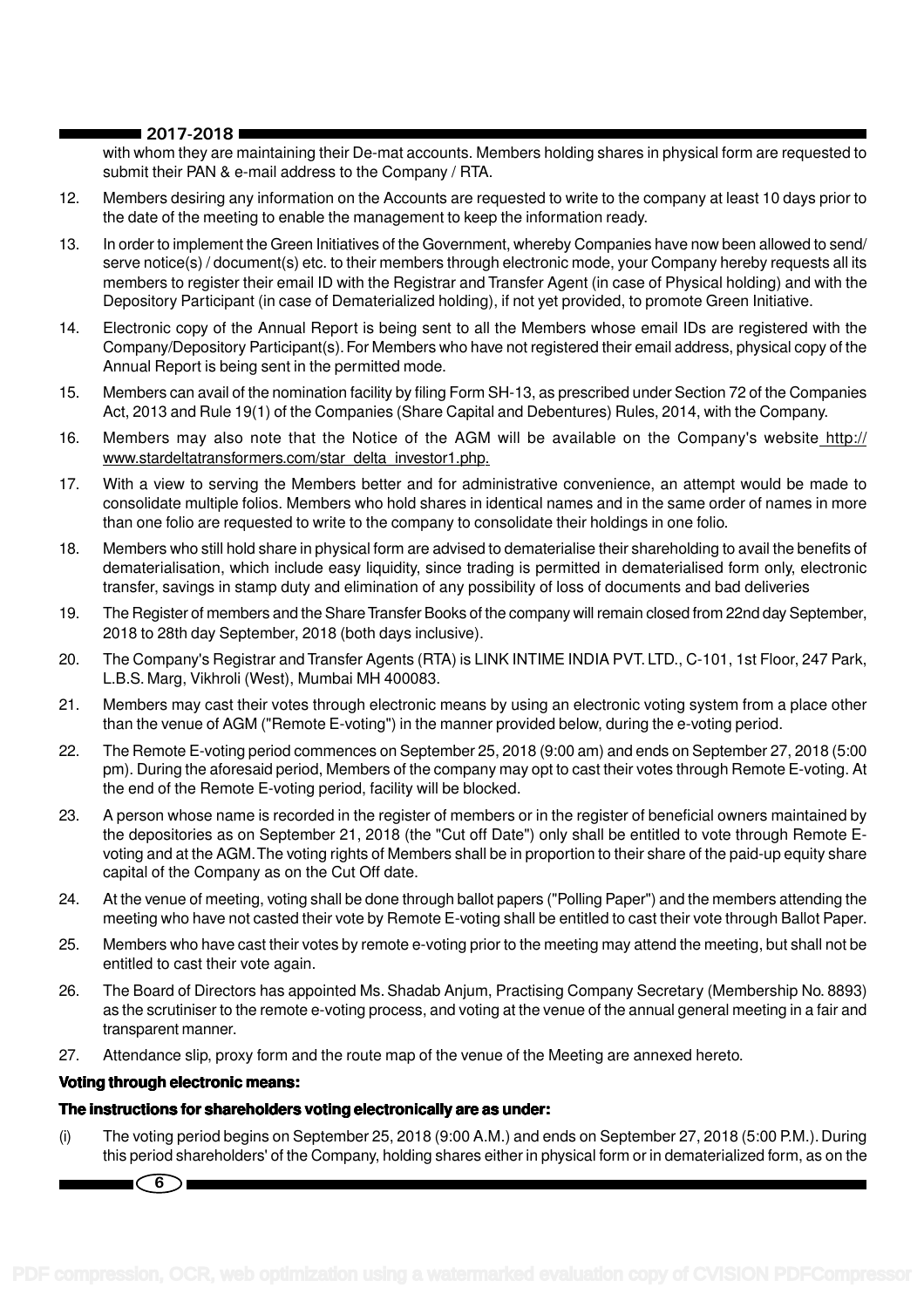#### ■ 2017-2018 I

7

cut-off date (record date) of September 21, 2018 may cast their vote electronically. The e-voting module shall be disabled by CDSL for voting thereafter.

- (ii) The shareholders should log on to the e-voting website www.evotingindia.com.
- (iii) Click on Shareholders / Members
- (iv) Now Enter your User ID
	- a. For CDSL: 16 digits beneficiary ID,
	- b. For NSDL: 8 Character DP ID followed by 8 Digits Client ID,
	- c. Members holding shares in Physical Form should enter Folio Number registered with the Company.
- (v) Next enter the Image Verification as displayed and Click on Login.
- (vi) If you are holding shares in demat form and had logged on to www.evotingindia.com and voted on an earlier voting of any company, then your existing password is to be used.
- (vii) If you are a first time user follow the steps given below:

|                                                                            | For Members holding shares in Demat Form and Physical Form                                                                                                                                                                                                                                                                                                      |
|----------------------------------------------------------------------------|-----------------------------------------------------------------------------------------------------------------------------------------------------------------------------------------------------------------------------------------------------------------------------------------------------------------------------------------------------------------|
| <b>PAN</b>                                                                 | Enter your 10 digit alpha-numeric PAN issued by Income Tax Department (Applicable for both demat<br>shareholders as well as physical shareholders)                                                                                                                                                                                                              |
|                                                                            | Members who have not updated their PAN with the Company/Depository Participant are requested<br>to use the sequence number which is printed on Postal Ballot / Attendance Slip indicated in the PAN<br>field                                                                                                                                                    |
| <b>Dividend</b><br><b>Bank Details</b><br><b>OR</b> Date of<br>Birth (DOB) | Enter the Dividend Bank Details or Date of Birth (in dd/mm/yyyy format) as recorded in your demat<br>account or in the company records in order to login.<br>If both the details are not recorded with the depository or company please enter the member id / folio<br>$\bullet$<br>number in the Dividend Bank details field as mentioned in instruction (iv). |

- (viii) After entering these details appropriately, click on "SUBMIT" tab.
- (ix) Members holding shares in physical form will then directly reach the Company selection screen. However, members holding shares in demat form will now reach 'Password Creation' menu wherein they are required to mandatorily enter their login password in the new password field. Kindly note that this password is to be also used by the demat holders for voting for resolutions of any other company on which they are eligible to vote, provided that company opts for e-voting through CDSL platform. It is strongly recommended not to share your password with any other person and take utmost care to keep your password confidential.
- (x) For Members holding shares in physical form, the details can be used only for e-voting on the resolutions contained in this Notice.
- (xi) Click on the **EVSN** for the relevant Star Delta Transformers Limited on which you choose to vote.
- (xii) On the voting page, you will see "RESOLUTION DESCRIPTION" and against the same the option "YES/NO" for voting. Select the option YES or NO as desired.The option YES implies that you assent to the Resolution and option NO implies that you dissent to the Resolution.
- (xiii) Click on the "RESOLUTIONS FILE LINK" if you wish to view the entire Resolution details.
- (xiv) After selecting the resolution you have decided to vote on, click on "SUBMIT". A confirmation box will be displayed. If you wish to confirm your vote, click on "OK", else to change your vote, click on "CANCEL" and accordingly modify your vote.
- (xv) Once you "CONFIRM" your vote on the resolution, you will not be allowed to modify your vote.
- (xvi) You can also take a print of the votes cast by clicking on "Click here to print" option on the Voting page.
- (xvii) If a demat account holder has forgotten the changed login password then Enter the User ID and the image verification code and click on Forgot Password & enter the details as prompted by the system.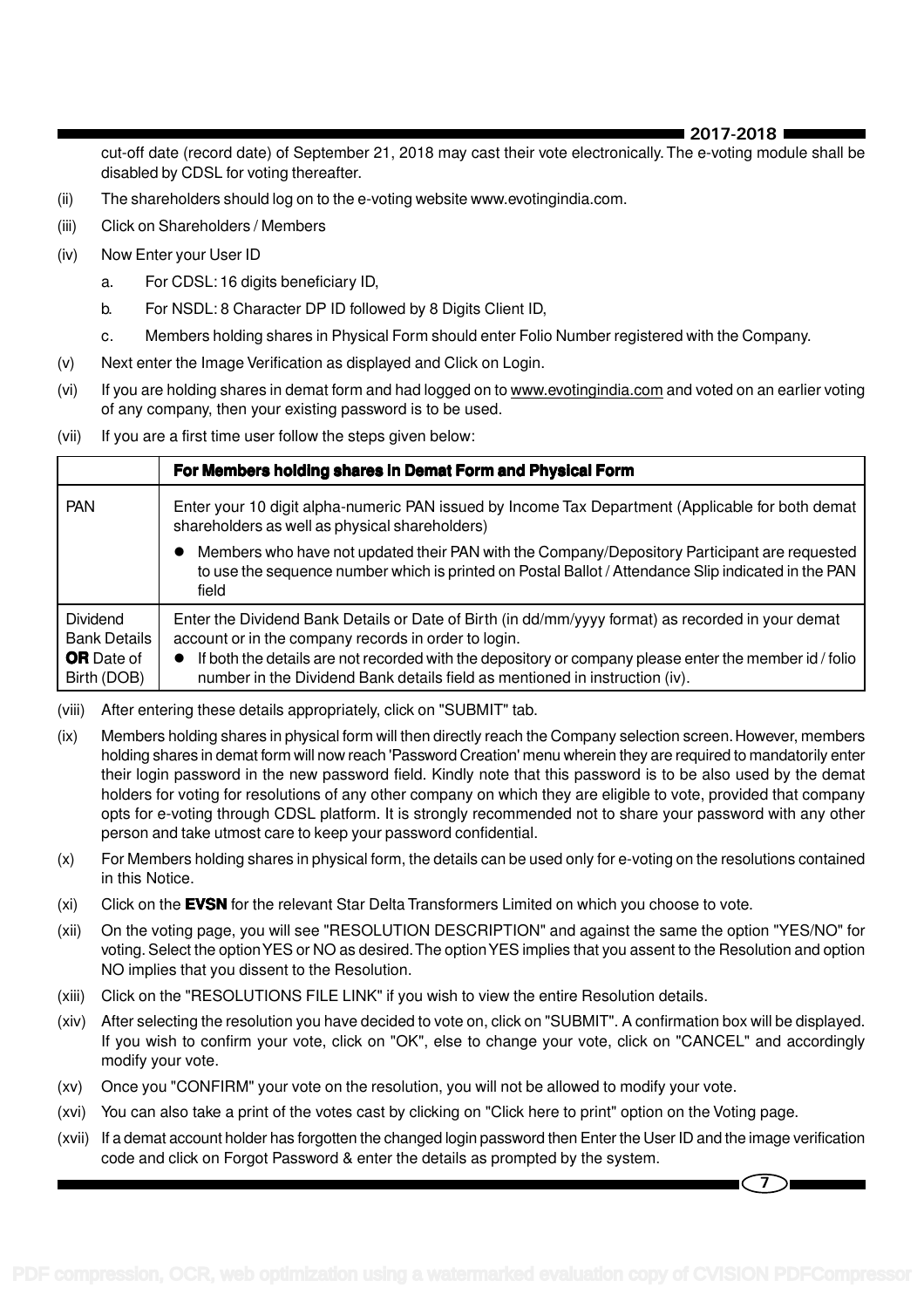(xviii) **Shareholders can also cast their vote using CDSL's mobile app m-Voting available for android based mobiles. The m-Voting app can be downloaded from Google Play Store. Apple and Windows phone users can download the app from the App Store and the Windows Phone Store respectively. Please follow the instructions as prompted by the mobile app while voting on your mobile.**

To Download m-Voting Mobile App

SCAN THIS QR CODE



How do you use the barcode scanner app?

Installing Barcode Scanner

- 1. Open the Play Store on your device. You can find the Play Store in your list of apps.
- 2. Tap the Search bar. This can be found at the top of the Play Store screen.
- 3. Type barcode scanner.
- 4. Tap QR & Barcode Scanner from Gamma Play.
- 5. Tap Install.
- 6. Tap Accept.
- 7. Tap Open.

How do I find the QR code on my phone?

To scan a QR code:

- 1. Open the QR code reader app installed on your device.
- 2. Scan the QR code by lining it up inside the window on your screen.
- 3. The barcode is decoded on your device and specific instructions are sent to the app for appropriate action (e.g. open a specific website).

# (xix) **Note for Non - Individual Shareholders and Custodians**

- l Non-Individual shareholders (i.e. other than Individuals, HUF, NRI etc.) and Custodian are required to log on to www.evotingindia.com and register themselves.
- l A scanned copy of the Registration Form bearing the stamp and sign of the entity should be emailed to helpdesk.evoting@cdslindia.com.
- l After receiving the login details by custodian a Compliance User should be created using the admin login and password.The Compliance User would be able to link the account(s) for which they wish to vote on.
- The list of accounts linked in the login should be mailed to helpdesk.evoting@cdslindia.com and on approval of the accounts they would be able to cast their vote.
- A scanned copy of the Board Resolution and Power of Attorney (POA) which they have issued in favour of the Custodian, if any, should be uploaded in PDF format in the system for the scrutinizer to verify the same.
- (xx) In case you have any queries or issues regarding e-voting, you may refer the Frequently Asked Questions ("FAQs") and e-voting manual available at www.evotingindia.com, under help section or write an email to helpdesk.evoting@cdslindia.com. or call 1800225533.

All grievances connected with the facility for voting by electronic means may be addressed to Mr. Rakesh Dalvi, Manager, (CDSL, ) Central Depository Services (India) Limited, A Wing, 25th Floor, Marathon Futurex, Mafatlal Mill Compounds, NM Joshi Marg, Lower Parel (East), Mumbai-400013 or send an email to helpdesk.evoting@cdslindia.com or call 1800225533.

 $\sqrt{8}$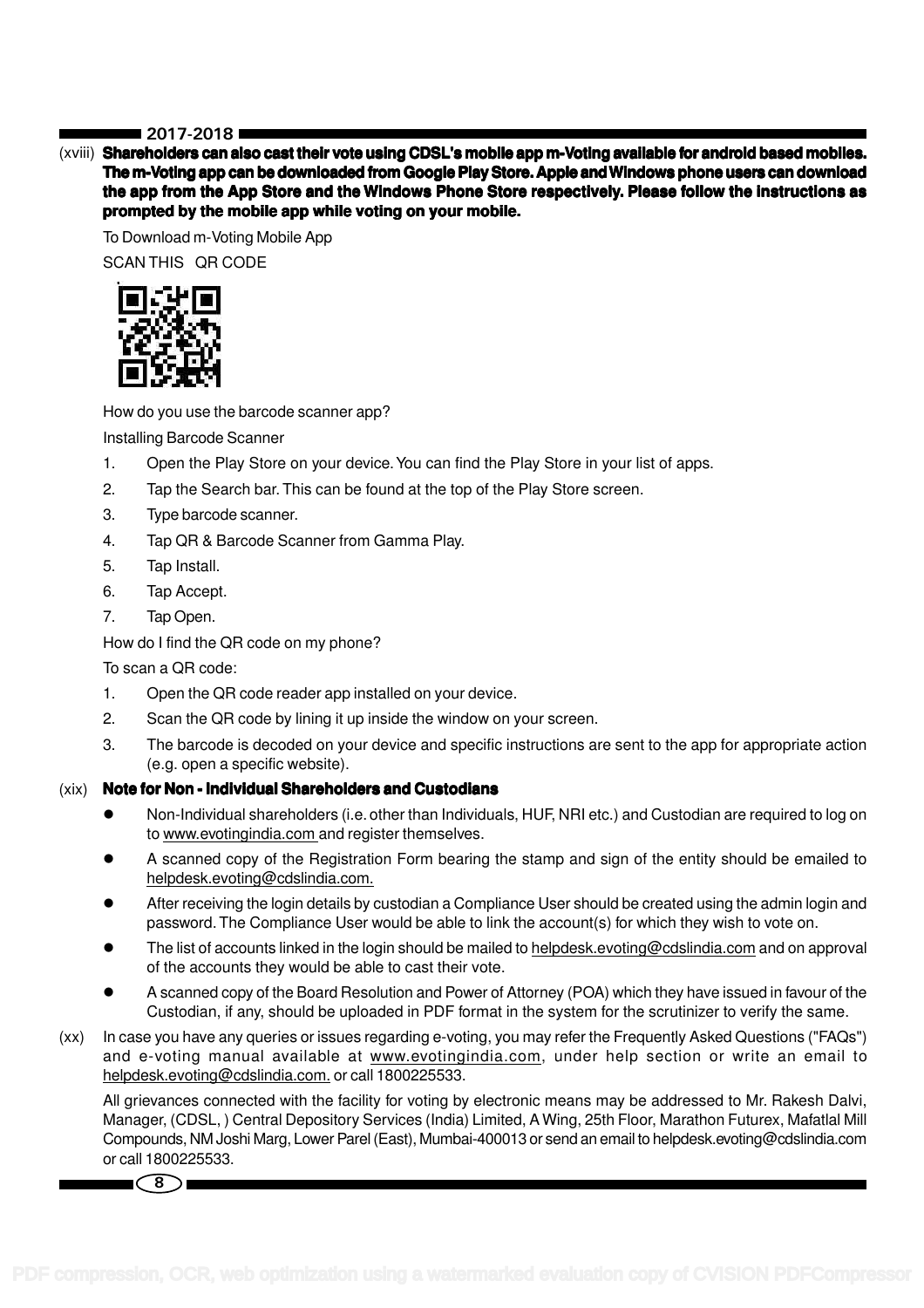ି 9

#### **Explanatory Statement Pursuant to Section 102(1) of the Companies Act, 2013 ("the Act"):**

#### **Item No. 3:**

The Board of Directors, on recommendation of the Audit committee has approved the appointment of M/s. Sanjay Kasliwal, as Cost Auditors of the Company to conduct the audit of the cost records of the Company for the financial year 2018-19.

In accordance with the provisions of Section 148 of the Act read with the Companies (Audit and Auditors) Rules, 2014, the remuneration payable to the Cost Auditors as recommended by the Audit Committee and approved by the Board of Directors, has to be ratified/confirmed by the members of the Company.

Board approved the remuneration of Rs. 25000/-(Rupees Twenty five thousand) plus out of pocket expenses on the recommendation of Audit Committee.

Accordingly, ratification/confirmation by the members is sought for the remuneration payable to the Cost Auditors by passing an Ordinary Resolution.

None of the Directors / Key Managerial Personnel of the Company / their relatives are, in any way, concerned or interested, financially or otherwise, in the resolution.

#### **Item No. 04 & 05:**

The Special Resolutions set out at Item No. 04 & 05 of the Notice are, to seek the members approval to pay Rs. 1,75,692/ - (Rupees One Lakh Seventy Five Thousand Six Hundred Ninety Two only) per month with an increase of 10% per annum plus other perquisites for conveyance, travelling, Provident fund and medical benefits to Mr. Kishore Gupta (DIN: 00014205), Managing Director of the Company in the event of inadequacy or absence of profits, for a period commencing from 01st April, 2018 to 26th March, 2020 and Rs. 1,17,128/- (Rupees One Lakh Seventeen Thousand One Hundred Twenty Eight only) per month with an increase of 10% per annum plus other perquisites for conveyance, travelling and medical benefits to Mr. Rakesh Gupta (DIN: 00014139), Whole time Director of the company, as minimum remuneration, in the event of inadequacy or absence of profits, for a period commencing from 01st April, 2018 to 29th September, 2020 in accordance with the provisions of Section 196, 197, 198 read with Schedule V (Section II of Part II of Schedule V: Remuneration payable by companies having no profits or inadequate profit without Central Government Approval) of the Companies Act, 2013.

Mr. Kishore Gupta (DIN: 00014205), Managing Director and Mr. Rakesh Gupta (DIN: 00014139), Whole time Director of the Company have been looking after Company's business since their appointment and considering the time and labour involved by them and to honour their services, the Nomination & Remuneration Committee in its meeting held on 10th August, 2018 has passed/recommended resolution(s) to pay Rs. 1,75,692/- (Rupees One Lakh Seventy Five Thousand Six Hundred Ninety Two only) per month with an increase of 10% per annum plus other perquisites for conveyance, travelling, Provident fund and medical benefits to Mr. Kishore Gupta (DIN: 00014205), Managing Director of the Company, as minimum remuneration, in the event of inadequacy or absence of profits, for a period commencing from 01st April, 2018 to 26th March, 2020 and Rs. 1,17,128/- (Rupees One Lakh Seventeen Thousand One Hundred Twenty Eight only) per month with an increase of 10% per annum plus other perquisites for conveyance, travelling and medical benefits to Mr. Rakesh Gupta (DIN: 00014139), Whole time Director of the company, as minimum remuneration, in the event of inadequacy or absence of profits, for a period commencing from 01st April, 2018 to 29th September, 2020 and the Board of Directors of the Company in their meeting held on 10th August, 2018 have also passed resolution(s) (subject to the approval of members of the Company) for payment of minimum remuneration to Mr. Kishore Gupta (DIN: 00014205), Managing Director and Mr. Rakesh Gupta (DIN: 00014139), Whole time Director of the Company in the event of inadequacy or absence of profits at the rates mentioned above and in terms of provisions/requirements of Section 197 and Schedule V (Section II of Part II of Schedule V: Remuneration payable by companies having no profits or inadequate profit without Central Government Approval) of the Companies Act, 2013, for payment of remuneration in the event of inadequacy or absence of profits as aforesaid, approval of members is required; therefore members approval is sought to the proposed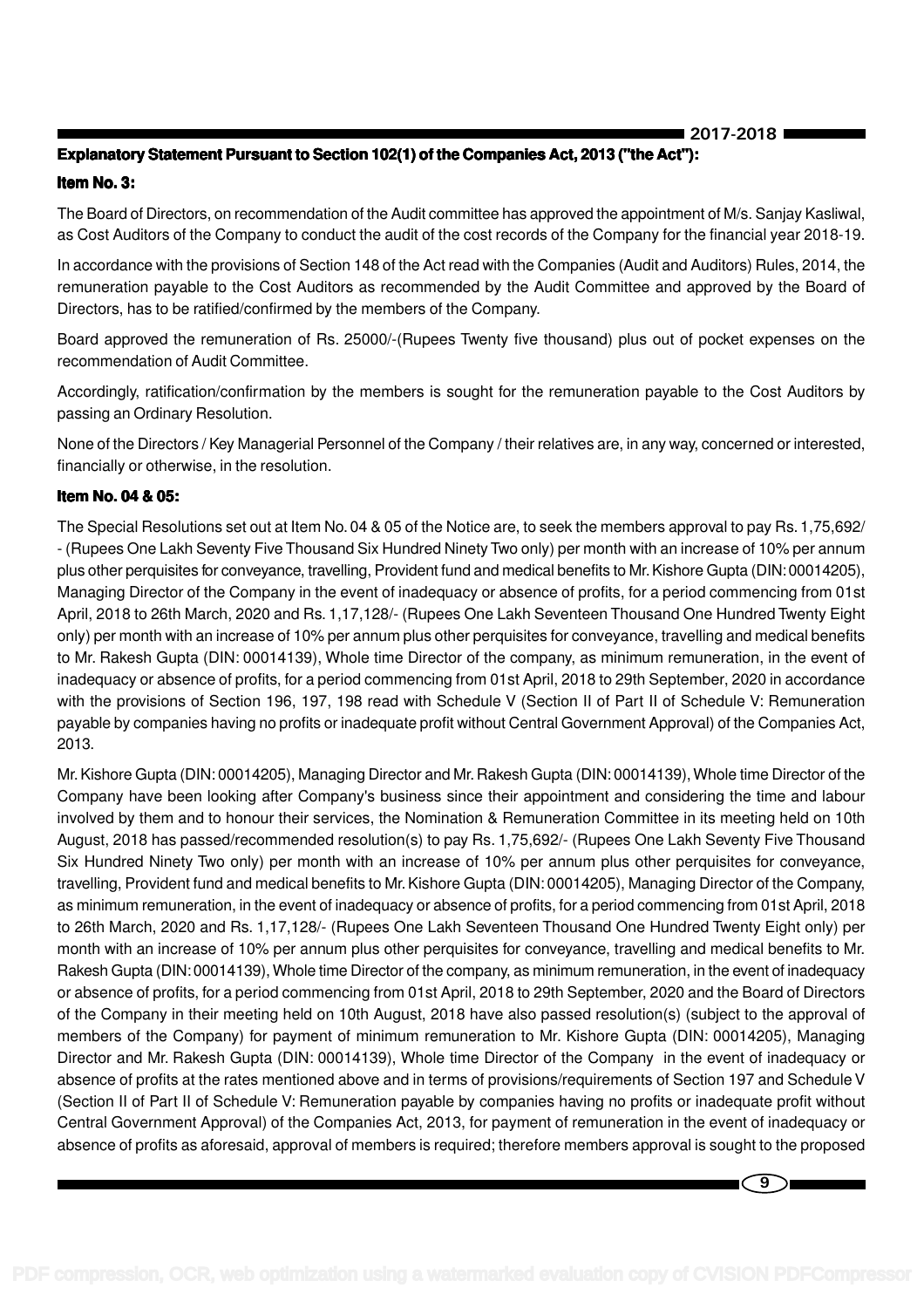resolutions. The Directors recommend passing of the resolutions set out at Item No. 04 & 05 of the Notice, as **Special Resolutions.**

Mr. Kishore Gupta (DIN: 00014205), Managing Director and Mr. Rakesh Gupta (DIN: 00014139), Whole time Director of the Company and their relatives are interested in the Resolutions set out at Item No. 04 & 05 of the Notice.

Save and except the above, none of the Directors and their relatives is concerned or interested, financially or otherwise, in the aforesaid Resolutions.

# **Statement containing the information as required under Section-II, Part-II of Schedule V to the Companies Act, 2013:**

### **I. GENERAL INFORMATION:**

| <b>Nature of industry</b>                                                                                                                                       | <b>Manufacturing</b>                                                                                |                       |                           |                       |
|-----------------------------------------------------------------------------------------------------------------------------------------------------------------|-----------------------------------------------------------------------------------------------------|-----------------------|---------------------------|-----------------------|
| Date or expected date of<br>commencement of commercial<br>production                                                                                            | Since its Incorporation<br>(Company is an existing Company)                                         |                       |                           |                       |
| In case of new companies, expected<br>date of commencement of activities<br>as per project approved by financial<br>institutions appearing in the<br>prospectus | Not Applicable<br>(Company is an existing Company)                                                  |                       |                           |                       |
| Financial performance based<br>on given indicators                                                                                                              | As per the Audited Financial Statements, the financial performance of the<br>Company was, as under: |                       |                           |                       |
|                                                                                                                                                                 |                                                                                                     | 2017-18               | 2016-17                   | 2015-16               |
|                                                                                                                                                                 | <b>Total Revenue</b><br>(including other<br>income)                                                 | Rs. 67,04,80,178.24/- | Rs. 68, 43, 12, 647. 40/- | Rs. 78,79,15,576.08/- |
|                                                                                                                                                                 | Profit/(Loss)<br>after tax                                                                          | Rs. 2,17,74,235.16/-  | Rs. 3,21,60,175.58/-      | Rs. 3,16,45,259.10/-  |
| Foreign investments or<br>collaborations, if any                                                                                                                | Company does not have any foreign investments or collaborations.                                    |                       |                           |                       |

# **II. INFORMATION ABOUT THE APPOINTEE/DIRECTORS:**

|                    | <b>Mr. Kishore Gupta</b><br>(DIN: 00014205)                                                                                                                                                                                                                                                                                                                                                                                                      | <b>Mr. Rakesh Gupta</b><br>(DIN: 00014139)                                                                                                                                                                                                                                                                                                                               |
|--------------------|--------------------------------------------------------------------------------------------------------------------------------------------------------------------------------------------------------------------------------------------------------------------------------------------------------------------------------------------------------------------------------------------------------------------------------------------------|--------------------------------------------------------------------------------------------------------------------------------------------------------------------------------------------------------------------------------------------------------------------------------------------------------------------------------------------------------------------------|
| Background details | Mr. Kishore Gupta (DIN: 00014205), is Managing<br>Director and Promoter of the Company. He is a<br>Bachelor of Engineering with an experience of<br>more than 38 years of the similar industry/field/<br>business in which the Company is engaged. Mr.<br>Kishore Gupta (DIN: 00014205) is the pillar of<br>SDTL and has played a lead role in formulating<br>the Company's strategy and ably assisted by<br>the other Directors of the Company. | Mr. Rakesh Gupta (DIN: 00014139) is Whole<br>Time Director and Promoter of the Company.<br>He is bachelor of Science and Law Graduate<br>Mr. Rakesh Gupta (DIN: 00014139) been a huge<br>support for more than 33 years & is responsible<br>for its Administrative Management. He is having<br>vast knowledge in technical, business<br>development and finance matters. |

 $(10)$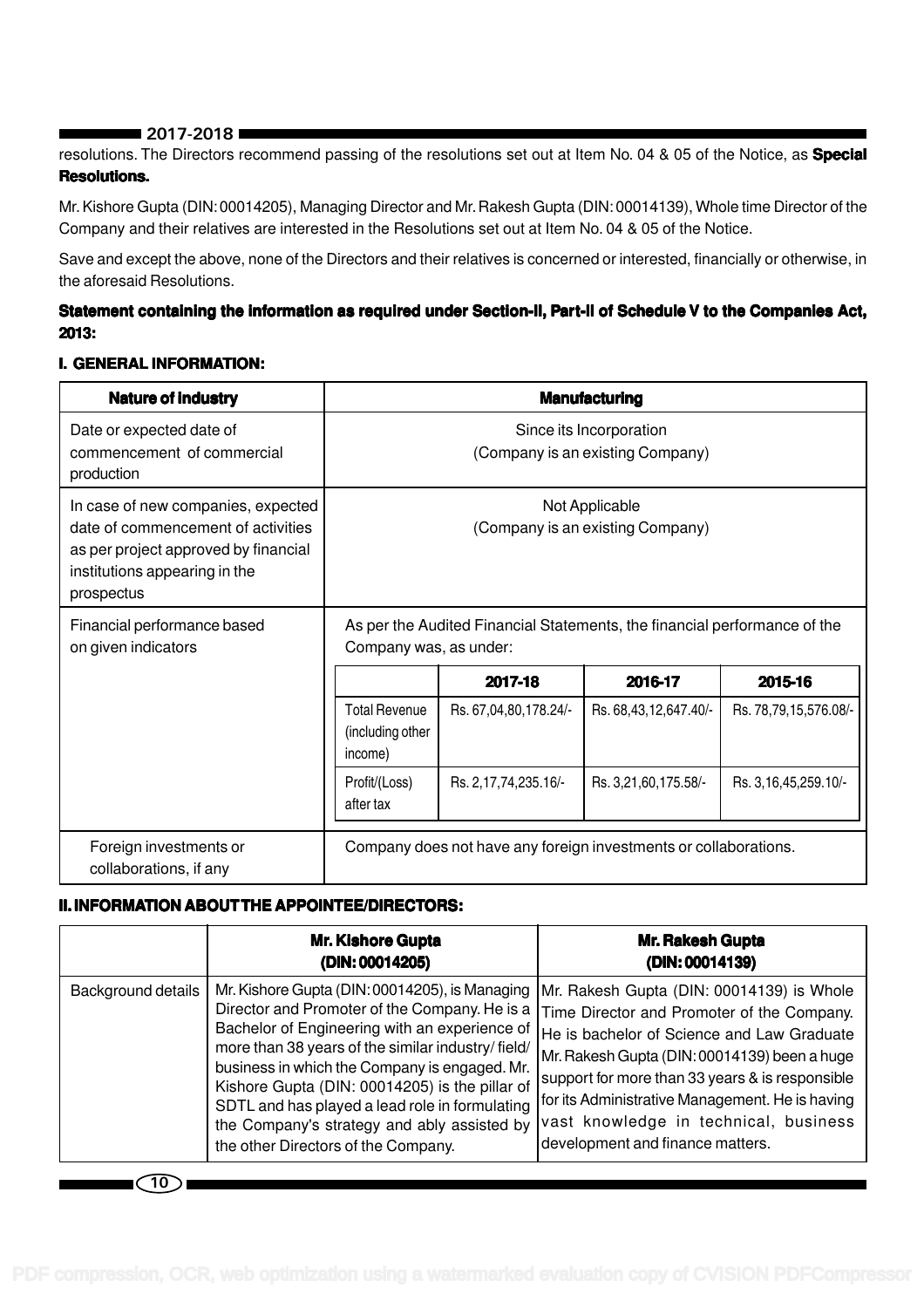|                                                                                                                                                                                                                                                        |                                                                                                                                                                                                                                                                                                                                                      | ■ 2017-2018 ■                                                                                                                                                                                                                                                                                                                               |
|--------------------------------------------------------------------------------------------------------------------------------------------------------------------------------------------------------------------------------------------------------|------------------------------------------------------------------------------------------------------------------------------------------------------------------------------------------------------------------------------------------------------------------------------------------------------------------------------------------------------|---------------------------------------------------------------------------------------------------------------------------------------------------------------------------------------------------------------------------------------------------------------------------------------------------------------------------------------------|
| Past Remuneration                                                                                                                                                                                                                                      | Rs. 19,16,640/- per annum                                                                                                                                                                                                                                                                                                                            | Rs. 17,42,400/- per annum                                                                                                                                                                                                                                                                                                                   |
| Recognition or awards                                                                                                                                                                                                                                  |                                                                                                                                                                                                                                                                                                                                                      |                                                                                                                                                                                                                                                                                                                                             |
| Job profile and his/<br>her suitability                                                                                                                                                                                                                | Subject to the superintendence, control and<br>direction of the Board, Mr. Kishore Gupta (DIN:<br>00014205) manages and supervises the<br>business affairs of the Company and does all<br>lawful acts and things in relation to such<br>management.<br>He has a very rich experience, & fully conversant<br>with business operations of the Company. | Subject to the superintendence, control and<br>direction of the Board Mr. Rakesh Gupta (DIN:<br>00014139) manages and supervises the<br>business affairs of the Company and do all lawful<br>acts and things in relation to such management.<br>He has a very rich experience & fully conversant<br>with business operations of the Company |
| Remuneration<br>proposed                                                                                                                                                                                                                               | As per resolution set out at Item No. 04 of the<br>Notice                                                                                                                                                                                                                                                                                            | As per resolution set out at Item No. 05 of the<br>Notice                                                                                                                                                                                                                                                                                   |
| Comparative remu-<br>neration profile with<br>respect to industry,<br>size of the Company,<br>profile of the position<br>and person (in case<br>of expatriates the<br>relevant<br>details<br>would be with respect<br>to the country of his<br>origin) | The proposed remuneration is comparable<br>considering the industry, size of the company,<br>the managerial position & the credentials of the<br>Mr. Kishore Gupta (DIN: 00014205).                                                                                                                                                                  | The proposed remuneration is comparable<br>considering the industry, size of the company,<br>the managerial position & the credentials of the<br>Mr. Rakesh Gupta (DIN: 00014139)                                                                                                                                                           |
| Pecuniary relation-<br>ship directly or<br>indirectly with the<br>Company, or relation-<br>ship with the mana-<br>gerial personnel, if                                                                                                                 | Mr. Kishore Gupta (DIN: 00014205) does not have<br>any pecuniary relationship with the Company<br>except remuneration drawn as a Managing<br>Director.<br>As per Section 2(77) of the Companies Act, 2013,<br>Mr. Kishore Gupta (DIN: 00014205) is relative of                                                                                       | Mr. Rakesh Gupta (DIN: 00014139) does not<br>have any pecuniary relationship with the<br>Company except remuneration paid as a Whole<br>Time Director.<br>As per Section 2(77) of the Companies Act,<br>2013, Mr. Rakesh Gupta (DIN: 00014139) is                                                                                           |
| any.                                                                                                                                                                                                                                                   | Directors i.e. brother of Mr. Rakesh Gupta (DIN:<br>00014139) and also holds 5,83,500 Equity Shares<br>of Company.                                                                                                                                                                                                                                   | relative of Directors i.e. brother of Mr. Kishore<br>Gupta (DIN: 00014205) Managing Director of the<br>Company and also holds 5,62,100 Equity Shares<br>of Company.                                                                                                                                                                         |

# **III. OTHER INFORMATION:**

| Reasons of loss or inadequate profits                             |  |
|-------------------------------------------------------------------|--|
| Steps taken or proposed to be taken for improvement               |  |
| Expected increase in productivity and profits in measurable terms |  |

 $\Box$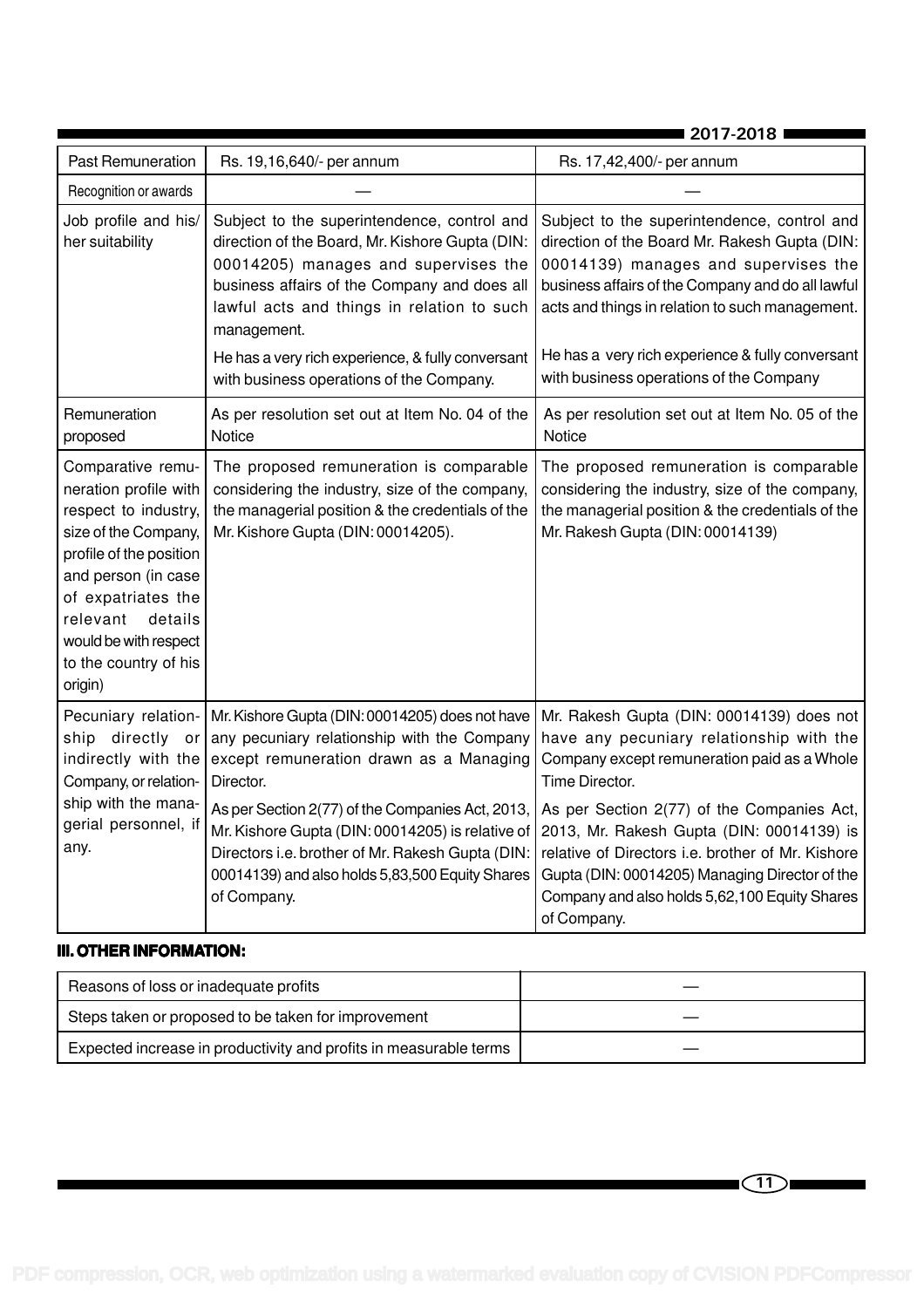**Information required to be furnished/disclosed as per requirements of Secretarial Standard on General Meetings (SS-2) and SEBI (Listing Obligations and Disclosure Requirements) Regulations, 2015:**

|                                                                                                        | <b>Mr. Kishore Gupta</b><br>(DIN: 00014205)                                                                                                                                                                                |                                                | <b>Mr. Rakesh Gupta</b><br>(DIN: 00014139)                                                                                                                         |                                                                                          |
|--------------------------------------------------------------------------------------------------------|----------------------------------------------------------------------------------------------------------------------------------------------------------------------------------------------------------------------------|------------------------------------------------|--------------------------------------------------------------------------------------------------------------------------------------------------------------------|------------------------------------------------------------------------------------------|
| <b>Date of Birth</b>                                                                                   | 20/02/1959                                                                                                                                                                                                                 |                                                | 05/08/1962                                                                                                                                                         |                                                                                          |
| <b>Age</b>                                                                                             | 59 years approx.                                                                                                                                                                                                           |                                                | 55 years approx.                                                                                                                                                   |                                                                                          |
| <b>Qualification</b>                                                                                   | B.E. (Electrical)                                                                                                                                                                                                          |                                                | <b>B. Sc., LL.B.</b>                                                                                                                                               |                                                                                          |
| <b>Expertise in Functional</b><br><b>Area</b>                                                          | Engineering                                                                                                                                                                                                                |                                                | Finance & Legal                                                                                                                                                    |                                                                                          |
| <b>Experience</b>                                                                                      | Experience of more than 38 years of the<br>similar field/business in which the Company<br>is engaged                                                                                                                       |                                                | Experience of more than 33 years of<br>Administration & Management in the similar<br>field/business in which the Company is<br>engaged                             |                                                                                          |
| <b>Terms and Conditions</b><br>of Appointment /<br><b>Re-appointment</b>                               | NA(Only varying the terms of Remuneration)                                                                                                                                                                                 |                                                | NA(Only varying the terms of Remuneration)                                                                                                                         |                                                                                          |
| <b>Remuneration sought to</b><br>be paid                                                               | As per resolution set out at Item No. 04 of<br>the Notice                                                                                                                                                                  |                                                | As per resolution set out at Item No. 05 of the<br>Notice                                                                                                          |                                                                                          |
| <b>Remuneration last</b><br>drawn                                                                      | Rs. 19,16,640/- per annum                                                                                                                                                                                                  |                                                | Rs. 12,77,760/- per annum                                                                                                                                          |                                                                                          |
| Date of first appointment<br>on the Board                                                              | 31st October 1987                                                                                                                                                                                                          |                                                | 15th October 1987                                                                                                                                                  |                                                                                          |
| Shareholding in the<br>Company                                                                         | 5,83,500 Equity Shares of Rs. 10/- each                                                                                                                                                                                    |                                                | 5,62,100 Equity Shares of Rs. 10/- each                                                                                                                            |                                                                                          |
| Relationship with other<br>Directors, Managers and<br>other key Managerial<br>Personnel of the Company | As per Section 2(77) of the Companies Act,<br>2013, Mr. Kishore Gupta (DIN: 00014205) is<br>relative of Directors i.e. brother of Mr. Rakesh<br>Gupta (DIN: 00014139) and also holds<br>5,83,500 Equity Shares of Company. |                                                | As per Section 2(77) of the Companies Act,<br>2013, Mr. Rakesh Gupta (DIN: 00014139) is<br>relative of Directors i.e. brother of Mr. Kishore<br>Shares of Company. | Gupta (DIN: 00014205) Managing Director of<br>the Company and also holds 5,62,100 Equity |
| No. of Meetings of the<br><b>Board attended during</b><br>the year.                                    | 05                                                                                                                                                                                                                         |                                                | 05                                                                                                                                                                 |                                                                                          |
| <b>List of other Companies</b><br>in which Directorships<br>held                                       | <b>Bhopal Wires Private Limited</b>                                                                                                                                                                                        |                                                | <b>NA</b>                                                                                                                                                          |                                                                                          |
| <b>List of Membership /</b>                                                                            | Chairmanship                                                                                                                                                                                                               | <b>Membership</b>                              | Chairmanship                                                                                                                                                       | <b>Membership</b>                                                                        |
| <b>Chairmanship in</b><br><b>Committees of the</b><br><b>Board of the Company</b>                      | 1.CSR Committee                                                                                                                                                                                                            | 1. Nomination and<br>remuneration<br>Committee | <b>NA</b>                                                                                                                                                          | 1. Audit Committee<br>2. Stakeholder<br>Relationship                                     |
| (12)                                                                                                   |                                                                                                                                                                                                                            |                                                |                                                                                                                                                                    |                                                                                          |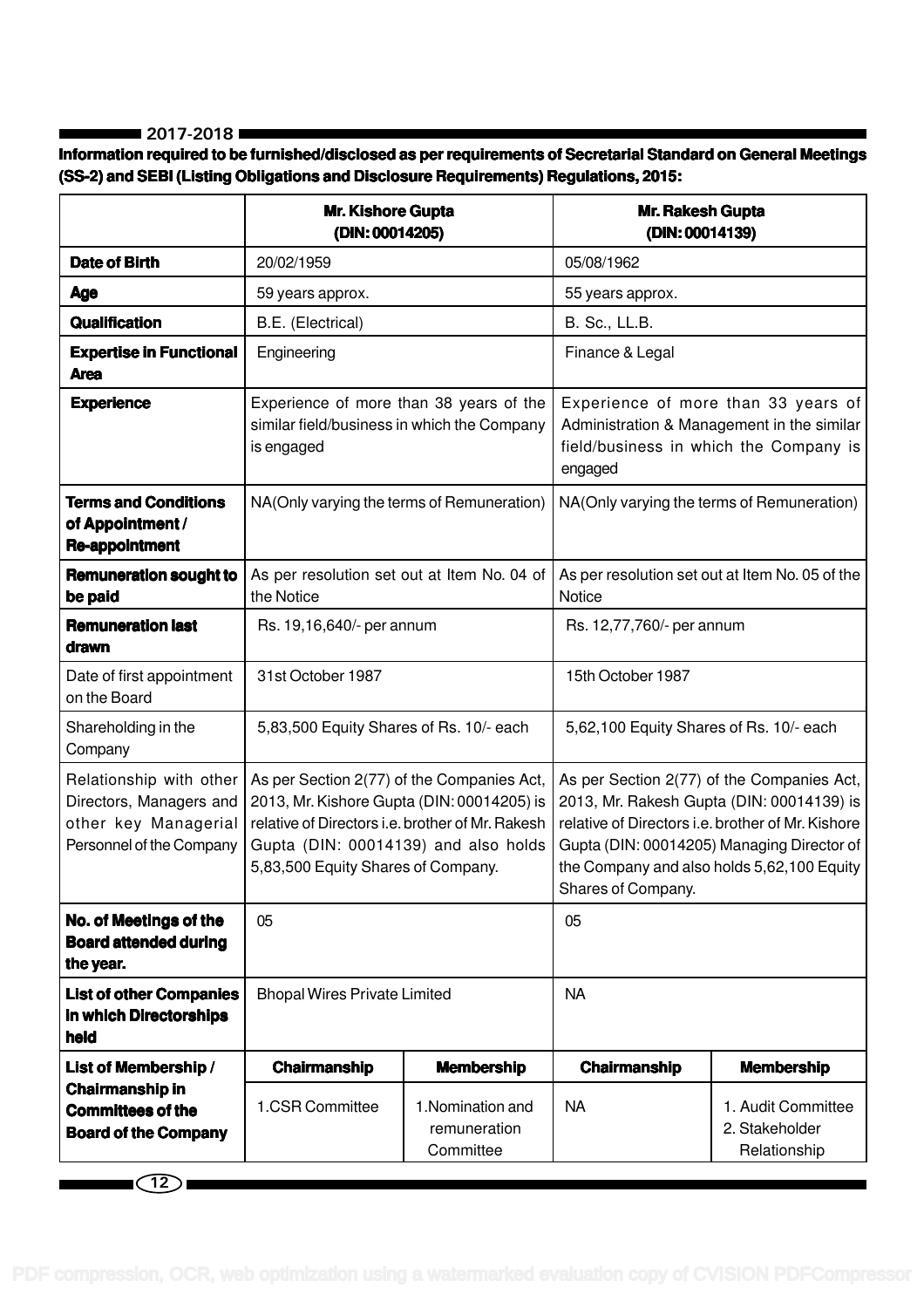|                                                                                |              |                   |              | 2017-2018         |
|--------------------------------------------------------------------------------|--------------|-------------------|--------------|-------------------|
|                                                                                |              |                   |              | Committee         |
|                                                                                |              |                   |              | 3. CSR Committee  |
| List of Membership /                                                           | Chairmanship | <b>Membership</b> | Chairmanship | <b>Membership</b> |
| <b>Chairmanship in</b><br><b>Committees of the Board</b><br>of Other Companies | <b>Nil</b>   | <b>Nil</b>        | <b>Nil</b>   | <b>Nil</b>        |
| Shareholding of Non-<br>executive Directors of the<br>Company                  | NA.          |                   |              | <b>NA</b>         |

### **Item No. 06:**

As per provisions of Section 180(1)(c) of the Companies Act, 2013, Board of Directors of a company shall not borrow money (together with the money already borrowed) in excess of the Company's paid up share capital, free reserves and securities Premium Account, unless the approval of shareholders by way of special resolution is obtained and keeping in view the Company's plan for expansion and diversification, Board thinks it necessary to secure this power from shareholders, therefore the Board recommends passing of Resolution as set out in Item No. 06, as a Special Resolution.

The Directors may be deemed/considered interested to the extent of their shareholding in the company.

# **Item No. 07:**

As per the provisions of section 180(1)(a) of the Companies Act, 2013 (the Act), a company shall not sell, lease or otherwise dispose of the whole or substantially the whole of the undertaking of the company or where the company owns more than one undertaking, of the whole or substantially the whole of any of such undertakings, unless approval of the shareholders is obtained by way of a special resolution.

In connection with the loan / credit facilities to be availed by the company, as and when required, through various sources for business purposes, the company might be required to create charges over its assets, properties and licenses by way of hypothecation, mortgage, lien, pledge etc. in favour of its lenders (up to the limits approved under section 180(1)(c) of the Act), for the purposes of securing the loan / credit facilities extended by them to the company.

The Directors may be deemed/considered interested to the extent of their shareholding in the company.

All documents concerning the Item No. 03 to 07 are available for inspection at the Registered Office of the Company from 11:00 AM to 01:00 PM on all working days till the date of the forthcoming Annual General Meeting of members.

# **By order of the Board of Directors For and on behalf of Star Delta Transformers Limited**

-sd-

**Kishore Gupta** (DIN: 00014205) Chairman & Managing Director

Date: 10th August, 2018 Place: Bhopal

 $(13)$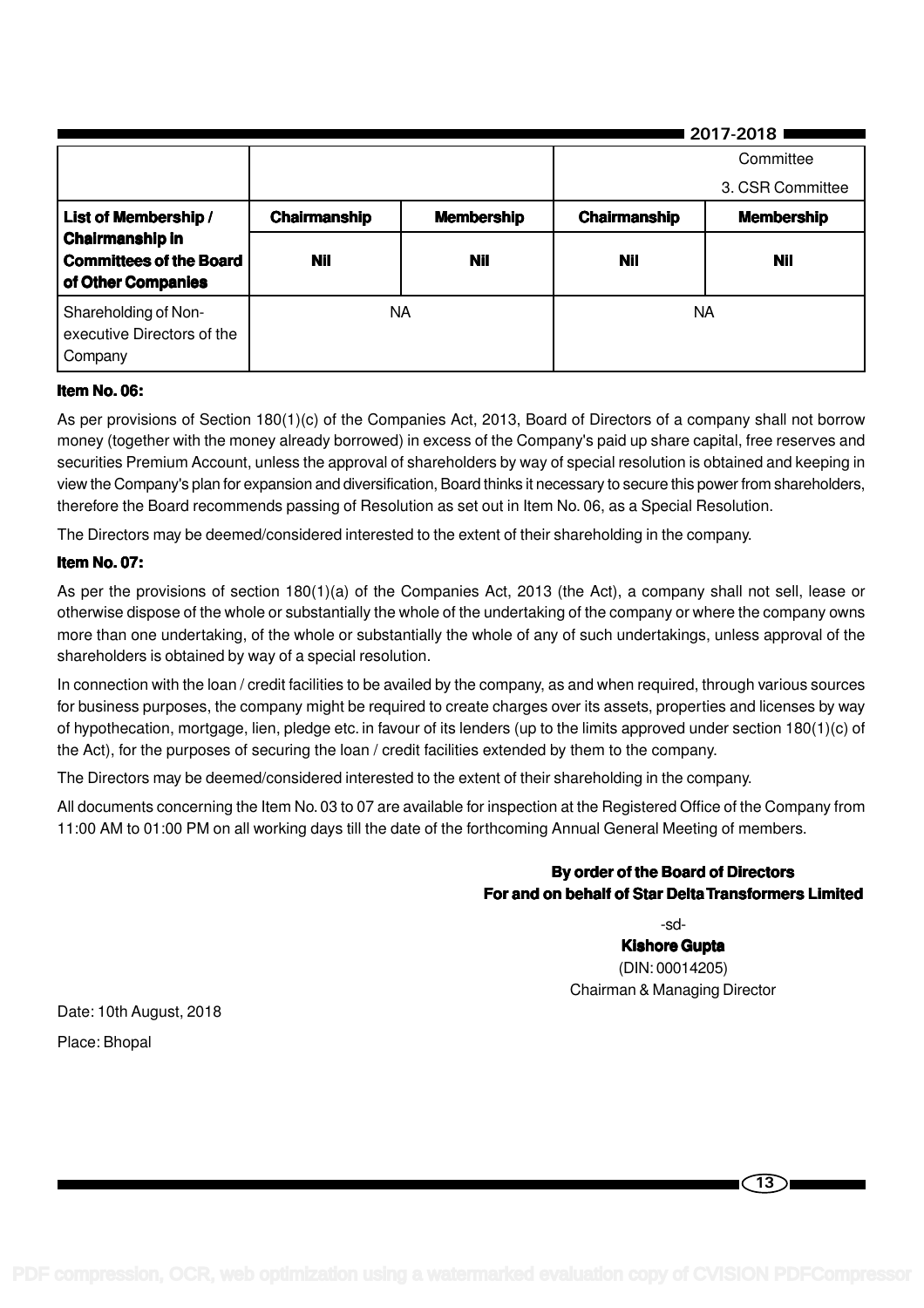$\blacksquare$  2017-2018  $\blacksquare$ 

# **BOARD REPORT**

# To THE MEMBERS STAR DELTA TRANSFORMERS LIMITED BHOPAL

Your Directors have pleasure in presenting their 42nd Annual Report together with the audited accounts of the Company for the year ended March 31st, 2018.

# **1. FIRST YEAR OF IMPLEMENTATION OF INDIAN ACCOUNTING STANDARDS (IND AS):**

This is the first year of implementation of the Indian Accounting Standards (Ind AS). The standalone financial statements for the year ended March 31, 2018 have been prepared in accordance with the Indian Accounting Standards (Ind AS) notified under section 133 of the Companies Act, 2013 read with Companies (Accounts) Rules, 2014 and Companies (Indian Accounting Standard) Rules, 2015.The financial statements for the year ended March 31, 2017 have been restated in accordance with Ind AS for comparative information.

# **2. FINANCIAL HIGHLIGHTS AND OPERATION:**

| <b>Particulars</b>                   | 2017-2018       | 2016-2017       |
|--------------------------------------|-----------------|-----------------|
| Revenue From Operation               | 66,22,47,626.44 | 66,82,90,445.00 |
| Other Income                         | 82,32,551.80    | 1,60,22,202.40  |
| <b>Total Revenue</b>                 | 67,04,80,178.24 | 68,43,12,647.40 |
| Profit before Depreciation & Tax     | 4,01,67,388.49  | 5,77,26,090.19  |
| Depreciation                         | 76,93,153.33    | 78,86,658.00    |
| <b>Profit before tax</b>             | 3,24,74,235.16  | 4,98,39,432.19  |
| <b>Current Tax</b>                   | 1,14,00,000.00  | 1,75,00,000.00  |
| Deferred tax provision written off   | (7,00,000.00)   | (9,00,000.00)   |
| Income tax earlier year              |                 | 10,79,256.61    |
| <b>Profit after tax</b>              | 2,17,74,235.16  | 3,21,60,175.58  |
| Earnings per Share (Rs.):-<br>Basic: | 7.26            | 10.72           |
| Diluted:                             | 7.26            | 10.72           |

### **3. STATE OF COMPANY'S AFFAIRS & FUTURE OUTLOOK:**

The Company's revenue has been decreased from Rs. 68,43,12,647.40/- to Rs. 67,04,80,178.24/- i.e. 2.02% and Company's profit before tax has decreased from Rs 4,98,39,432.19/- to Rs 3,24,74,235.16/- i.e. 34.80%.

Company is expected to have good demand for Distribution and Power Transformers and power related equipment's because massive investments are planned in coming years by the Govt. (Central & States) as well as private sector.

### **4. DIVIDEND:**

Your Directors do not recommend any dividend for the year ended 31st March, 2018.

# **5. TRANSFER TO RESERVES IN TERMS OF SECTION 134(3)(J) OF THE COMPANIES ACT, 2013:**

During the financial year under review, the Company has transferred an amount of Rs. 6,00,00,000/- to General Reserve account.

 $\sqrt{14}$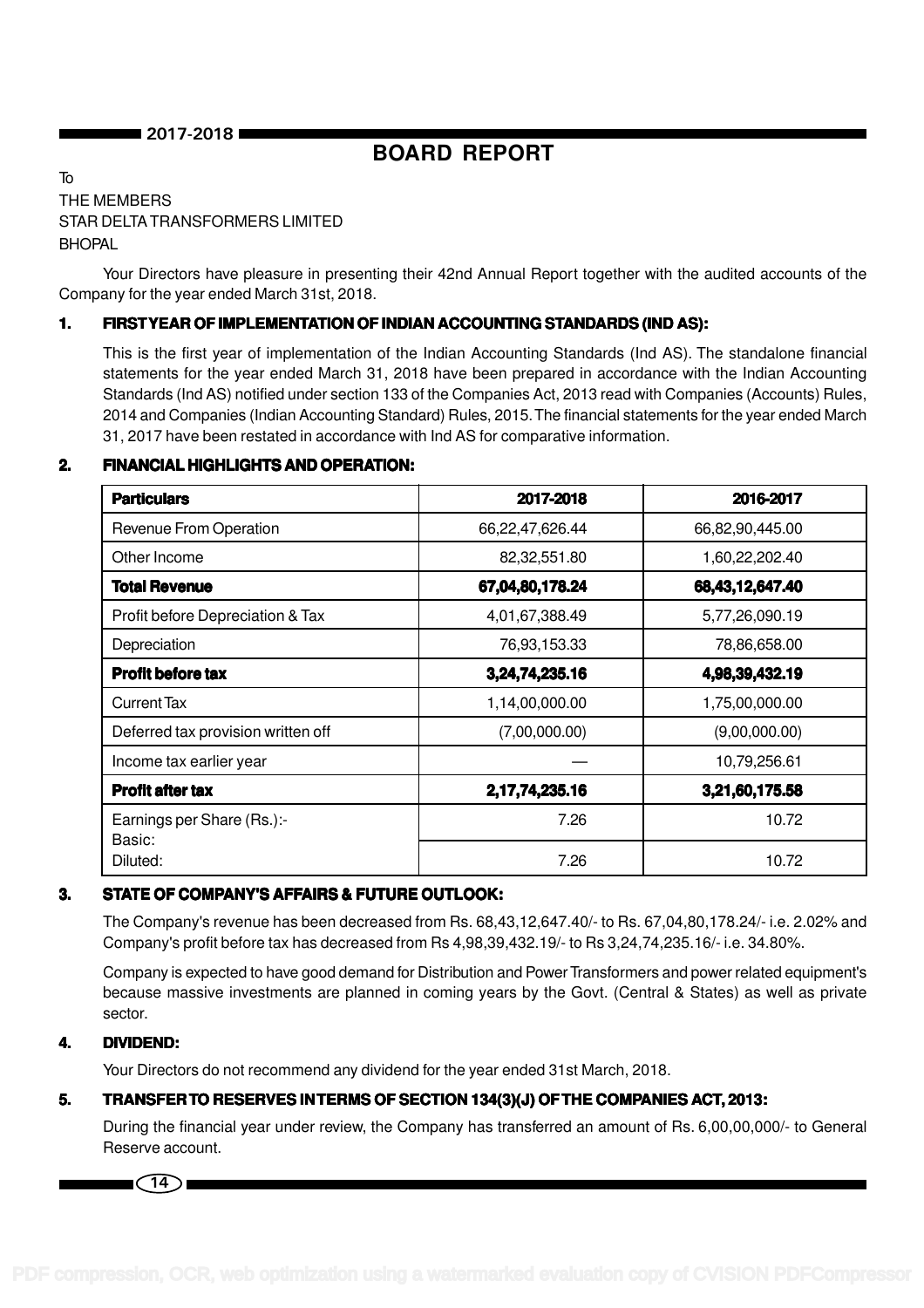■ 2017-2018 ■

# **6. DETAILS OF SUBSIDIARY/JOINTVENTURES/ASSOCIATE COMPANIES:**

As on March 31, 2018, the Company does not have any Subsidiary /Joint Venture/ Associate Companies.

Further no Company has become or ceased to be Subsidiaries, Joint Ventures or Associate Company, during the financial year under review.

# **7. CHANGE IN THE NATURE OF BUSINESS:**

There is no change in the nature of the business of the company during the year.

## **8. MATERIAL CHANGES BETWEEN THE END OF FINANCIAL YEAR AND DATE OF THE BOARD'S REPORT:**

No material changes and commitments affecting the financial position of the Company occurred between the end of the financial year to which these financial statements relate and on the date of this report.

# **9. EXTRACT OF ANNUAL RETURN:**

The Extract of Annual Return as required under section 92(3) of the Companies Act, 2013 in Form No. MGT-9 is annexed herewith for your kind perusal and information. **(Annexure: I)**

# **10. LOANS, GUARANTEES AND INVESTMENTS**

As on 31st March, 2018, details of Loans and/or Guarantees and/or Investments covered under the provisions of Section 186 of the Companies Act, 2013 are as follows:

| Sr. No. | <b>Particular/Nature of Transaction</b>       | <b>Amount of Transaction</b> |
|---------|-----------------------------------------------|------------------------------|
|         | Loan to Chirayu Charitable Foundation, Bhopal | Rs. 2,50,00,000.00           |
|         | Total                                         | Rs. 2,50,00,000.00           |

# **11. RELATED PARTY TRANSACTIONS**

The Company has implemented a Related Party Transactions policy for the purposes of identification and monitoring of such transactions. The policy on related party transactions as approved by the Board is uploaded on the Company's website http://www.stardeltatransformers.com During the financial year 2017-18, the Company entered into transactions with related parties, all of which were in the ordinary course of business and on arm's length basis and in accordance with the provisions of the Companies Act, 2013 read with the Rules issued there under and the Listing Regulations. Further, there were no transactions with related parties which qualify as material transactions under the Listing Regulations.

There are no transactions that are required to be reported in Form AOC-2 and as such does not form part of the Report.

Suitable disclosures have been made in the financial statements as prescribed in Indian accounting standards.

# **12. CONSERVATION OF ENERGY, TECHNOLOGY ABSORPTION AND FOREIGN EXCHANGE OUTGO:**

### Conservation of Energy:

Company continues its efforts to reduce and optimize the energy consumption at all manufacturing facilities, including corporate office through continuous monitoring and high degree of awareness for energy conservation. Company also has its own solar power plant. Company has not made any capital investment on energy conservation equipments.

| A. |                        | <b>POWER &amp; FUEL CONSUMPTION</b> | 2017-18 | 2016-17 |  |
|----|------------------------|-------------------------------------|---------|---------|--|
|    | <b>Electricity</b><br> |                                     |         |         |  |
|    |                        | Purchased units                     | 361447  | 353999  |  |
|    |                        | Total Amount (Rs)                   | 3706028 | 3469403 |  |
|    |                        | Rate per unit (Rs)                  | 10.25   | 9.80    |  |
|    |                        |                                     |         |         |  |

15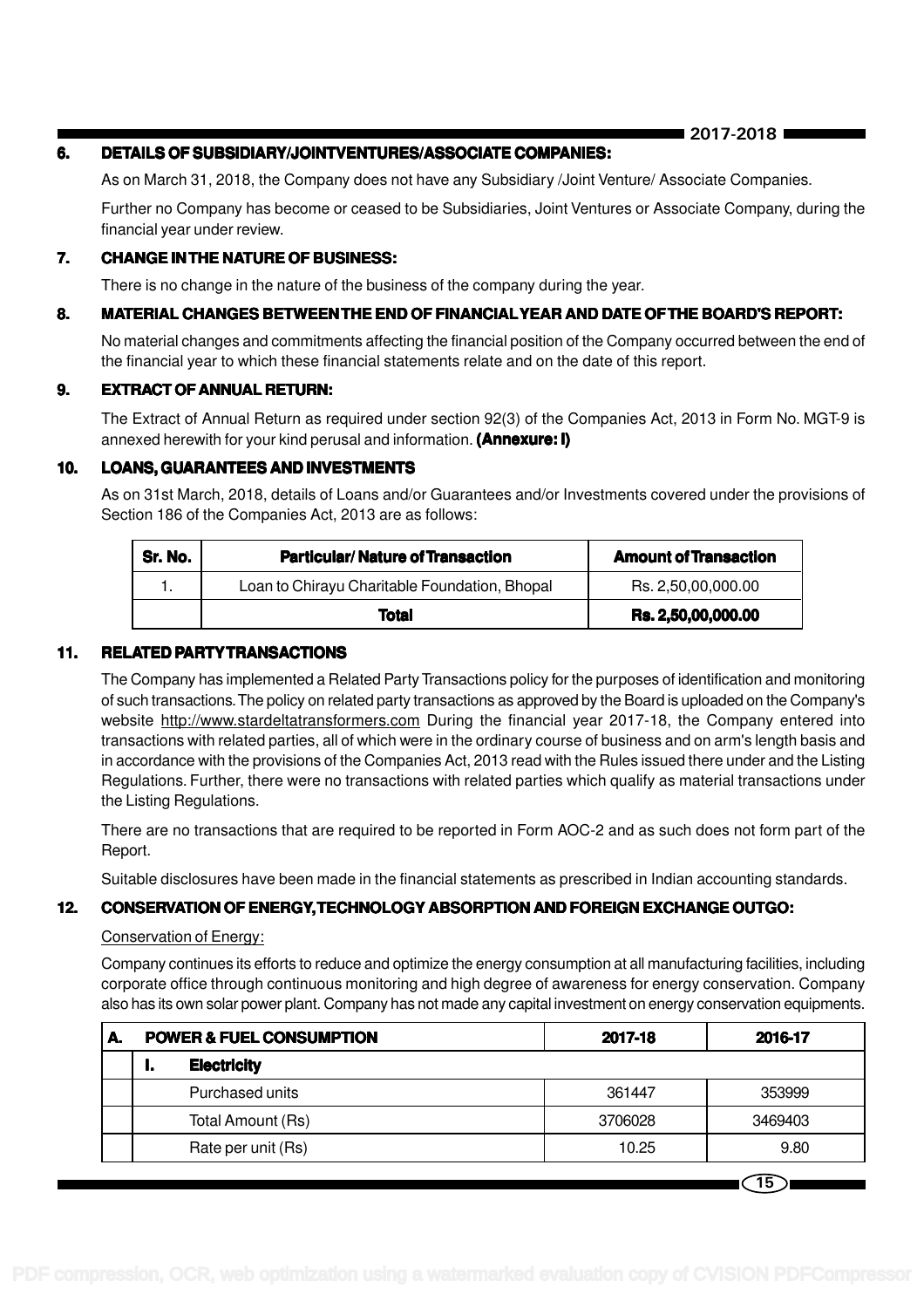|                 | 2017-2018                  |                          |                                       |         |  |  |  |
|-----------------|----------------------------|--------------------------|---------------------------------------|---------|--|--|--|
|                 | Own generation             |                          |                                       |         |  |  |  |
|                 | Diesel generator units     |                          | 922                                   | 941     |  |  |  |
|                 | Units per litre of diesel  |                          | 41.32                                 | 39      |  |  |  |
|                 | Average cost per unit (Rs) |                          | 41.32                                 | 39      |  |  |  |
| II.             | <b>Coal</b>                |                          |                                       |         |  |  |  |
|                 | Quantity (MT)              |                          |                                       |         |  |  |  |
|                 | Total Cost (Rs)            |                          |                                       |         |  |  |  |
|                 | Average Rate (Rs)          |                          |                                       |         |  |  |  |
| <b>B.</b>       |                            |                          | C. Consumption per unit of production |         |  |  |  |
|                 |                            | <b>Standard (if any)</b> | 2017-18                               | 2016-17 |  |  |  |
| Products        |                            | <b>Transformers</b>      | 577.592                               | 751.858 |  |  |  |
| Units KVAH      |                            |                          | 361447                                | 353999  |  |  |  |
| Electricity/MVA |                            |                          | 625.78                                | 470.83  |  |  |  |
|                 | $Coal$ $-$                 |                          |                                       |         |  |  |  |

### **Technology absorption:**

The Company continues to use the latest technologies for improving the productivity and quality of its services and products. The Company has not imported technology during the last three years and No research work has been carried out and therefore there is no expenditure on this account.

### **Foreign exchange earnings and outgo:**

Foreign exchange earnings: Nil

Foreign exchange outgo: Nil

# **13. RISK MANAGEMENT**

Risk management policy and processes enable the Company to proactively manage uncertainty and changes in the internal and external environment to limit negative impacts and capitalize on opportunities. Risk Management is a central part of firm's strategic management. Risk Management is a continuous process. There are four fundamental approaches:

- **Identity**
- Asses & Evaluate
- Take action
- Review & report

### Identified risk elements

- **•** State/local regulations
- l Labour concerns
- General economic conditions
- Commodity/ Raw material prices

 $\sqrt{16}$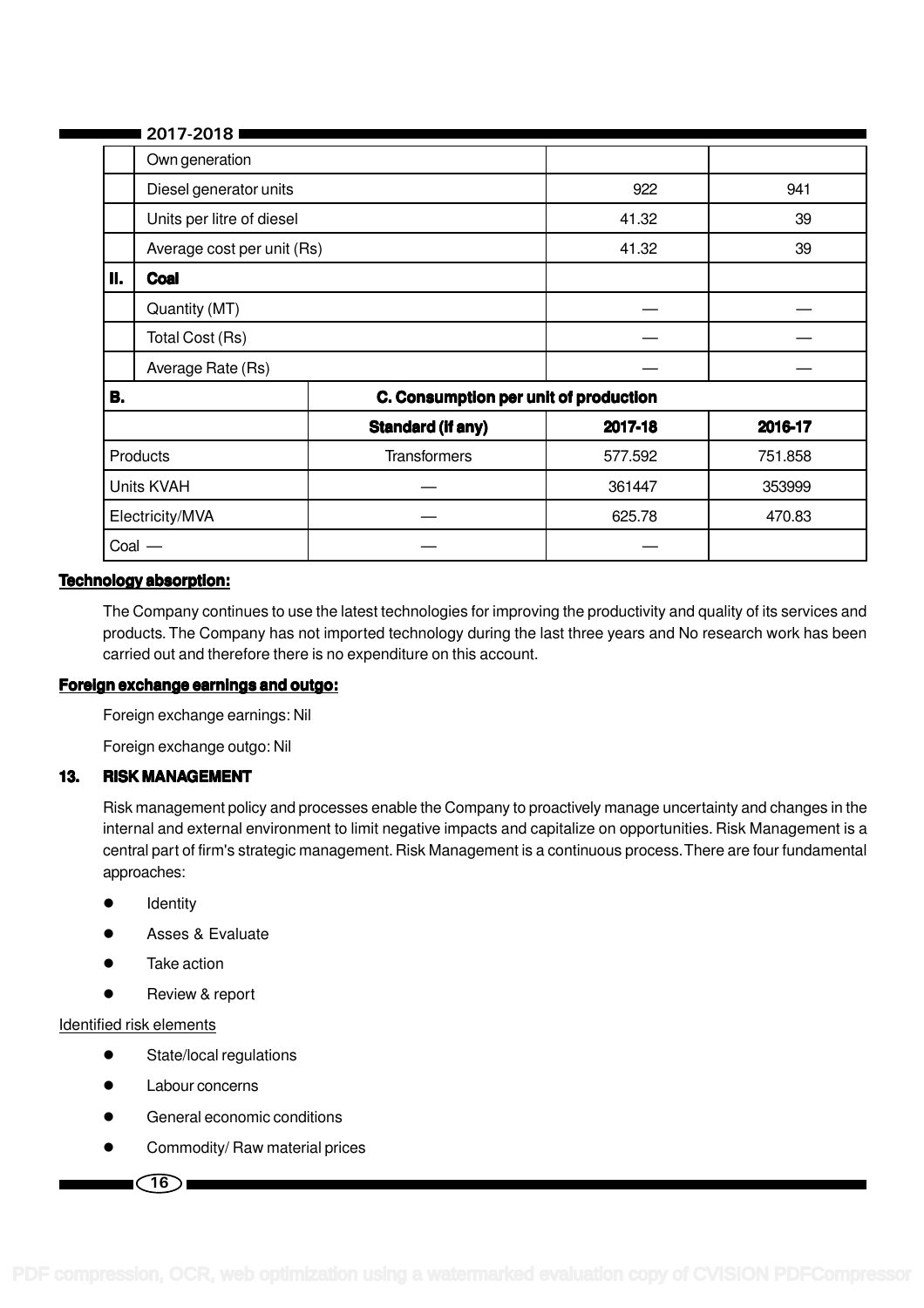- **•** Competition
- Demand for products
- **Technology innovation**
- Legal/ Secretraial
- Natural disasters

Company through its functional heads reviews from time to time the deviation from the benchmarks and promptly make report to the Board, which in turn takes the corrective action to avoid severe conditions. The framework seeks to create transparency, minimize adverse impacts on the business objectives and enhance the Company's competitive advantage.

# **14. DIRECTORS AND KMP:**

During the financial year 2017-18 the following changes have occurred in the constitution of Directors/KMP of the Company:

- Ø Ms. Shweta Agarwal has resigned from the post of Company Secretary Cum Compliance Officer in the Board Meeting held on 25th October 2017.
- $\triangleright$  Ms. Ankita Upadhyay was appointed as the Company Secretary Cum Compliance officer of the Company w.e.f. 26th October 2017 in the Board Meeting held on 25th October 2017.
- Ø Pursuant to provisions of section 152 and Articles of Association of the Company, Mr. Kishore Gupta (DIN: 00014205), Managing Director of the Company, who retire by rotation at the forthcoming Annual General Meeting and being eligible offer himself for re-appointment.

### **15. DEPOSITS**

Your Directors state that no disclosure or reporting is required in respect of details relating to deposits covered under Chapter V of the Act, because there were no transactions on these items during the year under review.

### **16. DECLARATION BY INDEPENDENT DIRECTORS:**

Company has following three Independent Directors:

| S.<br>No. | <b>Name &amp; DIN</b>                      | <b>Date of Original Appointment</b> | Date of Appointment in terms of<br><b>Provisions of Companies Act, 2013</b> |
|-----------|--------------------------------------------|-------------------------------------|-----------------------------------------------------------------------------|
|           | Mr. Laxmendra Maheshwari<br>(DIN:00278005) | 25/06/2009                          | 27/03/2015                                                                  |
| 2         | Mr. Shahshendra Lahri<br>(DIN:02704101)    | 25/06/2009                          | 27/03/2015                                                                  |
| 3         | Mrs. Chhavi Kharb<br>(DIN:01791358)        | 27/03/2015                          |                                                                             |

All the above named Independent Directors have submitted to the company, declarations to the effect that they meet the criteria of Independence as specified/provided in Section 149(6) of the Companies Act, 2013 and Regulation 16 of the Securities and Exchange Board of India (Listing Obligations and Disclosure Requirements) Regulations, 2015.

The Company issues a formal letter of appointment to independent directors in the manner as provided in the Companies Act, 2013. As per regulation 46(2) of Securities and Exchange Board of India (Listing Obligations and

17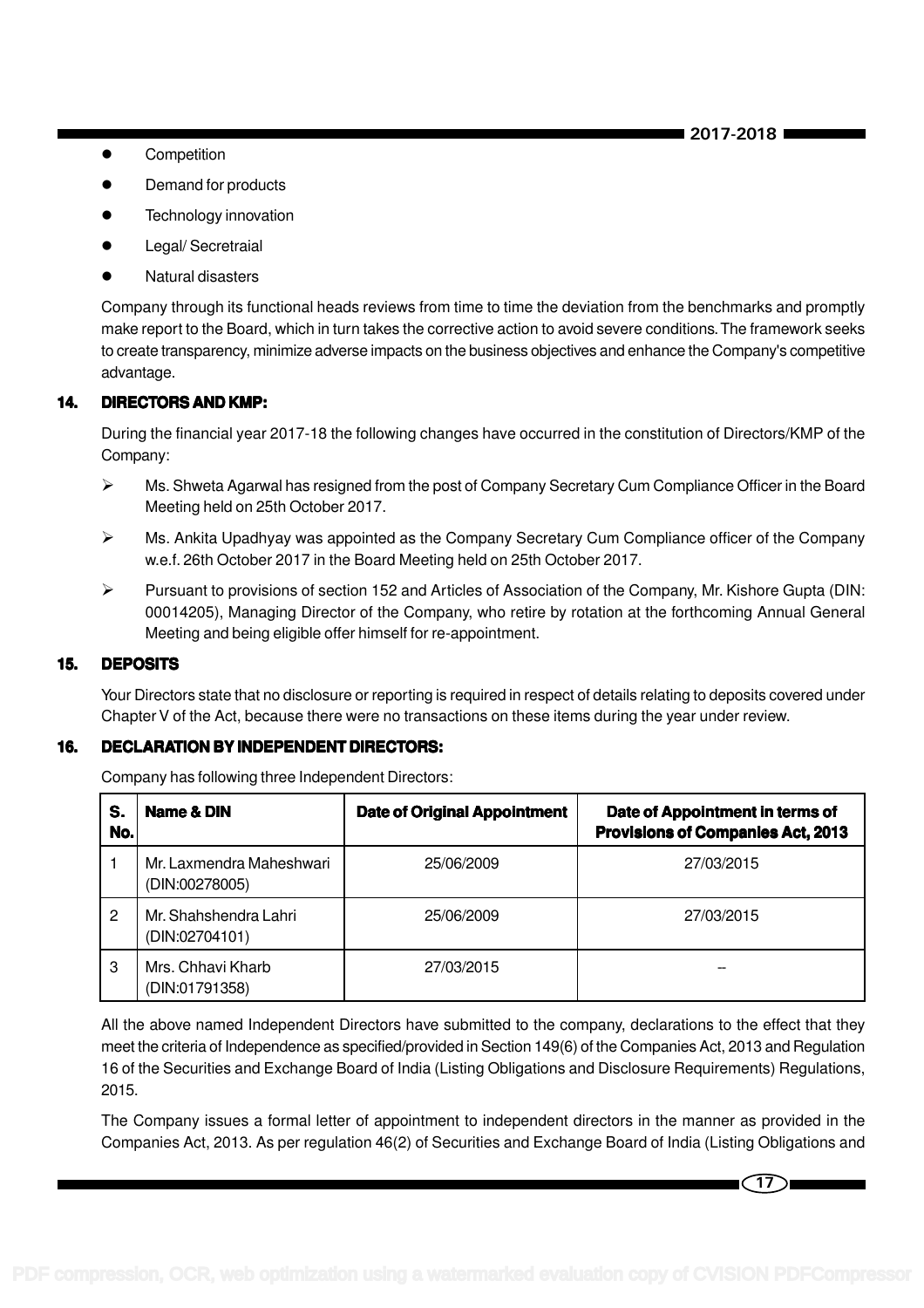Disclosure Requirements) Regulations, 2015 the terms and conditions of appointment of independent directors are placed on the Company's website (http://www.stardeltatransformers.com/star\_delta\_investor1.php)

A separate meeting of Independent Directors of the Company was conducted on 27th November, 2017 in terms of provisions of Schedule IV of the Companies Act, 2013. All the independent directors of the Company were present at the meeting.

# **17. ANNUAL EVALUATION**

Pursuant to the provisions of the Companies Act, 2013, Schedule IV & Securities and Exchange Board of India (Listing Obligations and Disclosure Requirements) Regulations, 2015, the company has evaluated the performance of every Director, Independent Directors, Board and its Committees and Chairperson based on the criteria laid down by the Nomination and Remuneration Committee. Rating sheets were circulated to the directors for the purpose of evaluation. A summary of performance evaluation of the Board, its Committees and individual directors was prepared on the basis of rating sheets received from the individual directors and the same was placed before the Board.

# **18. INTERNAL FINANCIAL CONTROLS WITH REFERENCE TO THE FINANCIAL STATEMENTS:**

The Company has in place adequate internal financial controls with reference to financial statements.

### **19. CORPORATE SOCIAL RESPONSIBILITY:**

Company ceases to be a company covered under 135(1) of Companies Act 2013 for three consecutive financial years hence provisions of Corporate Social Responsibility does not apply to the company.

There are no details that are required to be reported in Annual Report on CSR activities.

### **20. ANTI SEXUAL HARASSMENT POLICY:**

The Company has zero tolerance towards sexual harassment at the workplace. The Company has in place an Anti-Sexual Harassment Policy in line with the requirements of the Sexual Harassment of Women at the Work place (Prevention, Prohibition and Redressal) Act, 2013. All women employees (permanent, contractual, temporary, trainees) are covered under this policy. During the year 2017-18, no complaints were received by the committee.

### **21. VIGIL MECHANISM:**

As per Section177(9) and (10) of the Companies Act, 2013, and Securities and Exchange Board of India(Listing Obligations and Disclosure Requirements) Regulations, 2015 the company has established Vigil Mechanism for directors and employees to report genuine concerns and made provisions for direct access to the chairperson of the Audit Committee. Company has formulated the policy to safeguard the interest of its stakeholders, Directors and employees, to freely communicate and address to the Company their genuine concerns in relation to any illegal or unethical practice being carried out in the Company. The same has been posted on the website of the Company. No personnel of the Company were denied access to the Audit Committee.

### **22. NUMBER OF MEETINGS OF THE BOARD:**

| <b>S. No.</b> | Date of Meeting | <b>Board Strength</b> | <b>No. of Directors Present</b> |
|---------------|-----------------|-----------------------|---------------------------------|
|               | 29/05/2017      |                       |                                 |
|               | 11/08/2017      |                       |                                 |
|               | 25/10/2017      |                       |                                 |
|               | 13/11/2017      |                       |                                 |
|               | 12/02/2018      |                       |                                 |

Following Meetings of the Board of Directors were held during the Financial Year 2017-18:

 $(18)$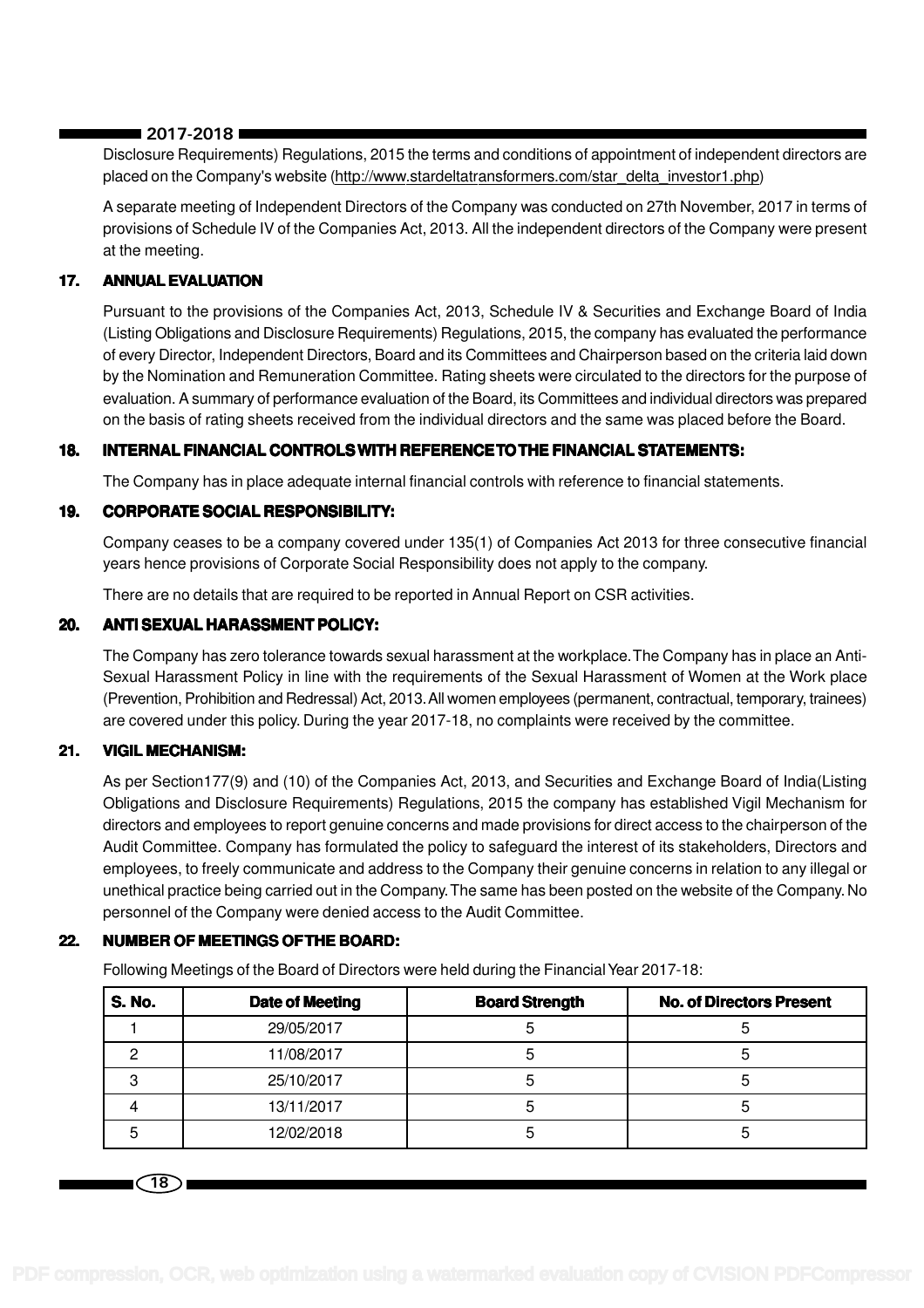**Note:**The board meeting held on 11/08/2017 was adjourned for considering some remaining business/agenda and the adjourned meeting was held on 12/09/2017 and all the Directors was present in adjourned meeting.

## **23. COMMITTEES OF THE BOARD**

The Company's Board has the following Committees:

## **A. Audit Committee:**

Pursuant to the provisions of Section 177 of the Companies Act, 2013 and rules made there under, the Board has constituted/reconstituted Audit Committee. The Audit Committee consists of three Directors out of which two are Independent Directors. The Chairman of the Audit committee is an Independent Director. Committee consists of the following Directors:

| <b>S. No.</b> | <b>Name &amp; DIN</b>                      | <b>Status (Chairman/Member)</b> | Category                  |
|---------------|--------------------------------------------|---------------------------------|---------------------------|
|               | Mrs. Chhavi Kharab<br>(DIN:01791358)       | Chairperson                     | Independent/Non-executive |
| 2             | Mr. Laxmendra Maheshwari<br>(DIN:00278005) | Member                          | Independent/Non-executive |
| 3             | Mr. Rakesh Gupta<br>(DIN:00014139)         | Member                          | Promoter/Executive        |

#### **B. Nomination and Remuneration Committee**

Pursuant to the provisions of Section 178 of the Companies Act, 2013 and rules made there under, the Board has constituted/reconstituted Nomination and Remuneration Committee. The Nomination and Remuneration Committee consists of three non-executive Directors out of which two are Independent Directors. The Chairman of the Nomination and Remuneration Committee is an Independent Director. The table sets out the composition of the Committee:

| <b>S. No.</b> | <b>Name &amp; DIN</b>                      | <b>Status (Chairman/ Member)</b> | <b>Category</b>           |
|---------------|--------------------------------------------|----------------------------------|---------------------------|
|               | Mr. Laxmendra Maheshwari<br>(DIN:00278005) | Chairman                         | Independent/Non-executive |
| 2             | Mr. Shashendra Lahri<br>(DIN:02704101)     | Member                           | Independent/Non-executive |
| 3             | Mrs. Chhavi Kharab<br>(DIN:01791358)       | Member                           | Independent/Non-executive |
| 4             | Mr. Kishore Gupta<br>(DIN:00014205)        | Member                           | Promoter/Executive        |

### **C. Stakeholders Relationship Committee**

Pursuant to the provisions of Section 178 of the Companies Act, 2013 and rules made there under, the Board has constituted/reconstituted Stakeholders Relationship Committee. The Stakeholders Relationship Committee consists of three Directors out of which two are Independent Directors. The Chairman of the Stakeholders Relationship Committee is an Independent Director. Committee consists of the following Directors:

 $\bigcirc$  19  $\bigcirc$   $\blacksquare$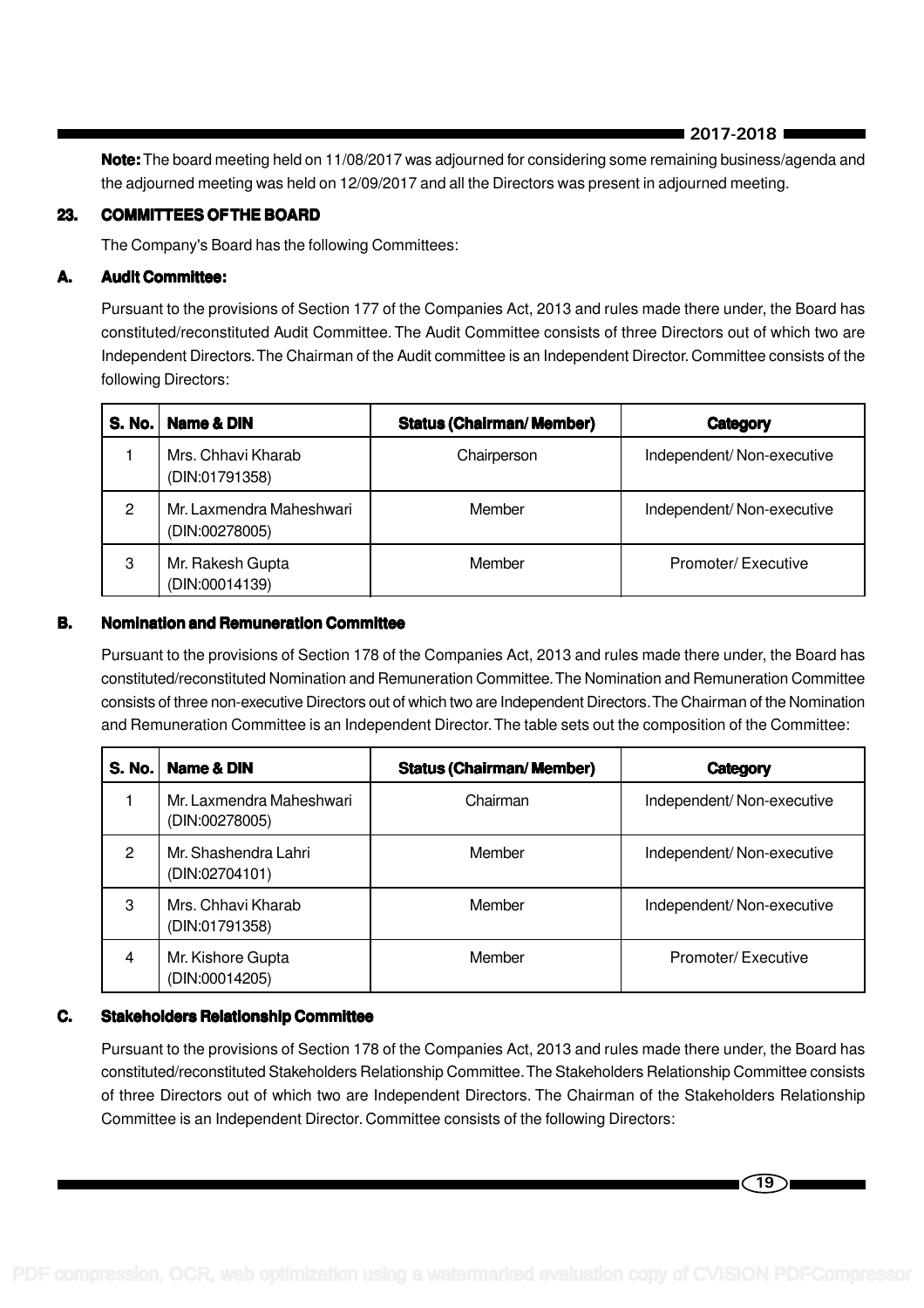|  | ■ 2017-2018 ■ |  |
|--|---------------|--|
|  |               |  |

| $S.$ No. | <b>Name &amp; DIN</b>                      | <b>Status (Chairman/Member)</b> |                           |  |  |
|----------|--------------------------------------------|---------------------------------|---------------------------|--|--|
|          | Mr. Laxmendra Maheshwari<br>(DIN:00278005) | Chairman                        | Independent/Non-executive |  |  |
| 2        | Mrs. Chhavi Kharab<br>(DIN:01791358)       | Member                          | Independent/Non-executive |  |  |
| 3        | Mr. Rakesh Gupta<br>(DIN:00014139)         | Member                          | Promoter/Executive        |  |  |

# **D. Corporate Social Responsibility Committee**

The Board has constituted Corporate Social Responsibility Committee in accordance with the provisions of Section 135 of the Companies Act, 2013 and rules made there under. The Corporate Social Responsibility Committee consists of three or more directors, out of which at least one director shall be an independent director. Committee consists of the following Directors:

| <b>S. No.</b> | Name & DIN                                 | <b>Status (Chairman/Member)</b> |                           |  |  |
|---------------|--------------------------------------------|---------------------------------|---------------------------|--|--|
|               | Mr. Kishore Gupta<br>(DIN:00014205)        | Chairman                        | Promoter/Executive        |  |  |
| 2             | Mr. Rakesh Gupta<br>(DIN:00014139)         | Member                          | Promoter/Executive        |  |  |
| 3             | Mr. Laxmendra Maheshwari<br>(DIN:00278005) | Member                          | Independent/Non-Executive |  |  |

The detailed description of the above Committees of the board is provided in the Corporate Governance section of the annual report.

### **24. TRAINING TO INDEPENDENT DIRECTORS:**

With a view to familiarize the independent directors with the Company's operations, as required under regulation 25(7) of the SEBI Listing Regulations, 2015, the Company conduct various familiarization programmes for the independent directors as and when required.

The details of such familiarization programmes are placed on the Company's website www.stardeltatransformers.com

### **25. PARTICULARS OF EMPLOYEES:**

The information required under Section 197 of the Act read with rule 5(1) of the Companies (Appointment and Remuneration of Managerial Personnel) Rules, 2014 are given below:

A. The ratio of the remuneration of each Director to the median remuneration of the employees of the Company for the financial year:

| <b>S. No.</b> | <b>Ratio to Median Remuneration</b><br><b>Name</b><br><b>Designation</b> |                              |       |  |  |
|---------------|--------------------------------------------------------------------------|------------------------------|-------|--|--|
| 01.           | Mr. Kishore Gupta<br>(DIN:00014205)                                      | Chairman & Managing Director | 14.26 |  |  |
| 02.           | Mr. Rakesh Gupta<br>(DIN:00014139)                                       | Whole Time Director          | 09.50 |  |  |

 $\sqrt{20}$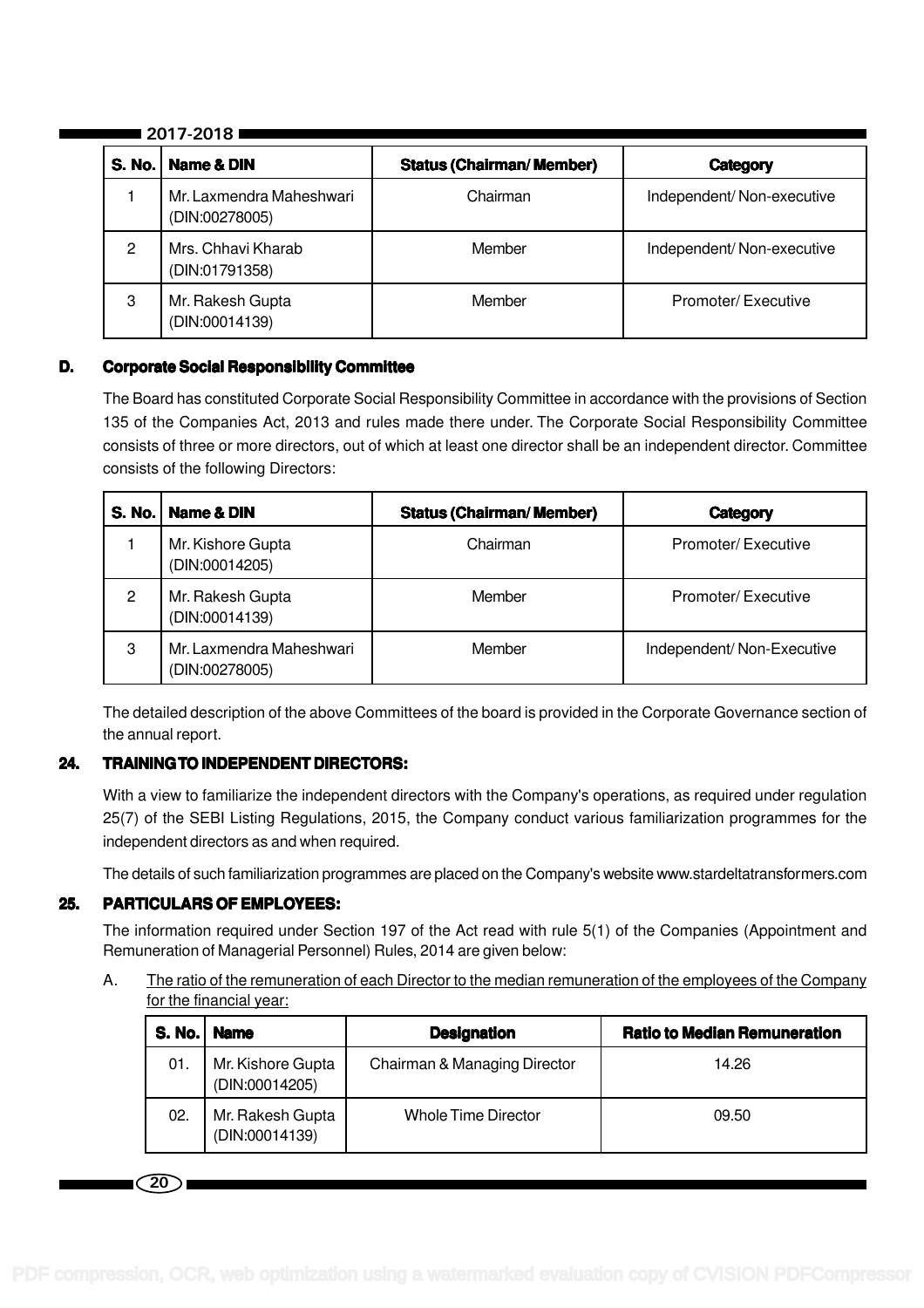Notes:

Number of employees for calculations (as on 31.03.2018)

Median basic remuneration of employees other than directors

B. The percentage increase in remuneration of each director, chief executive officer, chief financial officer, company secretary in the financial year:

There was a 25% increase in the basic remuneration of Miss Shweta Agarwal, Company secretary cum compliance officer (From 1st April 2017 to 25th October 2017)

C. The percentage increase in the median remuneration of employees in the financial year:

|                                                                     | 2017-18  | 2016-17  | Percentage increase in median<br>remuneration in 2017-18 |
|---------------------------------------------------------------------|----------|----------|----------------------------------------------------------|
| Median Remuneration of employees<br>other than whole time directors | 1.34.340 | 1,16,880 | 14.93%                                                   |

D. The number of permanent employees on the rolls of Company:

Total permanent employees as on 31.03.2018 are Forty seven excluding Directors

E. Average percentile increase already made in the salaries of employees other than the managerial personnel in the last financial year and its comparison with the percentile increase in the managerial remuneration and justification thereof and point out if there are any exceptional circumstances for increase in the managerial remuneration:

On an average individual employees remuneration increased by 7%-8% from Financial year 2016-17 to Financial year 2017-18,There was 10% increase in the remuneration of Mr. Kishore Gupta (DIN:00014205) Chairman & Managing Director and Mr. Rakesh Gupta (DIN:00014139)Whole-time director & Chief financial officer in the financial year 2017-18.

The increase in remuneration is in line with the market trends, cost of living and to ensure the retention of skilled staff and compliance of Minimum wages Act.

There are no exceptional circumstances for increase in the managerial remuneration.

F. Affirmation that the remuneration is as per the remuneration policy of the Company:

The Company affirms that the remuneration is as per the remuneration policy of the Company.

G. Statement containing the particulars of employees in accordance with Rule 5 (2) of the Companies (Appointment and Remuneration of Managerial Personnel) Rules, 2014:

 $\bigcirc$  21  $\bigcirc$  1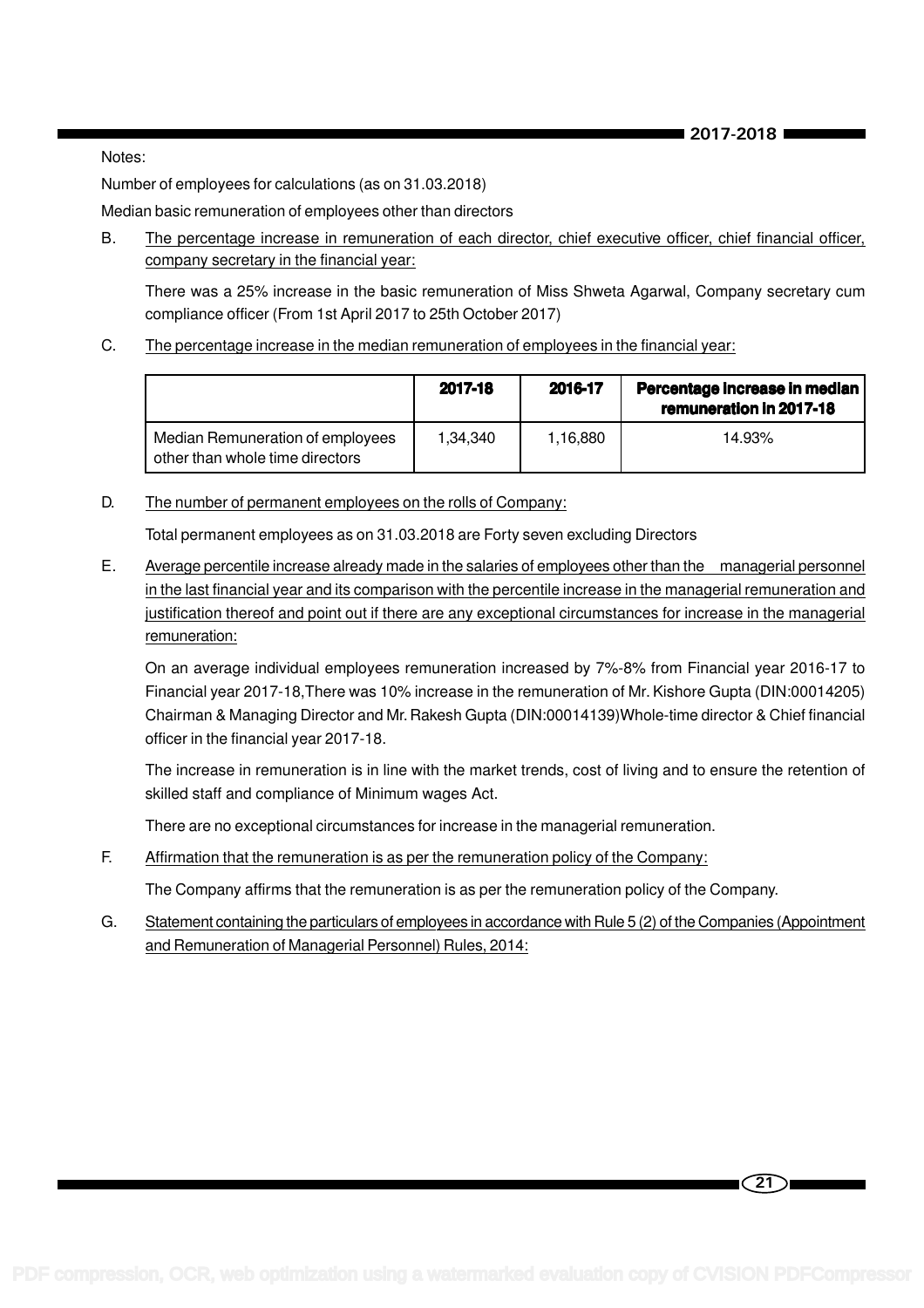| Mayank Gupta<br>Sudhir Shrivastava<br>Anil Ranjan Das<br>Marketing head<br>Vice president<br>Vice president              |                              | Pramod Singh<br>Pundhir<br>Production manager | <b>Vikas Chuahan</b><br>Testing manager |                        | Agarwal<br>Miss Shweta<br>& Compliance officer<br>Company Secretary | Rohit Shrivastava<br>Sales Executive | A.K.Daga<br>Accountant | Miss Ankita<br>Verdhed<br>& Compliance officer<br>Company Secretary | Tahir hussain<br>Supervisor |
|--------------------------------------------------------------------------------------------------------------------------|------------------------------|-----------------------------------------------|-----------------------------------------|------------------------|---------------------------------------------------------------------|--------------------------------------|------------------------|---------------------------------------------------------------------|-----------------------------|
| 31 March 2018<br>75000<br>134240<br>79860                                                                                |                              |                                               | 45000                                   | 40000                  | 30000                                                               | 29670                                | 26140                  | 0002                                                                | 21720                       |
| Permanent<br>Mise<br>Permanent<br>Permanent<br>ractual or other-                                                         |                              |                                               | Permanent                               | Permanent              | Permanent                                                           | Permanent                            | Permanent              | Permanent                                                           | Permanent                   |
| employee<br>B.E., MBA<br>В.<br>Ш<br>В.Е.                                                                                 |                              | В.Е.                                          |                                         | B.E., B.tech           | Secretary<br>Company                                                | <b>B.</b> Tech                       | M.Com                  | Secretary<br>Company                                                | Graduate                    |
| 22.06.2011<br>01.12.2008<br>06-03-2017                                                                                   |                              | 06-06-2016                                    |                                         | 25-06-2016             | Resigned on<br>25.10.2017<br>22.04.2015                             | 01.10.2001                           | 16.08.1991             | 26.10.2017                                                          | 01.11.2009                  |
| လ<br>48<br>8                                                                                                             |                              | မ္မ                                           |                                         | 8                      | 8                                                                   | र्क                                  | 89                     | တ္တ                                                                 | 89                          |
| Job in private company<br>Self-employed<br>joining the Company                                                           |                              | Job in private company                        |                                         | Job in private company | $\overline{\phantom{a}}$                                            | I                                    |                        |                                                                     |                             |
| $\leq$<br>employee in the<br>14.27<br>≧<br>Company                                                                       |                              | $\leq$                                        |                                         | $\leq$                 | $\leq$                                                              | ≧                                    | <b>D.O1</b>            | $\leq$                                                              | <b>C.O3</b>                 |
| 종<br>종<br>ctor or manager<br>or manager of the<br>శ్ల<br>(son of Mr Kishore)<br>name of such Dire-<br>Company and if so, | director)<br>Gupta, Managing | $\lesssim$                                    |                                         | 종                      | 종                                                                   | 종                                    | 종                      | 3                                                                   | 종                           |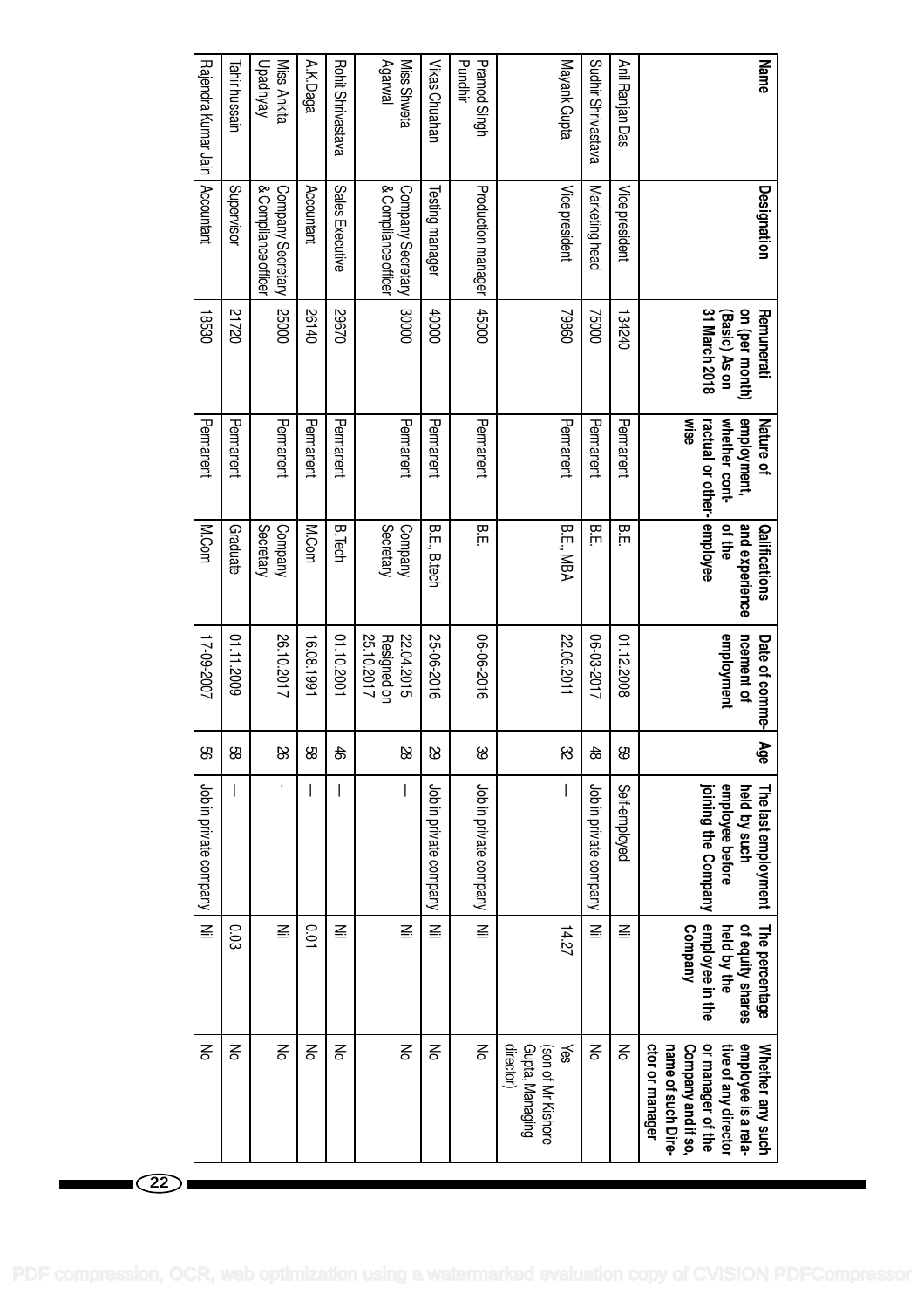$\blacksquare$  2017-2018  $\blacksquare$ 

 $\sqrt{23}$ 

There was no employee who in terms of remuneration drawn:

- I. If employed throughout the financial year, was in receipt of remuneration for that year which, in the aggregate, was not less than one crore and two lakh rupees.
- II. If employed for part of the financial year, was in receipt of remuneration for any part of that year, at a rate which, in aggregate, was not less than eight lakh and fifty thousand rupees per month.
- III. If employed throughout the financial year or part thereof, was in receipt of remuneration in that year which, in the aggregate, or as the case may be, at a rate which, in the aggregate, is in excess of that drawn by the managing director or whole-time director or manager and holds by himself or along with his spouse and dependent children, not less than two percent of the equity shares of the company.

#### **26. REMUNERATION POLICY:**

The remuneration policy as recommended by the Nomination and Remuneration Committee and approved by Board in Board meeting is presented in the Corporate Governance report forming part of the Annual report.

#### **27. SHARES IN SUSPENSE ACCOUNT:**

There are no shares in suspense account

#### **28. SHARES IN UNCLAIMED SUSPENSE ACCOUNT:**

There are no shares in unclaimed suspense account

# **29. SHARES TRANSFERRED TO IEPF SUSPENSE ACCOUNT:**

Pursuant to applicable provisions of the Companies Act 2013, read with the IEPF Authority (Accounting, Audit, Transfer and Refund) Rules, 2016 ("the Rules"), as amended, all unpaid or unclaimed dividends are required to be transferred by the Company to the IEPF established by the Government of India, after the completion of seven years. Further according to the Rules, the shares on which dividend has not been paid or claimed by the shareholders for seven consecutive years or more shall also be transferred to the demat account of the IEPF authority, Accordingly, the Company has transferred the unclaimed and unpaid dividends of Rs.9300/- along with the interest of Rs.3324/ for the year 2009-2010. Further 2100 corresponding shares were transferred as per the requirement of IEPF rules

Details of the same can be accessed from the website of the company. http://www.stardeltatransformers.com/ star\_delta\_iepf.php

# **30. CODE OF CONDUCT:**

Regulation17(5) of the Securities and Exchange Board of India (Listing Obligations and Disclosure Requirements) Regulations, 2015 requires listed companies to lay down a Code of Conduct for its directors and senior management, incorporating duties of directors as laid down in the Companies Act, 2013. As required the said code has been posted on the website of the Company (http://www.stardeltatransformers.com/index.php.)All the Board members and Senior Management personnel have affirmed compliance with the code for the year ended 31 March 2018. A declaration to this effect signed by the Managing Director forms part of the Corporate Governance report.

### **31. CORPORATEGOVERNANCE:**

A separate report on the Corporate Governance is attached as a part of the annual report.The Auditors Certificate regarding Compliance of the conditions of Corporate Governance is also annexed here to as **Annexure II**, which forms part of this report.

## **32. MANAGEMENT DISCUSSION & ANALYSIS:**

As per Regulation 34(2)(e) of the Securities and Exchange Board of India (Listing Obligations and Disclosure Requirements) Regulations, 2015, the Company was required to prepare/attach a Management Discussion and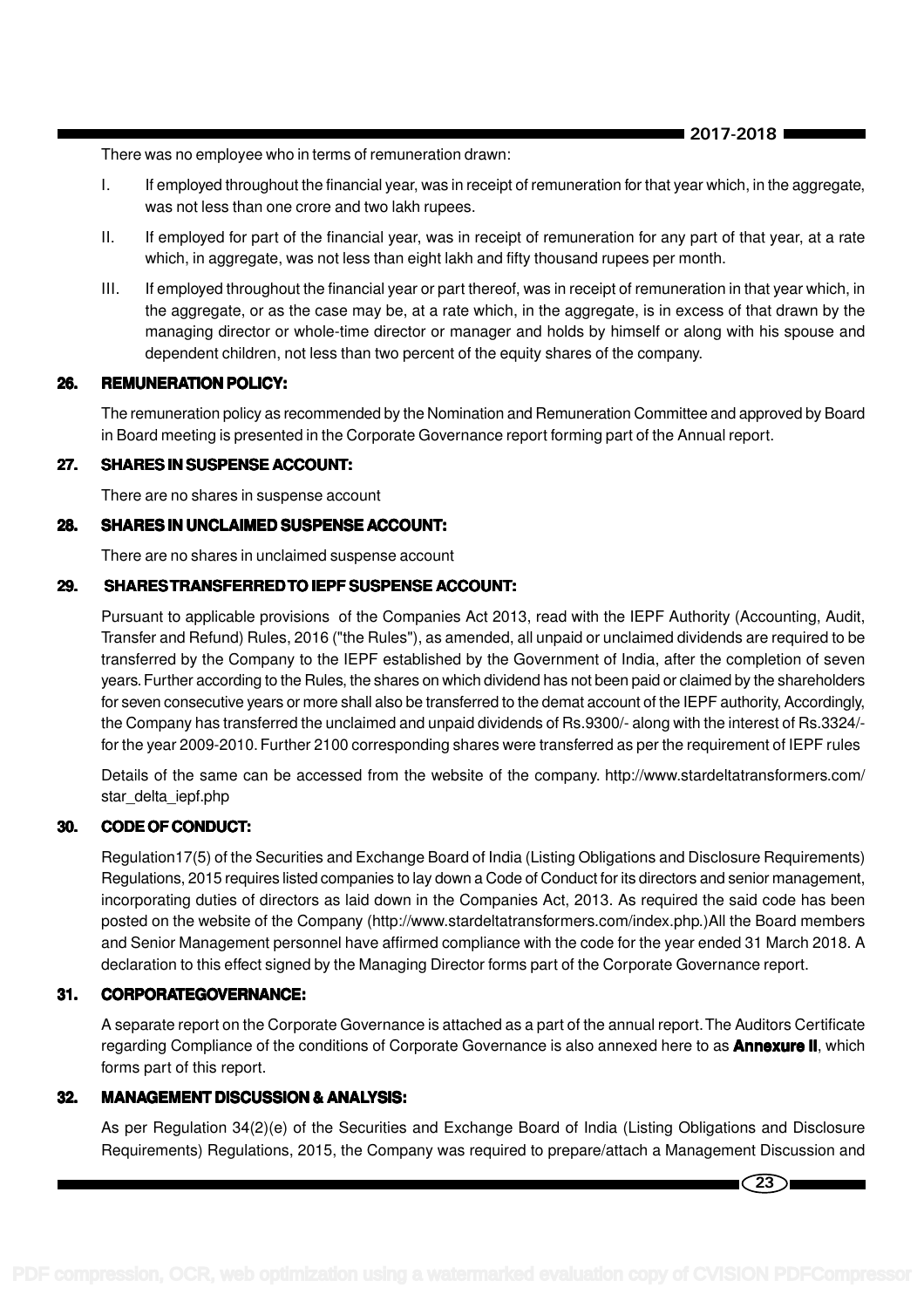#### $\blacksquare$  2017-2018  $\blacksquare$

Analysis Report as a part of this Board's Report or addition thereto and the same is attached as Annexure to this Report.

#### **33. AUDITORS AND REPORT THEREON:**

#### *Statutory Auditor*

In terms of the provisions of Section 139 of the Companies Act, 2013, members of the Company in the 41st Annual General Meeting (AGM) held on 28th September, 2017 has appointed M/s. S.L. Khabya & Co, Chartered Accountants, (FR No. 00004-C), as the Statutory Auditors of the Company for a period of five years i.e. up to the conclusion of the AGM of the Company for the financial year 2021-22.

There are no qualifications or adverse remarks in the Auditors Report which required any clarification/explanation. The notes on financial statements are self-explanatory, and needs no further explanation.

Further the Auditors' Report for the financial year ended, 31st March, 2018 is annexed herewith for your kind perusal and information.

#### *Secretarial Auditor*

Pursuant to the provisions of section 204 of the Companies Act, 2013 and Rules made there under the Company has appointed, ASA & Associates, Company Secretaries in Practice, to undertake the secretarial audit of the Company. Secretarial Audit Report for the year 2017-18 in the prescribed form MR-3 is annexed to this Report **(ANNEXURE-III).**

Pursuant to the provisions of section 204(3) and 134(3) of the Companies Act, 2013 and Rules made there under, the Board of directors of Star Delta Transformers Limited provide the clarification in respect to the observations raised by the Secretarial auditor in Secretarial audit report.

Company is in compliance with all the provisions of various acts applicable to the Company. However due to inevitable reasons, some points were missed. Company has taken note of the same and will ensure compliance in the future.

#### **Cost Audit:**

Pursuant to section 148 of the Companies Act, 2013, and the Rules made there under, the Board of Directors had, on the recommendation of the Audit Committee, appointed of M/s. Sanjay Kasliwal Cost Accountants, to audit the cost accounts of the Company for the financial year 2018-19 and in terms of provisions of Section 148(3) of the Companies Act, 2013 read with Rule 14 of the Companies (Audit and Auditors) Rules, 2014, remuneration payable to the cost auditor (M/s. Sanjay Kasliwal Cost Accountants) is proposed for ratification by the members at the forthcoming 42nd AGM.

### **34. GENERAL DISCLOSURES:**

Your Directors state that no disclosure or reporting is required in respect of the following items as there were no transactions on these items during the year under review:

- 1. Issue of Bonus Shares and/or Right Shares.
- 2. Issue of equity shares with differential rights as to dividend, voting or otherwise.
- 3. Issue of shares (including sweat equity shares) to employees of the Company under any scheme.
- 4. Buy Back of Shares.
- 5. Significant or material orders passed by the Regulators or Courts or Tribunals which impact the going concern status and Company's operations in future.

 $\bigcirc$  24  $\bigcirc$   $\blacksquare$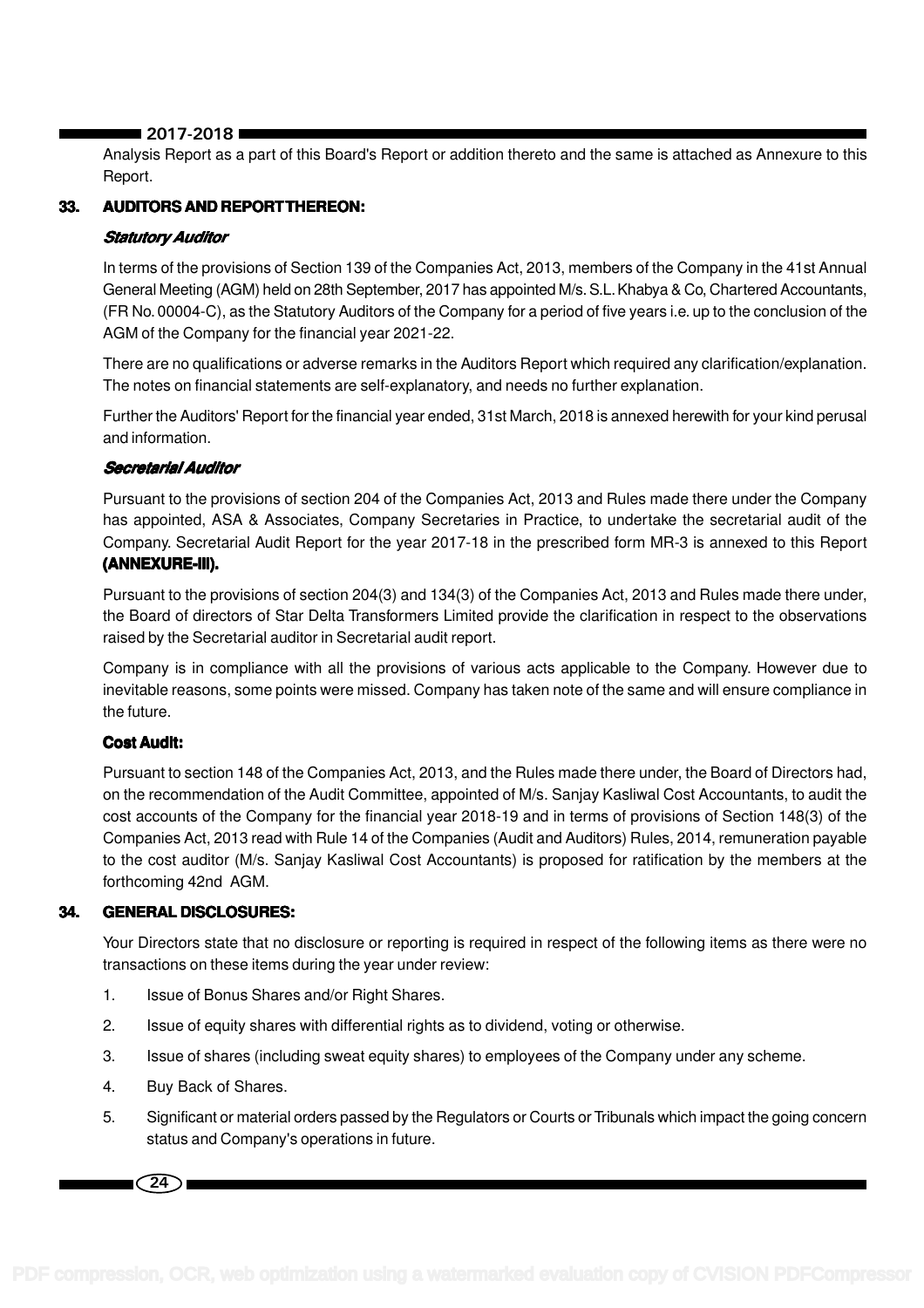#### ■ 2017-2018 ■

Your Director's further state that during the year under review, there were no cases filed pursuant to the Sexual Harassment of Women at Workplace (Prevention, Prohibition and Redressal) Act, 2013.

### **35. DETAILS OF FRAUDS REPORTABLE U/S 143(12):**

During the year under review, there is no fraud being or has been committed in the Company or against the Company by officers or employees of the Company, which are reportable by the Auditors to the Central Government or to the Board or to the Audit Committee under Section 143(12) of the Companies Act, 2013; therefore no disclosure required in this regard.

# **36. DIRECTORS RESPONSIBILITY STATEMENT:**

Pursuant to Section 134(3)(c) and 134(5) of the Companies Act, 2013 the Directors confirm that:

- (a) in the preparation of the annual accounts, the applicable accounting standards had been followed along with proper explanation relating to material departures;
- (b) the directors had selected such accounting policies and applied them consistently and made judgments and estimates that are reasonable and prudent so as to give a true and fair view of the state of affairs of the company at the end of the financial year and of the profit or loss of the company for that period;
- (c) the directors had taken proper and sufficient care for the maintenance of adequate accounting records in accordance with the provisions of this Act for safeguarding the assets of the company and for preventing and detecting fraud and other irregularities;
- (d) the directors had prepared the annual accounts on a going concern basis; and
- (e) the directors, had laid down internal financial controls to be followed by the Company and that such internal financial controls are adequate and were operating effectively.
- (f) the directors had devised proper systems to ensure compliance with the provisions of all applicable laws and that such systems were adequate and operating effectively.

### **37. COMPLIANCES OF SECRETARIAL STANDARDS:**

The Directors have devised proper systems to ensure compliance with the provisions of all applicable Secretarial Standards and that such systems are adequate and operating effectively.

### **38. ACKNOWLEDGEMENT**

Your Directors wish to express their grateful appreciation to the continued co-operation received from the Banks, Government Authorities, Customers, Vendors and Shareholders during the year under review. Your Directors also wish to place on record their deep sense of appreciation for the committed service of the Executives, staff and Workers of the Company.

On behalf of Board of Directors

Place : Bhopal **Sd/- Sd/-**

Date : 10<sup>th</sup> August, 2018 **(KISHORE GUPTA) (RAKESH GUPTA)** (**DIN :** 00014205) (**DIN :** 00014139) CHAIRMAN & MANAGING DIRECTOR Whole-time DIRECTOR

 $\sim$ 25)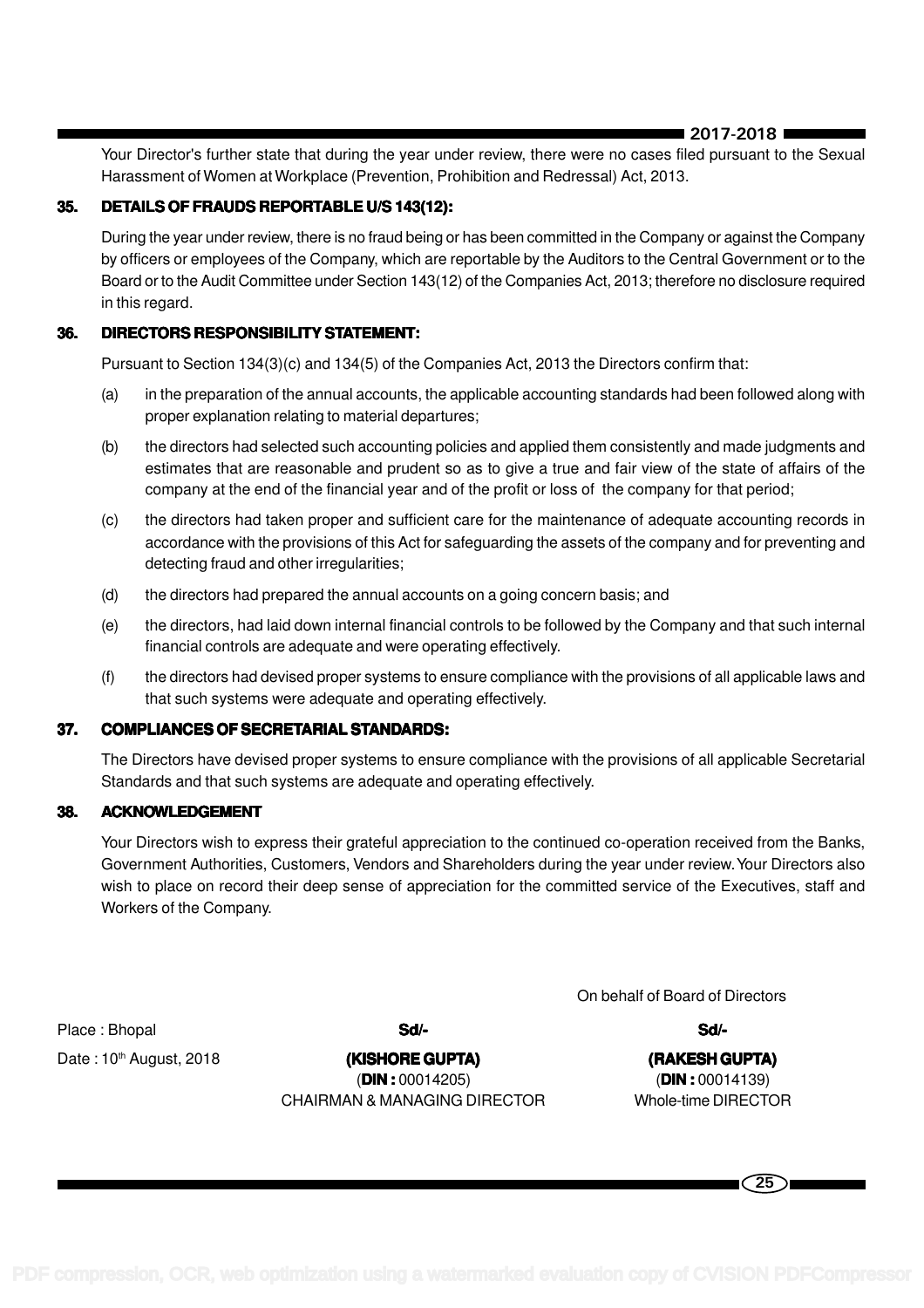$\blacksquare$  2017-2018

# **ANNEXURE-I Form No. MGT-9**

**EXTRACT OF ANNUAL RETURN**

**As on the financial year ended on 31st March 2018 [Pursuant to section 92(3) of the Companies Act, 2013 and rule 12(1) of the Companies (Management and Administration) Rules, 2014]**

# **I. REGISTRATION AND OTHER DETAILS:**

| 1. | CIN:                                                                                        | L31102MP1977PLC001393                                                                                                                                                                  |
|----|---------------------------------------------------------------------------------------------|----------------------------------------------------------------------------------------------------------------------------------------------------------------------------------------|
| 2. | <b>Registration Date</b>                                                                    | 17th February 1977                                                                                                                                                                     |
| 3. | <b>Name of the Company</b>                                                                  | Star Delta Transformers Limited                                                                                                                                                        |
| 4. | <b>Category / Sub-Category of the Company</b>                                               | Public Limited Company/Company Limited by shares                                                                                                                                       |
| 5. | <b>Address of the Registered office and</b><br>contact details                              | 92-A Industrial Area, Govindpura, Bhopal-462023, Ph no: +91-755-<br>2586680, 4261003, Email id: star.delta @rediffmail.com                                                             |
| 6. | <b>Whether listed company</b>                                                               | Yes                                                                                                                                                                                    |
| 7. | <b>Name, Address and Contact details of</b><br><b>Registrar and Transfer Agent, if any:</b> | Link Intime India Pvt. Ltd.<br>C 101, 247 Park LBS Marg, Vikhroli West Mumbai 400083<br>Tel.<br>$: +91-22-49186000$<br>Fax.: $+91-22-49186060$<br>Email: rnt.helpdesk@linkintime.co.in |

### **II. PRINCIPAL BUSINESS ACTIVITIES OF THE COMPANY**

All the business activities contributing 10 % or more of the total turnover of the company shall be stated:

| <b>SI. No.</b> | <b>Name and Description of</b><br>main products / services | NIC Code of the Product/ service | % to total turnover of the<br>company |
|----------------|------------------------------------------------------------|----------------------------------|---------------------------------------|
| . .            | Distribution/Power Transformers                            | 27102                            | 65.64                                 |
| ⌒<br><u>.</u>  | Service                                                    | 82990                            | 33.34                                 |

### **III. PARTICULARS OF HOLDING, SUBSIDIARY AND ASSOCIATE COMPANIES**

Company does not have any holding, Subsidiary or Associate Company.

### **IV. SHARE HOLDING PATTERN (Equity Share Capital Breakup as percentage of Total Equity)**

### **i. Category-wise Share Holding**

| <b>Category of Shareholders</b> | No. of Shares held at the beginning of the<br>year (31-03-2017) |                 |         | No. of Shares held at the end of the<br>year (31-03-2018) |              |                 |         | <b>%Change</b><br>during<br>the year |  |
|---------------------------------|-----------------------------------------------------------------|-----------------|---------|-----------------------------------------------------------|--------------|-----------------|---------|--------------------------------------|--|
|                                 | <b>Demat</b>                                                    | <b>Physical</b> | Total   | % of Total<br><b>Shares</b>                               | <b>Demat</b> | <b>Physical</b> | Total   | % of Total<br><b>Shares</b>          |  |
| A. Promoters                    |                                                                 |                 |         |                                                           |              |                 |         |                                      |  |
| Indian<br>(1)                   |                                                                 |                 |         |                                                           |              |                 |         |                                      |  |
| Individual/HUF<br>a)            | 2189800                                                         | 0               | 2189800 | 72.98                                                     | 2189800      | 0               | 2189800 | 72.98                                |  |
| Central Govt/State Govt<br>b)   | 0                                                               | 0               | 0       | 0                                                         | 0            | 0               | 0       | 0                                    |  |
|                                 |                                                                 |                 |         |                                                           |              |                 |         |                                      |  |

 $\overline{\phantom{a}}$  (26)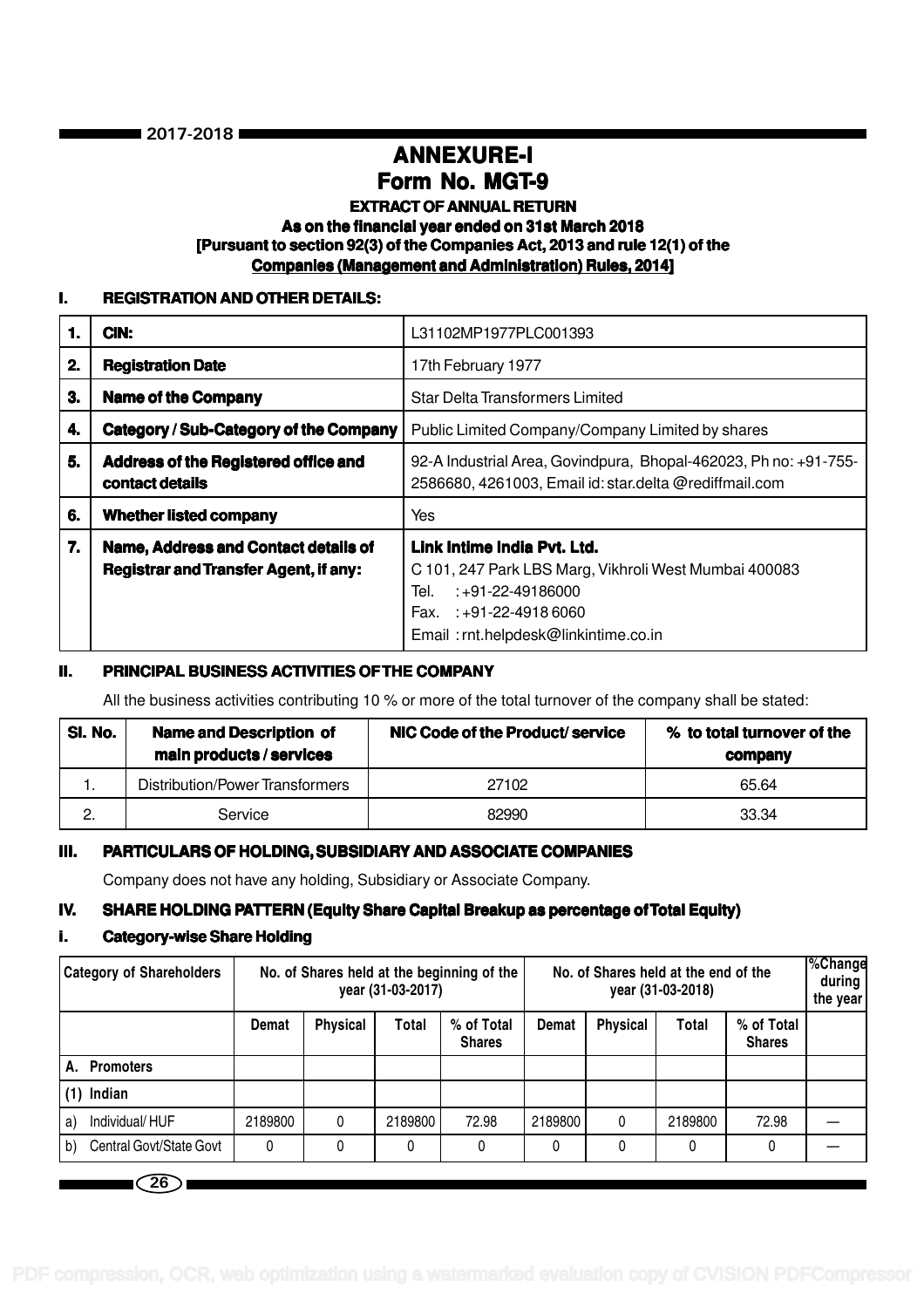|                                                                                    |                         |                |                |                         |                |                |                | 2017-2018      |          |
|------------------------------------------------------------------------------------|-------------------------|----------------|----------------|-------------------------|----------------|----------------|----------------|----------------|----------|
| Banks / Fl<br>C)                                                                   | 0                       | 0              | 0              | 0                       | 0              | 0              | 0              | 0              |          |
| Any Other<br>d)                                                                    | $\Omega$                | 0              | 0              | $\Omega$                | 0              | 0              | $\Omega$       | 0              |          |
| BodiesCorp.<br>C)                                                                  | 60000                   | 0              | 60000          | 1.99                    | 60000          | 0              | 60000          | 1.99           |          |
| Sub-total(A) (1):-                                                                 | 2249800                 | 0              | 2249800        | 74.98                   | 2249800        | 0              | 2249800        | 74.98          | -        |
| 2)<br>Foreign                                                                      |                         |                |                |                         |                |                |                |                |          |
| NRIs - Individuals<br>a)                                                           | 0                       | 0              | 0              | 0                       | 0              | 0              | 0              | 0              |          |
| Other - Individuals<br>b)                                                          | 0                       | 0              | 0              | 0                       | 0              | 0              | 0              | 0              |          |
| Bodies Corp.<br>C)                                                                 | 0                       | 0              | 0              | 0                       | 0              | 0              | 0              | 0              |          |
| Banks / Fl<br>d)                                                                   | 0                       | 0              | 0              | 0                       | 0              | 0              | 0              | 0              |          |
| Any Other<br>e)                                                                    | 0                       | 0              | 0              | 0                       | 0              | 0              | 0              | 0              |          |
| Sub-total (A) (2):-                                                                | $\overline{\mathbf{0}}$ | 0              | 0              | $\overline{\mathbf{0}}$ | 0              | 0              | 0              | 0              |          |
| Total shareholding of                                                              | 2249800                 | 0              | 2249800        | 74.98                   | 2249800        | 0              | 2249800        | 74.98          |          |
| Promoter $(A)=(A)(1)+(A)(2)$                                                       |                         |                |                |                         |                |                |                |                |          |
| <b>Public Shareholding</b><br>В.                                                   |                         |                |                |                         |                |                |                |                |          |
| <b>Institutions</b><br>1.                                                          | $\mathbf{0}$            | 0              | 0              | 0                       | 0              | 0              | 0              | 0              |          |
| <b>Mutual Funds</b><br>a)                                                          | $\mathbf 0$             | 0              | 0              | 0                       | 0              | 0              | 0              | 0              |          |
| Banks / Fl<br>b)                                                                   | 0                       | 0              | 0              | 0                       | 0              | 0              | 0              | 0              |          |
| Central Govt<br>C)                                                                 | 0                       | 0              | 0              | 0                       | 2100           | 0              | 2100           | 0.07           | 0.07     |
| State Govt(s)<br>d)                                                                | $\mathbf{0}$            | 0              | 0              | 0                       | 0              | 0              | 0              | 0              |          |
| <b>Venture Capital Funds</b><br>$\epsilon)$                                        | $\overline{0}$          | $\overline{0}$ | 0              | 0                       | 0              | 0              | 0              | 0              |          |
| Insurance Companies<br>f)                                                          | 0                       | 0              | 0              | 0                       | 0              | 0              | 0              | 0              |          |
| Flls<br>g)                                                                         | 0                       | 0              | 0              | 0                       | 0              | 0              | 0              | 0              | —        |
| Foreign Venture Capital<br>$\overline{h}$                                          | 0                       | $\overline{0}$ | 0              | 0                       | 0              | $\overline{0}$ | 0              | 0              |          |
| i)<br>Others (specify)                                                             | 0                       | 0              | 0              | 0                       | 0              | 0              | 0              | 0              |          |
| Sub-total $(B)(1)$ :-                                                              | 0                       | 0              | 0              | 0                       | 2100           | 0              | 2100           | 0.07           | 0.07     |
| <b>Non-Institutions</b><br>2.                                                      |                         |                |                |                         |                |                |                |                |          |
| Individuals<br>a)                                                                  |                         |                |                |                         |                |                |                |                |          |
| Individual shareholders                                                            | 289560                  | 21500          | 311060         | 10.36                   | 284095         | 19400          | 303495         | 10.11          | $-0.25$  |
| holding nominal share capital<br>upto Rs. 1 lakh                                   |                         |                |                |                         |                |                |                |                |          |
| Individual shareholders<br>holding nominal share capital<br>in excess of Rs 1 lakh | 325820                  | $\overline{0}$ | 325820         | 10.85                   | 337753         | $\overline{0}$ | 337753         | 11.25          | 0.40     |
| NBFCs registered with RBI                                                          | 0                       | 0              | 0              | 0                       | 0              | 0              | $\mathbf{0}$   | 0              |          |
| Employee trusts                                                                    | 0                       | 0              | 0              | $\overline{0}$          | 0              | 0              | 0              | 0              |          |
| Overseas depositories                                                              | $\overline{0}$          | $\overline{0}$ | $\overline{0}$ | $\overline{0}$          | $\overline{0}$ | $\overline{0}$ | $\overline{0}$ | $\overline{0}$ |          |
| Others (specify)<br>C)                                                             |                         |                |                |                         |                |                |                |                |          |
| NRI Individuals (Non Rep.)                                                         | 1000                    | $\overline{0}$ | 1000           | 0.033                   | 1577           | 0              | 1577           | 0.052          | 0.019    |
| <b>NRI</b> (Repatriation)                                                          | 475                     | 0              | 475            | 0.015                   | 432            | 0              | 432            | 0.014          | $-0.001$ |
| Hindu undivided family                                                             | 13902                   | $\overline{0}$ | 13902          | 0.46                    | 14416          | 0              | 14416          | 0.48           | 0.02     |
| Clearing member                                                                    | 5270                    | 0              | 5270           | 0.175                   | 2687           | 0              | 2687           | 0.089          | $-0.086$ |
| Body corporate                                                                     | 92873                   | 0              | 92873          | 3.09                    | 87940          | 0              | 87940          | 2.93           | $-0.16$  |
| Sub-total $(B)(2)$ :-                                                              | 728900                  | 21500          | 750400         | 25.01                   | 728900         | 19400          | 748300         | 24.94          | $-0.07$  |
| <b>Total Public Shareholding</b><br>$(B)=(B)(1)+(B)(2)$                            | 728900                  | 21500          | 750400         | 25.01                   | 731000         | 19400          | 750400         | 25.01          |          |
| C. Shares held by<br><b>Custodian for GDRs</b><br>& ADRs                           | 0                       | 0              | $\pmb{0}$      | 0                       | 0              | $\pmb{0}$      | $\mathbf 0$    | $\pmb{0}$      |          |
| Grand Total (A+B+C)                                                                | 2978700                 | 21500          | 3000200        | 100                     | 2980800        | 19400          | 3000200        | 100            |          |
|                                                                                    |                         |                |                |                         |                |                |                | 27             |          |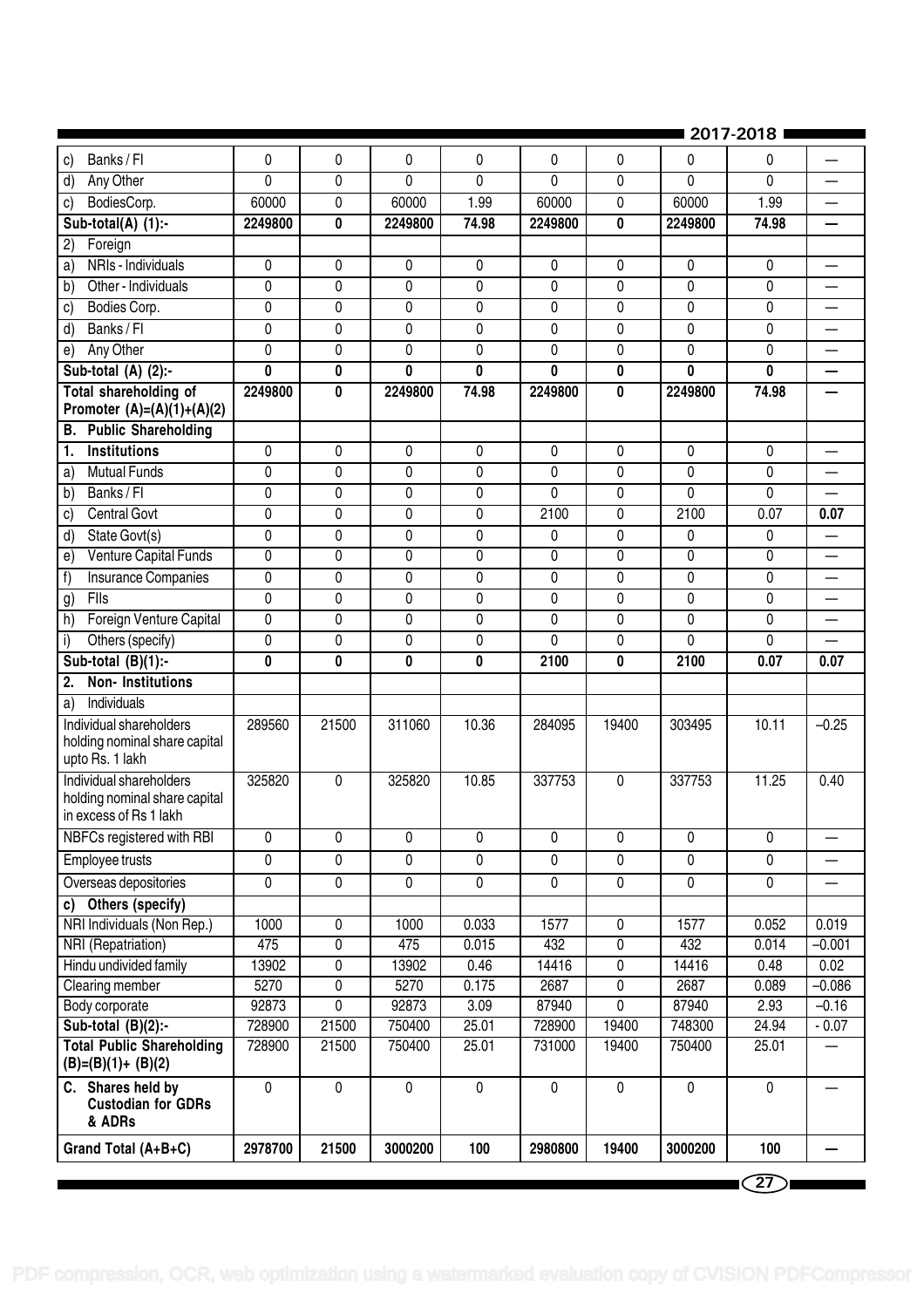#### $\blacksquare$  2017-2018

# **ii. Shareholding of Promoters**

| <b>SI</b><br>No. | <b>Shareholder's Name</b> |                         | Shareholding at the beginning<br>of the year (31.03.2017) | Share holding at the end<br>of the year (31.03.2018)     |                         |                                           |                                                          |                                                         |
|------------------|---------------------------|-------------------------|-----------------------------------------------------------|----------------------------------------------------------|-------------------------|-------------------------------------------|----------------------------------------------------------|---------------------------------------------------------|
|                  |                           | No. of<br><b>Shares</b> | % of total<br>shares<br>of the<br>company                 | % of Shares<br>Pledged/<br>encumbered to<br>total shares | No. of<br><b>Shares</b> | % of total<br>Shares of<br>the<br>company | % of Shares<br>Pledged/<br>encumbered to<br>total shares | $%$ change<br>in share<br>holding<br>during the<br>year |
| 1.               | KISHORE GUPTA             | 583500                  | 19.4487                                                   | 0.5000                                                   | 583500                  | 19.4487                                   | 0.5000                                                   | Nil                                                     |
| 2.               | RAKESH GUPTA              | 562100                  | 18.7354                                                   | 3.9997                                                   | 562100                  | 18.7354                                   | 3.9997                                                   | Nil                                                     |
| 3.               | <b>MAYANK GUPTA</b>       | 428300                  | 14.2757                                                   | 4.4997                                                   | 428300                  | 14.2757                                   | 4.4997                                                   | Nil                                                     |
| 4.               | ARCHANA GUPTA             | 268300                  | 8.9427                                                    | 3.9997                                                   | 268300                  | 8.9427                                    | 3.9997                                                   | Nil                                                     |
| 5.               | <b>MANJU GUPTA</b>        | 241500                  | 8.0495                                                    | 0.5000                                                   | 241500                  | 8.0495                                    | 0.5000                                                   | Nil                                                     |
| 6.               | <b>MANALI GUPTA</b>       | 70000                   | 2.3332                                                    | 0.0000                                                   | 70000                   | 2.3332                                    | 0.0000                                                   | Nil                                                     |
| 7.               | ARK TRANSFORMERS PVT LTD. | 60000                   | 1.9999                                                    | 0.0000                                                   | 60000                   | 1.9999                                    | 0.0000                                                   | Nil                                                     |
| 8.               | <b>ARCHIT GUPTA</b>       | 20000                   | 0.6666                                                    | 0.0000                                                   | 20000                   | 0.6666                                    | 0.0000                                                   | Nil                                                     |
| 9.               | TUSHARIKA GUPTA           | 10000                   | 0.3333                                                    | 0.0000                                                   | 10000                   | 0.3333                                    | 0.0000                                                   | Nil                                                     |
| 10.              | LAXMI NARAYAN GUPTA       | 4600                    | 0.1533                                                    | 0.0000                                                   | 4600                    | 0.1533                                    | 0.0000                                                   | Nil                                                     |
| 11.              | <b>NEETA GUPTA</b>        | 1500                    | 0.0500                                                    | 0.0000                                                   | 1500                    | 0.0500                                    | 0.0000                                                   | Nil                                                     |
|                  | Total                     | 2249800                 | 74.9883                                                   | 13.4991                                                  | 2249800                 | 74.9883                                   | 13.4991                                                  | Nil                                                     |

# **iii. Change in Promoters' Shareholding**

There are no changes (increase/decrease) in the shareholding of the promoters in the year 2017-18.

# **iv. Shareholding Pattern of top ten Shareholders (other than Directors, Promoters and Holders of GDRs and ADRs):**

| SI.<br>No.     | Top 10 Shareholders         |                  | Shareholding at the beginning<br>of the year (31.03.2017) |                  | <b>Cumulative Shareholding</b><br>during the year (31.03.2018) |
|----------------|-----------------------------|------------------|-----------------------------------------------------------|------------------|----------------------------------------------------------------|
|                |                             | No. of<br>shares | % of total shares<br>of the company                       | No. of<br>shares | % of total shares<br>of the company                            |
| 1              | Arihant Capital Markets Ltd | 80909            | 2.69                                                      | 80909            | 2.69                                                           |
| $\overline{c}$ | Subramanian P               | 59720            | 1.99                                                      | 76781            | 2.56                                                           |
| 3              | Ajay Goenka                 | 48500            | 1.61                                                      | 49185            | 1.64                                                           |
| 4              | Om prakash Gupta            | 38400            | 1.27                                                      | 35487            | 1.18                                                           |
| $\overline{5}$ | Nirmal Gupta                | 28200            | 0.93                                                      | 25300            | 0.84                                                           |
| 6              | Arvind Goenka               | 25000            | 0.83                                                      | 25000            | 0.83                                                           |
| $\overline{7}$ | Sanwal Prasad Goenka        | 25000            | 0.83                                                      | 25000            | 0.83                                                           |
| 8              | Arune Goenka                | 24000            | 0.79                                                      | 24000            | 0.79                                                           |
| 9              | Ayush Goenka                | 24000            | 0.79                                                      | 24000            | 0.79                                                           |
| 10             | Snehlata Goenka             | 20200            | 0.67                                                      | 20200            | 0.67                                                           |
|                | 28                          |                  |                                                           |                  |                                                                |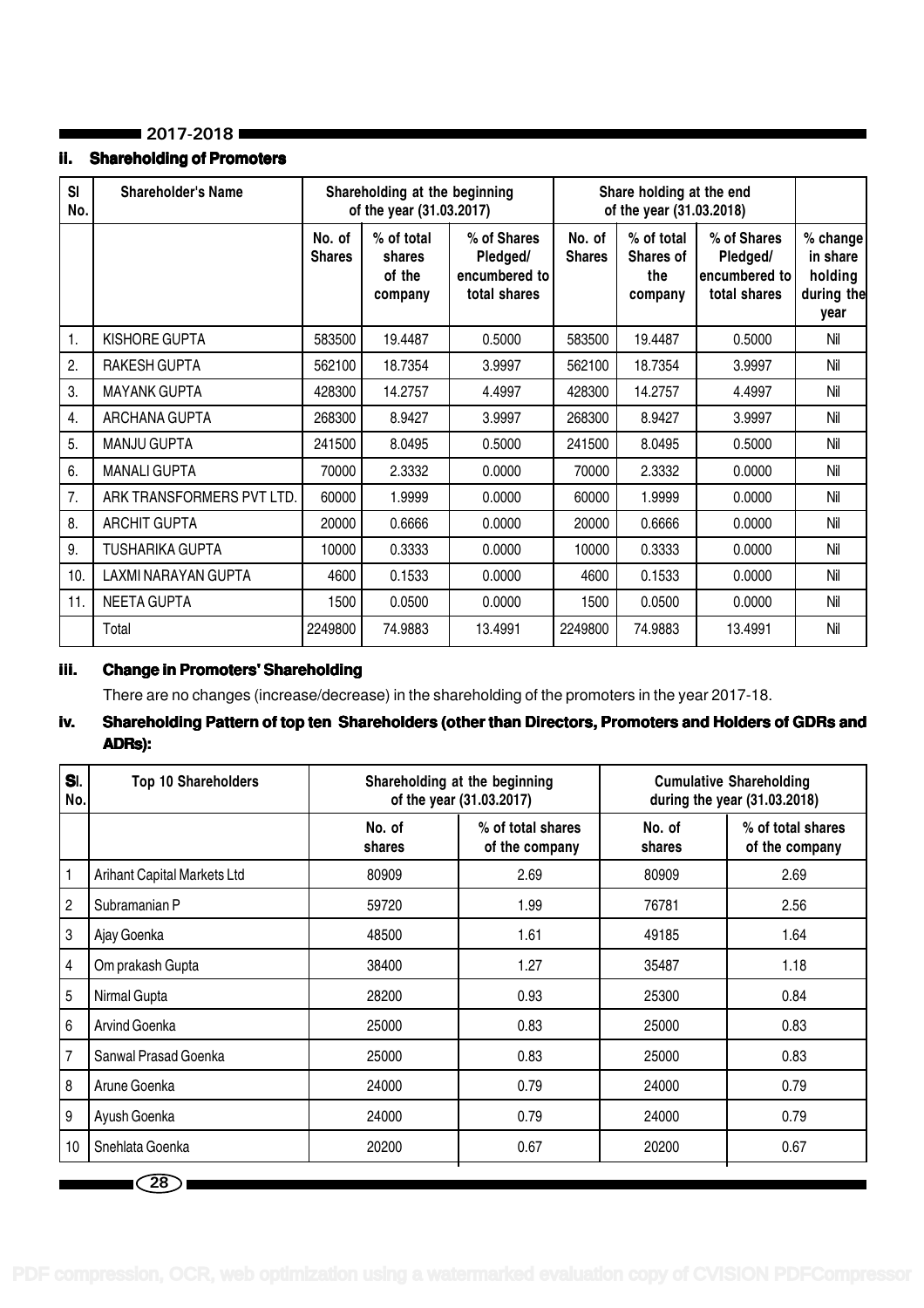**v. Shareholding of Directors and Key Managerial Personnel:**

| SI.<br>No. | <b>Name &amp; Designation</b>                               | <b>Shareholding at the</b><br>beginning of the year |                                        | <b>Shareholding at the</b><br>end of the year |                                        | <b>Cumulative Share-</b><br>holding during<br>the year |                                        |
|------------|-------------------------------------------------------------|-----------------------------------------------------|----------------------------------------|-----------------------------------------------|----------------------------------------|--------------------------------------------------------|----------------------------------------|
|            |                                                             | No. of<br>shares                                    | % of total<br>shares of the<br>company | No. of<br>shares                              | % of total<br>shares of the<br>company | No. of<br>shares                                       | % of total<br>shares of the<br>company |
|            | Kishore Gupta (DIN : 00014205)<br>(Managing Director)       | 583500                                              | 19.44                                  | 583500                                        | 19.44                                  |                                                        |                                        |
| 2          | Rakesh Gupta (DIN: 00014139)<br>(Whole time Director & CFO) | 562100                                              | 18.73                                  | 562100                                        | 18.73                                  |                                                        |                                        |

# **There is no change (increase/decrease) in the shareholding of Directors and Key managerial personnel during the year 2017-18**

# **V. INDEBTEDNESS**

# **Indebtedness of the Company including interest outstanding/accrued but not due for payment**

|                                                            | <b>Secured Loans</b><br>excluding deposits | <b>Unsecured Loans</b> | <b>Deposits</b> | <b>Total Indebtedness</b> |
|------------------------------------------------------------|--------------------------------------------|------------------------|-----------------|---------------------------|
| Indebtedness at the beginning of<br>the financial year     |                                            |                        |                 |                           |
| <b>Principal Amount</b><br>i)                              | 4,42,44,274.12                             | <b>NIL</b>             | N.A.            | 4,42,44,274.12            |
| ii)<br>Interest due but not paid                           | <b>NIL</b>                                 | <b>NIL</b>             | N.A.            | <b>NIL</b>                |
| Interest accrued but not due<br>iii)                       | <b>NIL</b>                                 | <b>NIL</b>             | N.A.            | <b>NIL</b>                |
| Total( $i + ii + iii$ )                                    | 4,42,44,274.12                             | <b>NIL</b>             | N.A.            | 4,42,44,274.12            |
| <b>Change in Indebtedness during</b><br>the financial year |                                            |                        |                 |                           |
| Addition                                                   | 1,92,77,402.96                             | <b>NIL</b>             | N.A.            | 1,92,77,402.96            |
| Reduction                                                  | <b>NIL</b>                                 | <b>NIL</b>             | N.A.            | NIL                       |
| <b>Net Change</b>                                          | 1,92,77,402.96                             | <b>NIL</b>             | <b>N.A.</b>     | 1,92,77,402.96            |
| Indebtedness at the end of the<br>financial year           |                                            |                        |                 |                           |
| i)<br><b>Principal Amount</b>                              | 6, 35, 21, 677. 08                         | <b>NIL</b>             | N.A.            | 6, 35, 21, 677. 08        |
| ii)<br>Interest due but not paid                           | <b>NIL</b>                                 | <b>NIL</b>             | N.A.            | <b>NIL</b>                |
| iii)<br>Interest accrued but not due                       | <b>NIL</b>                                 | <b>NIL</b>             | N.A.            | <b>NIL</b>                |
| Total( i +ii + iii)                                        | 6,35,21,677.08                             | <b>NIL</b>             | <b>N.A.</b>     | 6,35,21,677.08            |

**In lakhs**

 $(29)$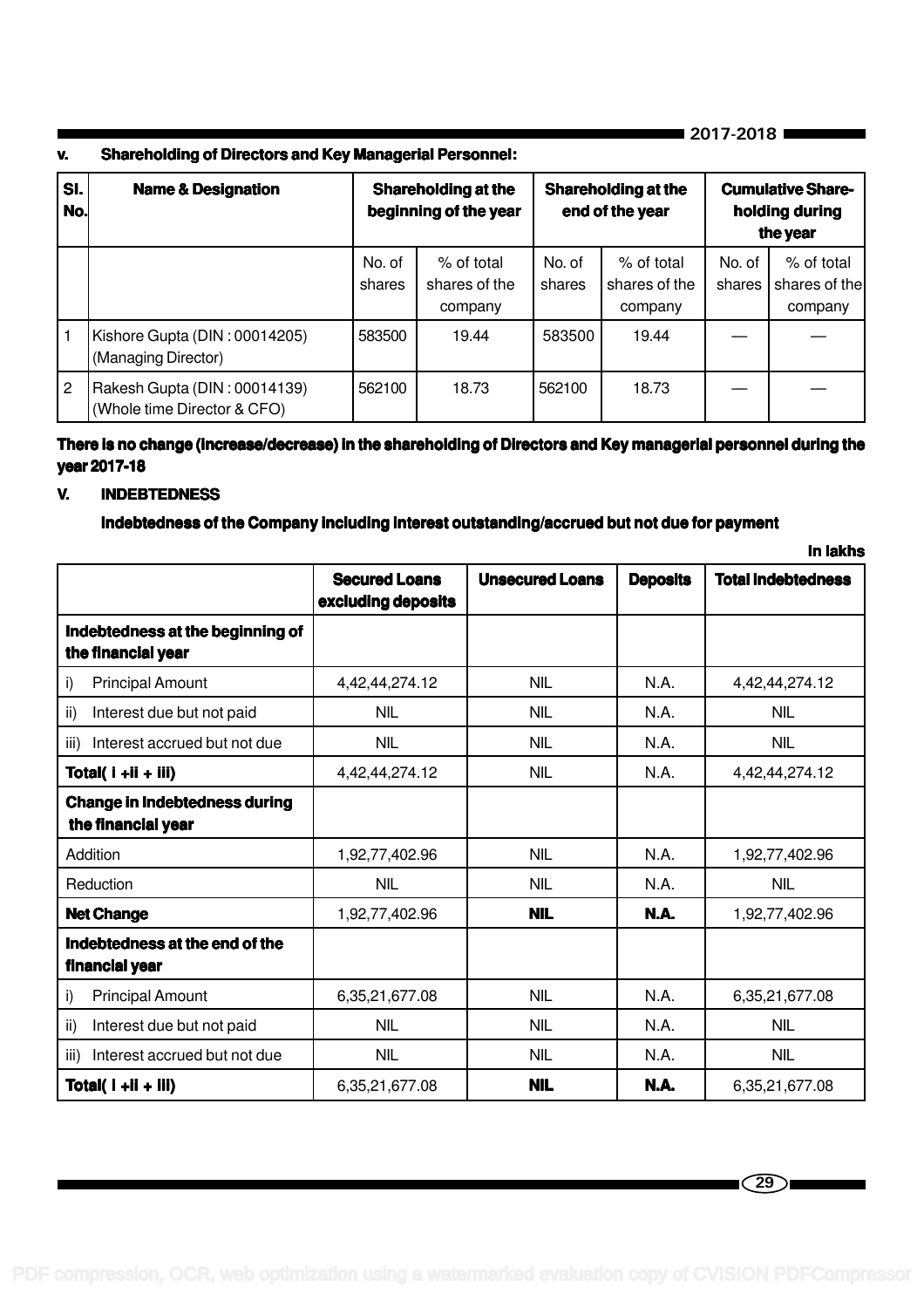## **VI. REMUNERATION OF DIRECTORS AND KEY MANAGERIAL PERSONNEL**

# **A. Remuneration to Managing Director, Whole-time Directors and/or Manager:**

| SI. No.          | <b>Particulars of Remuneration</b>                                                           |                                      | <b>Name</b>                           | <b>Total Amount</b> |
|------------------|----------------------------------------------------------------------------------------------|--------------------------------------|---------------------------------------|---------------------|
|                  |                                                                                              | Kishore Gupta<br>(Managing Director) | Rakesh Gupta<br>(Whole time Director) |                     |
| 1.               | Gross salary                                                                                 |                                      |                                       |                     |
|                  | Salary as per provisions contained<br>(a)<br>in section 17(1) of the Income-tax<br>Act, 1961 | 1742400                              | 1277760                               | 3194400             |
|                  | Value of perquisites u/s17(2)<br>(b)<br>Income-tax Act, 1961                                 | 174240                               |                                       |                     |
|                  | (c) Profits in lieu of salary under<br>section 17(3) Income-tax Act, 1961                    |                                      |                                       |                     |
| 2.               | <b>Stock Option</b>                                                                          |                                      |                                       |                     |
| 3.               | <b>Sweat Equity</b>                                                                          |                                      |                                       |                     |
| $\overline{4}$ . | Commission<br>- as % of profit<br>- Others, specify                                          |                                      |                                       |                     |
| 5.               | Others, please specify                                                                       |                                      |                                       |                     |
|                  | Total (A)                                                                                    | 1916640                              | 1277760                               | 3194400             |
|                  | <b>Ceiling as per the Act</b>                                                                |                                      |                                       | 3247423.51          |

#### **B. Remuneration to other directors:**

| SI.<br>No. | <b>Particulars of Remuneration</b>                                                                           |                         | <b>Name of Directors</b><br><b>Amount</b>       |              |       |  |  |  |
|------------|--------------------------------------------------------------------------------------------------------------|-------------------------|-------------------------------------------------|--------------|-------|--|--|--|
|            |                                                                                                              | Laxmendra Maheshwari    | Shashendra Lahri                                | Chhavi Kharb |       |  |  |  |
|            | <b>Independent Directors</b><br>(1)                                                                          |                         |                                                 |              |       |  |  |  |
|            | • Fee for attending board<br>committee meeting                                                               | 6000                    | 6000                                            | 6000         | 18000 |  |  |  |
|            | • Commission                                                                                                 |                         |                                                 |              |       |  |  |  |
|            | Conveyance<br>$\bullet$                                                                                      |                         |                                                 |              |       |  |  |  |
|            | Total (1)                                                                                                    | 6000                    | 6000                                            | 6000         | 18000 |  |  |  |
|            | <b>Other Non-Executive Directors</b><br>(2)<br>• Fee for attending board<br>committee meetings<br>Commission |                         | Company do not have any non executive directors |              |       |  |  |  |
|            | Others, please specify                                                                                       |                         |                                                 |              |       |  |  |  |
|            | Total (2)                                                                                                    |                         |                                                 |              |       |  |  |  |
|            | Overall Ceiling as per the Act                                                                               | Rs one Lakh per meeting |                                                 |              |       |  |  |  |

Board has paid sitting fees for the adjourned meeting also to the Non-executive directors.

 $\bigcirc$  30  $\bigcirc$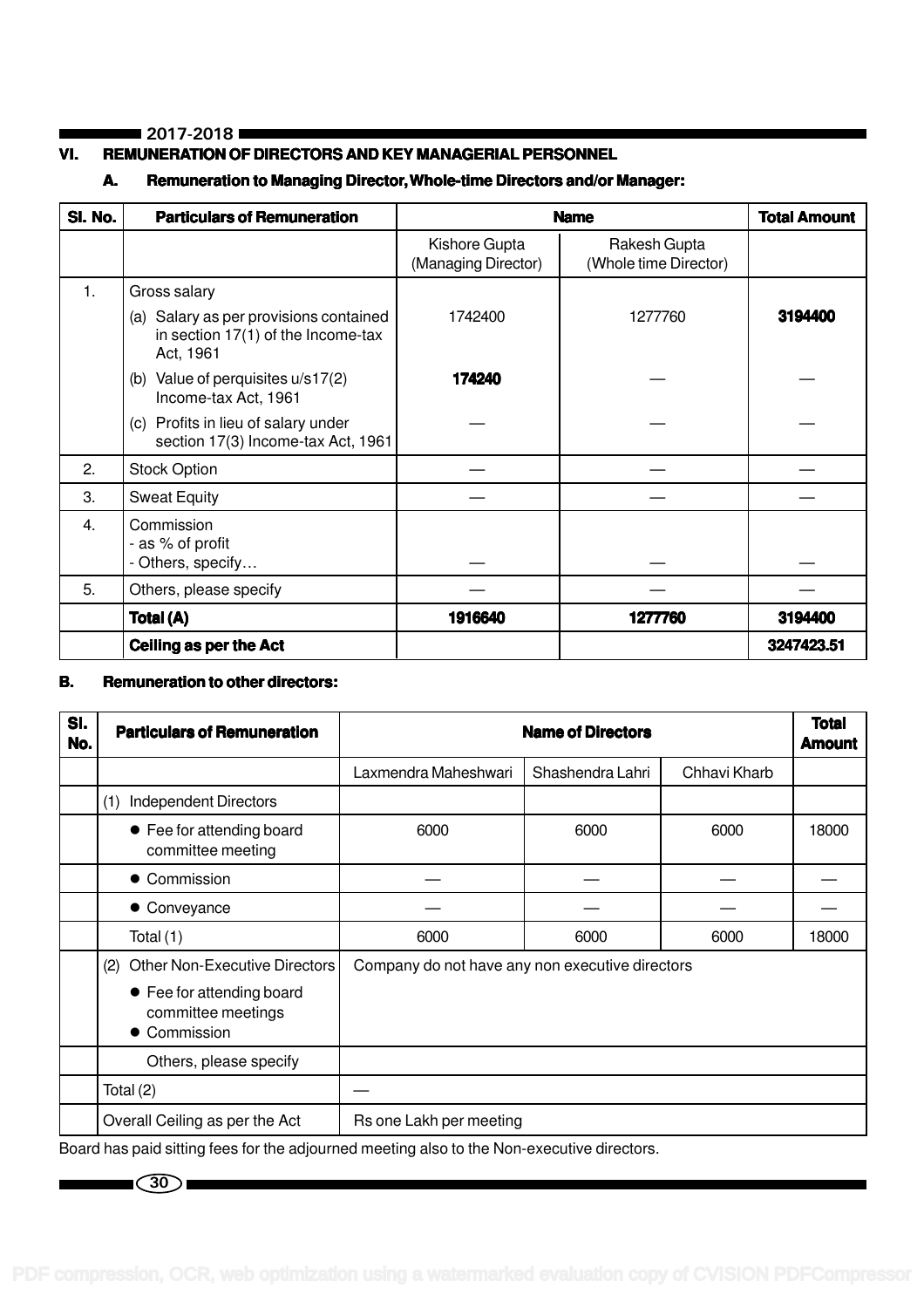$\blacksquare$  2017-2018

| SI. | <b>Particulars of Remuneration</b>                                                                                                                                                                                                                     |                                                | <b>Key Managerial Personnel</b>                                    |                                                                  |                                                                                                           |              |  |  |  |
|-----|--------------------------------------------------------------------------------------------------------------------------------------------------------------------------------------------------------------------------------------------------------|------------------------------------------------|--------------------------------------------------------------------|------------------------------------------------------------------|-----------------------------------------------------------------------------------------------------------|--------------|--|--|--|
| No. |                                                                                                                                                                                                                                                        | <b>CEO</b>                                     | <b>Company</b><br><b>Secretary</b>                                 | Company<br><b>Secretary</b>                                      | <b>CFO</b>                                                                                                | <b>Total</b> |  |  |  |
| 1.  | Gross salary<br>(a) Salary as per provisions<br>contained in section 17(1) of<br>the Income-tax Act, 1961<br>(b) Value of perquisites u/s 17(2)<br>Income-tax Act, 1961<br>(c) Profits in lieu of salary under<br>section17(3) Income-tax<br>Act, 1961 | No CEO has been<br>appointed by the<br>Company | 316823.50<br>Shweta<br>Agarwal<br>$(01-04-2017)$<br>to 25-10-2017) | 129838.70<br>Ankita<br>Upadhyay<br>(26-10-2017<br>to 31-03-2018) | Whole time Director<br>acts as the CFO of<br>the Company for<br>which no separate<br>remuneration is paid | 446662.2     |  |  |  |
| 2.  | <b>Stock Option</b>                                                                                                                                                                                                                                    |                                                |                                                                    |                                                                  |                                                                                                           |              |  |  |  |
| 3.  | <b>Sweat Equity</b>                                                                                                                                                                                                                                    |                                                |                                                                    |                                                                  |                                                                                                           |              |  |  |  |
| 4.  | Commission<br>as % of profit·<br>Others, specify                                                                                                                                                                                                       |                                                |                                                                    |                                                                  |                                                                                                           |              |  |  |  |
| 5.  | Others, please specify                                                                                                                                                                                                                                 |                                                |                                                                    |                                                                  |                                                                                                           |              |  |  |  |
|     | Total                                                                                                                                                                                                                                                  |                                                | 316823.5                                                           | 129838.7                                                         |                                                                                                           | 446662.2     |  |  |  |

#### **C. Remuneration to key managerial personnel other than MD/Manager/WTD**

# **VII. PENALTIES / PUNISHMENT/ COMPOUNDING OF OFFENCES:**

There are no Penalties or Punishments imposed on the Company. No compounding of offences.

 $\mathsf{I}(\mathsf{31})$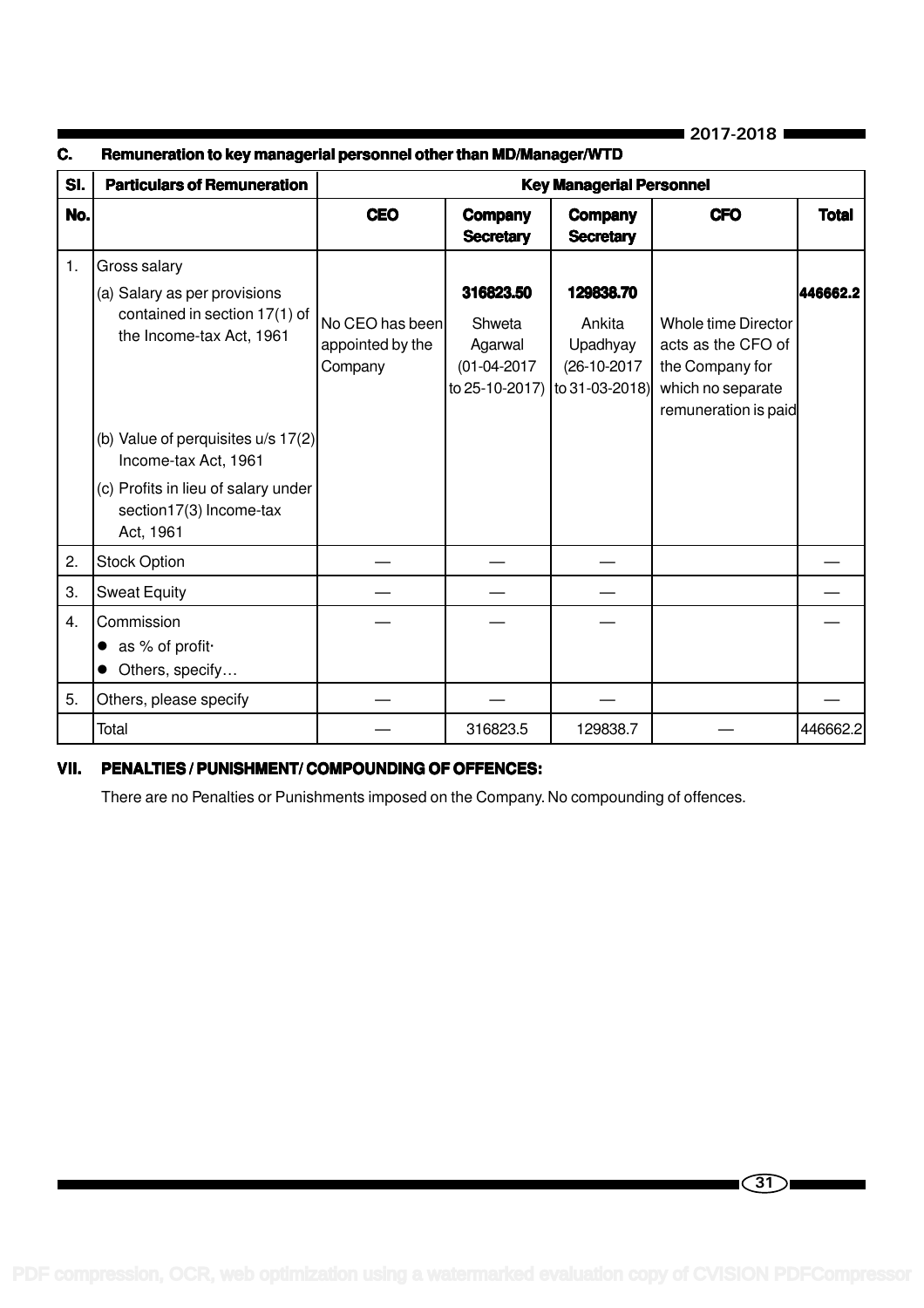# **ANNEXURE-II AUDITORS' CERTIFICATE ON CORPORATE GOVERNANCE**

# **The Board of Directors, Star Delta Transformers Limited Bhopal - 462023**

We have reviewed the implementation of Corporate Governance Procedure by the Company during the year ended 31st March 2018, with the relevant records and documents maintaining by the Company, furnished to us for our review and the report on Corporate Governance as approved by the Board of Directors.

The Compliance of conditions of Corporate Governance is the responsibility of the management. Our examination is neither an audit nor an expression of opinion on the financial statements of the Company.

On the basis of the above and according to the information and explanations given to us, in our opinion, the Company has complied in all material respects with the conditions of Corporate Governance as stipulated in Clause 49 of the Listing Agreement with the Stock Exchanges.

We further state that our examination of such compliances is neither an assurance as to the future viability of the Company nor the efficiency or effectiveness with which the management has conduted the affairs of the Company.

> For S.L. Khabya & Co Chartered Accounta**nts Firm Registration No. 000004C**

> > **Sd/- C.A. Sumit Khabya** Partner M.No. 0414887

Place : BHOPAL Date: 10th August, 2018

 $(32)$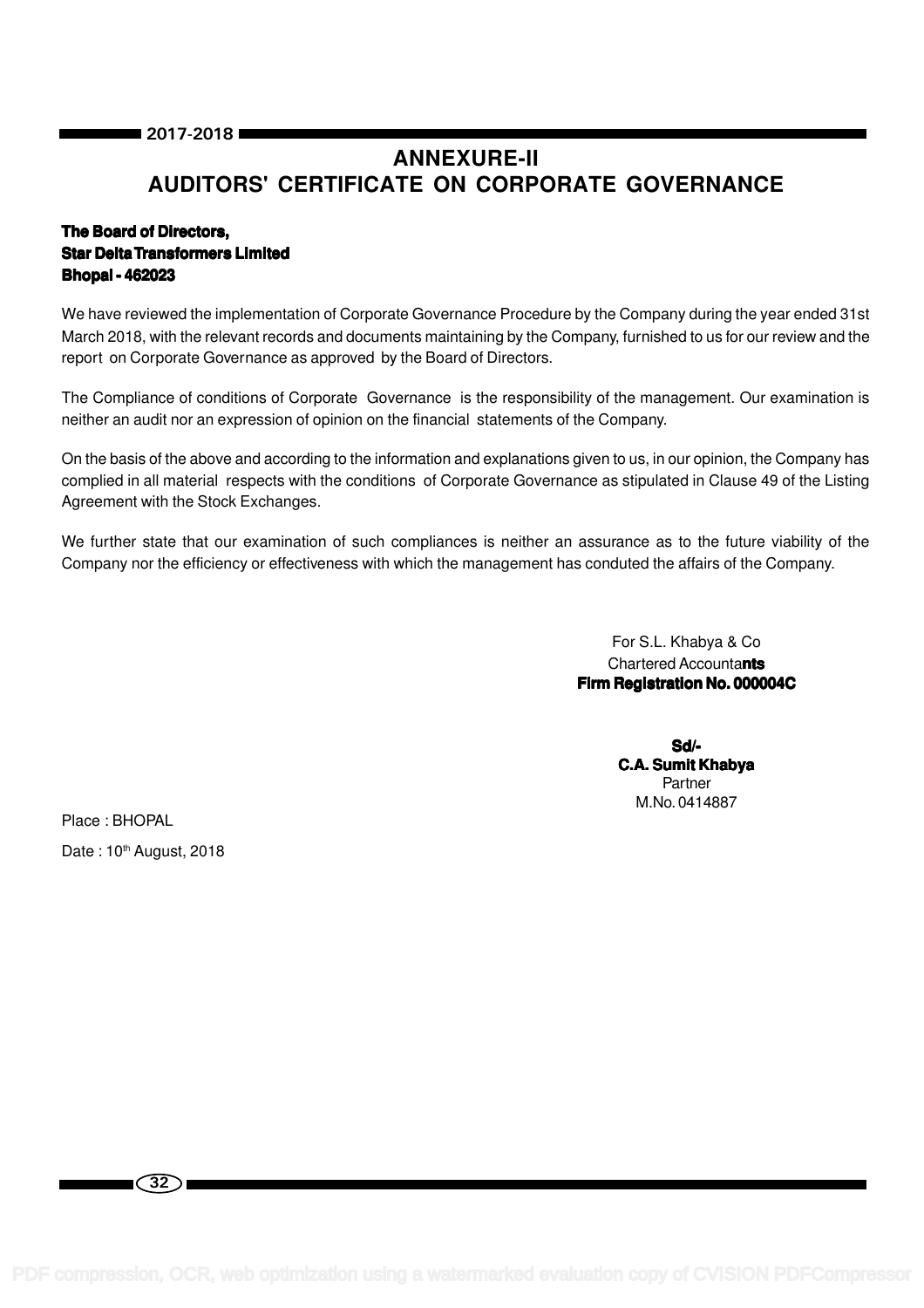$\blacksquare$  2017-2018  $\blacksquare$ 

 $\bigcirc$ 33

# **ANNEXURE-III SECRETARIAL AUDIT REPORT FOR THE FINANCIAL YEAR ENDED ON 31st March, 2018**

*[Pursuant to section 204(1) of the Companies Act, 2013 and Rule No. 9 of the Companies (Appointment and Remuneration Personnel) Rules, 2014]*

To,

# **The Members,**

Star Delta Transformers Limited 92 A, Industrial Area, Govindpura, Bhpoal (M.P.) 462023,

I/We were appointed by the Board of Directors of **Star Delta Transformers Limited (CIN:L31102MP1977PLC001393)** (hereinafter called **"the Company"**) to conduct Secretarial Audit for the financial year from 01st April 2017 to 31st March 2018. I/We have conducted the secretarial audit of the compliance of applicable statutory provisions and the adherence to good corporatepractices by the Company.

Secretarial Audit was conducted in a manner that provided me/us with a reasonable basis forevaluating the corporate conduct/ statutory compliance and expressing our opinion thereon.

#### **Management's Responsibility:**

The Management of the Company is completely responsible for preparation and maintenance of Secretarial records and for developing proper systems to ensure compliance with the provisions of applicable Laws, Rules and Regulations.

#### **Auditor's Responsibility:**

Our responsibility is to express an opinion on the secretarial records, standards and procedures followed by the Company with respect to secretarial compliances, on the basis of verification done by us on test basis.

Further our responsibility is also to express an opinion on existence of adequate Board Process and Compliance Management System, commensurate to the size of the Company, based on these secretarial records as shown to me/us during the said audit and also based on the information furnished to me/us by the officers and the agents of the Company during said audit.

We have followed the audit practices and processes as were appropriate to the best of my/our understanding to obtain reasonable assurance about the correctness of the contents of the secretarial records. The verification was done on the test basis to ensure that correct facts are reflected in secretarial records. I/We believe that the processes and practices, we followed, provide a reasonable basis for our opinion.

I/We have not verified the correctness, appropriateness and bases of financial records, books of accounts and decision taken by the Board, their Committees and Members of the Company during the period under scrutiny/audit. I/We have checked the Board Process and Compliance Management System to understand and to form an opinion as to whether there is an adequate system of seeking approval of the Board, their Committees, Members of the Company and of other authorities as per provisions of various statues as mentioned hereinafter.

Wherever required I/We have obtained the management representation about the compliance of the laws, rules and regulations and happening of events, etc.

Our report is neither an assurance as to future viability of the Company nor of the efficacy or effectiveness or accuracy with which the management has conducted the affairs of the Company.

Based on information and/or details received during our visit to Company's Registered Office and on verification of the Company's books, papers, minute books, forms and returns filed and other records maintained by the Company at its Registered Office and also the information provided by the Company, its Company Secretary, its Officers, Agents, Functional Heads and Authorized Representatives during the conduct of Secretarial Audit, I/We hereby report that in my/our opinion,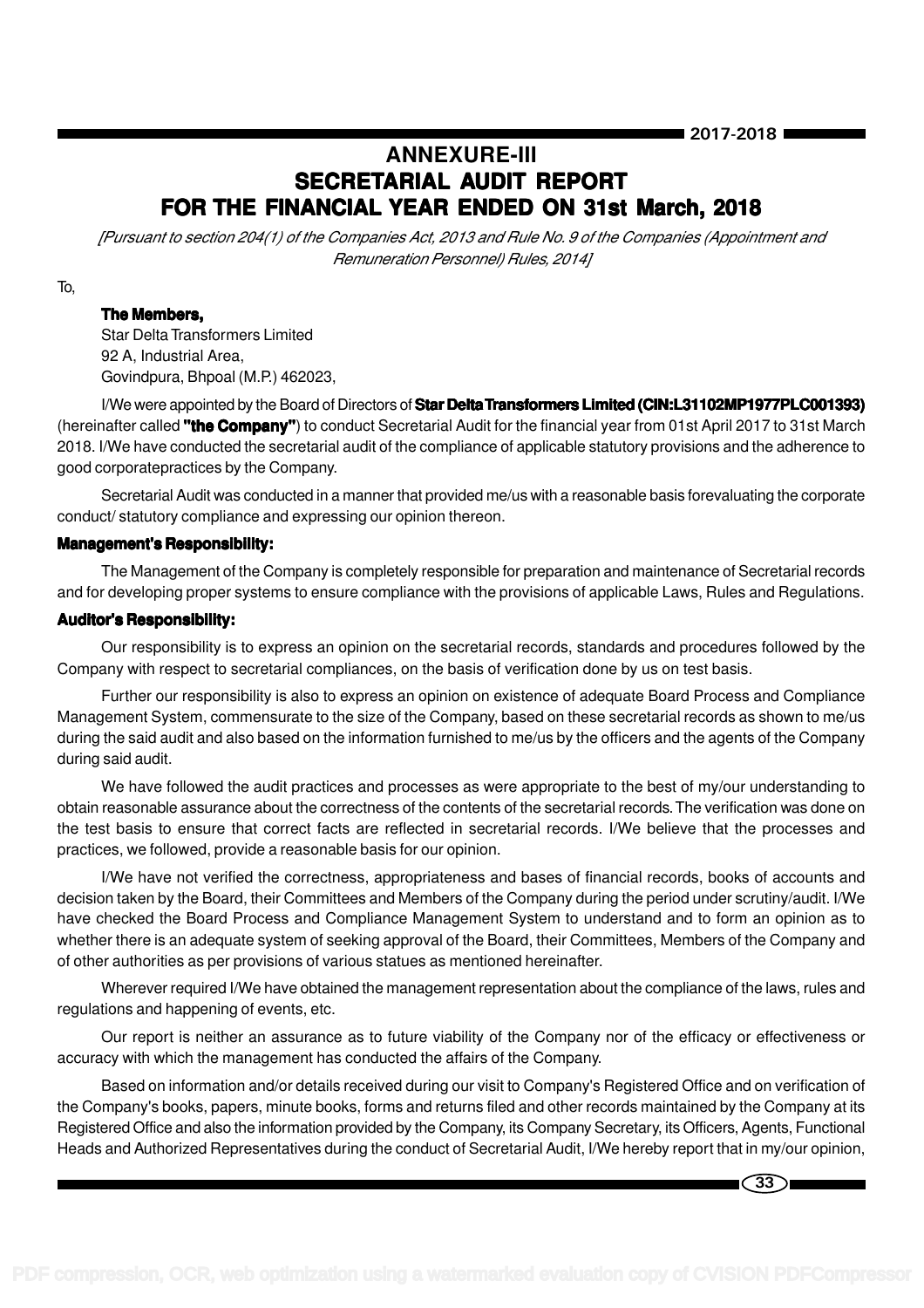#### $\blacksquare$  2017-2018  $\blacksquare$

the Company has, during the audit period covering the financial year ended on 31st March, 2018, generally complied with the statutory provisions listed hereunder and also that the Company has proper Board-processes and compliance - mechanism in place to the extent, in the manner and subject to the reporting made hereinafter:

I/We have examined the books, papers, minute books, forms and returns filed and other records maintained at Registered Office by the Company for the financial year ended on 31st March, 2018 according to the provisions of:

- (i) The Companies Act, 2013 (the Act) and the rules made thereunder;
- (ii) The Securities Contracts (Regulation) Act, 1956 ('SCRA') and the rules made thereunder;
- (iii) The Depositories Act, 1996 and the Regulations and Bye-laws framed thereunder;
- (iv) Foreign Exchange Management Act, 1999 and the rules and regulations made thereunder to the extent of Foreign Direct Investment, Overseas Direct Investment and External Commercial Borrowings; [Not Applicable to the Company during the Audit Period.]
- (v) The following Regulations and Guidelines prescribed under the Securities and Exchange Board of India Act, 1992 ('SEBI Act') viz.:
	- (a) The Securities and Exchange Board of India (Substantial Acquisition of Shares a nd Takeovers) Regulations, 2011;
	- (b) The Securities and Exchange Board of India (Prohibition of Insider Trading) Regulations, 2015;
	- (c) The Securities and Exchange Board of India (Issue of Capital and Disclosure Requirements) Regulations, 2009; [Not Applicable to the Company during the audit period, as the Company has not issued Share Capital during the financial year under review.]
	- (d) The Securities and Exchange Board of India (Employee Stock Option Scheme and Employee Stock Purchase Scheme) Guidelines, 1999; [Not Applicable to the Company during the Audit Period, as the Company has not issued Employee Stock Option Scheme and Employee Stock Purchase Scheme during the financial year under review.]
	- (e) The Securities and Exchange Board of India (Issue and Listing of Debt Securities) Regulations, 2008; [Not Applicable to the Company during the Audit Period, as the Company has not Issued and/or Listed any debt securities during the financial year under review.]
	- (f) The Securities and Exchange Board of India (Registrars to an Issue and Share Transfer Agents) Regulations, 1993 regarding the Companies Act and dealing with Client;
	- (g) The Securities and Exchange Board of India (Delisting of Equity Shares) Regulations, 2009; [Not Applicable to the Company during the Audit Period, as the Company has not delisted/propose to delist its equity shares from any Stock Exchange during the financial year under review.]
	- (h) The Securities and Exchange Board of India (Buyback of Securities) Regulations, 1998; [Not Applicable to the Company during the Audit Period as the Company has not bought back any of its securities during the financial year under review.]
	- (i) The Securities and Exchange Board of India (Listing Obligations and Disclosure Requirements) Regulations, 2015.
- (vi) The Management/ Company has confirmed that, the Company being a Transformer (Electric) Industry, there are no specific applicable laws to the Company which requires specific approvals or compliances under any act or regulations except under Energy Conservation Act, 2001, and as per information/ declaration given by the management, the Company has obtained permission for affixing label as per provisions of Section 14(a) of Energy Conservation Act, 2001 read with Regulation No. 7 of Bureau of Energy Efficiency (Particulars and Manner of their Display on Labels of Distribution Transformers) Regulations, 2009 and aforesaid permission has expired on 05/01/2018.

 $\sqrt{34}$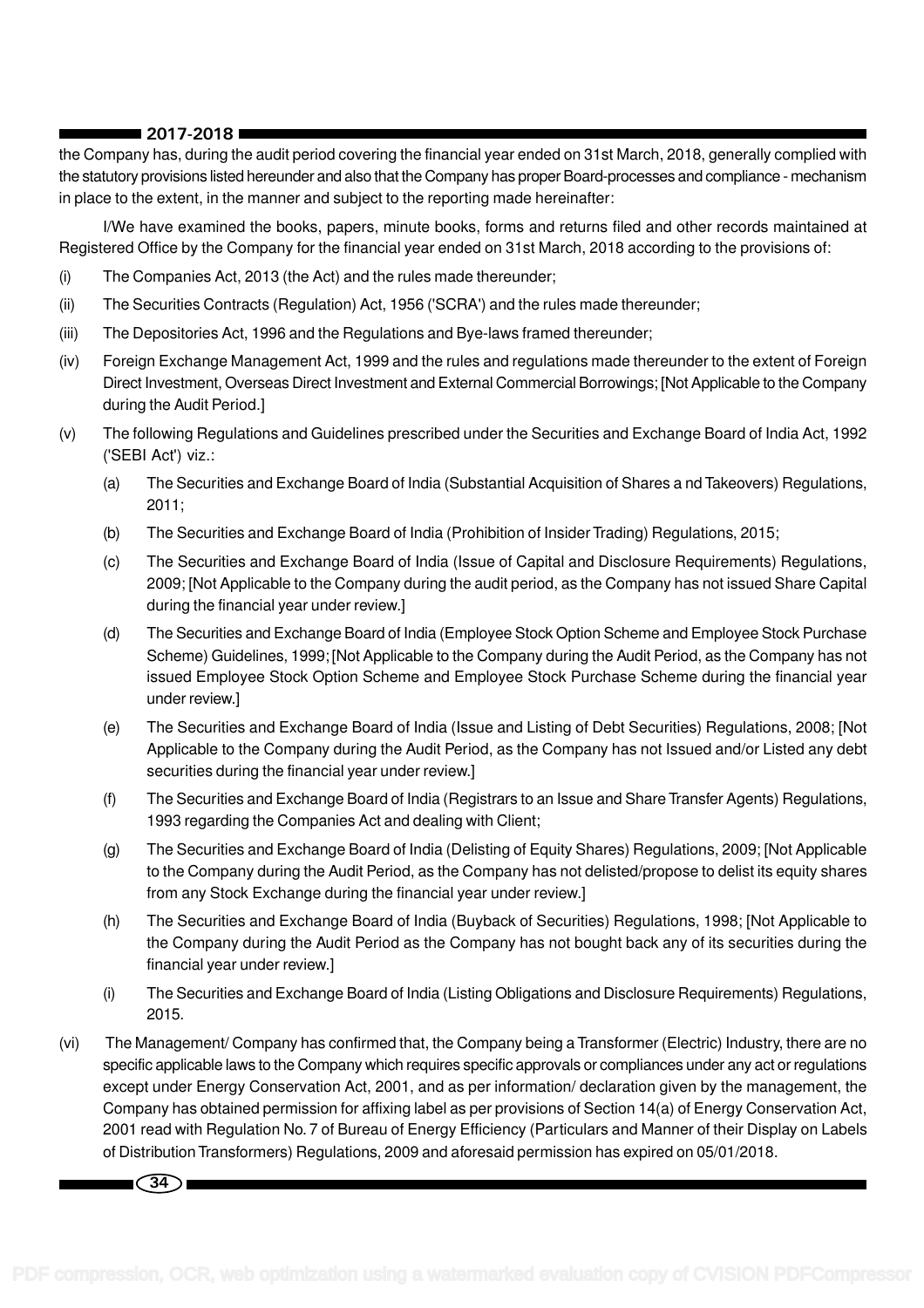#### ■ 2017-2018 ■

- (vii) The Management/ Company has identified and confirmed the following laws as other laws applicable to the Company:
	- $\triangleright$  The General Clause Act, 1897
	- $\triangleright$  The Registration Act, 1908
	- $\triangleright$  The Indian Stamp Act, 1899
	- $\triangleright$  The Limitation Act, 1963
	- $\triangleright$  The Transfer of Property Act, 1882
	- $\triangleright$  The Indian Contract Act, 1872
	- $\triangleright$  The Negotiable Instrument Act, 1881
	- Ø The Sale of Goods Act, 1930
	- $\triangleright$  The Information Technology Act, 2000
	- $\triangleright$  The Micro, Small and Medium Enterprises Development Act, 2006
	- Ø The Consumer Protection Act, 1986
	- $\triangleright$  The Legal Metrology Act, 2009
	- $\triangleright$  Public Liability Insurance Act, 1991
	- Ø The Sexual Harassment of Women at Workplace (Prevention, Prohibition and Redressal) Act, 2013
	- $\triangleright$  The Arbitration and Conciliation Act, 1996
	- $\triangleright$  The Factories Act, 1948
	- $\triangleright$  The Payment of Bonus Act, 1965
	- Ø The Employees Provident Fund (EPF) & Miscellaneous Provisions Act, 1952
	- $\triangleright$  The Employees State Insurance (ESI) Act, 1948
	- Ø The Employees Compensation Act, 1923
	- The Payment of Gratuity Act, 1972
	- $\triangleright$  The Payment of Wages Act, 1936
	- $\triangleright$  The Minimum Wages Act, 1948
	- $\triangleright$  The Equal Remuneration Act, 1976
	- $\triangleright$  The Maternity Benefit Act, 1961
	- Ø The Child Labour (Prohibition & Regulation) Act, 1986
	- $\triangleright$  The Industrial Disputes Act, 1947
	- Ø The Madhya Pradesh Industrial Employment (Standing Orders) Act, 1961
	- $\triangleright$  The Industrial (Development and Regulation) Act, 1951
	- $\triangleright$  The Madhya Pradesh Industrial Relation Act, 1960
	- $\triangleright$  The Madhya Pradesh Shram Kalyan Nidhi Adhiniyam, 1982
	- $\triangleright$  The Income Tax Act, 1961
	- $\triangleright$  The Madhya Pradesh Professional Tax Act
	- Ø The Central Excise Act, 1944, the Central Sales Tax Act, 1956, the Madhya Pradesh VAT Act, 2002, the Madhya Pradesh Entry Tax Act, 1976 & the Service Tax etc. (for the period from 01/04/2017 to 30/06/2017)

 $(35)$ I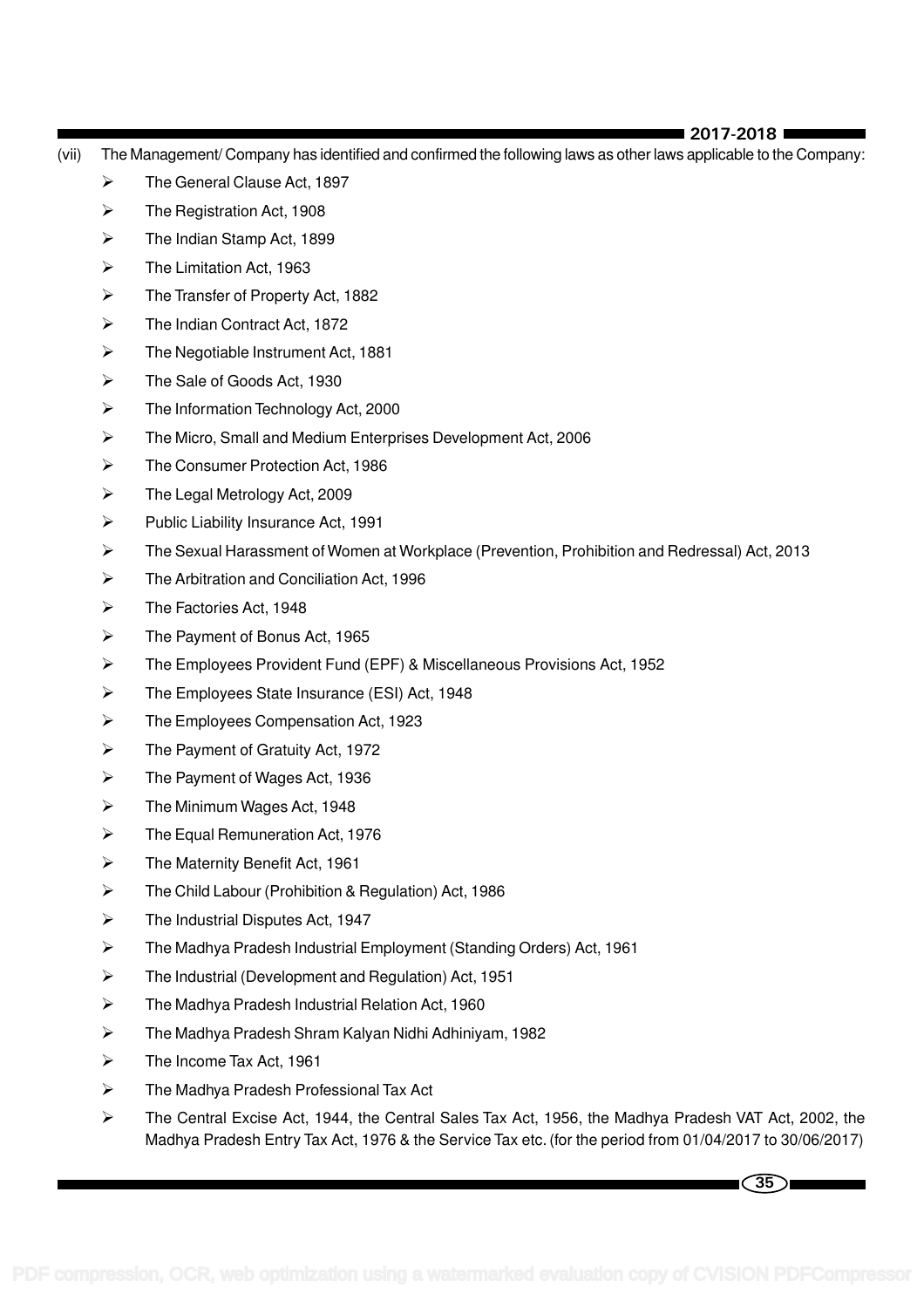- $\triangleright$  The Goods and Service Tax Act, 2017 (for the period from 01/07/2017 to 31/03/2018)
- $\triangleright$  Environment Laws i.e. the Environment (Protection) Act, 1986 read with Environment (Protection) Rules, 1986, the Water (Prevention & Control of Pollution) Act, 1974 read with Water (Prevention & Control of Pollution) Rules, 1975, the Air (Prevention & Control of Pollution) Act, 1981, read with the Air (Prevention & Control of Pollution) Rules 1982, Hazardous wastes (Management, Handling and Transboudary Movement) Rules, 2016.

We have also examined compliance with the applicable clauses of the following:

- (i) Secretarial Standards on Meetings of Board of Directors (SS-1) and Secretarial Standard on General Meetings (SS-2) issued by the Institute of Company Secretaries of India.
- (ii) The Listing Agreement entered into by the Company with Bombay Stock Exchange.

During the period under review the Company has generally complied with the provisions of the Act, Rules, Regulations, Guidelines, Standards etc. mentioned above subject to the following observations as mentioned below:

### *1. The Companies Act, 2013 ("the Act") & Rules made thereunder:*

- *(a) As per provisions of Section 93 of the Act read with Rule 13 of the Companies (Management and Administration) Rules, 2014, during the financial year under review, the Company was required to file, the details of changes in the shareholding position of top ten shareholders of the Company, representing increase or decrease by two percent or more of the paid up share capital of the Company, to the Registrar of Companies, in Form MGT-10, within fifteen days of such change; however the Company has not filed the same.*
- *(b) In terms of provisions of Section 117 of the Act read with Section 179 and Rule 8 of the Companies (Meetings of Board and Its Powers) Rules, 2014, the Company was required to file Form MGT-14 for approval of draft unaudited financial statements for the financial year ended 31st March, 2017; however the Company has not filed the same. As per clarification given by the management, the Company has filed Form MGT-14 for approval of audited financial statements for the financial year ended 31st March, 2017; therefore the Company has not filed form MGT-14 for approval of draft un-audited financial statements referred above.*
- *(c) In terms of provisions/requirements of Section 124(6) read with Rule 6 of the Investor Education and Protection Fund Authority (Accounting, Audit, Transfer and Refund) Rules, 2016, the Company was required to inform the concerned shareholder (in respect of whose shares, dividend has not been paid or claimed for seven consecutive years or more) regarding transfer of their shares in the name of Investor Education and Protection Fund, on or before 31/07/2017 (i.e. three months before the due date of transfer of shares) and also required simultaneously to publish a notice in the leading newspaper in English and Regional Language having wide circulation; however the Company has sent information to the concerned shareholders regarding transfer of their shares in the name of IEPF on 24/10/2017 and also published the notice of the same in the English and Hindi Newspaper on 27/10/2017.*
- *(d) As per information given by the management, in terms of provisions of Section 124(6) of the Act read with Rule 6 of the Investor Education and Protection Fund Authority (Accounting, Audit, Transfer and Refund) Rules, 2016, the Company has transferred 2,100 equity shares to the Investor Education and Protection Fund Authority on 24/11/2017 and filed Form No. IEPF-4 (Statement of shares transferred to the Investor Education and Protection Fund) on 18/12/2017.*
- *(e) During the financial year under review, the Company has partially complied with the provisions of Section 186(4) of the Act relating to disclosure to be made in financial statements in respect of loan given.*
- *(f) In respect of qualification/ disqualification of Auditor(s), we have relied on the Certificates/ Consents given by the Concerned Auditor(s).*
- *2. The Securities and Exchange Board of India (Listing Obligations and Disclosure Requirements) Regulations { "the Listing Regulations"}:*
	- $\overline{36}$ *(a) As per provisions/ requirements of Regulation 30(5) of the Listing Regulations, the Board of directors of the Company were required to authorize one or more Key Managerial Personnel for the purpose of determining*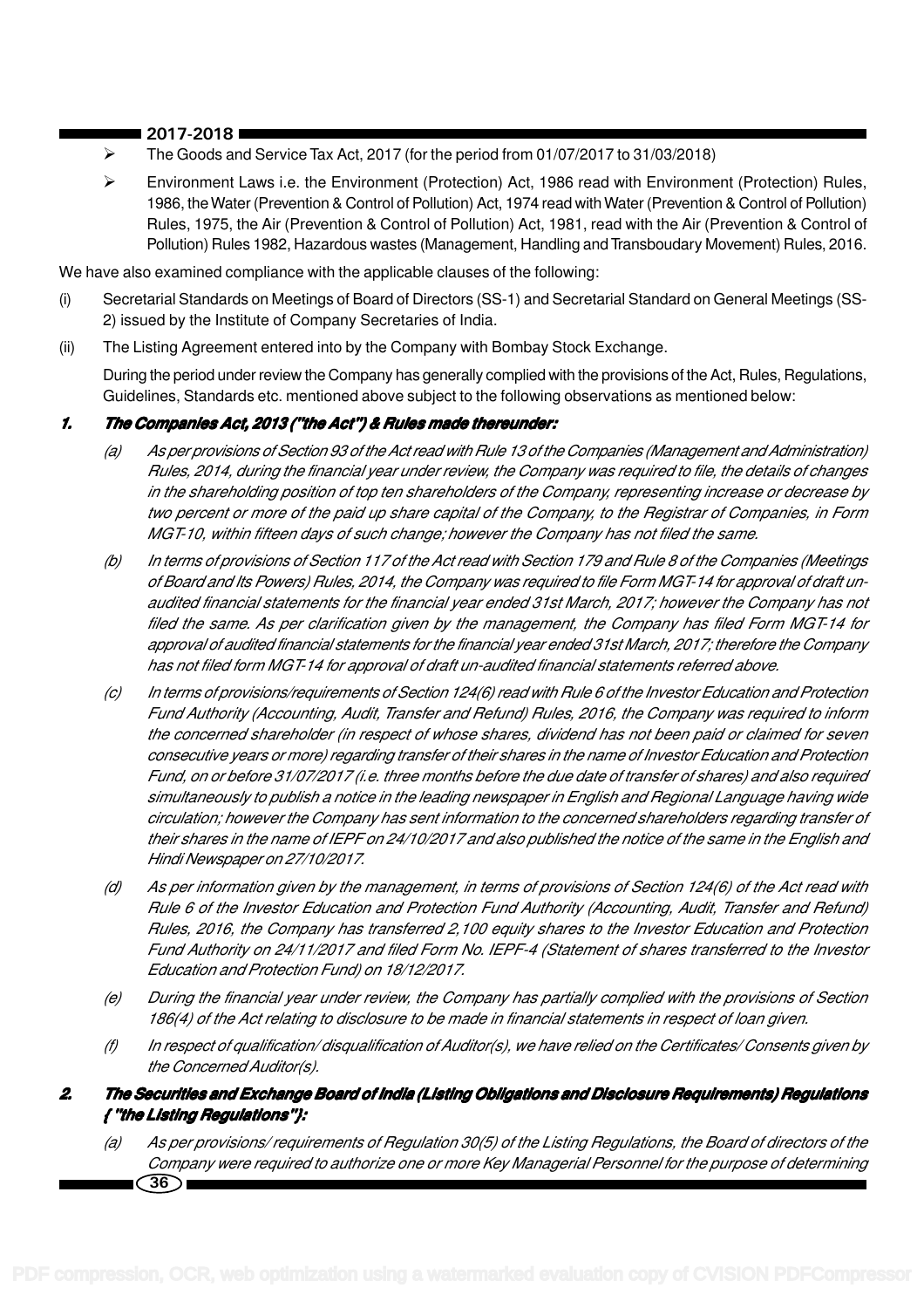#### ■ 2017-2018 ■

 $\bigcirc$ 37)

*materiality of an event or information and for the purpose of making disclosures to stock exchange(s) under Regulation 30 of the Listing Regulations and the contact details of such personnel are also need to be disclosed to the Stock Exchange(s); however due to non-availability of adequate supportings, we are unable to report compliance in this regard.*

- *(b) During the financial year under review, the Company has partially complied with the provisions/ requirements of sub-regulation (8) of Regulation 30 of the Listing Regulations.*
- *(c) During the financial year under review, the Company has partially complied with the provisions/ requirements of Regulation 46(2) of the Listing Regulations.*

#### *3. Taxation laws:*

### *(a) Income Tax Act :*

- *(i) As per information/ documents provided by the management and on the basis of verification done by us on test basis, the Company has submitted/deposited some Challans of TDS after due dates.*
- *(ii) As per information/ documents provided by the management and on the basis of verification done by us on test basis, the Company has submitted/deposited some Challans/Returns of TCS after due dates.*
- *(b) Central Excise Act: As per information/ documents provided by the Management, the Company has filed/ submitted all the Returns of Excise on or before due dates; except for the month of June, 2017.*
- *(c) VAT Act :*As per information/ document provided by the management, the Company has filed/ submitted/ deposited all the Challans/ Returns of VAT Tax on or before due dates, except payment of Challan for the month of June, 2017.
- *(d) Entry Tax Act:* As per information/ document provided by the management, the Company has filed/ submitted/ deposited all the Challans/ Returns of Entry Tax on or before due dates, except payment of Challan for the month of June, 2017.
- *(e) Professional Tax Act:* As per information/ documents provided by the Management, the Company has filed/ submitted some Challans for Professional Tax after due dates and Returns under the Professional Tax are not yet filed.

### *(f) The Goods & Service Tax Act, 2017:*

- *(i) As per information given by the management, during the financial under review, the company has filed/ submitted/paid all the challans/returns under GST Act within the time specified for the same under the GST Act. Further we are not commenting on the appropriateness of coverage as well as calculation of the GST levy and ITC availability.*
- *(ii) Carry over/carry forwarded amount of input tax credit shown in Form TRAN-1 is not matching with the closing balance of Input Tax Credit/CENVAT Credit shown in Service Tax Return for the period ended 30th June, 2017.*

### *4. Labour Laws:*

- *(a) As per information given by the management, the Company has paid bonus under the Payment of Bonus Act, 1965 and complied with the provisions of the Payment of Bonus Act, 1965; however during the financial year under review, the Company has not submitted/ filed Form No. D (Annual Return) to the Concerned Labour Authority/ Officer. Further as per explanation provided by the management, the Company has not received any show cause notice/ intimation/ objection/ directions in this regard from abovementioned authority.*
- *(b) As per information given by the management, the Company has paid Wages as per the Minimum wages Act, 1948 and complied with the provisions of the Minimum wages Act, 1948; however the Company has not submitted/ filed Form No. III (Annual Return) to the Concerned Labour Authority/ Officer. Further as per*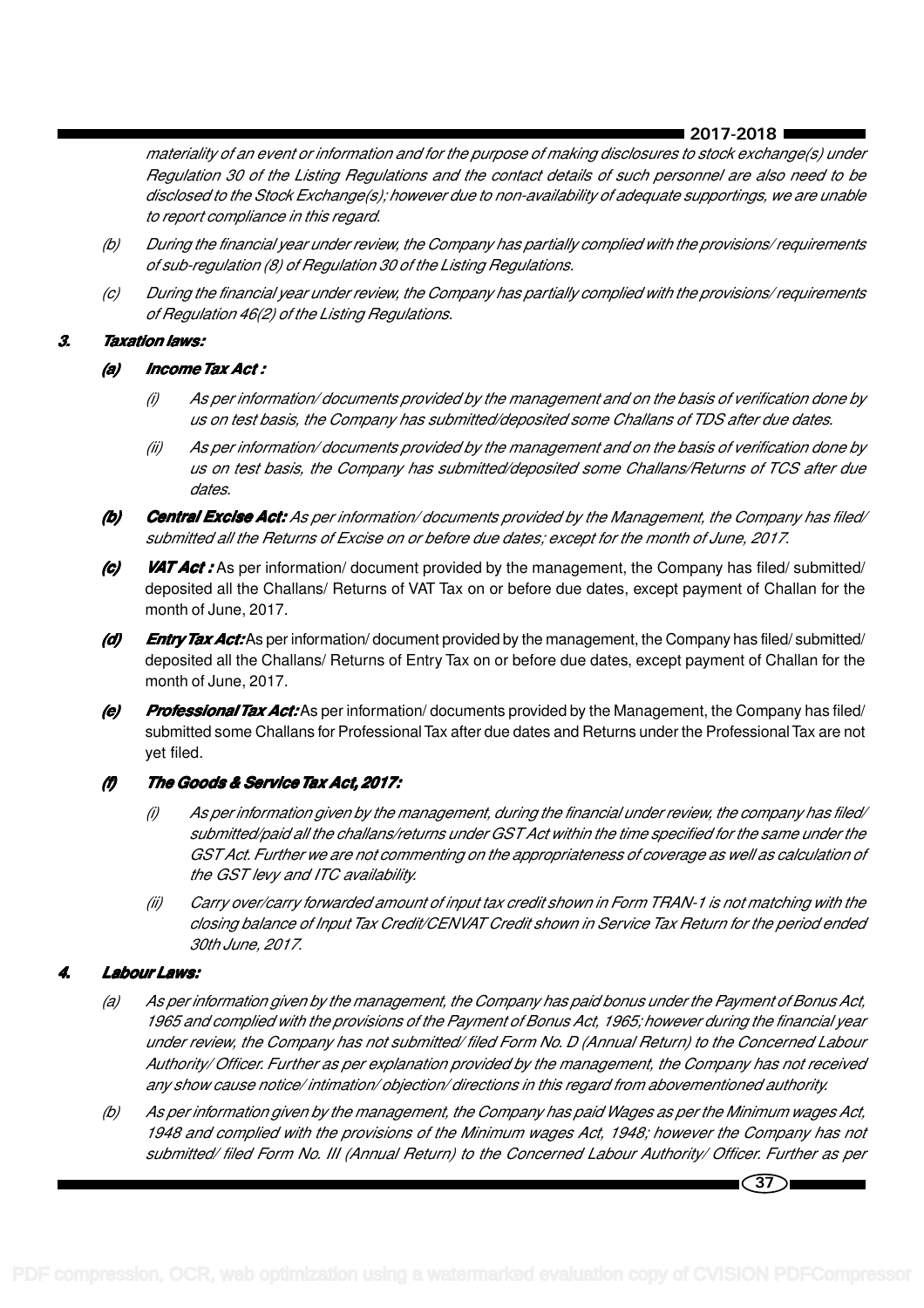*explanation provided by themanagement, the Company has not received any show cause notice/ intimation/ objection/directions in this regard from abovementioned authority.*

- *(c) As per information/ declaration provided by the management, due to reimbursement process of Gratuity payment through the LIC, Gratuity has not been paid within the time specified under the Payment of Gratuity Act, 1972 and as per clarification provided by the management, the Company has made payment of gratuity only through LIC and the payment of gratuity has been made by the Company to its employees within a week from the date of reimbursement by the LIC made.*
- *(d) As per information/ documents provided by the management, the Payment of Contribution under the Madhya Pradesh Shram Kalyan Nidhi Adhiniyam, 1982 for the half year ended 31st December, 2017 has been made with some delay.*
- *(e) During the financial year under review, the Company has generally complied with the applicable provision of labour laws, Acts, Rules, Regulations, Guidelines, Standards, etc; however there are some procedural/ Technical/ Legal lacunas in complying with some of the provision of labour laws.*
- *5. As per information/ declaration given by the management, as the quantity of hazardous substances handled by the Company is below the quantity specified under the Public Liability Insurance Act, 1991; therefore provisions of the Public Liability Insurance Act, 1991 and Rules/Regulation made thereunder should be deemed to be not applicable to the Company for the financial year under review.*
- *6. As per information provided by the management, the Company has obtained Consent of the M.P. Pollution Control Board (a) under Section 25 of the Water (Prevention & Control of Pollution) Act, 1974; (b) under Section 21 of the Air (Prevention & Control of Pollution) Act, 1981 and; (c) Authorisation under Hazardous Waste (Management handling & Trans boundary movement) Rules and as informed by the management, during the financial year under review, the Company has not submitted any Report/ Document/ Return to any authority and has also not maintained any Register/Record under any environmental law and rules made thereunder and the Company has not received any show cause notice/ objection/ specific order/ direction in this regard from any authority under any environmental laws.*
- *7. During the financial year under review, the Company has partially complied with the provisions of Section 4 of the Sexual Harassment of Women at Workplace (Prevention, Prohibition and Redressal) Act, 2013, in respect of constitution/composition of the Internal Complaints Committee.*
- *8. During the financial year under review, the Company has generally complied with the provisions of the Act, Rules, Regulations, Guidelines, Standards, etc mentioned above; however there are some procedural/ Technical/ Legal lacunas in complying with some of the Act, Rules, Regulations, Guidelines, Standards, etc.*
- *9. As informed by the Management, during the financial year under review, the Company has responded to notices by various statutory Regulatory Authorities & initiated actions for corrective measures, wherever necessary to the extent possible.*
- *10. The Reporting of all the above mentioned Act/ Rules/ Regulations/ Guidelines/ Standards is limited to the extent mentioned above and is based on the information/ declaration/ documents provided by the Company, its Company Secretary and its Officers.*

#### **I/We further report that:**

The Board of Directors of the Company is duly constituted with proper balance of Executive Directors, Non-executive Directors and Independent Directors. There were no changes in the composition of the Board of Directors during the financial year under review. As per information/declaration given by the management and as per verification done by us on the test basis, adequate notices along with agenda and detailed notes on agenda are given to all Directors/ Members of Committees, to schedule the Board Meetings and Committee Meetings, at least seven days in advance and a system exists for seeking and obtaining further information and clarifications on the agenda items before the meeting and for meaningful participation at the meeting.

 $\sqrt{38}$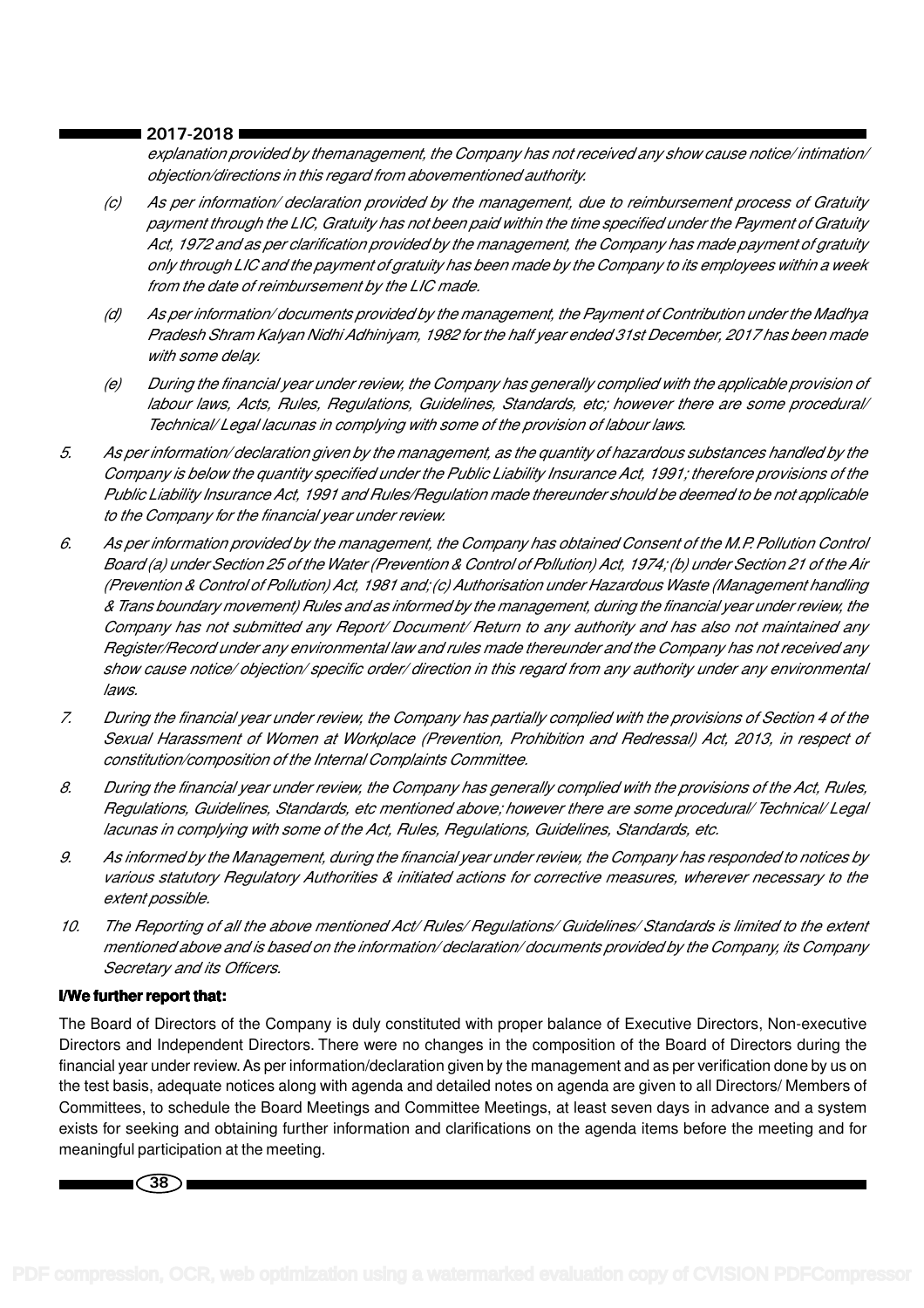■ 2017-2018 ■

As per information given by the management, all decisions at Board Meetings and Committee Meetings are carried through majority. Further, decisions at General Meetings are carried through requisite majority.

As per information/ declaration given by the management, Register of Members with Index and Register of Share Transfer is maintained by the Registrar and Transfer Agent (RTA) at the office of RTA and periodic information is sent to the Company.

**On the basis of information provided by the management, I/We further report that** during the audit period, following events have occurred which had major bearing on the Company's affairs:

- i) During the financial year under review, Ms. Shweta Agarwal (PAN: AQKPA9903A) Company Secretary & Compliance Officer of the Company has resigned w.e.f. 25/10/2017 and Ms. Ankita Upadhyay (PAN: ADHPU8623M) has been appointed as the Company Secretary & Compliance Officer of the Company w.e.f. 26/10/2017.
- ii) During the financial year under review, the Company has, at the Annual General Meeting held on 28/09/2017, appointed M/s. S.L. Khabya & Co, Chartered Accountants, (FRN: 00004-C) as the Statutory Auditors of the Company in place of the Retiring Auditors M/s. A.K. Khabya & Co., to hold office until the conclusion of the 46th AGM of the Company.
- iii) During the financial year under review, the Company has transferred 2,100 equity shares to the Investor Education and Protection Fund Authority in terms of provisions of Section 124(6) of the Act read with Rule 6 of the Investor Education and Protection Fund Authority (Accounting, Audit, Transfer and Refund) Rules, 2016.

**I/We further report that** there are generally adequate systems and processes in the Company commensurate with the size and operations of the Company, to monitor and ensure compliance with applicable Laws, Rules, Regulations, Standards and Guidelines; however some deviations were observed during the financial year under review but the Company is striving to ensure timely compliance with the different Acts/ Laws/ Rules/ Regulations/ Guidelines and Standards.

For **ASA & Associates**

*Company Secretaries*

Place: Bhopal **Sd/-**

Date : 08th August, 2018 **S.M. Ashraf** Membership No.: FCS 6233 C P No.: 5148 *Email: smashraf08@gmail.com Website: www.asacsonline.com*

This report is to be read with our letter of even date which is annexed as Annexure A and forms an integral part of this report.

39 )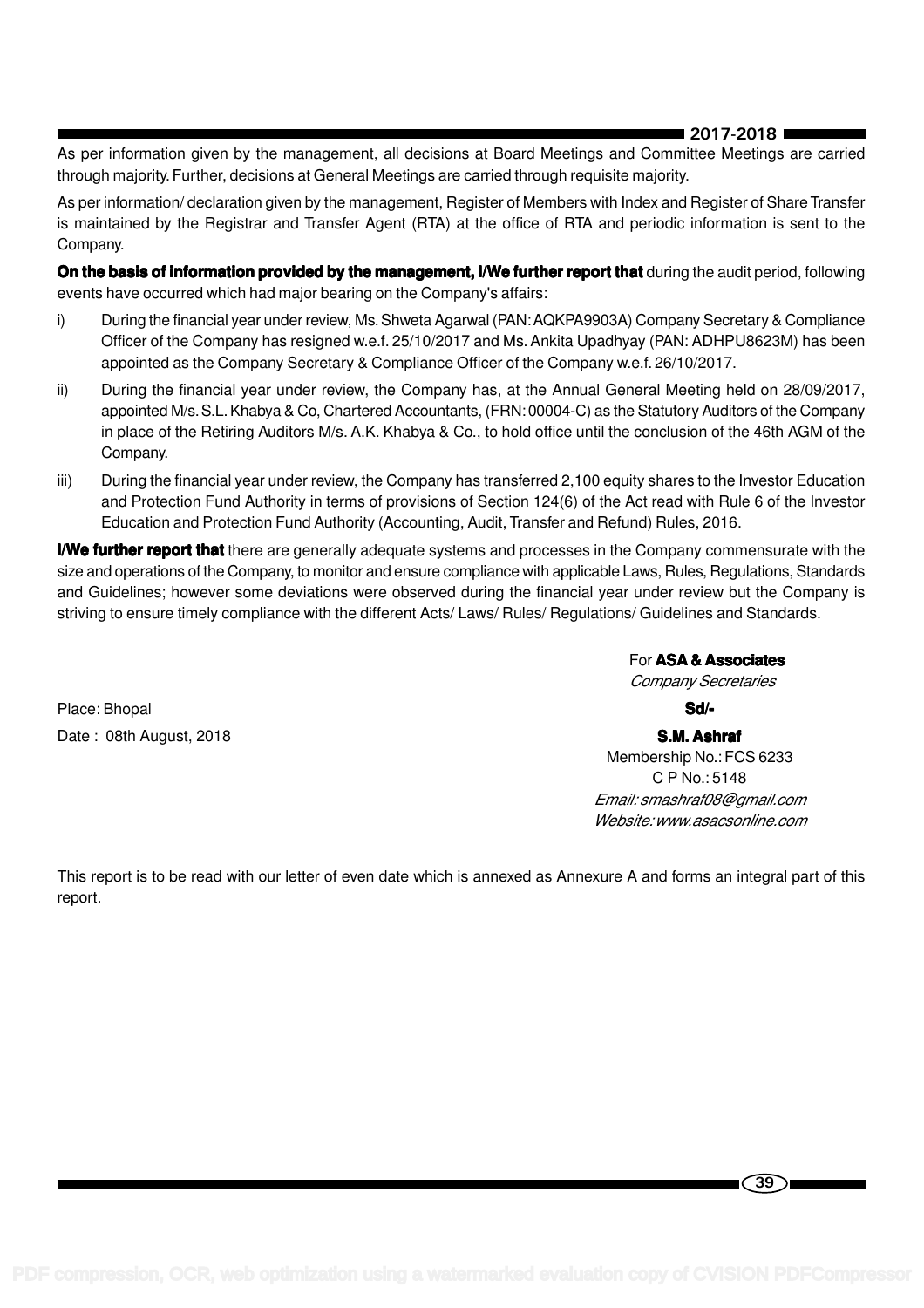$\blacksquare$  2017-2018

To,

**Annexure A'**

The Members, Star Delta Transformers Limited 92 A, Industrial Area, Govindpura Bhopal (M. P.) 462023,

Our report of even date is to be read along with this letter.

- 1. Maintenance of secretarial record is the responsibility of the management of the Company. Our responsibility is to express an opinion on these secretarial records based on our audit.
- 2. We have followed the audit practices and processes as were appropriate to obtain reasonable assurance about the correctness of the contents of the Secretarial records. The verification was done on test basis to ensure that correct facts are reflected in secretarial records. We believe that the processes and practices, we followed provide a reasonable basis for our opinion.
- 3. We have not verified the correctness and appropriateness of financial records and Books of Accounts of the company.
- 4. Where ever required, we have obtained the Management representation about the compliance of laws, rules and regulations and happening of events etc.
- 5. The compliance of the provisions of Corporate and other applicable laws, rules, regulations, standards is the responsibility of management. Our examination was limited to the verification of procedures on test basis.
- 6. The Secretarial Audit report is neither an assurance as to the future viability of the company nor of the efficacy or effectiveness with which the management has conducted the affairs of the company.

Place: Bhopal **Sd/-** Date : 08th August, 2018 **S.M. Ashraf** 

For **ASA & Associates** *Company Secretaries*

Membership No.: FCS 6233 C P No.: 5148 *Email: smashraf08@gmail.com Website: www.asacsonline.com*

 $\bigcirc$ 40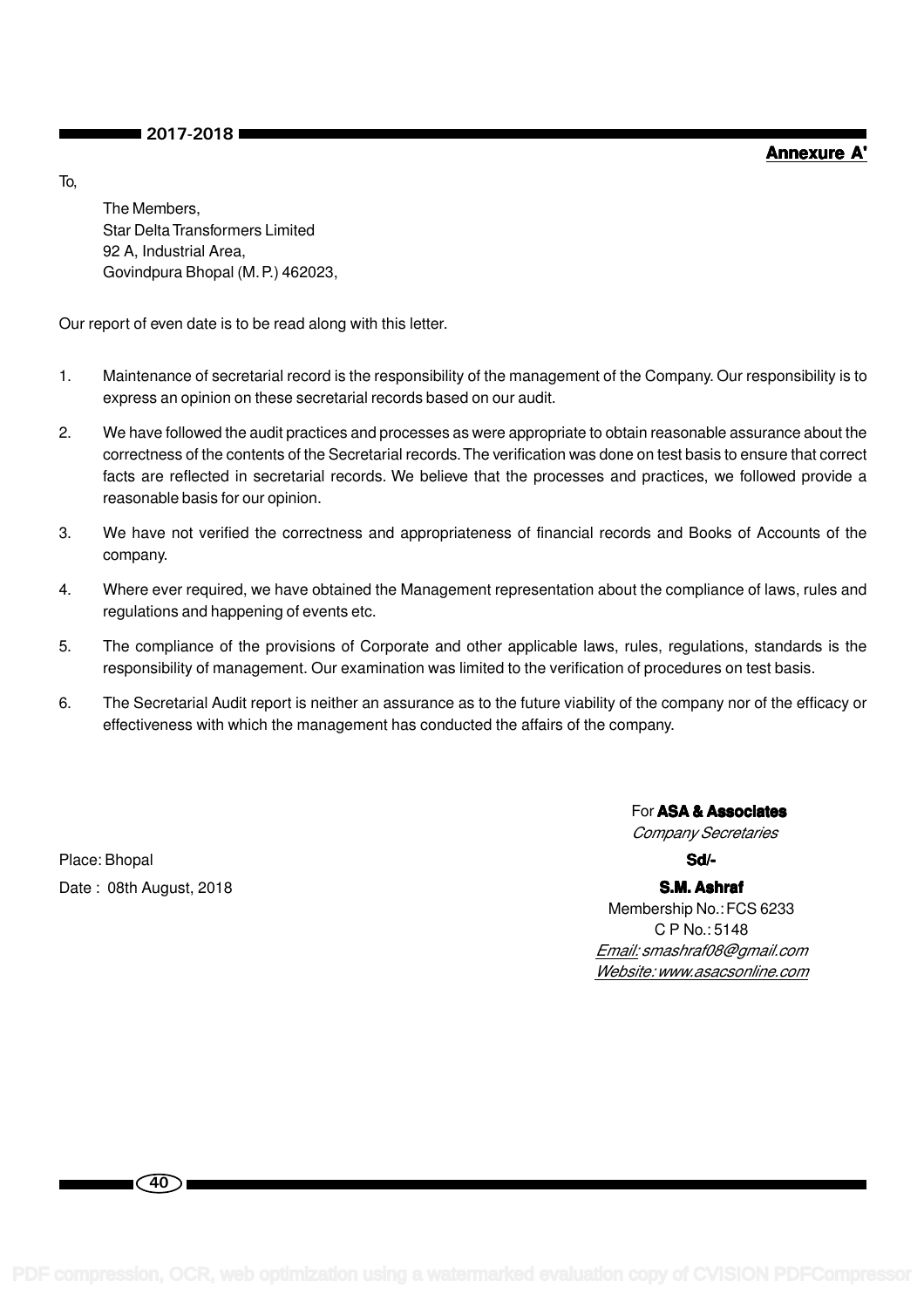# **MANAGEMENT DISCUSSION AND ANALYSIS REPORT**

Your Directors have pleasure in presenting the Management Discussion and Analysis report for the year ended on 31st March 2018.

### **a. INDUSTRY STRUCTURE, DEVELOPMENT -**

Market Size of the Indian power sector is undergoing a significant change that has redefined the industry outlook.Power is one of the most critical components of infrastructure crucial for the economic growth and welfare of nations. The existence and development of adequate infrastructure is essential for sustained growth of the Indian economy. India's power sector is one of the most diversified in the world.. Electricity demand in the country has increased rapidly and is expected to rise further in the years to come. In order to meet the increasing demand for electricity in the country, massive addition to the installed generating capacity is required.

### **b. OPPORTUNITES, THREATS AND RISKS**

Transformers being used in generation, transmission as well as distribution network have experienced healthy growth over the last few years and the market is further set to rise as a result of increased governmental focus towards rural electrification. Although there is stiff competition in the market, yet because of vide product range, innovation and adoption of new technologies, pricing pressure, design parameters. Company has taken various initiatives with an aim to address these concerns.

### **c. SEGMENT WISE PERFOMANCE:**

The company operates broadly into following segments.

### **(i) Manufacturing (ii)Turnkey projects division (iii) Solar**

**(i) Manufacturing Division:** Company has a very wide range ofdistribution and power transformers varying from 10 KVA, 250V/11KV to 40 MVA, 132 KV catering to various Electricity Boards of Madhya Pradesh, Chattisgarh, Maharastra, Orissa, Rajasthan, Andra Pradesh etc.The Company supplies through direct orders from Discoms and also through major private contractor companies like L&T, BHEL, Bajaj Electricals, Genus infra power ltd., Blue star Ltd., Vindhya telelinks ltd, Angelique international company ltd., Bharat electricals, Sangli, Fedder Liyod Ltd., KEI Industries Ltd., EPC Division etc.

With a vast experience of more than 41 years and reliable after-sales service, Company has become most trusted in Central India.

**(ii) Turnkeyprojects division:** Company is currently executing a major turnkey contract from MPMKVVCL, Jabalpur for supply, erection, commissioning of 33/11 KV substations along with 33KV & 11 KV lines in Rewa region.

Also, Company is executing two major Turnkey contracts from MPPKVVCL, Jabalpur for supply, erection, commissioning of Rural electrification work under Deen dayal upadhyay gram jyoti yojna (DDUGJY) scheme and for urban electrification work under Integrated power development scheme (IPDS) in Tikamgarh Circle of Madhya Pradesh and the progress of the same is satisfactory.

**(iii) Solar:** Company has setup 500 KWp PV On-grid Solar Power Plant in village Gagorni, Rajgarh district of Madhya Pradesh. The plant was commissioned on 12th Oct. 2012 under the REC (Renewable Energy Certificate) Mechanism with annual generation capacity of 7.5 Lakhs units. During F.Y. 2017-18 7,86,550 Units were produced & generated revenue of Rs.34,38,265/-.The Company has future plans to setup additional plants for expansion.

 $\bigcirc$ 41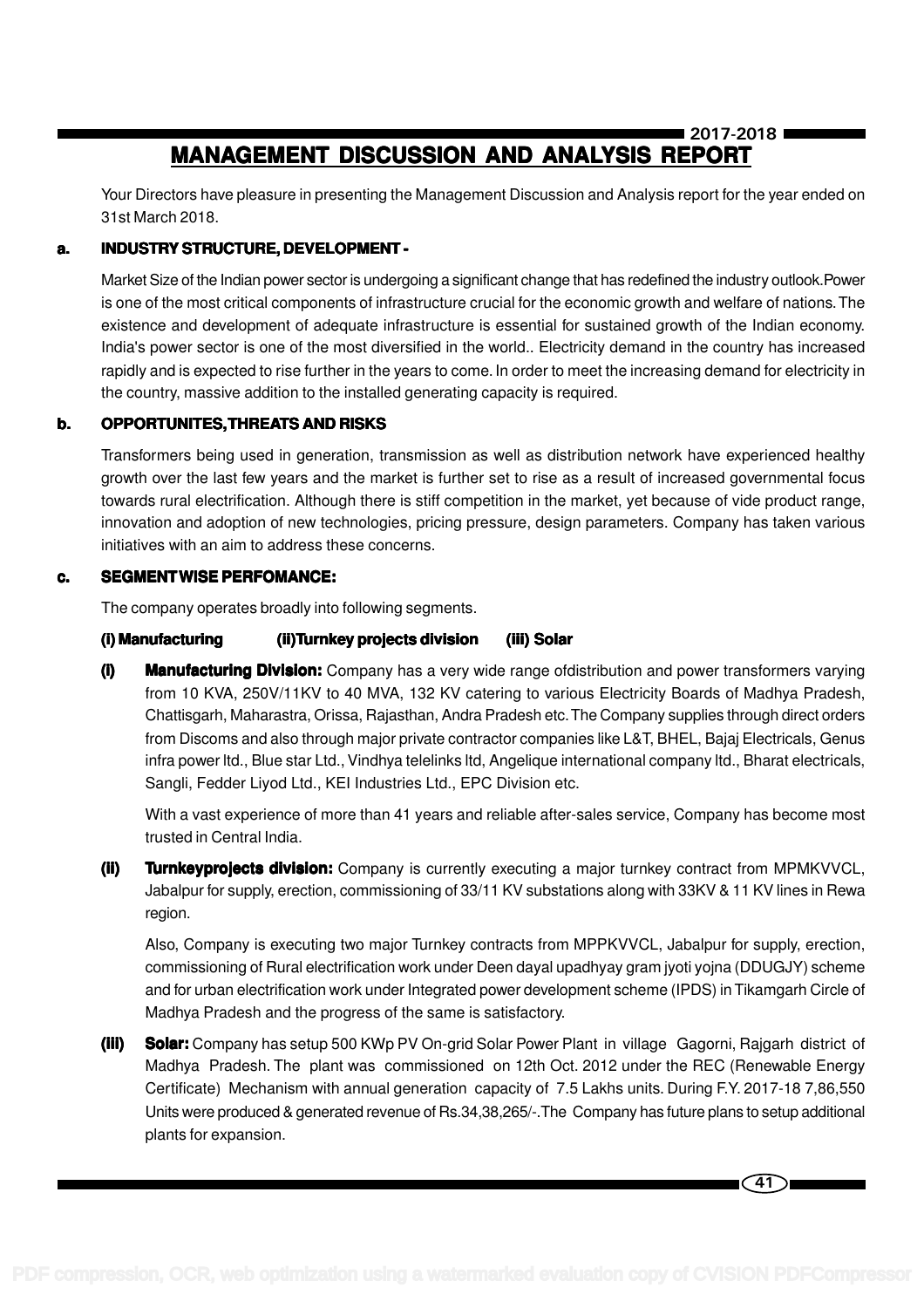$\blacksquare$  2017-2018

### **d. INTERNAL CONTROL SYSTEM & THEIR ADEQUACY:**

The company has adequate internal control system commensurate with the size of the operations by a Company. The Audit committee periodically reviews the implementation of management policies to ensure that transactions have been accurately recorded and promptly reported.

### **e. OUTLOOK:**

The transformer market in India has been stable for quite some years now. The market is expected to witness healthy growth rates and stimulating demand for the coming years.

### **f. HUMAN RESOURCES & INDUSTRIAL RELATION:**

The company has maintained very harmonious & cordial Industrial relations. There is continuous emphasis on development of human resources through training. We believe whatever we achieved from where we started our journey long back is the result of efforts of our team. So, we consistently aim to provide a sustainable environment for learning right from the stage of recruitment to retention. Total permanent employees as on 31.03.2018 are Fourty seven excluding Directors.

For Star delta transformers limited

Place : Bhopal Date : 10<sup>th</sup> August, 2018 **Sd/- (KISHORE GUPTA)** 

 (**DIN :** 00014205) CHAIRMAN & MANAGING DIRECTOR

 $(42)$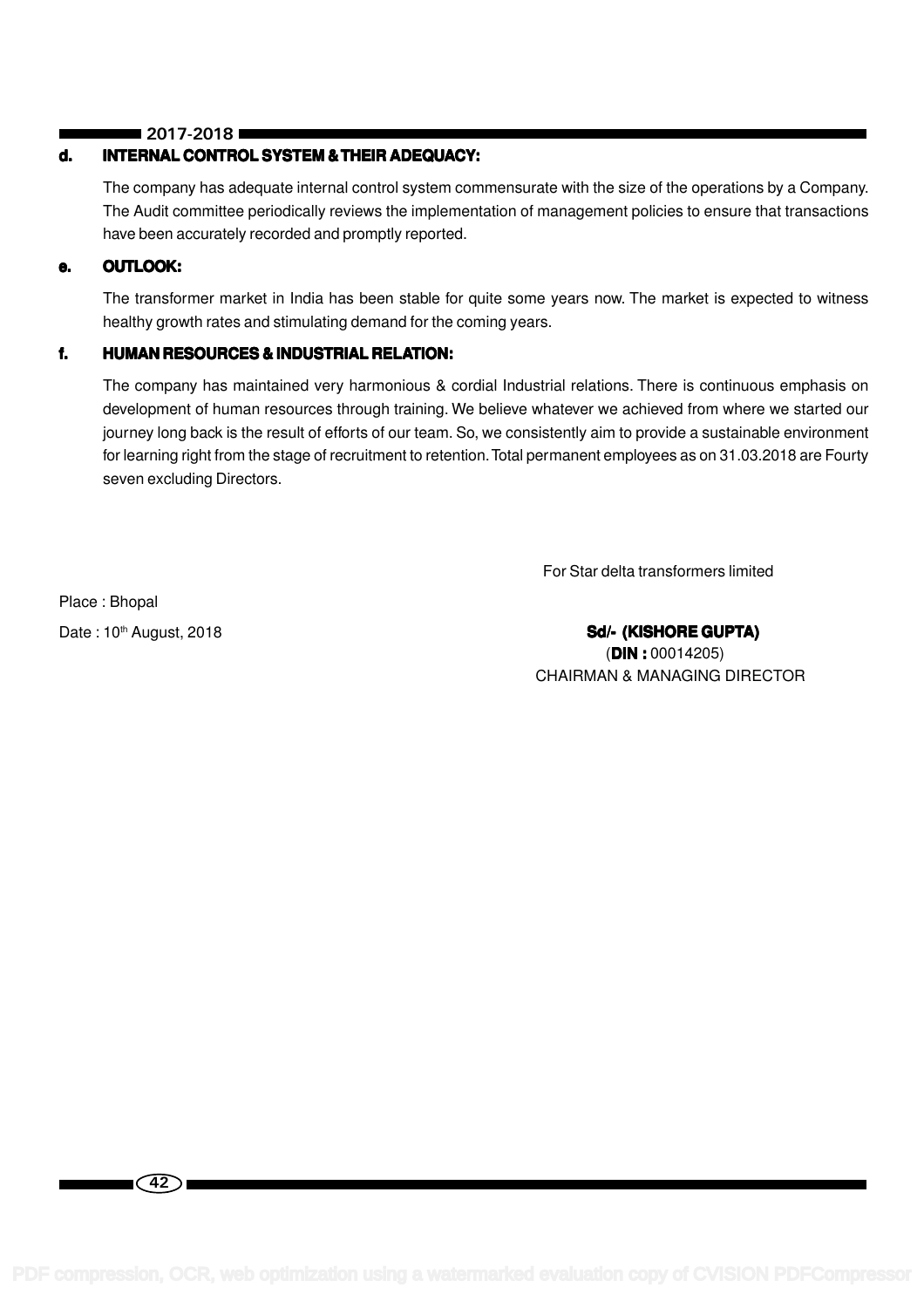### $2017-2018$ **CORPORATE GOVERNANCE REPORT FOR THE YEAR 2017-2018**

### **I. COMPANY'S PHILOSOPHY ON CORPORATE GOVERNANCE**

Star Delta Transformers Limited is dedicated in conducting its business consistent with the highest standards of business ethics and values. We have an obligation towards our stakeholders including shareholders, employees, customers, suppliers and communities to be honest, fair and forthright in our business activities.

The Company is in compliance with the requirements stipulated under SEBI (Listing Obligations and Disclosure Requirements) Regulations, 2015.

### **II. BOARD OF DIRECTORS**

The Company is fully compliant with the Corporate Governance norms in terms of constitution of the Board of Directors (The Board).The Board of the Company is composed of executive and non-executive independent Directors. As on 31st March 2018, the strength of the Board was five Directors comprising of two executive and three nonexecutive independent (including one woman director). Sixty percent of the Board of the Company is comprised of Independent Director.

| S.<br>No         | Name of the<br>Directors/DIN           | Designation                               | Category                         | Date of<br>Appointment | No. of Board<br>Meetings<br>attended<br>During the | Whether<br>Attended<br>last AGM<br>held on | No. of<br>other<br>Director<br>-ships in | No. of Committee<br>Positions held in other<br><b>Public Companies</b> |              |
|------------------|----------------------------------------|-------------------------------------------|----------------------------------|------------------------|----------------------------------------------------|--------------------------------------------|------------------------------------------|------------------------------------------------------------------------|--------------|
|                  |                                        |                                           |                                  |                        | vear<br>2017-18                                    | 28.09.2017                                 | other public<br>companies                | Membership                                                             | Chairmanship |
| 1.               | Kishore Gupta<br>(DIN: 00014205)       | Chairman &<br>Managing<br><b>Director</b> | Promoter<br>Executive            | 31/10/1987             | 5/5                                                | Yes                                        | Nil                                      | Nil                                                                    | Nil          |
| 2.               | Rakesh Gupta<br>(DIN:00014139)         | Whole time<br>Director &<br>CFO           | Promoter<br>Executive            | 15/10/1987             | 5/5                                                | Yes                                        | Nil                                      | Nil                                                                    | Nil          |
| 3.               | Shashendra Lahri<br>(DIN:02704101)     | Director                                  | Independent<br>Non-<br>executive | 27/03/2015             | 5/5                                                | Yes                                        | Nil                                      | Nil                                                                    | Nil          |
| $\overline{4}$ . | Laxmendra Maheshwari<br>(DIN:00278005) | Director                                  | Independent<br>Non-<br>executive | 27/03/2015             | 5/5                                                | Yes                                        | $\overline{2}$                           | Nil                                                                    | Nil          |
| 5.               | Chhavi Kharb<br>(DIN:01791358)         | Director                                  | Independent<br>Non-<br>executive | 27/03/2015             | 5/5                                                | Yes                                        | Nil                                      | Nil                                                                    | Nil          |

The details of the Board of Directors as on 31st March 2018, are given below:

**Note:** Original date of appointment of Laxmendra Maheshwari (DIN: 00278005) and Shashendra Lahri (DIN: 02704101) is 25.06.2009.

For the purpose of considering the limit of the committees on which a director can serve, all public limited companies, whether listed or not, have been included and all other companies including private limited companies, foreign companies and companies under section 8 of the Companies Act, 2013 have been excluded. Only audit committee and stakeholder's relationship committee are considered for the purpose of reckoning committee positions.

None of the Directors on the Board hold directorships in more than ten public companies. Further none of them is a member of more than ten committees or chairman of more than five committees across all the public companies in which he is a Director

 $(43)$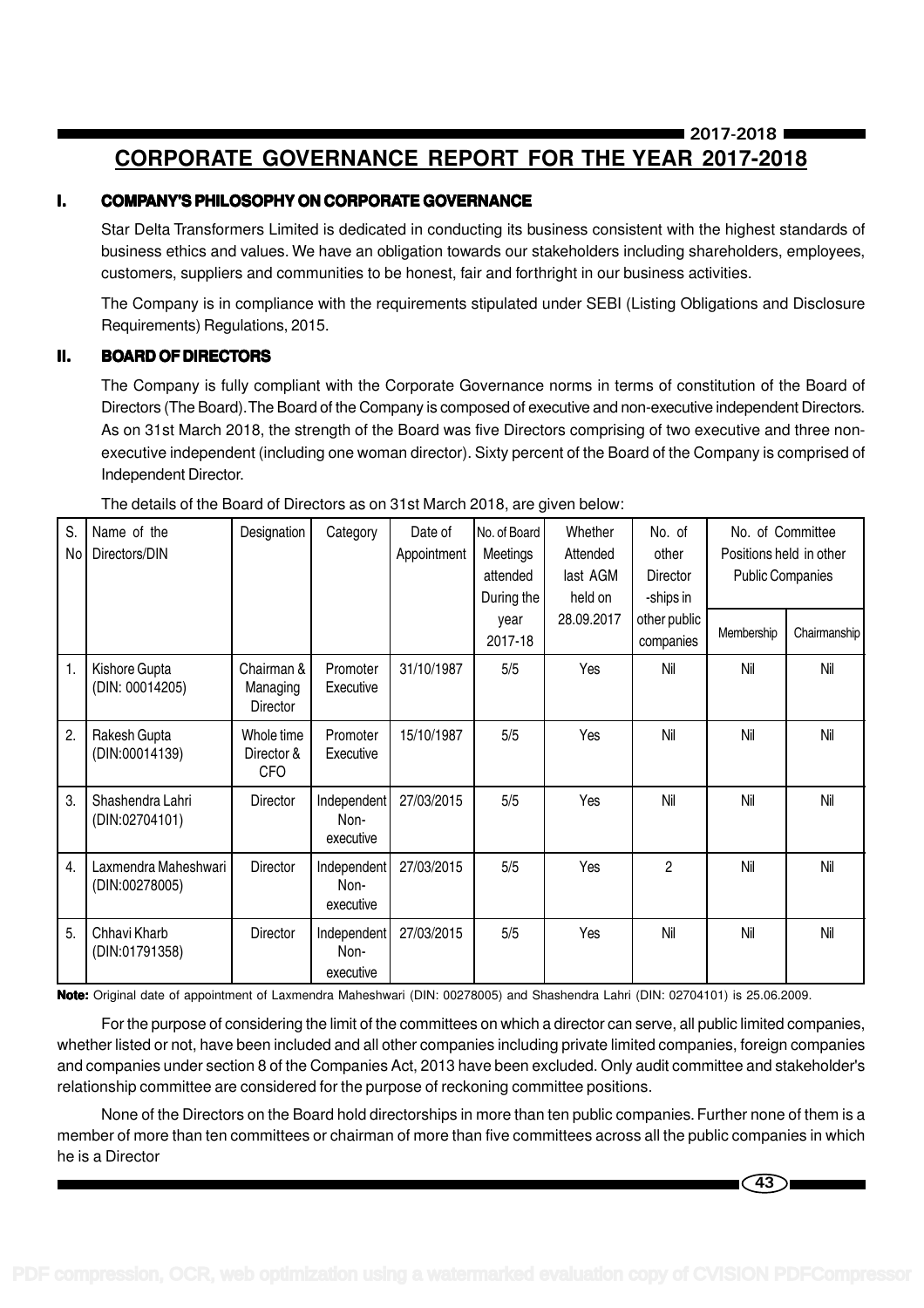During the Financial year 2017-18, The Board of the Company met five (5) times with maximum time gap of less than one hundred and twenty days between any two meetings. All the members of the Board were provided requisite information as required as per Schedule II Part A of the Securities and Exchange Board of India (Listing Obligations and Disclosure Requirements) Regulations, 2015 well before the Board Meeting. Dates of Board meetings were 29.05.2017, 11.08.2017 (which was adjourned dated 12.09.2017), 25.10.2017,13.11.2017, 12.02.2018.

The maximum tenure of independent directors is in compliance with the Act and Rules made there under. All the Independent Directors have confirmed that they meet the criteria as mentioned under Regulation 16(1)(b) of the Securities and Exchange Board of India (Listing Obligations and Disclosure Requirements) Regulations, 2015 read with Section 149(6) of the Act.

The Company issues a formal letter of appointment to independent directors in the manner as provided in the Companies Act, 2013. As per regulation 46(2) of Securities and Exchange Board of India (Listing Obligations and Disclosure Requirements) Regulations, 2015 the terms and conditions of appointment of independent directors are placed on the Company's website (http://www.stardeltatransformers.com/star\_delta\_investor1.php)

During the year, one separate meeting of Independent Directors was conducted. All the Independent Directors were present in the meeting.The Independent Directors, inter-alia, reviewed the performance of non-independent directors and the Board as a whole and assess the quality, quantity and timeliness of flow of information between the Company Management and the Board that is necessary for the Board to effectively and reasonably perform their duties.

The Board periodically reviews the compliance reports of all laws applicable to the Company, prepared by the Company.

The Board of the Company has satisfied itself that plans are in place for orderly succession for appointments to the Board and to Senior Management.

The Board has recommended the fees paid to the non Executive directors, including Independent directors. The sitting fees is within the limits prescribed under the Act and hence does not require shareholders approval.

The Board has framed and implemented the risk management plan.

The details of the familiarisation programme of the Independent Directors are available on the website of the Company (http://www.stardeltatransformers.com/star\_delta\_disclosures.php)

#### **Inter - se relationship of Directors**

| <b>Name</b>                              | <b>Relation</b>                              |
|------------------------------------------|----------------------------------------------|
| Mr Kishore Gupta (DIN: 00014205)         | Brother of Mr Rakesh Gupta (DIN: 00014139)   |
| Mr. Rakesh Gupta (DIN: 00014139)         | Brother of Mr. Kishore Gupta (DIN: 00014205) |
| Mr. Laxmendra Maheshwari (DIN: 00278005) | Not related to any director                  |
| Mr. Shashendra Lahri (DIN: 02704101)     | Not related to any director                  |
| Mrs. Chhavi Kharb (DIN: 01791358)        | Not related to any director                  |

#### **III. AUDIT COMMITTEE**

The terms of reference of the Audit Committee include those specified under Securities and Exchange Board of India (Listing Obligations and Disclosure Requirements) Regulations, 2015 as well as under Section 177 of the Companies Act, 2013 which include:

- l Oversight of the listed entity's financial reporting process and the disclosure of its financial information to ensure that the financial statement is correct, sufficient and credible;
- Recommend the appointment, remuneration and terms of appointment of auditors of the Company;
- l Approval of payment to statutory auditors for any other services rendered by the statutory auditors;
- Reviewing, with the management, the annual financial statements and auditors' report thereon before submission to the board for approval, with particular reference to:

 $\sqrt{44}$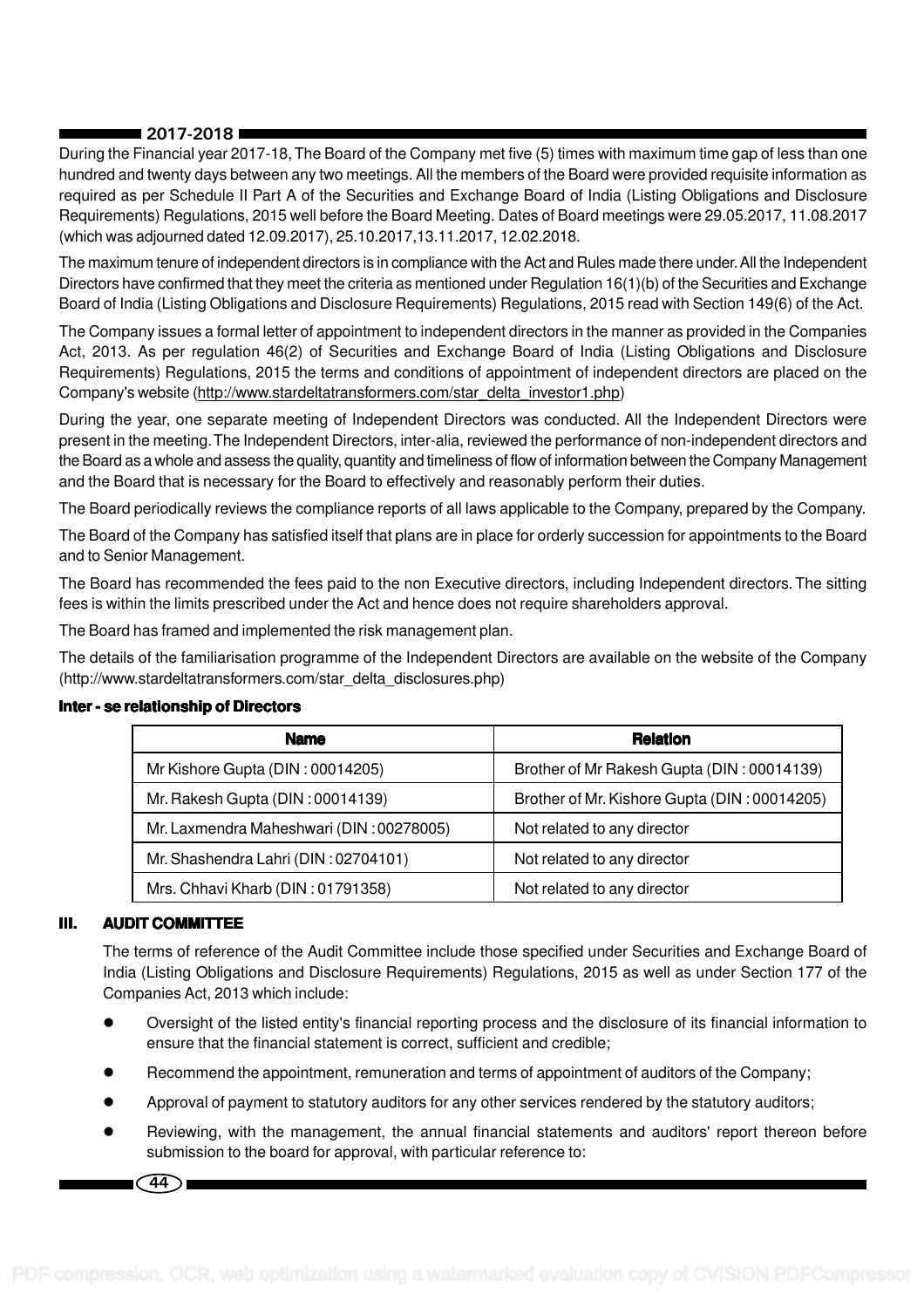■ 2017-2018 ■

 $\widehat{(45)}$ 

- $\triangleright$  Matters required to be included in the director's responsibility statement to be included in the board's report in terms of clause (c) of sub-section 3 of section 134 of the Act
- $\triangleright$  Changes, if any, in accounting policies and practices and reasons for the same
- $\triangleright$  Maior accounting entries involving estimates based on the exercise of judgment by management
- $\triangleright$  Significant adjustments made in the financial statements arising out of audit findings
- $\triangleright$  Compliance with listing and other legal requirements relating to financial statements
- $\triangleright$  Disclosure of any related party transactions
- $\triangleright$  Qualifications in the draft audit report
- Reviewing, with the management, the quarterly financial statements before submission to the board for approval;
- Reviewing, with the management, the statement of uses / application of funds raised through an issue (public issue, rights issue, preferential issue, etc.), the statement of funds utilised for purposes other than those stated in the offer document / prospectus / notice and the report submitted by the monitoring agency monitoring the utilisation of proceeds of a public or rights issue, and making appropriate recommendations to the board to take up steps in this matter;
- Review and monitor the auditors' independence and performance, and effectiveness of audit process;
- l Approval or any subsequent modification of transactions of the Company with related parties;
- Scrutiny of inter-corporate loans and investments;
- Valuation of undertakings or assets of the Company, wherever it is necessary;
- Evaluation of internal financial controls and risk management systems;
- Reviewing, with the management, performance of statutory and internal auditors, adequacy of the internal control systems;
- Reviewing the adequacy of internal audit function, if any, including the structure of the internal audit department, staffing and seniority of the official heading the department, reporting structure coverage and frequency of internal audit;
- Discussion with internal auditors of any significant findings and follow up there on;
- Reviewing the findings of any internal investigations by the internal auditors into matters where there is suspected fraud or irregularity or a failure of internal control systems of a material nature and reporting the matter to the board;
- l Discussion with statutory auditors before the audit commences, about the nature and scope of audit as well as post-audit discussion to ascertain any area of concern;
- To look into the reasons for substantial defaults in the payment to the depositors, debenture holders, shareholders (in case of non-payment of declared dividends) and creditors;
- Establish a vigil mechanism for directors and employees to report genuine concerns in such manner as may be prescribed;
- To review the functioning of whistle blower mechanism.
- Approval of appointment of CFO after assessing the qualifications, experience and background etc of the candidate
- To review the following information:
	- $\triangleright$  Management discussion and analysis of financial condition and results of operations;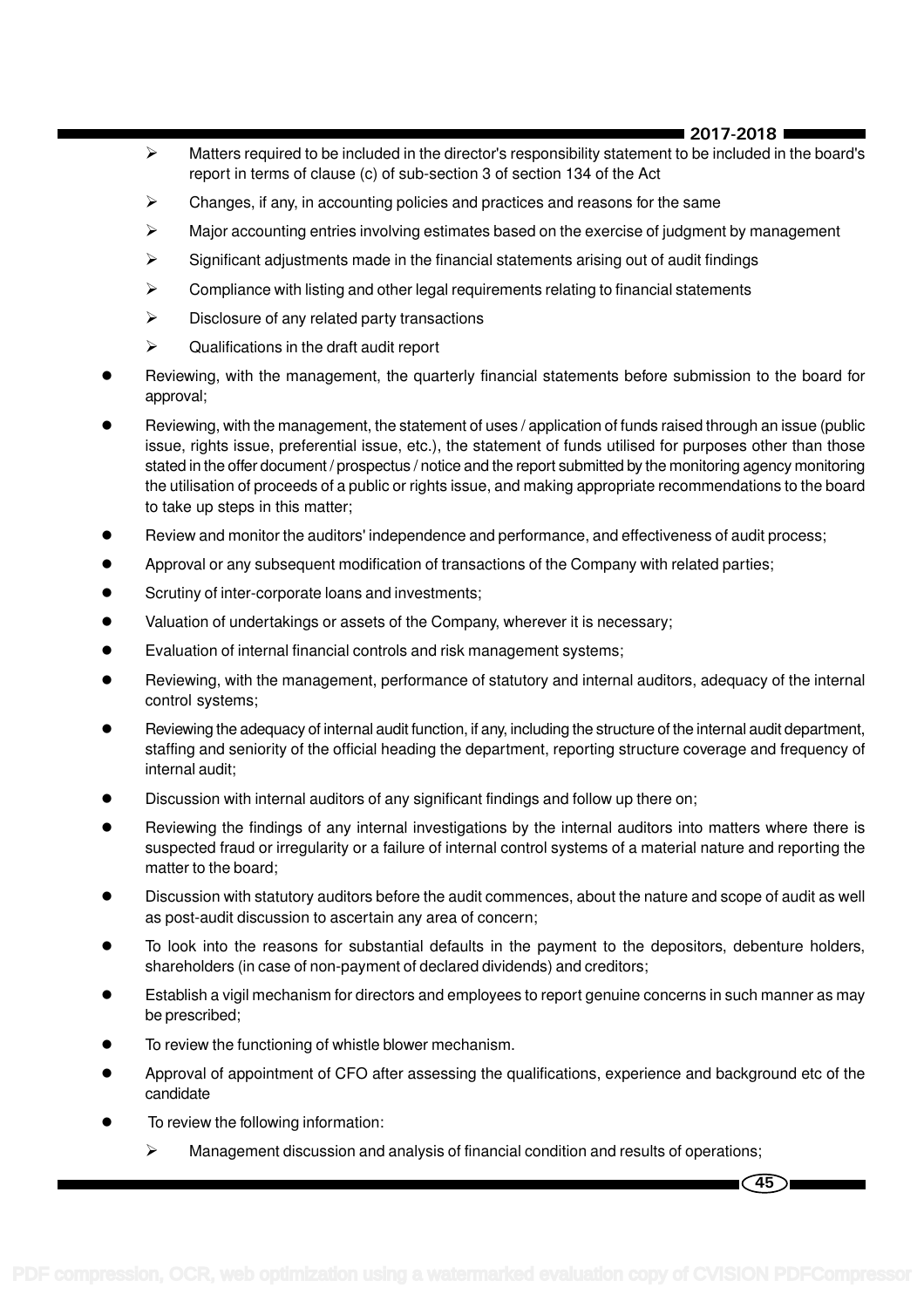- $\triangleright$  Statement of significant related party transactions (as defined by the audit committee), submitted by management;
- Management letters / letters of internal control weaknesses issued by the statutory auditors;
- Internal audit reports relating to internal control weaknesses
- $\triangleright$  Appointment, removal and terms of remuneration of Chief Internal auditor.
- $\triangleright$  Statement of deviations

The Audit Committee of the Company consists of three Directors out which two are Independent Directors. The Chairman of the Audit Committee is an Independent Director. All the members of Audit Committee are financially literate. The composition of the Audit Committee and the details of meetings attended by its members are given below

| <b>Name of Member</b>                      | <b>Category</b>                    | <b>Status</b> | <b>Number of meetings</b><br>attended during the<br>financial year 2017-18 |
|--------------------------------------------|------------------------------------|---------------|----------------------------------------------------------------------------|
| Mrs. Chhavi Kharb<br>(DIN:01791358)        | Non-Executive Independent Director | Chairperson   | 4/4                                                                        |
| Mr. Laxmendra Maheshwari<br>(DIN:00278005) | Non-Executive Independent Director | Member        | 4/4                                                                        |
| Mr. Rakesh Gupta<br>(DIN:00014139)         | <b>Executive Director/Promoter</b> | Member        | 4/4                                                                        |

During the Financial year 2017-18, The Committee met four (4) times with maximum time gap of less than one hundred and twenty days between any two meetings. Dates of meetings were 29.05.2017, 11.08.2017 (which was adjourned dated 12.09.2017), 13.11.2017, 12.02.2018.

The necessary quorum was present for all the meetings

The previous Annual General Meeting ("AGM") of the Company was held on September 28, 2017 and was attended by Mrs. Chhavi Kharb, Chairman of the audit committee.

The Company Secretary acts as the Secretary to the Audit Committee

### **IV. NOMINATION AND REMUNERATION COMMITTEE**

The terms of reference of the Nomination and Remuneration Committee include those specified under Securities and Exchange Board of India (Listing Obligations and Disclosure Requirements) Regulations, 2015 as well as under Section 178 of the Companies Act, 2013 which include:

- formulation of the criteria for determining qualifications, positive attributes and independence of a director and recommend to the board of directors a policy relating to, the remuneration of the directors, key managerial personnel and other employees;
- formulation of criteria for evaluation of performance of independent directors and the board of directors;
- devising a policy on diversity of board of directors;
- identifying persons who are qualified to become directors and who may be appointed in senior management in accordance with the criteria laid down, and recommend to the board of directors their appointment and removal.
- whether to extend or continue the term of appointment of the independent director, on the basis of the report of performance evaluation of independent directors

The Committee consists of four directors out of which three are non executive Independent Directors. The composition of the Nomination and Remuneration Committee and the details of meetings attended by its members are given below:

 $\sqrt{46}$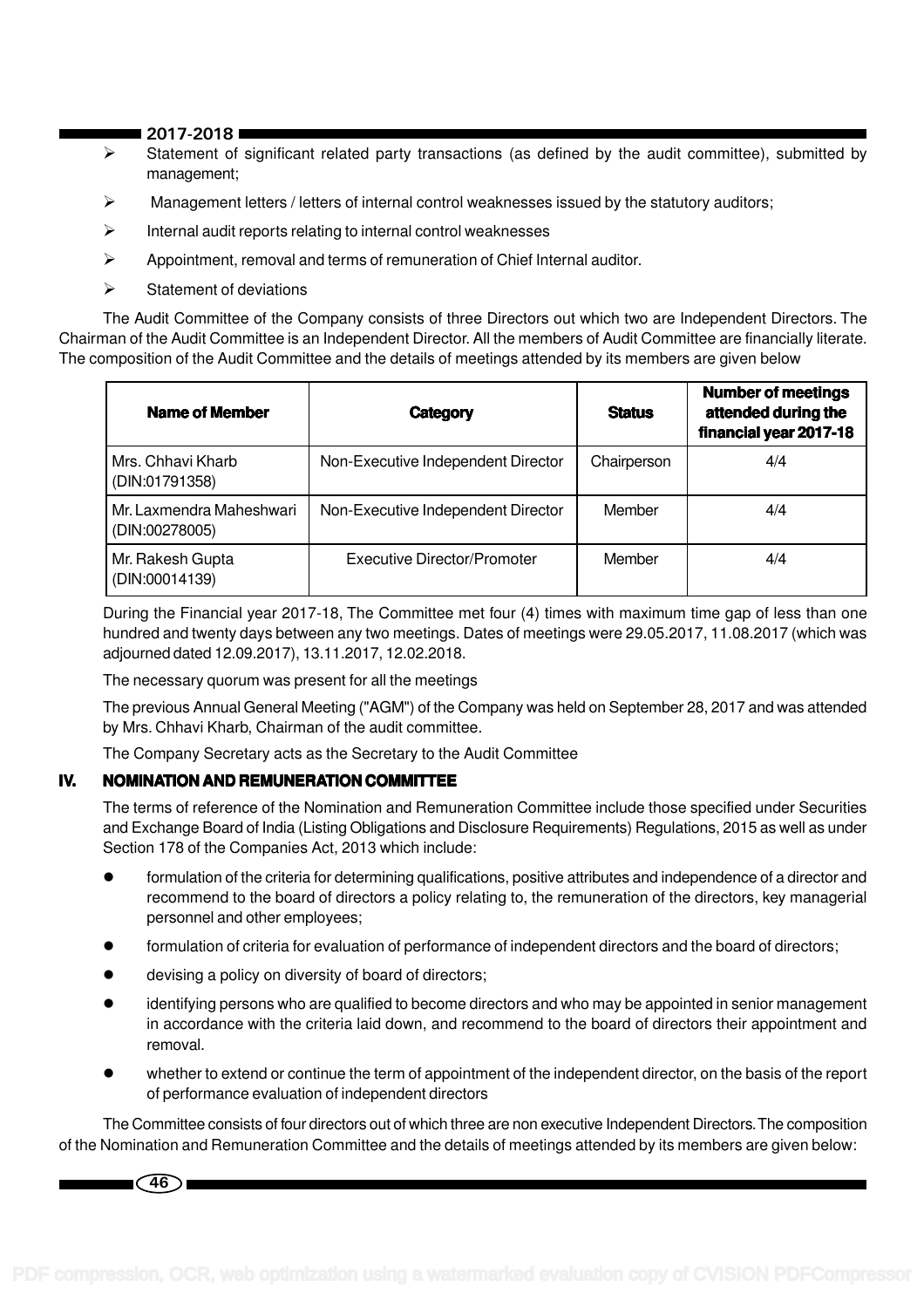|                                            |                                    |               | 2017-2018                                                                  |
|--------------------------------------------|------------------------------------|---------------|----------------------------------------------------------------------------|
| <b>Name of Member</b>                      | <b>Category</b>                    | <b>Status</b> | <b>Number of meetings</b><br>attended during the<br>financial year 2017-18 |
| Mr. Laxmendra Maheshwari<br>(DIN:00278005) | Non-Executive Independent Director | Chairperson   | 1/1                                                                        |
| Mr. Shashendra Lahri<br>(DIN: 02704101)    | Non-Executive Independent Director | Member        | 1/1                                                                        |
| Mrs. Chhavi Kharb<br>(DIN:01791358)        | Non-Executive Independent Director | Member        | 1/1                                                                        |
| Mr. Kishore Gupta<br>(DIN:00014205)        | <b>Executive Director/Promoter</b> | Member        | 1/1                                                                        |

The previous Annual General Meeting ("AGM") of the Company was held on September 28, 2017 and was attended by Mr. Laxmendra Maheshwari (DIN: 00278005), Chairman of the Committee.

### **PERFORMANCE EVALUATION CRITERIA FOR INDEPENDENT DIRECTORS**

The performance evaluation criterion for independent directors is determined by the Nomination and Remuneration committee. An indicative list of factors that may be evaluated include Attendance & presence in meetings, Openness to ideas, perspectives and opinions and ability to challenge old practices and throwing up new ideas for discussion Capacity to effectively examine financial and other information on operations of the Company and the ability to make positive contribution thereon, Complying with legislations and regulations in letter and spirit.The outcome of the evaluation exercise was discussed and deliberated at the respective meetings of the Board of Directors and Committees of the Board.The Board of Directors also expressed their satisfaction towards the process followed by the Company.

### **REMUNERATION OF DIRECTORS**

### **Remuneration Policy:**

Pursuant to Section 178 and other applicable provisions of the Companies Act 2013 and SEBI Listing Regulations, 2015, the Nomination & Remuneration Committee has laid down the Remuneration policy, which states as under:

The objective of the policy is directed towards having a compensation philosophy and structure that will reward and retain talent.

Remuneration for the directors, key managerial personnel and other employees will be ascertained as per Section 196,197, 198 and rules made thereunder and Schedule V of the Companies Act 2013 and listing agreement/regulation.

Further, The Remuneration shall take into account the Company's overall performance, contribution for the same & trends in the industry in general, in a manner which will ensure and support a high performance culture.

The Remuneration to others will be such as to ensure that the relationship of remuneration to performance is clear and meets appropriate performance benchmarks.

Remuneration will involve a balance between fixed and incentive pay reflecting short and long term performance objectives appropriate to the working of the Company and its goals.

Non Executive Directors are eligible for fixed amount of sitting fees plus out of pocket expenses for attending meeting of the Board of Directors. The Independent Directors are not eligible for Stock Options.

### **Criteria for determining qualifications, positive attributes & independence of Director**

Pursuant to Section 178 and other applicable provisions of the Companies Act 2013 and Securities and Exchange Board of India (Listing Obligations And Disclosure Requirements) Regulations, 2015 the Nomination & Remuneration Committee established the following:

47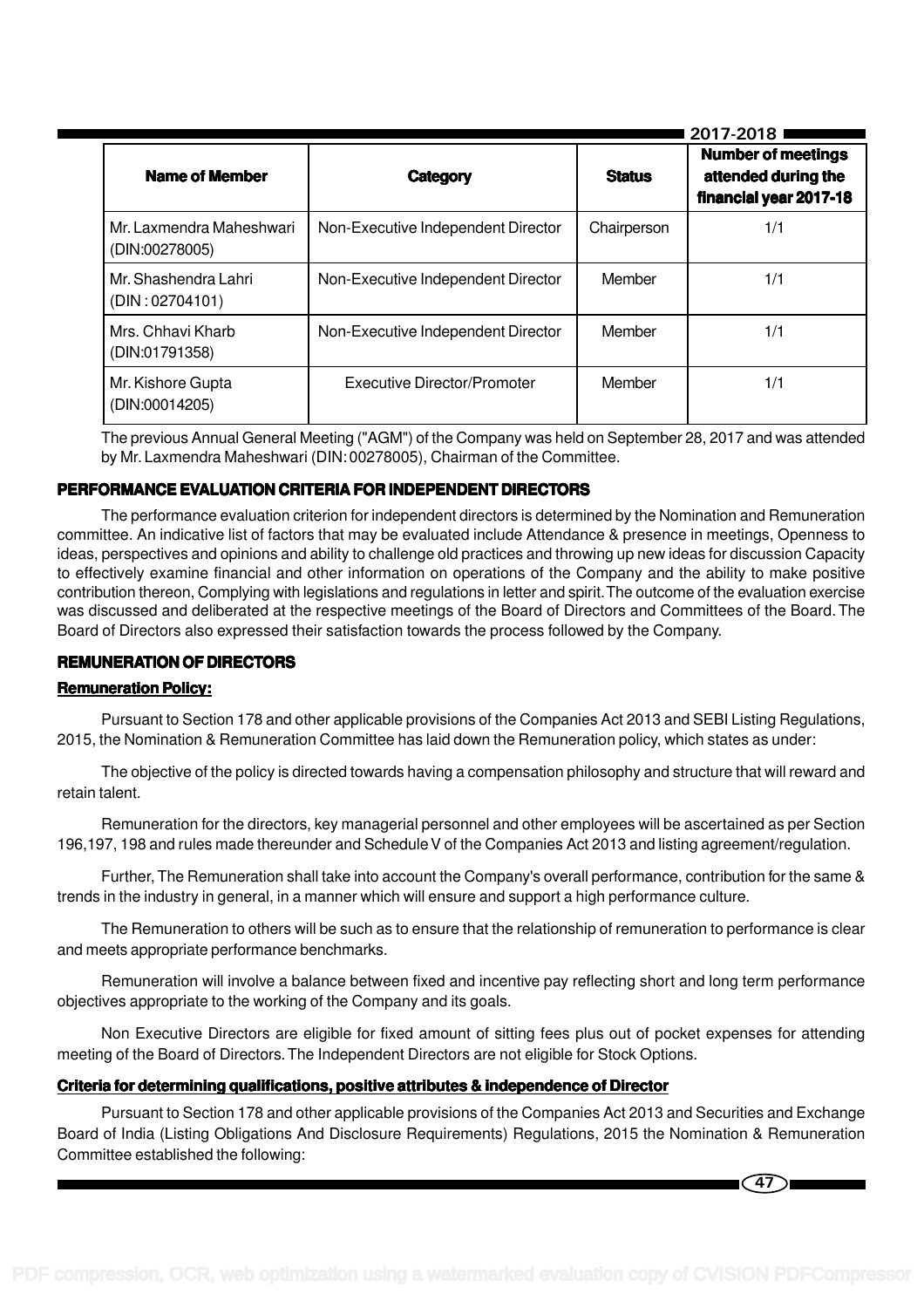#### **Qualifications of Independent Director :**

An Independent director shall possess appropriate skills, experience and knowledge in one or more fields of finance, law, management, sales, marketing, administration, research, corporate governance, operations or other disciplines related to the company's business.

#### **Positive attributes of Independent Directors :**

An independent director shall be a person of integrity, who possesses relevant expertise and experience and who shall uphold ethical standards of integrity and probity; act objectively and constructively; exercise his responsibilities in a bona-fide manner in the interest of the company; devote sufficient time and attention to his professional obligations for informed and balanced decision making; and assist the company in implementing the best corporate governance practices.

#### **Independence of Independent Directors :**

An Independent director should meet the requirements of the Companies Act, 2013 and Securities and Exchange Board of India (Listing Obligations And Disclosure Requirements) Regulations, 2015 concerning independence of directors."

#### **Details of remuneration paid to the Executive Director during the year ended 31st March, 2018 are given below:-**

| <b>Executive Director</b>            | Salary*<br>(Rs. in Lacs) | <b>Pension</b> | Perquisite | <b>Bonus</b> | <b>Stock</b><br><b>Options</b> | <b>Performance</b><br>incentive | <b>Commission</b> | Total   |
|--------------------------------------|--------------------------|----------------|------------|--------------|--------------------------------|---------------------------------|-------------------|---------|
| Mr. Kishore Gupta<br>(DIN: 00014205) | 1742400                  |                | 174240     |              |                                |                                 |                   | 1916640 |
| Mr. Rakesh Gupta<br>(DIN: 00014139)  | 1277760                  |                |            |              |                                |                                 |                   | 1277760 |

### **Details of remuneration paid to the Non-Executive Director during the year ended 31st March, 2018 are given below:-**

| S.<br>No. | <b>NAME OF DIRECTORS</b>                   | <b>COMMISSION   CONVEYANCE</b> | <b>PAYMENT OF SITTING FEES FOR</b><br><b>ATTENDING BOARD MEETINGS</b> |
|-----------|--------------------------------------------|--------------------------------|-----------------------------------------------------------------------|
|           | Mr. Laxmendra Maheshwari<br>(DIN:00278005) |                                | 6000                                                                  |
| 2.        | Mr. Shashendra Lahri (DIN: 02704101)       |                                | 6000                                                                  |
| З.        | Mrs. Chhavi Kharb (DIN: 01791358)          |                                | 6000                                                                  |
|           | Total                                      |                                | 18000                                                                 |

During the year under review, there were no other pecuniary transactions with any non-executive director of the Company.

#### **Details of equity shares of the Company held by the directors as on March 31, 2018 are given below:**

| <b>Name</b>                       | <b>Number of Equity Shares</b> |
|-----------------------------------|--------------------------------|
| Mr. Kishore Gupta (DIN: 00014205) | 583500                         |
| Mr Rakesh Gupta (DIN: 00014139)   | 562100                         |

None of the Non executive Independent Director holds any share/stock of the Company. The Company has not granted any stock options to any of its Non-Executive Independent Directors

### **V. STAKEHOLDERS' RELATIONSHIP COMMITTEE**

Pursuant to the provisions of Section 178 of the Companies Act 2013 and rules made there under and Securities and Exchange Board of India (Listing Obligations and Disclosure Requirements) Regulations, 2015 Committee's terms of reference include the following:

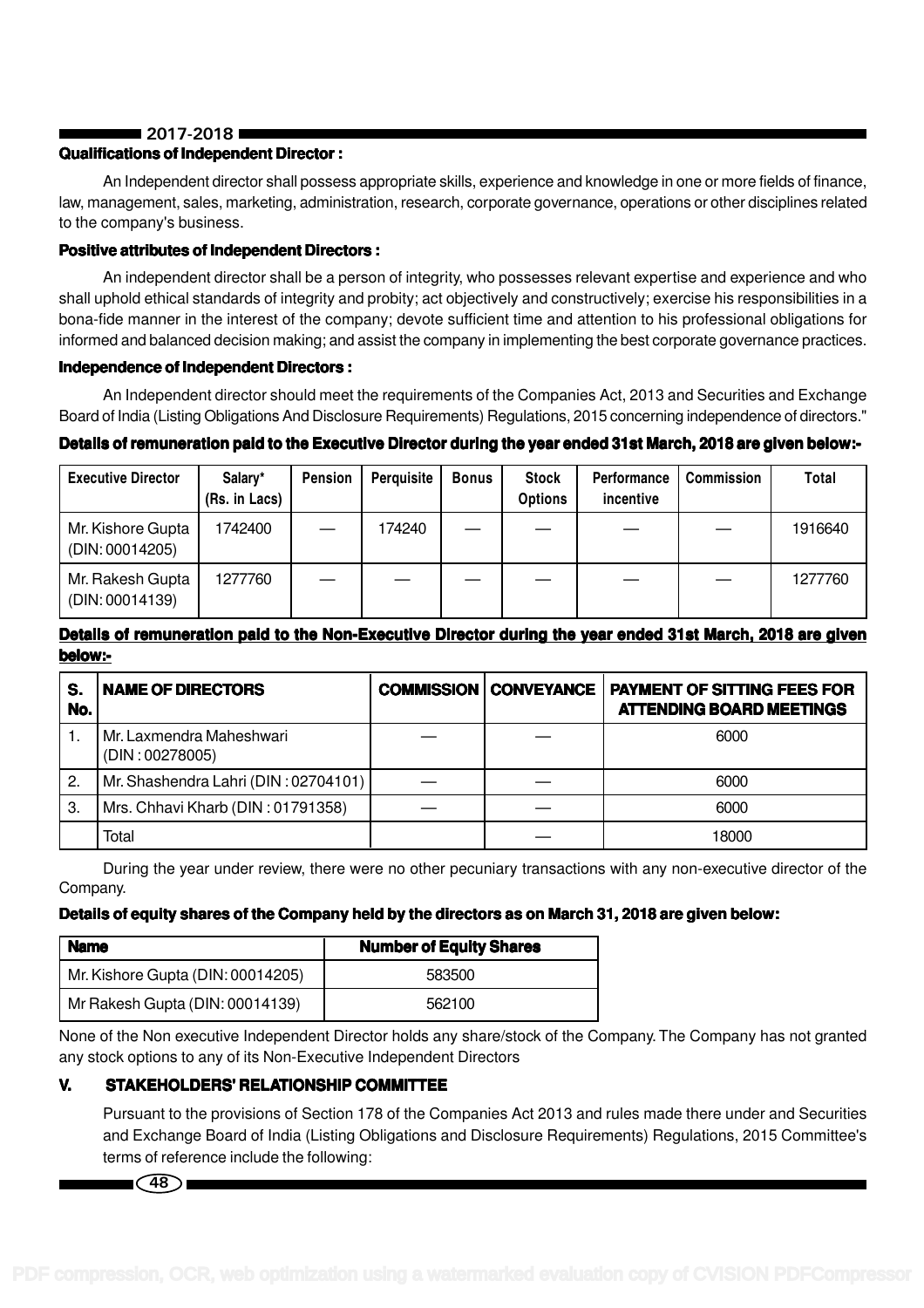■ 2017-2018 ■

l To consider and resolve the grievances of the security holders of the company including complaints related to transfer of shares, non-receipt of annual report, non-receipt of declared dividends.

The Committee consists of three directors out of which two are non executive Independent Directors. The composition of the Stakeholder Relationship Committee is given below:

| <b>Name of Member</b>                    | Category                           | <b>Status</b> |
|------------------------------------------|------------------------------------|---------------|
| Mr. Laxmendra Maheshwari (DIN: 00278005) | Non-Executive Independent Director | Chairman      |
| Mrs. Chhavi Kharb (DIN: 01791358)        | Non-Executive Independent Director | Member        |
| Mr. Rakesh Gupta (DIN: 00014139)         | <b>Executive Director/Promoter</b> | Member        |

The previous Annual General Meeting ("AGM") of the Company was held on September 28, 2017 and was attended by. Mr Laxmendra Maheshwari (DIN:00278005), Chairman of the Committee.

During the year 2017-2018, the Company has not received any complaints/grievance. No complaints are pending at the end of the year.

Miss Shweta Agarwal was the Company Secretary and Compliance Officer of the Company till 25th October 2017 and Miss Ankita Upadhyay was appointed as the Company Secretary and Compliance officer w.e.f. 26th October 2017.

### **VI. CORPORATE SOCIAL RESPONSIBILITY COMMITTEE**

CSR Committee of the Company is constituted in line with the provisions of Section 135 of the Act.The broad terms of reference CSR committee is as follows:

- To formulate and recommend to the Board, a CSR policy which shall indicate the activities to be undertaken by the Company as per the Companies Act, 2013;
- To review and recommend the amount of expenditure to be incurred on the activities to be undertaken by the company;
- To monitor the CSR policy of the Company from time to time;
- l Any other matter as the CSR Committee may deem appropriate after approval of the Board of Directors or as may be directed by the Board of Directors from time to time.

The Committee consists of three directors out of which one is non executive Independent Directors. The composition of the Corporate Social Responsibility Committee is given below:

| <b>Name of Member</b>                    | Category                           | <b>Status</b> |
|------------------------------------------|------------------------------------|---------------|
| Mr. Kishore Gupta (DIN: 00014205)        | <b>Executive Director/Promoter</b> | Chairperson   |
| Mr. Rakesh Gupta (DIN: 0014139)          | <b>Executive Director/Promoter</b> | Member        |
| Mr. Laxmendra Maheshwari (DIN: 00278005) | Non-Executive Independent Director | Member        |

However, Company ceases to be a company covered under 135(1) of Companies Act 2013 for three consecutive financial years hence provisions of Corporate Social Responsibility does not apply to the company.

49 Di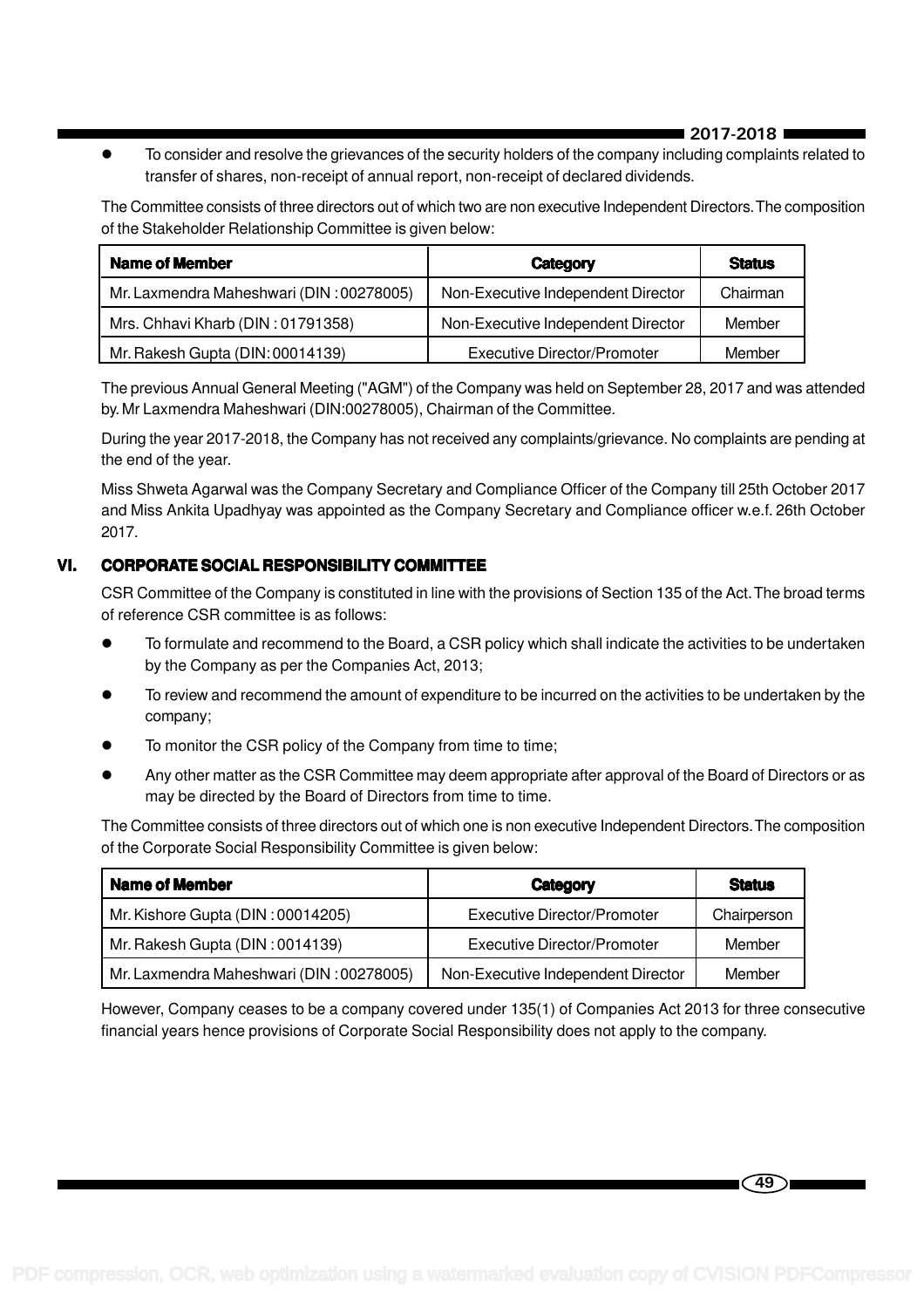### **VII. GENERAL BODY MEETINGS**

| <b>YEAR</b> | DATE & TIME                           | <b>LOCATION</b>                                                                 | <b>WHETHER SPECIAL RESOLUTION(S)</b><br><b>WERE PASSED</b>                                                                                                                                                                                                                                                                                                                                                                                                                                                                                                                                                           |
|-------------|---------------------------------------|---------------------------------------------------------------------------------|----------------------------------------------------------------------------------------------------------------------------------------------------------------------------------------------------------------------------------------------------------------------------------------------------------------------------------------------------------------------------------------------------------------------------------------------------------------------------------------------------------------------------------------------------------------------------------------------------------------------|
| 2014-2015   | 30th September,<br>2015 at 11.00 A.M. | At the Registered Office at<br>92-A Industrial area<br>Govindpura Bhopal 462023 | To approve the remuneration of cost auditors.<br>$\bullet$<br>Ratification of payment of minimum remunera-<br>tion to Mr. Kishore Gupta (DIN: 00014205)<br>Managing Director and Rakesh Gupta (DIN:<br>00014139) Whole time Director for the period<br>ending 31 March, 2015.<br>Payment of Minimum resolution to Mr. Kishore<br>Gupta (DIN: 00014205), Managing Director of<br>the Company in the event of inadequacy or<br>absence of profit.<br>Payment of Minimum remuneration to Mr.<br>Rakesh Gupta (DIN: 00014139), Whole time<br>Director of the Company in the event of<br>inadequacy or absence of profit. |
| 2015-16     | 30th September,<br>2016 at 11.00 A.M. | At the Registered<br>Office at 92-A Industrial area<br>Govindpura Bhopal 462023 | Service of documents.<br>Insertion of new clause in the Articles<br>$\bullet$<br>of Association of the Company.<br>Reappointment of Mr Rakesh Gupta (DIN:<br>00014139) as whole time director.                                                                                                                                                                                                                                                                                                                                                                                                                       |
| 2016-2017   | 30th September,<br>2017 at 11.30 A.M. | At the Registered Office at<br>92-A Industrial area<br>Govindpura Bhopal 462023 | No Special resolutions were passed in the<br>Annual General Meeting held for the Financial<br>Year 2016-17.                                                                                                                                                                                                                                                                                                                                                                                                                                                                                                          |

The last three Annual General Meetings were held as under:-

### **VIII POSTAL BALLOT HELD DURING THE FINANCIAL YEAR 2017-18**

During the year under review, no resolutions were passed through the postal ballot

### **IX. EXTRA ORDINARY GENERAL MEETING**

During the year under review, no Extra ordinary General Meeting was held.

### **X. DISCLOSURES**

### **a) Related Party Transactions**

The Related party contracts / arrangements / transactions entered into by the Company do not fall under the ambit of Section 188(1) of the Companies Act 2013 and all related party transaction during the financial year were at arm's length and in ordinary course of business. In compliance with the provisions of the Act and Regulation 23(2) of the Securities and Exchange Board of India (Listing Obligations And Disclosure Requirements) Regulations, 2015, Company has obtained omnibus approval from the Audit Committee and transactions were reported to the Audit Committee / Board at their quarterly meeting.

During the Fiscal 2017-18, there have been no materially significant related party transactions between the Company and Directors, management, subsidiaries or relatives, as defined under Section 188 of the Act and Regulations 23 the SEBI Listing regulations 2015.

# $\sqrt{50}$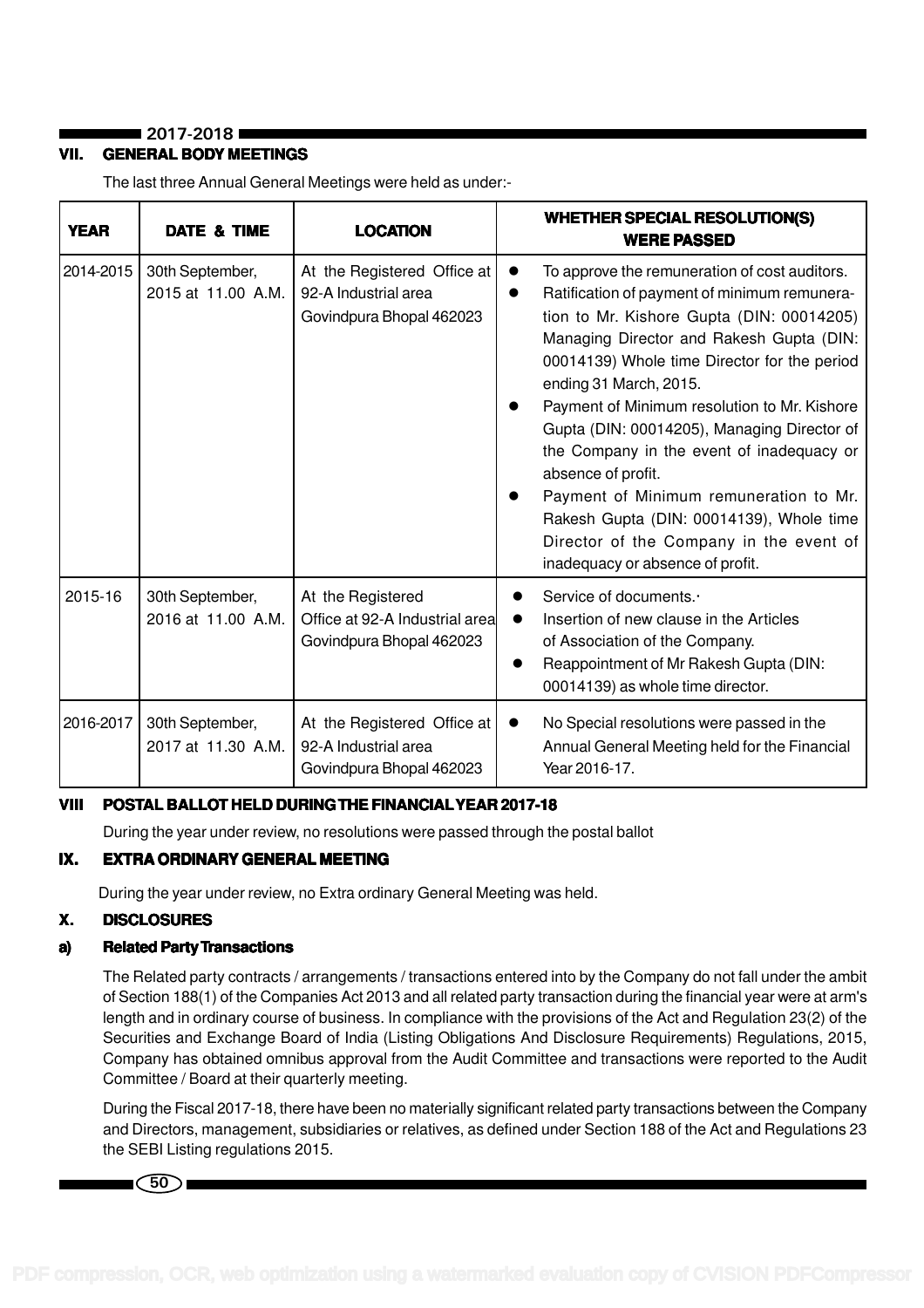There are no transactions that are required to be reported in Form AOC-2 and as such does not form part of the Report.

The Company has formulated the policy on materiality of Related party transactions as per Securities and Exchange Board Of India (Listing Obligations And Disclosure Requirements) Regulations, 2015, The same has been available on the company's website http://www.stardeltatransformers.com/index.php

Suitable disclosures have been made in the financial statements as prescribed in accounting standards.

### **b) Details of non-compliance by the company, penalties and strictures imposed on the Company by stock Exchange or SEBI or other authority on any matter related to capital markets during last three years:**

There was no non compliance by the company on any matter related to capital market, SEBI or any other statutory authority and no penalties were imposed or no strictures were passed on the company by such authorities during the last 3 years ended 31.03.2018

#### **c) Code of Conduct**

Regulation 17(5) of the Securities and Exchange Board of India (Listing Obligations and Disclosure Requirements) Regulations, 2015 requires listed companies to lay down a Code of Conduct for its directors and senior management, incorporating duties of directors as laid down in the Companies Act, 2013. As required the said code has been posted on the website of the Company (http://www.stardeltatransformers.com/index.php.) All the Board members and Senior Management personnel have affirmed compliance with the code for the year ended 31 March 2017. A declaration to this effect signed by the Managing Director forms part of the Corporate Governance report.

#### **d) Whistle Blower Policy**

As per Section 177(9) and (10) of the Companies Act, 2013, and Securities and Exchange Board of India (Listing Obligations and Disclosure Requirements) Regulations, 2015 the company has established Vigil Mechanism for directors and employees to report genuine concerns and made provisions for direct access to the chairperson of the Audit Committee. Company has formulated the present policy for establishing the vigil mechanism/ Whistle Blower Policy to safeguard the interest of its stakeholders, Directors and employees, to freely communicate and address to the Company their genuine concerns in relation to any illegal or unethical practice being carried out in the Company. The same has been posted on the website of the Company. No personnel of the Company was denied access to the Audit Committee

#### **e) Reconciliation of Share Capital Audit Report**

The Reconciliation of Share Capital Audit Report confirms that the total issued / paid up capital is in agreement with the total number of shares in physical form and the total number of dematerialized shares held with NSDL and CDSL.

### **f) Details of Companies with mandatory requirements and adoption of the non -mandatory requirements of this clause :**

The Company has complied with all the mandatory requirements to its best. As regards the non - mandatory requirements they are complied with to the maximum extent.

#### **(g) Compliance certificate**

The MD and CFO have certified to the Board with regard to the financial statements and other matters as required under regulation 17(8), read with Part B of Schedule II to the Securities and Exchange Board of India (Listing Obligations and Disclosure Requirements) Regulations, 2015.

#### **(h) Disclosures on Website**

The Company maintains a functional website and has disseminated all the required information as per the Act and Securities and Exchange Board of India (Listing Obligations and Disclosure Requirements) Regulations, 2015.

 $(51)$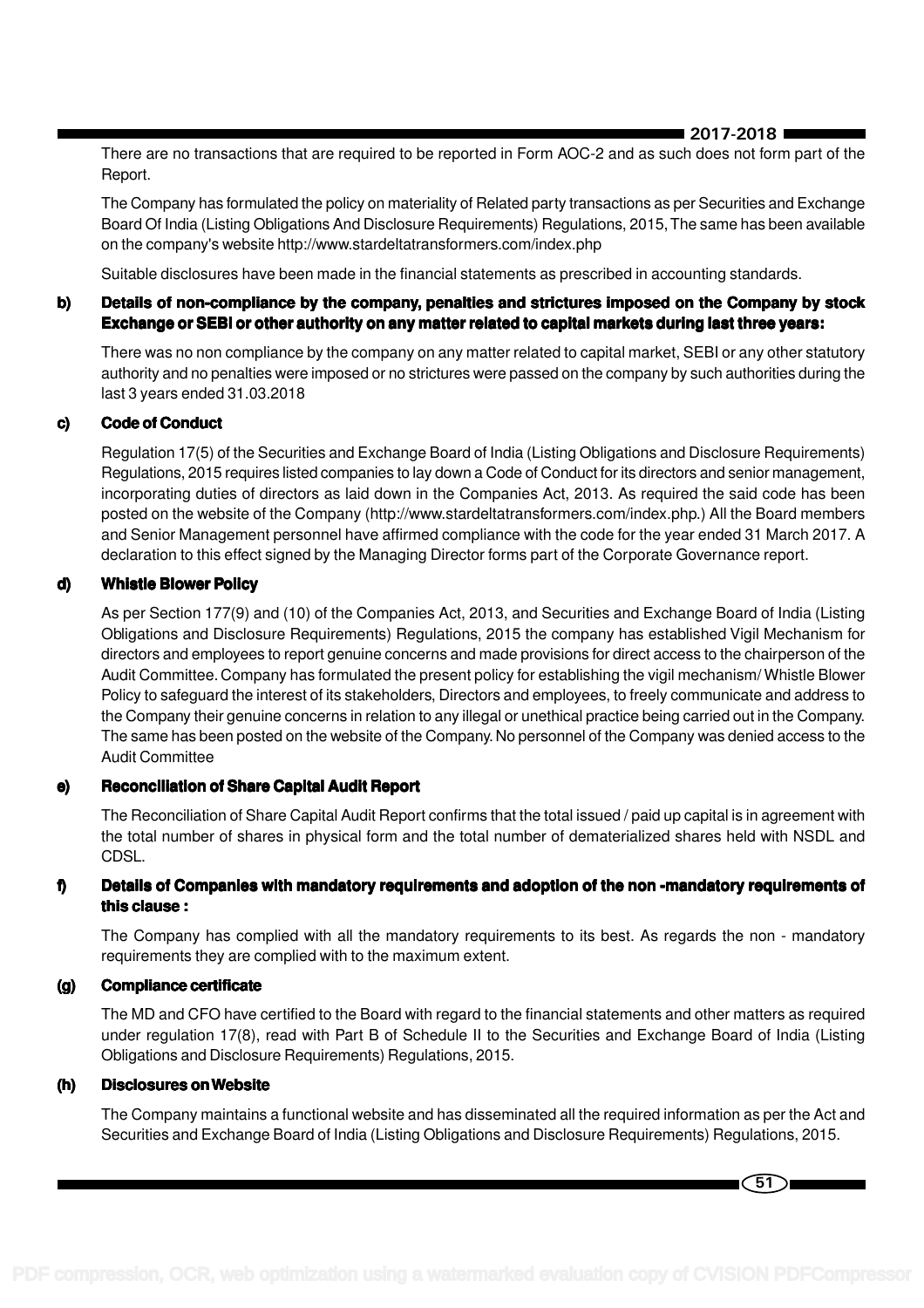$\blacksquare$  2017-2018

### **(i) Compliances under Insider Trading Regulations 2015**

Securities and Exchange Board of India has issued the Prohibition of Insider Trading Regulations, 2015 which came into force from 15th May 2015.The Company has made all the necessary compliances under the said Regulations.

### **XI. MEANS OF COMMUNICATION**

Various correspondences as required by the Companies Act 2013 and Securities and Exchange Board of India (Listing Obligations and Disclosure Requirements) Regulations, 2015 is published in numerous leading dailies such as Hitavada, Haribhoomi, Business standard.The Company has its own website, www.stardeltatransformers.com which contains all important public domain information. All financial and other vital information are also communicated to the concerned stock exchanges, besides being placed on the Company's website.

## **XII. GENERAL SHAREHOLDERS' INFORMATION**

### **A. GENERAL INFORMATION**

| <b>Registered Office</b>                               | 92-A Industrial Area Govindpura Bhopal 462023                                                                                                                                                                                                                                                                                                                           |  |  |  |  |
|--------------------------------------------------------|-------------------------------------------------------------------------------------------------------------------------------------------------------------------------------------------------------------------------------------------------------------------------------------------------------------------------------------------------------------------------|--|--|--|--|
| <b>Plant Location</b>                                  | 92-A Industrial Area Govindpura Bhopal 462023                                                                                                                                                                                                                                                                                                                           |  |  |  |  |
| <b>Annual General Meeting:</b><br>Day/Date/Time/Venue: | Friday, 28th September, 2018 at 11.30 A.M.<br>92-A Industrial Area Govindpura Bhopal 462023                                                                                                                                                                                                                                                                             |  |  |  |  |
| <b>Financial Year</b>                                  | 1st April 2017 to 31st March 2018                                                                                                                                                                                                                                                                                                                                       |  |  |  |  |
| <b>Book Closure</b>                                    | 22nd day September, 2018 to 28th day September, 2018                                                                                                                                                                                                                                                                                                                    |  |  |  |  |
| <b>Dividend Payment Date</b>                           | Company has not declared dividend.                                                                                                                                                                                                                                                                                                                                      |  |  |  |  |
| Listing on Stock Exchanges                             | <b>BSE LIMITED</b><br>Stock Code: 539255<br>1.<br>ISIN Code: INE541K01014<br>Phiroze Jeejeebhoy Towers<br>Dalal Street Mumbai-400001<br>Phones: 91-22-22721233/4, 91-22-66545695<br>Fax: 91-22-22721919<br>Ahmedabad Stock Exchange Of India Limited Exchange<br>2.<br>Delhi Stock Exchange<br>З.<br>The Company has paid the Listing fee to the Bombay Stock exchange. |  |  |  |  |

The trading is done only at the Bombay Stock exchange

### **B. Dematerialisation of shares**

As on 31st March, 2018, 2980800 Equity Shares representing 99.35% of the Company's Equity Share Capital are in dematerialized form.

| <b>NSDL</b> | 2661496 | 88.71% |
|-------------|---------|--------|
| <b>CDSL</b> | 319304  | 10.64% |
|             | 2980800 | 99.35% |

### **C. Registrar & Share Transfer Agent**

Link Intime India Pvt. Ltd, C 101, 247 Park, L.B.S. Marg, Vikhroli (West), Mumbai, Maharashtra, 400083 Phone: 022 - 49186270, Email: rnt.helpdesk@linkintime.co.in

 $\blacksquare$  52  $\blacksquare$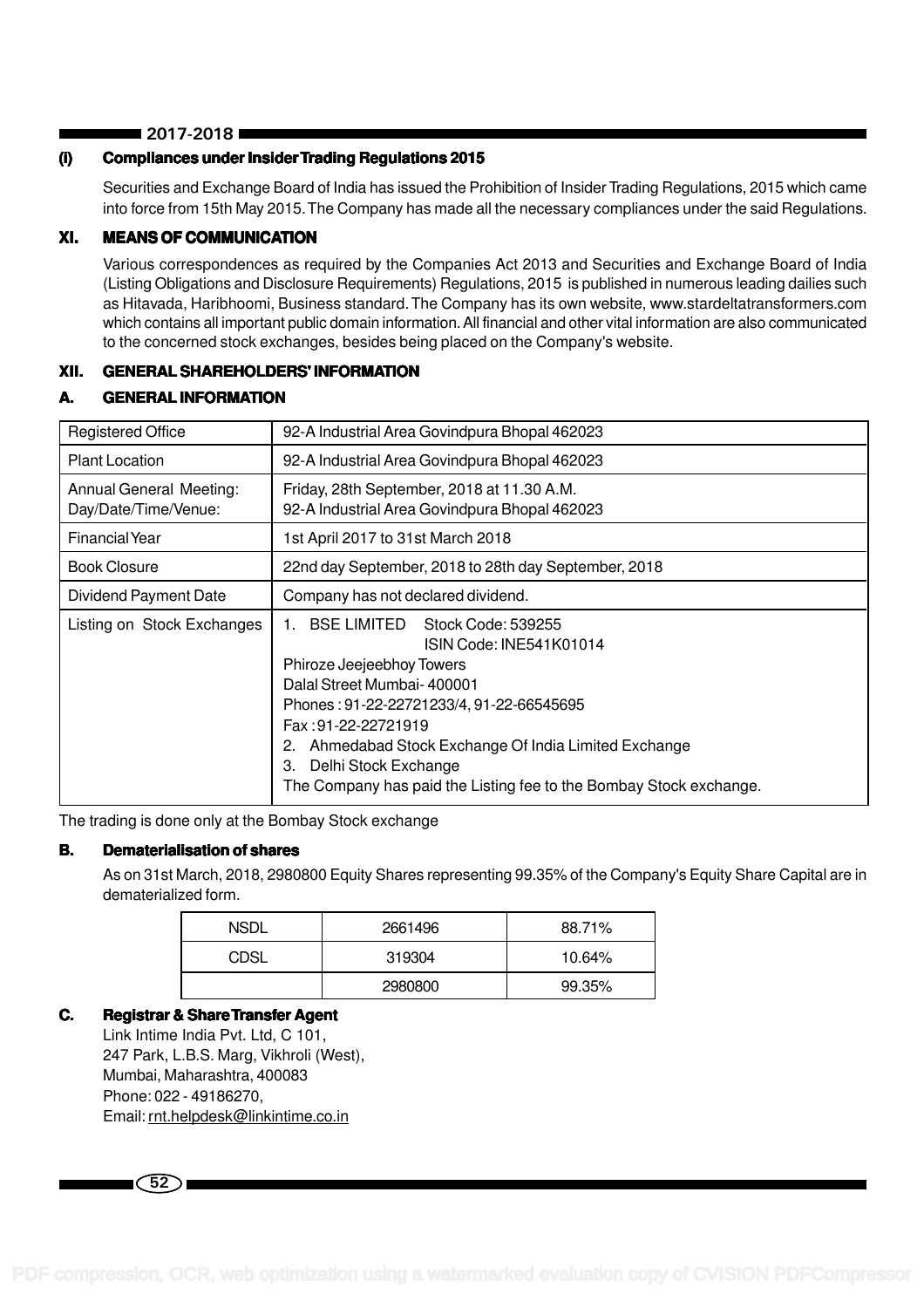### **D. Market price data**

# **Monthly High/Low prices per share during the Financial Year 2017-2018**

| <b>Months</b>    | <b>BSE</b> |           |  |
|------------------|------------|-----------|--|
|                  | High (Rs.) | Low (Rs.) |  |
| April 2017       | 128.00     | 104.00    |  |
| May 2017         | 167.90     | 104.00    |  |
| June 2017        | 146.70     | 125.65    |  |
| <b>July 2017</b> | 202.40     | 126.05    |  |
| August, 2017     | 204.95     | 157.10    |  |
| September, 2017  | 187.00     | 159.00    |  |
| October, 2017    | 185.35     | 158.15    |  |
| November, 2017,  | 180.00     | 135.00    |  |
| December, 2017   | 172.95     | 140.00    |  |
| January, 2018    | 160.00     | 138.40    |  |
| February, 2018   | 169.00     | 127.00    |  |
| March, 2018      | 155.70     | 116.25    |  |

### **E. Shareholding pattern as on 31st March, 2018**

| <b>Category of Shareholders</b>                                | No. of Shares held at the end of the year (31-03-2018) |                 |                |                   |  |
|----------------------------------------------------------------|--------------------------------------------------------|-----------------|----------------|-------------------|--|
|                                                                | <b>Demat</b>                                           | <b>Physical</b> | <b>Total</b>   | % of Total Shares |  |
| A. Promoters                                                   |                                                        |                 |                |                   |  |
| 1) Indian                                                      |                                                        |                 |                |                   |  |
| a) Individual/HUF                                              | 2189800                                                | $\mathbf 0$     | 2189800        | 72.98             |  |
| b) CentralGovt/State Govt                                      | 0                                                      | 0               | 0              | $\mathbf 0$       |  |
| c) Banks / FI                                                  | $\mathbf 0$                                            | 0               | 0              | 0                 |  |
| d) Any Other                                                   | $\overline{0}$                                         | 0               | $\overline{0}$ | 0                 |  |
| e) BodiesCorp.                                                 | 60000                                                  | 0               | 60000          | 1.99              |  |
| <b>Sub-total (A) (1):-</b>                                     | 2249800                                                | $\bf{0}$        | 2249800        | 74.98             |  |
| 2) Foreign                                                     |                                                        |                 |                |                   |  |
| a) NRIs - Individuals                                          | $\mathbf 0$                                            | $\mathbf 0$     | $\overline{0}$ | $\mathbf 0$       |  |
| b) Other - Individuals                                         | $\overline{0}$                                         | $\mathbf 0$     | 0              | $\mathbf 0$       |  |
| Bodies Corp.<br>C)                                             | 0                                                      | $\mathbf 0$     | 0              | 0                 |  |
| d) Banks / FI                                                  | $\mathbf 0$                                            | $\mathbf 0$     | 0              | $\mathbf 0$       |  |
| Any Other<br>e)                                                | $\mathbf 0$                                            | 0               | 0              | $\mathbf 0$       |  |
| <b>Sub-total (A) (2):-</b>                                     | $\mathbf 0$                                            | $\mathbf 0$     | $\mathbf 0$    | $\mathbf 0$       |  |
| <b>Total shareholding of Promoter</b><br>$(A) = (A)(1)+(A)(2)$ | 2249800                                                | $\mathbf 0$     | 2249800        | 74.98             |  |
| <b>B. Public Shareholding</b>                                  |                                                        |                 |                |                   |  |
| 1. Institutions                                                | $\mathbf 0$                                            | $\mathbf 0$     | $\overline{0}$ | $\mathbf 0$       |  |
| a) Mutual Funds                                                | 0                                                      | 0               | 0              | 0                 |  |
| b) Banks / Fl                                                  | 0                                                      | $\mathbf 0$     | 0              | 0                 |  |
|                                                                |                                                        |                 |                | $\sqrt{53}$       |  |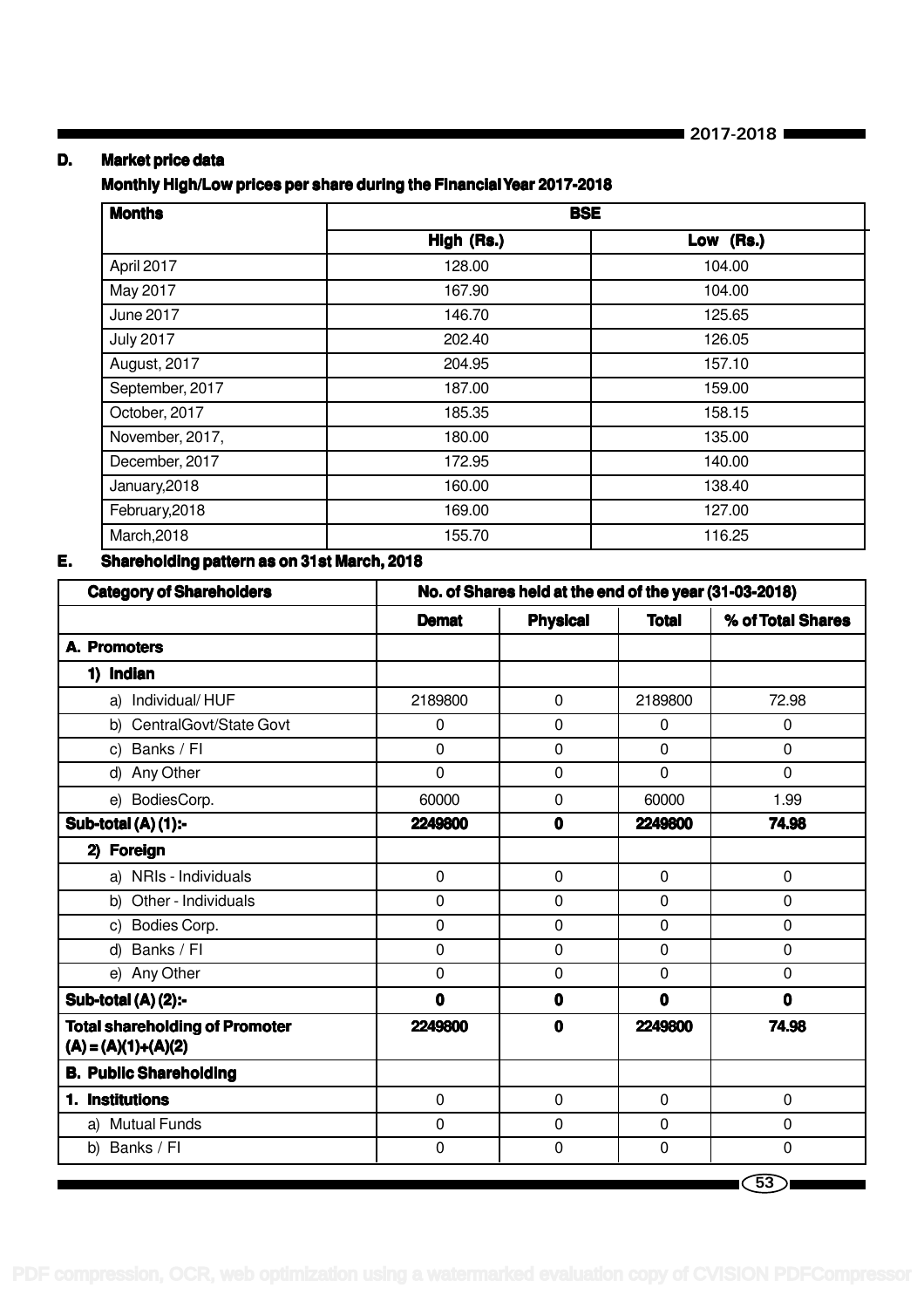| $\sim$ 2017-2018 $\sim$                                                         |                |                |             |                |
|---------------------------------------------------------------------------------|----------------|----------------|-------------|----------------|
| <b>Central Govt</b><br>C)                                                       | 2100           | 0              | 2100        | 0.07           |
| State Govt(s)<br>d)                                                             | 0              | $\mathbf 0$    | 0           | 0              |
| Venture Capital Funds<br>e)                                                     | $\mathbf 0$    | $\pmb{0}$      | 0           | 0              |
| Insurance Companies<br>f                                                        | 0              | 0              | 0           | 0              |
| Flls<br>g)                                                                      | $\mathbf 0$    | $\mathbf 0$    | $\mathbf 0$ | 0              |
| Foreign Venture Capital<br>h)                                                   | 0              | 0              | 0           | $\overline{0}$ |
| Others (specify)<br>i)                                                          | $\mathbf 0$    | $\pmb{0}$      | 0           | $\mathbf 0$    |
| Sub-total (B)(1):-                                                              | 2100           | $\mathbf 0$    | 2100        | $\mathbf{0}$   |
| 2. Non-Institutions                                                             |                |                |             |                |
| a) Individuals                                                                  |                |                |             |                |
| Individual shareholders holding nominal<br>share capital upto Rs. 1 lakh        | 284095         | 19400          | 303495      | 10.11          |
| Individual shareholders holding nominal<br>share capital in excess of Rs 1 lakh | 337753         | $\mathbf 0$    | 337753      | 11.26          |
| b) NBFCs registered with RBI                                                    | $\overline{0}$ | $\mathbf 0$    | $\Omega$    | $\Omega$       |
| Employee trusts<br>C)                                                           | $\mathbf 0$    | $\mathbf 0$    | $\mathbf 0$ | 0              |
| d) Overseas depositories                                                        | $\overline{0}$ | $\overline{0}$ | 0           | 0              |
| e) Others(specify)                                                              |                |                |             |                |
| NRI (Non-Repatriation)                                                          | 1577           | $\mathbf 0$    | 1577        | 0.052          |
| NRI Individuals (Repatriation)                                                  | 432            | $\mathbf 0$    | 432         | 0.014          |
| Hindu undivided family                                                          | 14416          | $\mathbf 0$    | 14416       | 0.48           |
| Clearing member                                                                 | 2687           | $\overline{0}$ | 2687        | 0.089          |
| Body corporate                                                                  | 87940          | 0              | 87940       | 2.93           |
| Sub-total (B)(2):-                                                              | 728900         | 19400          | 748300      | 24.94          |
| <b>Total Public Shareholding</b><br>$(B)=(B)(1)+(B)(2)$                         | 731000         | 19400          | 750400      | 25.01          |
| C. Shares held by Custodian for GDRs<br>& ADRs                                  | $\mathbf 0$    | $\mathbf 0$    | $\mathbf 0$ | $\mathbf 0$    |
| Grand Total(A+B+C)                                                              | 2980800        | 19400          | 3000200     | 100            |

### **F. Distribution of Shareholding as on 31st March, 2018**

| <b>Shareholding of</b><br>nominal shares | <b>Number of</b><br><b>shareholders</b> | <b>Percentage of total</b> | <b>Share amount</b> | Percentage of<br>total share amount |
|------------------------------------------|-----------------------------------------|----------------------------|---------------------|-------------------------------------|
| Upto 5000                                | 655                                     | 79.01                      | 571440              | 1.90                                |
| 5001-10000                               | 65                                      | 7.84                       | 568380              | 1.89                                |
| 10001-20000                              | 46                                      | 5.54                       | 670540              | 2.23                                |
| 20001-30000                              | 20                                      | 2.41                       | 504870              | 1.68                                |
| 30001-40000                              | $\overline{4}$                          | 0.48                       | 142900              | 0.47                                |
| 40001-50000                              | 8                                       | 0.96                       | 358740              | 1.19                                |
| 50001-100000                             | 10                                      | 1.20                       | 662010              | 2.20                                |
| 100001 and above                         | 21                                      | 2.53                       | 26523120            | 88.40                               |
| Total                                    | 829                                     | 100                        | 30002000            | 100                                 |
| 54                                       |                                         |                            |                     |                                     |

 $54$ −€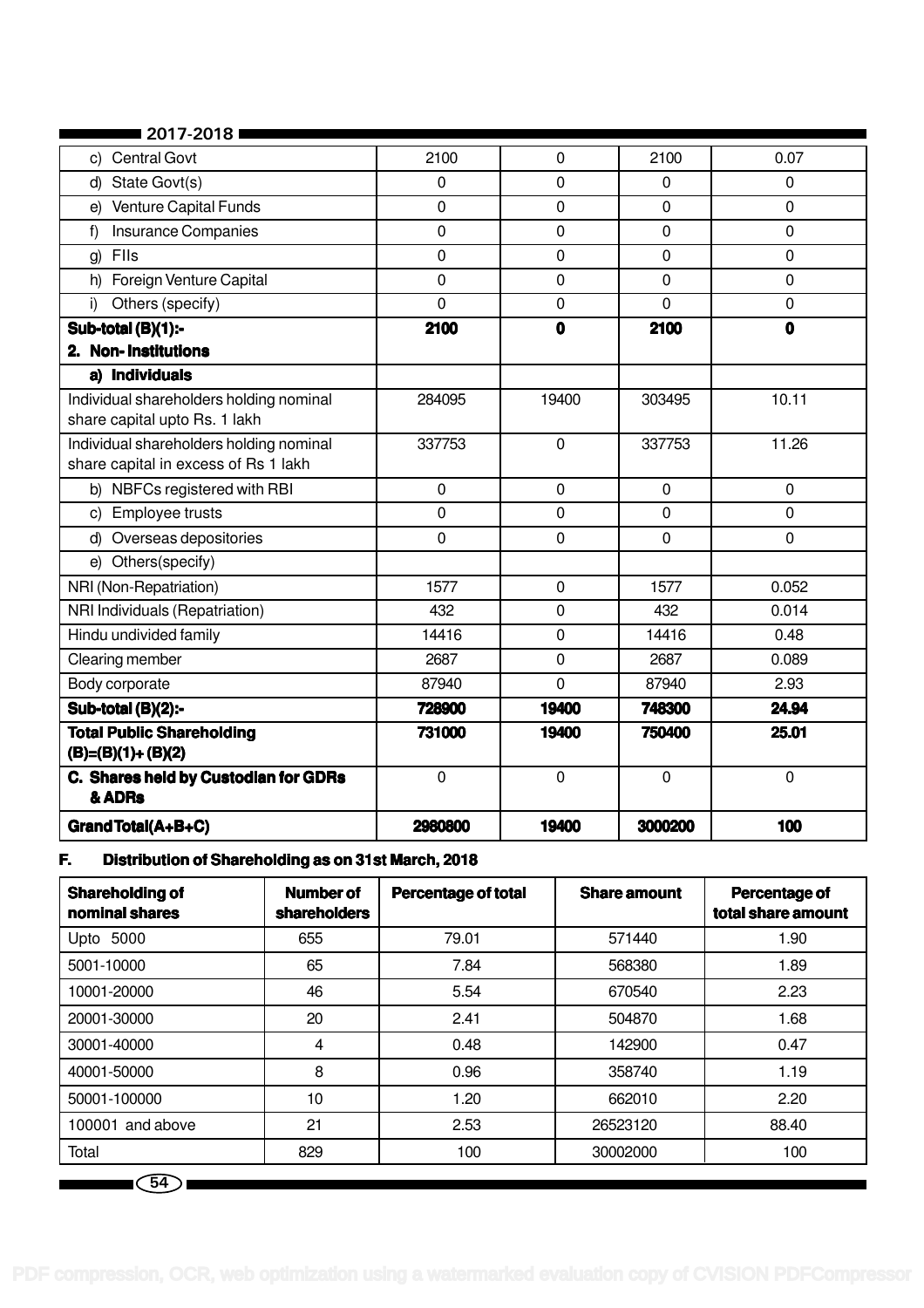### **G. Outstanding GDRs/ADRs/Warrants/or any Convertible instruments, Conversion date and likely impact on equity**

The Company has not issued any ADR/GDR/Warrant or any other convertible instruments.

#### **H. Share Transfer System**

Share transfer in physical form can be lodged with Link Intime India Pvt. Ltd , Registrar & Share transfer agent.The transfers are generally processed within 15 days from the date of receipt if the documents are complete in all respect.

### **I. Shares in suspense account**

There are no shares in suspense account

#### **J. Shares in unclaimed suspense account**

There are no shares in unclaimed suspense account

### **K. Shares Transferred To IEPF Suspense Account**

Pursuant to applicable provisions of the Companies Act 2013, read with the IEPF Authority (Accounting, Audit, Transfer and Refund) Rules, 2016 ("the Rules"), as amended, all unpaid or unclaimed dividends are required to be transferred by the Company to the IEPF established by the Government of India, after the completion of seven years. Further according to the Rules, the shares on which dividend has not been paid or claimed by the shareholders for seven consecutive years or more shall also be transferred to the demat account of the IEPF authority, Accordingly, the Company has transferred the unclaimed and unpaid dividends of Rs.9300 along with the interest of Rs.3324/- for the year 2009-2010. Further 2100 corresponding shares were transferred as per the requirement of IEPF rules

Details of the same can be accessed from the website of the company. http://www.stardeltatransformers.com/ star delta iepf.php

#### **L. Compliance Officer**

Miss Ankita Upadhyay is the Company Secretary and Compliance officer of the Company.

#### **L. Address of Correspondance**

Star Delta Transformers Ltd.

92-A Industrial Area Govindpura,

Bhopal 462023

### **BY ORDER OF THE BOARD For Star Delta Transformers Limited**

**Place : Bhopal Sd/-**

**Date : 10th August, 2018 (Mr. KISHORE GUPTA) (DIN : 00014205) Managing Director**

 $\widehat{55}$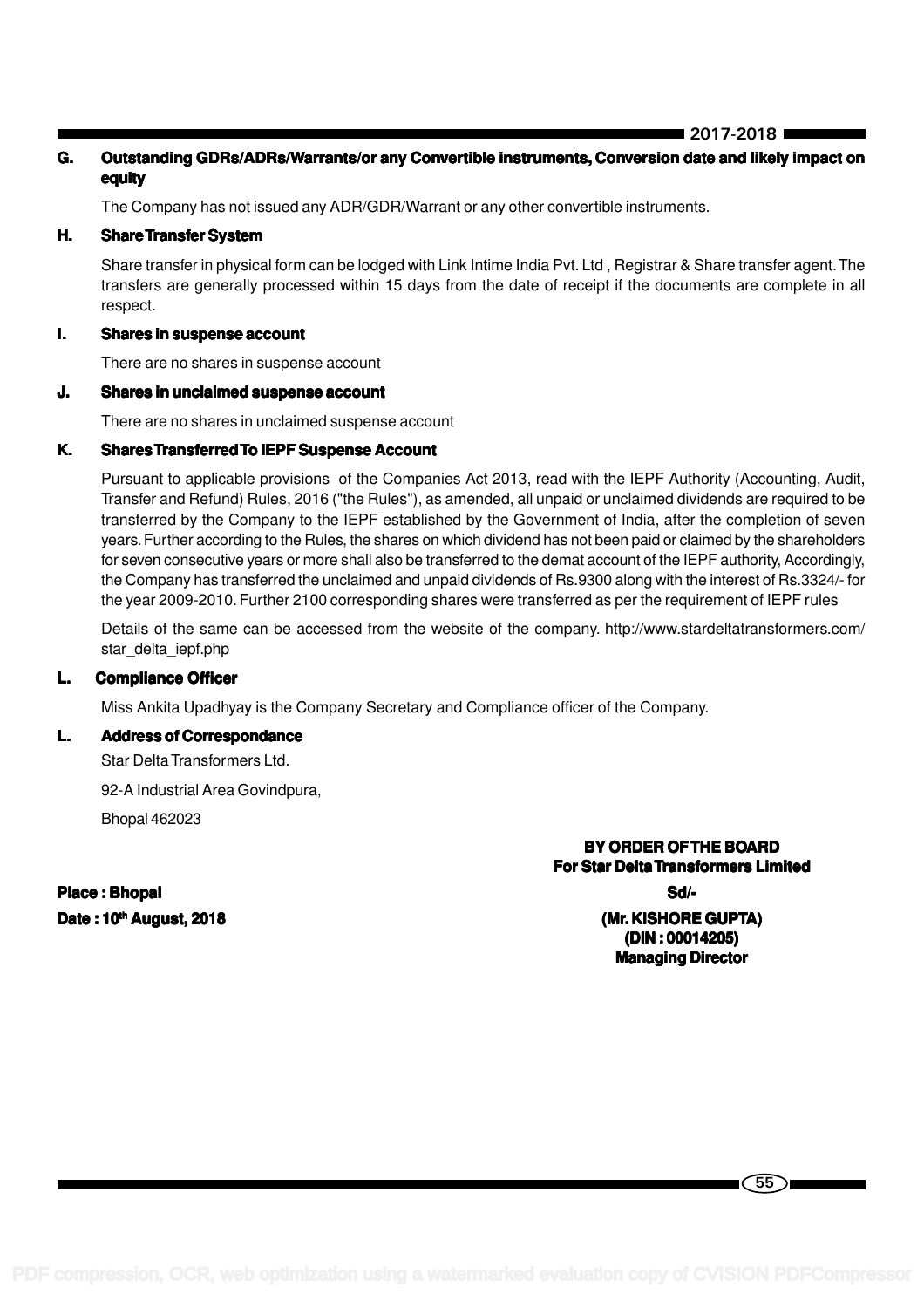$\blacksquare$  2017-2018

# **DECLARATION REGARDING COMPLIANCE BY BOARD MEMBERS AND SENIOR MANAGEMENT PERSONNEL WITH THE COMPANY'S CODE OF CONDUCT**

I confirm that the Board members and the senior management personnel have affirmed compliance with the code of conduct for the Financial year ended 31st March 2018.

#### **Place : Bhopal Sd/-**

**Date : 30th May, 2018 (Mr. KISHORE GUPTA) (DIN : 00014205) MANAGING DIRECTOR**

# **COMPLIANCE CERTIFICATE**

To,

The Board of Directors Star Delta Transformers Limited

We certify that:

a) We have reviewed the financial statements and Cash Flow Statement for the year ended 31st March, 2018 and to the best of our knowledge and belief:

- I. these statements do not contain any materially untrue statements or omit any material fact or contain statements that might be misleading;
- II. these statements together present a true and fair view of the Company's affairs and are in compliance with existing Accounting Standards, applicable laws and regulations.
- b) There are, to the best of our knowledge and belief, no transactions entered into by the Company during the year ended 31st March, 2018 are fraudulent, illegal or violative of the Company's code of conduct.
- c) We are responsible for establishing and maintaining internal controls for financial reporting and we have evaluated the effectiveness of the internal control systems of the Company pertaining to the financial reporting. Deficiencies in the design or operation of such internal controls, if any, of which we are aware, have been disclosed to the auditors and the Audit Committee and steps have been taken to rectify these deficiencies.
- d) We have indicated to the Auditors and the Audit Committee that:
	- I) Significant change in internal control over financial reporting during the year;
	- II) Significant changes in accounting policies during the year
	- III) Instances of significant fraud of which we have become aware and the involvement therein if any of the management or any employee having a significant role in the Company's internal control system over financial reporting.

| Date: 30th May, 2018 | <b>CHIEF FINANCIAL OFFICER &amp; DIRECTOR</b> | <b>MANAGING DIRECTOR</b> |
|----------------------|-----------------------------------------------|--------------------------|
| <b>Place: Bhopal</b> | (DIN: 00014139)                               | (DIN: 00014205)          |
|                      | (RAKESH GUPTA)                                | (KISHORE GUPTA)          |
|                      | Sd-                                           | Sd-                      |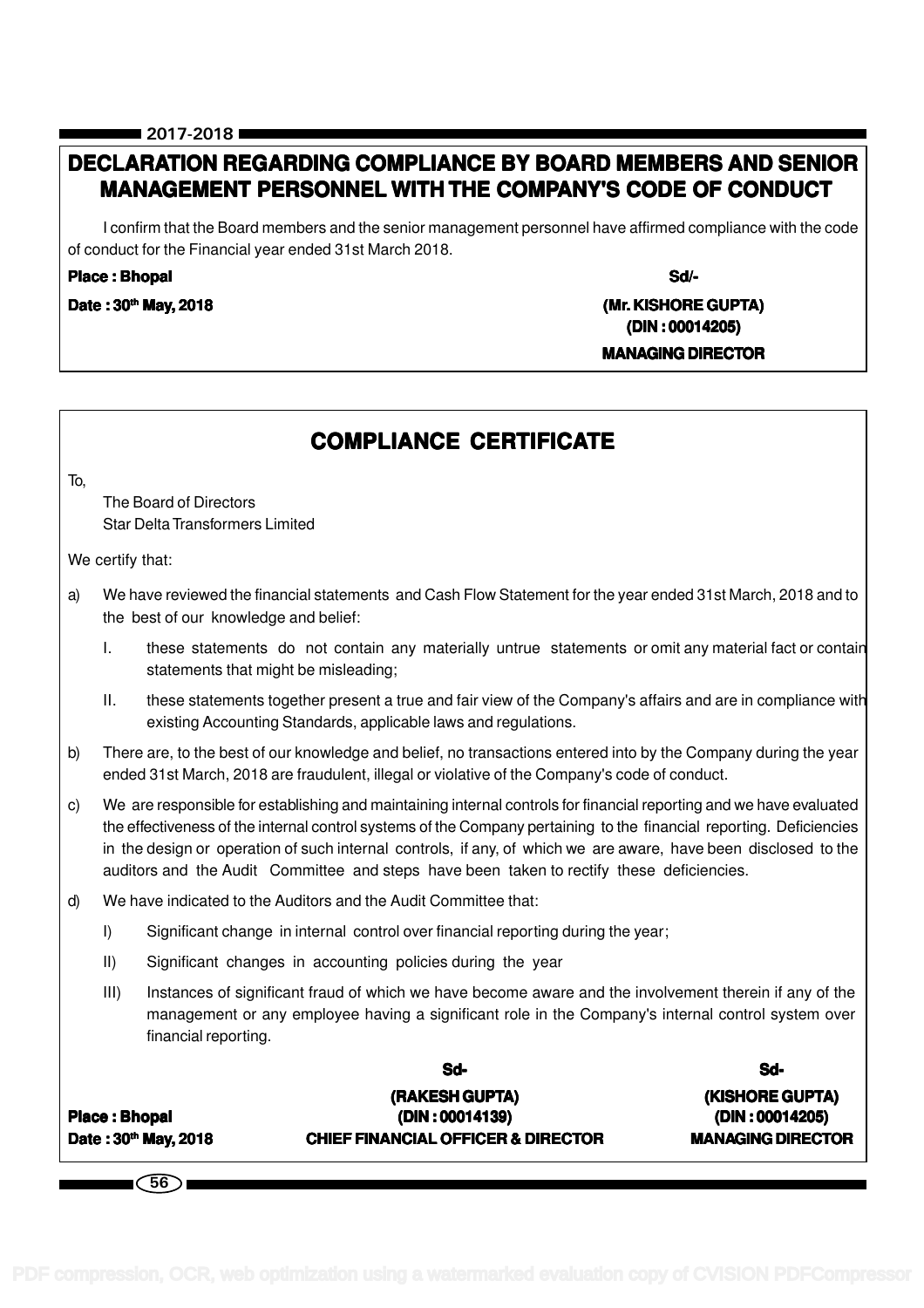**S. L. KHABYA & CO.** CHARTERED ACCOUNTANTS

 $2017-2018$ 

E-2/99, Mahavir Nagar, Arera Colony, BHOPAL- 462016 Phone : 0755-4274191, 2466759 Mobile : 9009427417 E-mail : sumitkhabya@gmail.com

57

# **INDEPENDENT AUDITOR'S REPORT**

TO

### **THE MEMBERS OF STAR DELTA TRANSFORMERS LIMITED**

### **Report on the Financial Statements**

1. We have audited the accompanying financial statements of STAR DELTA TRANSFORMERS LIMITED("the Company"), which comprise the Balance Sheet as at 31/03/2018, the Statement of Profit and Loss, the Cash Flow Statement and the statement of Change in Equity for the year then ended, and a summary of the significant accounting policies and other explanatory information.

### **Management's Responsibility for the Financial Statements**

2. The Company's Board of Directors is responsible for the matters stated in Section 134(5) of the Companies Act, 2013 ("the Act") with respect to the preparation of these financial statements that give a true and fair view of the state of affairs(financial position), Profit or loss (financial performance including other comprehensive income), cash flows and changes in equity of the Company in accordance with the accounting principles generally accepted in India, including the Indian Accounting Standards ('Ind AS') specified under Section 133 of the Act.This responsibility also includes maintenance of adequate accounting records in accordance with the provisions of the Act for safeguarding the assets of the Company and for preventing and detecting frauds and other irregularities; selection and application of appropriate accounting policies; making judgments and estimates that are reasonable and prudent; and design, implementation and maintenance of adequate internal financial controls, that were operating effectively for ensuring the accuracy and completeness of the accounting records, relevant to the preparation and presentation of the financial statements that give a true and fair view and are free from material misstatement, whether due to fraud or error.

### **Auditor's Responsibility**

- 3. Our responsibility is to express an opinion on these financial statements based on our audit.
- 4. We have taken into account the provisions of the Act, the accounting and auditing standards and matters which are required to be included in the audit report under the provisions of the Act and the Rules made thereunder.
- 5. We conducted our audit in accordance with the Standards on Auditing specified under Section 143(10) of the Act. Those Standards require that we comply with ethical requirements and plan and perform the audit to obtain reasonable assurance about whether these financial statements are free from material misstatement.
- 6. An audit involves performing procedures to obtain audit evidence about the amounts and the disclosures in the financial statements. The procedures selected depend on the auditor's judgment, including the assessment of the risks of material misstatement of the financial statements, whether due to fraud or error. In making those risk assessments, the auditor considers internal financial controls relevant to the Company's preparation of the financial statements that give a true and fair view in order to design audit procedures that are appropriate in the circumstances. An audit also includes evaluating the appropriateness of the accounting policies used and the reasonableness of the accounting estimates made by the Company's Directors, as well as evaluating the overall presentation of the financial statements.
- 7. We believe that the audit evidence we have obtained is sufficient and appropriate to provide a basis for our audit opinion on the financial statements.

### **Opinion**

8. In our opinion and to the best of our information and according to the explanations given to us, the aforesaid financial statements give the information required by the Act in the manner so required and give a true and fair view in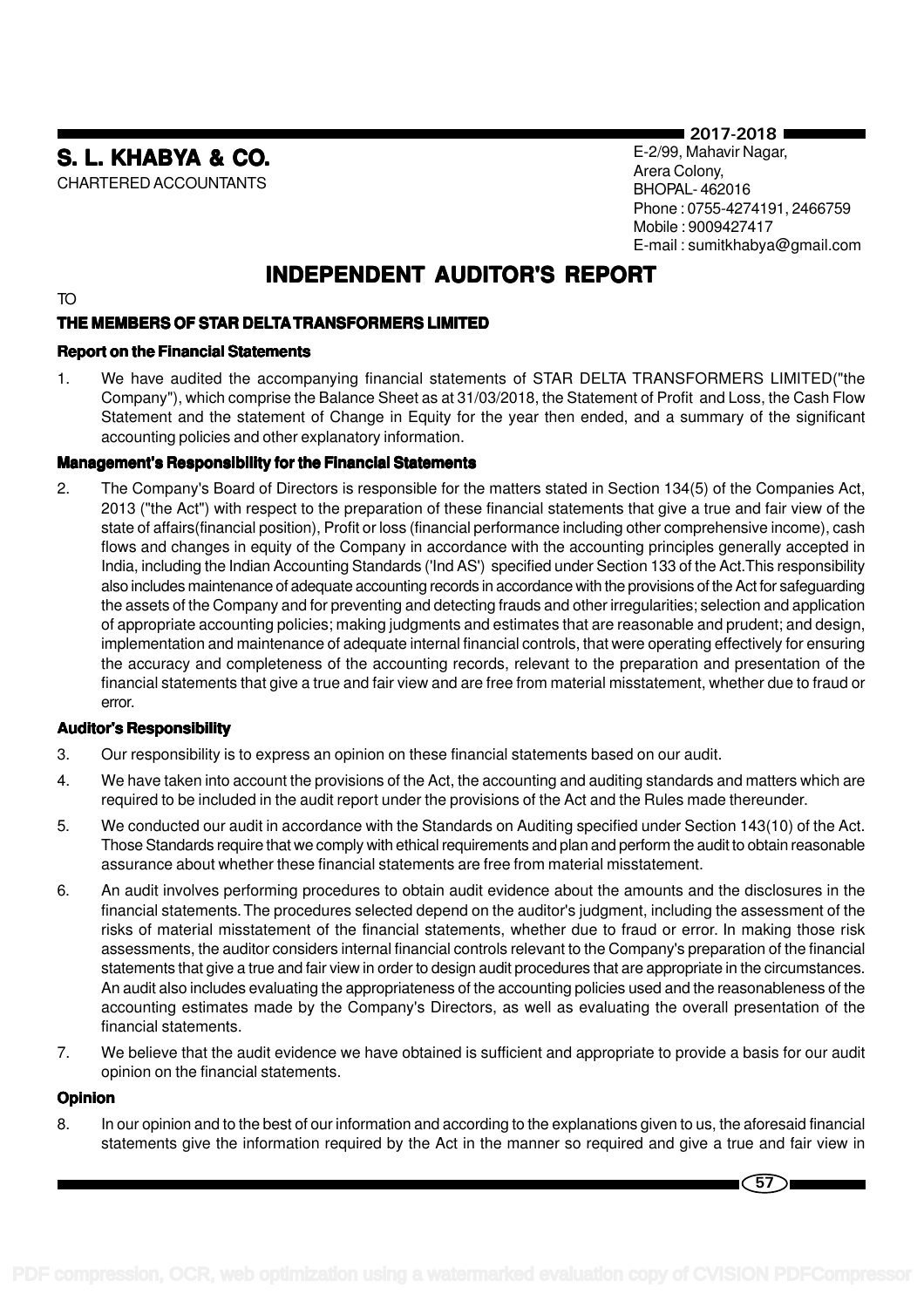#### ■ 2017-2018 ■

conformity with the accounting principles generally accepted in India including Ind AS specified under Section 133 of the Act, of the state of affairs (financial position) of the Company as at 31st March, 2018, and its Profit (financial performance including other comprehensive income), its cash flows and the changes in equity for the year ended on that date.

### **Other Matter**

9. The Company had prepared separate sets of statutory financial statements for the year ended March 31, 2017 and March 31, 2016 in accordance with Accounting Standards prescribed under section 133 of the Act, read with Rule 7 of the Companies (Accounts) Rules 2014 (as amended) on which previous auditor's issued reports to the shareholders of the Company dated May 29, 2017 and May 28, 2016 respectively. These financial statements have been adjusted for differences in the accounting principles adopted by the Company on transition to Ind AS, which have also been audited by us. Our opinion is not modified in respect of this matter.

### **Report on Other Legal and Regulatory Requirements**

- 10. As required by the Companies (Auditor's Report) Order, 2016 ("the Order"), issued by the Central Government of India in terms of section 143(11) of the Act, we give in the **"Annexure - A"** a statement on the matters specified in the paragraphs 3 and 4 of the Order.
- 11. As required by Section 143 (3) of the Act, we report that:
	- (a) We have sought and obtained all the information and explanations which to the best of our knowledge and belief were necessary for the purposes of our audit.
	- (b) In our opinion, proper books of account as required by law have been kept by the Company so far as it appears from our examination of those books.
	- (c) The financial statements dealt with by this Report are in agreement with the books of account.
	- (d) In our opinion, the aforesaid financial statements comply with Ind AS specified under Section 133 of the Act;
	- (e) On the basis of the written representations received from the directors and taken on record by the Board of Directors, none of the directors is disqualified as on 31/03/2018 from being appointed as a director in terms of Section 164 (2) of the Act;
	- (f) With respect to the adequacy of the internal financial controls over financial reporting of the company and the operating effectiveness of such controls, refer to our separate Report in **"Annexure - B"** to this report;
	- (g) With respect to the other matters to be included in Auditor's Report in accordance with Rule 11 of the Companies (Audit & Auditors) Rules, 2014 (as amended), in our opinion and to the best of our information and according to the explanations given to us;
		- i. The Company, as detailed in Note No. 30 to the financial statements, has disclosed the impact of pending litigations on its financial position;
		- ii. The Company did not have any long-term contracts including derivative contracts for which there were any material foreseeable losses;
		- iii. The Company has transferred amounts which were required to be transferred to the Investor Education and Protection Fund during the year.

**For S. L. KHABYA & CO.**

Firm Reg. No. 000004C Chartered Accountants

**Sd/-**

Membership No. 0414887

Place : Bhopal **CA. SUMIT KHABYA** Date : 30<sup>th</sup> May, 2018 **Partner Partner Partner Partner** 

 $\sqrt{58}$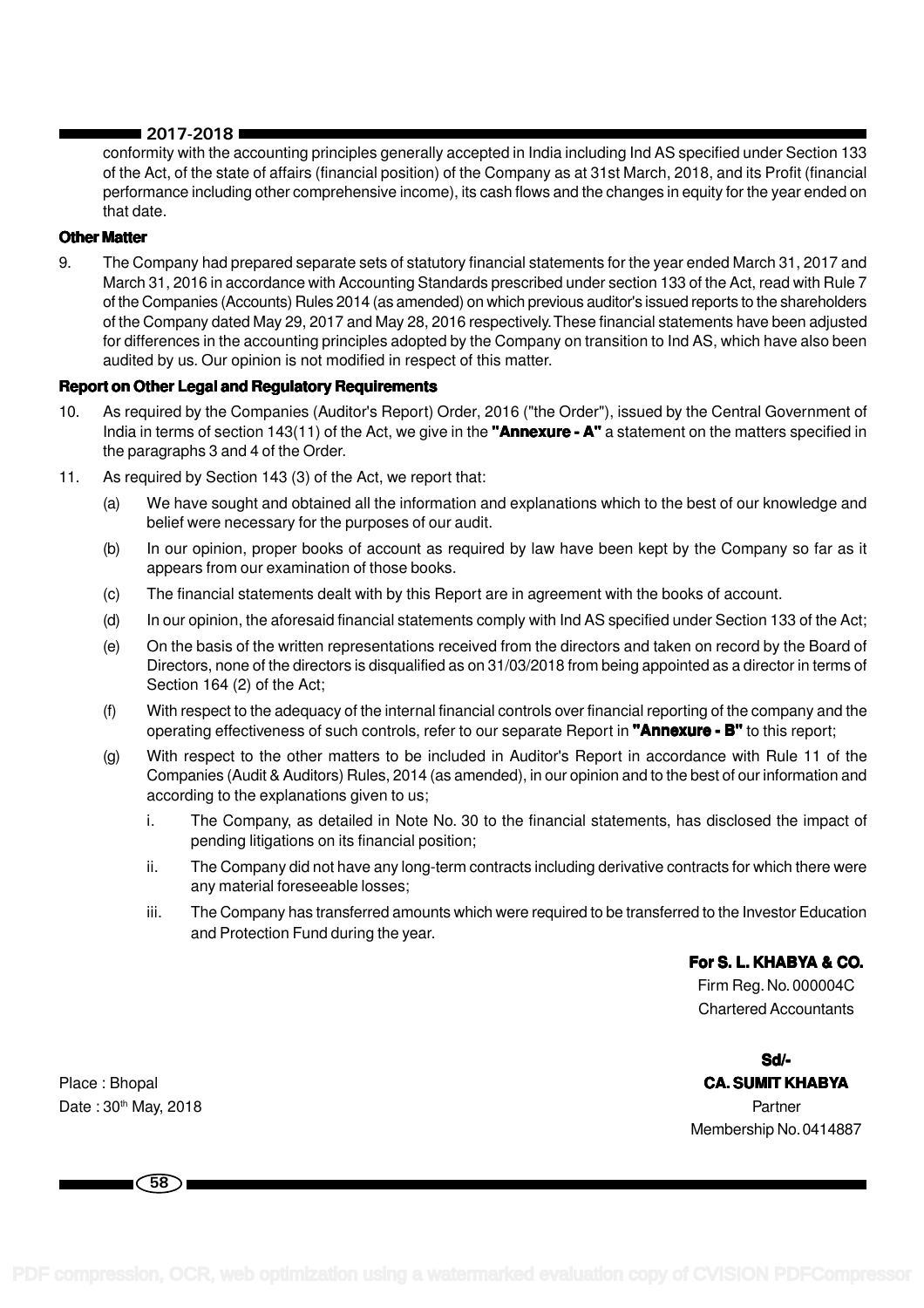### ■ 2017-2018 ■  **ANNEXURE "A" TO THE INDEPENDENT AUDITOR'S REPORT**

The annexure referred to in independent auditors report to the members of the Company on the financial statements for the year ended March 31, 2018. We report that:

- (i) (a) On the basis of available information the company has maintained proper records showing full particulars including quantitative details and situation of fixed assets.
	- (b) As explained to us all the assets have been physically verified by the management as per a program of verification in a periodical manner, which in our opinion is reasonable having regard to the size of the company and the nature of its assets. No material discrepancies were noticed on such verification.
	- ('c) According to the information and explanations given to us and the record examined by us and based on the examination of the registered sale deed/ transfer deed/ conveyance deed and other relevant records evidencing title provided to us, we report that, the title deeds, comprising all the immovable properties of land and building which are free hold are held in the name of the Company as at the balance sheet date.

In respect of immovable properties of land and buildings that have been taken on lease and disclosed as fixed asset in the financial statements, the lease agreements are in the name of the Company, where the Company is the lessee in the agreement.

- (ii) As explained to us the inventories were physically verified during the year by the management at reasonable intervals and no material discrepancies were noticed on physical verification.
- (iii) The Company has not granted any loans, Secured or unsecured, to companies, firms, Limited Liability Partnerships or other parties covered in the register maintained under section 189 of the Companies Act, 2013.
- (iv) In our opinion and according to the information and explanations given to us, wherever applicable the Company has complied with the provisions of Section 185 and 186 of the Companies Act,2013 in respect of grant of loans, making investments and providing guarantees, as applicable. The Company has not granted any security in term of Section 185 and 186 of the Companies Act, 2013.
- (v) According to the information and explanations given to us, the company has not accepted any deposits from the public during the year and accordingly paragraph 5 of the order is not applicable.
- (vi) The maintenance of cost records has been specified by the Central Government under section 148(1) of the Companies Act, 2013. We have broadly reviewed the cost records maintained by the company pursuant to the Companies (Cost Records and Audit) Rules, 2014 as amended, prescribed by the Central Government under sub section (1) of Section 148(1) of the Companies Act, 2013, and are of the opinion that prima facie, the prescribed cost records have been made and maintained. We have, however, not made a detailed examination of the records with a view to determine whether they are accurate and complete.
- (vii) According to the information and explanations given to us,in respect of statutory dues;
	- (a) The Company has generally been regular in depositing undisputed statutory dues, including provident fund, employees state insurance, income tax, sales tax, service tax, custom duty, excise duty, value added tax, cess and any other material statutory dues with the appropriate authority.
	- (b) There were no undisputed amounts payable in respect of provident fund, employees' state insurance, income tax, sales tax, service tax, custom duty, excise duty, value added tax, cess and other material statutory dues in arrears as at March 31, 2018 for a period of more than six months from the date they became payable.
	- (c) According to the records of the company examined by us and information and explanations given to us, the following statutory dues were outstanding on account of a dispute as on 31st March, 2018:-

 $\bigcirc$ 59)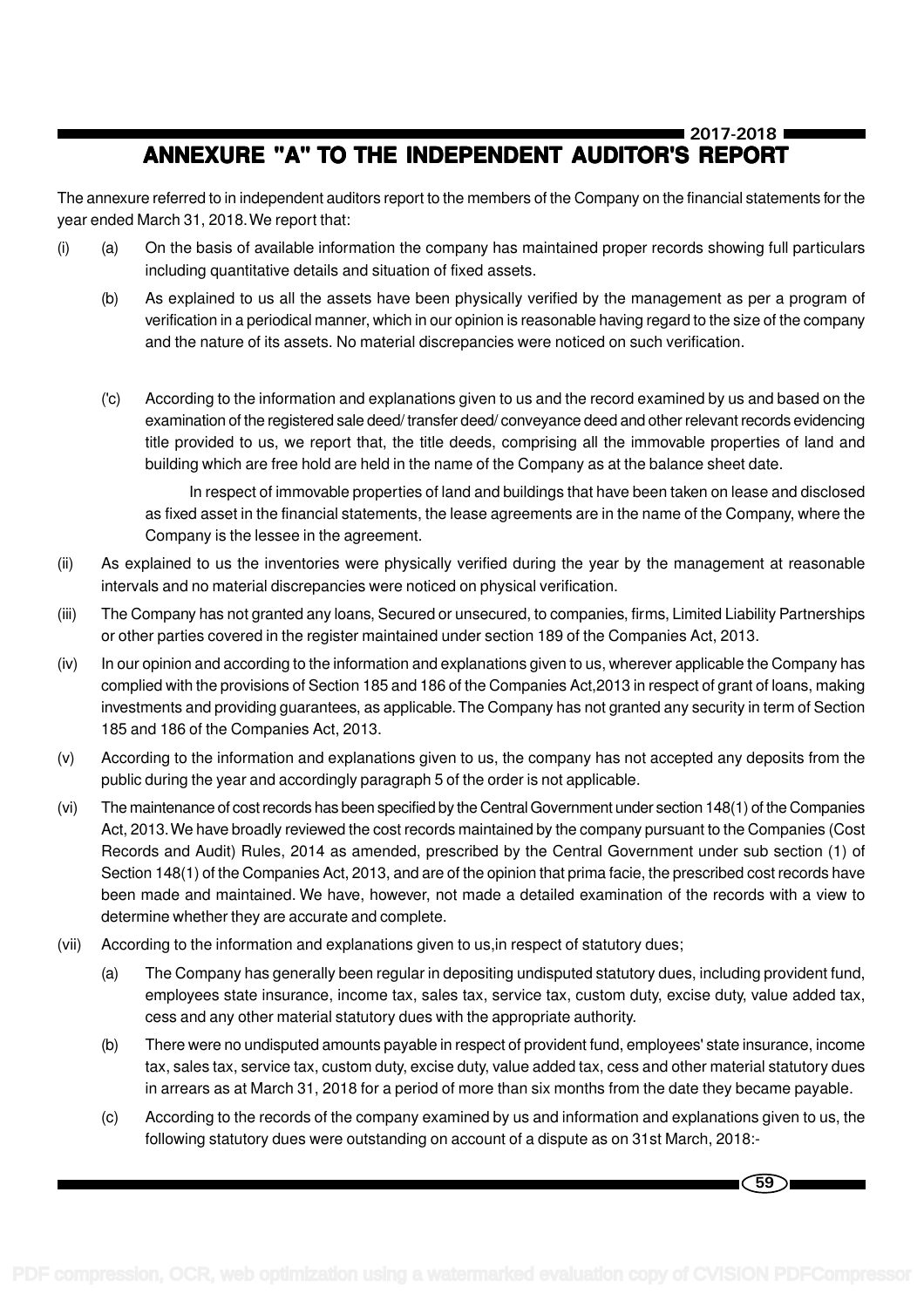| 2017-2018                    |                            |                                                                     |                                                             |                                   |
|------------------------------|----------------------------|---------------------------------------------------------------------|-------------------------------------------------------------|-----------------------------------|
| Name of the<br>Statute       | Nature of demand           | Amount of demand<br>unpaid as on<br>31/03/2018<br>(Rs.) (In Lakhs.) | Period to which<br>the amount<br>relates<br>(Assessment Yr) | Forum where dispute<br>is pending |
| The Income Tax Act, 1961     | Income Tax and/or interest | 1.289                                                               | 2013-14                                                     | <b>Appellate Authorities</b>      |
| The Income Tax Act, 1961     | Income Tax and/or interest | 0.85                                                                | 2015-16                                                     | <b>Appellate Authorities</b>      |
| Service Tax Act              | Service tax                | 11.84                                                               | April-2009 to<br>December-2011                              | CESTAT, New Delhi                 |
| <b>Central Sales Tax Act</b> | <b>CST</b>                 | 1.51                                                                | 2015-16                                                     | Comm. Commercial<br>Tax, Bhopal   |
| Central Sales Tax Act        | <b>CST</b>                 | 4.22                                                                | 2014-15                                                     | Comm. Commercial<br>Tax, Bhopal   |
| Central Sales Tax Act        | <b>CST</b>                 | 1.83                                                                | 2012-13                                                     | Comm. Commercial<br>Tax, Bhopal   |

(viii) In our opinion and according to the information and explanations given to us, the company has not defaulted in repayment of loans or borrowings to financial institutions, government and banks.

(ix) The Company did not raise any moneys by way of initial public offer (including debt instruments) during the year. In our opinion and according to the information and explanations given to us, the term loans have been applied by the Company during the year for the purposes for which they were raised.

- (x) To the best of our knowledge and according to the information and explanations given to us, no fraud by the Company and no material fraud on the Company by its officers or employees have been noticed or reported during the year.
- (xi) In our opinion and according to the information and explanations given to us, the Company has paid/ provided managerial remuneration in accordance with the requisite approvals managed by the provisions of section 197 read with schedule V to the Companies Act, 2013.
- (xii) The Company is not a Nidhi Company and hence reporting under clause (xii) of the CARO 2016 Order is not applicable.
- (xiii) In our opinion and according to the information and explanations given to us, the Company is in compliance with section 188 and 177 of the Companies Act, 2013, where applicable, for all transactions with the related parties and the details of related party transactions have been disclosed in the financial statements etc. as required by the applicable accounting standards.
- (xiv) During the year the Company has not made any preferential allotment or private placement of shares or fully or partly convertible debentures and hence reporting under clause (xiv) of the CARO 2016 Order is not applicable to the Company.
- (xv) In our opinion and according to the information and explanations given to us, during the year the Company has not entered into any non-cash transactions with its directors, associate company or persons connected with them and hence provisions of section 192 of the Companies Act, 2013 are not applicable.
- (xvi) According to the information and explanations given to us, the Company is not required to be registered under section 45-IA of the Reserve Bank of India Act, 1934.

### For **S.L. KHABYA & CO.**

Chartered Accountants Firm Reg. No. 000004C

**Sd/-**

### Place : Bhopal **CA. SUMIT KHABYA**

Membership No. 0414887

Date : 30<sup>th</sup> May, 2018 **Partner.** Partner.

 $\sim$  60  $\sim$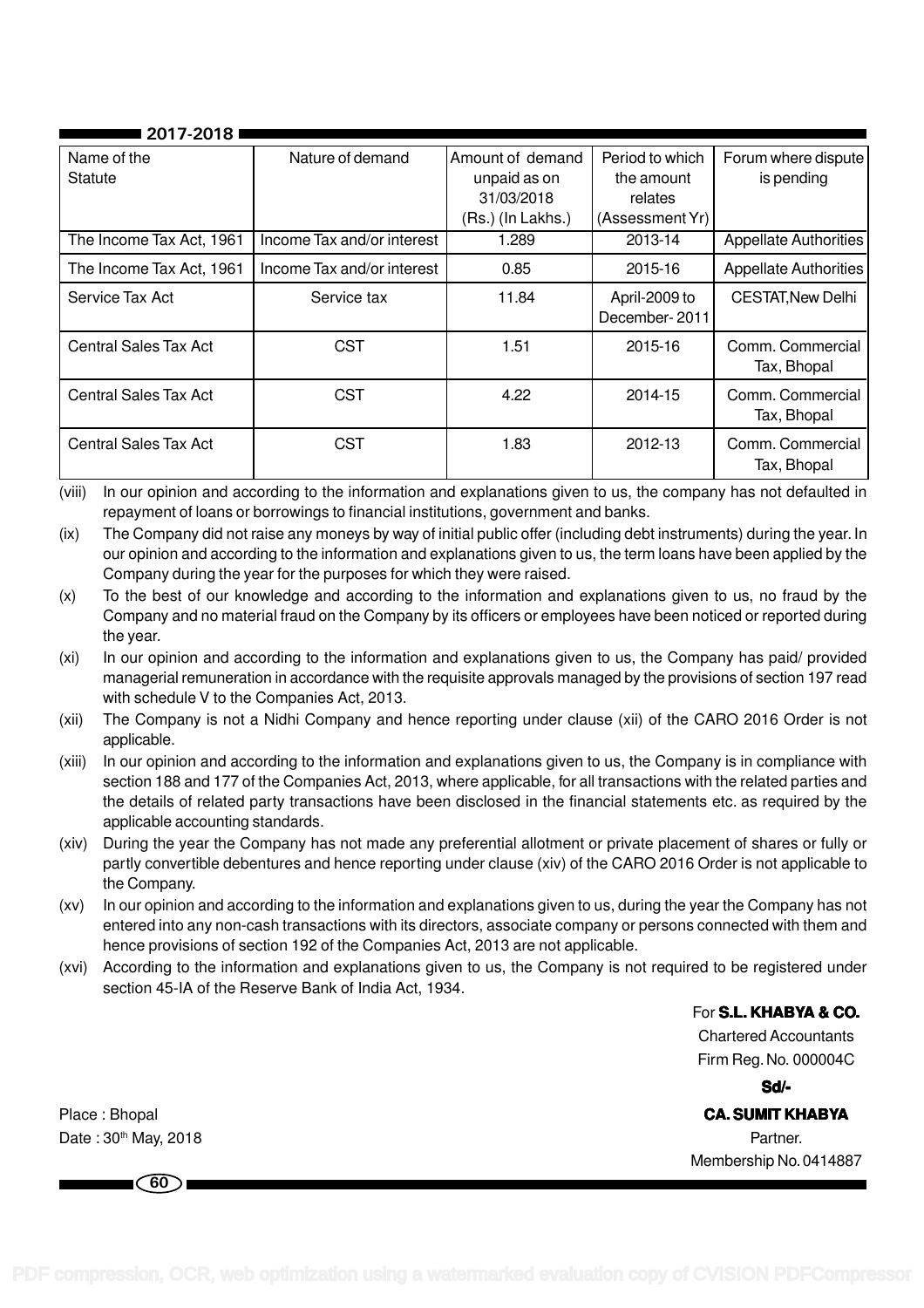# **ANNEXURE "B" TO THE INDEPENDENT AUDITOR'S REPORT**

**(Annexure to the Independent auditor's Report of even date on the financial Statements of Star Delta Transformers Limited)**

### **Report on the Internal Financial Controls Over Financial Reporting under clause (i) of Sub-Section 3 of Section 143 of the Companies Act,2013 ("The Act")**

We have audited the internal financial controls over financial reporting of **STAR DELTA TRANSFORMERS LIMITED** ("the Company"), as of March 31, 2018 in conjunction with our audit of the financial statements of the Company for the year ended on that date.

### **Management's Responsibility for the Financial Controls**

The Company's management is responsible establishing and maintaining internal financial control based on the internal control over financial reporting criteria established by the Company considering the essential components of internal control stated in the Guidance Note on Audit of Internal Financial Reporting issued by the Institute of Chartered Accountants of India.These responsibilities include the design, implementation and maintenance of adequate internal financial controls that were operating effectively for ensuring the orderly and efficient conducts of its business, including adherence to company's policies, the safeguarding of its assets, the prevention and detection of frauds and errors, the accuracy and completeness of the accounting records, and the timely preparation of reliable financial information, as required under the Companies Act, 2013.

### **Auditor's Responsibility**

Our responsibility is to express an opinion on the Company's internal financial controls over financial reporting based on our audit. We conducted our audit in accordance with the guidance note on Audit of internal financial controls over financial reporting (the "Guidance note") issued by the Institute of Chartered Accountants of India and the Standards on Auditing prescribed under Section 143 (10) of the Companies Act, 2013, to the extent applicable to an audit of internal financial controls. Those Standards and the Guidance Note require that we comply with ethical requirements and plan and performed the audit to obtain reasonable assurance about whether adequate internal financial controls over financial reporting was established and maintained and if such controls operated effectively in all material respects.

Our audit involves performing procedures to obtain audit evidence about the adequacy of the internal financial reporting controls system over financial reporting and their operating effectiveness. Our audit of internal financial controls over financial reporting included obtaining an understanding of internal financial controls over financial reporting, assessing the risk that a material weakness exist, and testing and evaluating the design and operating effectiveness of internal control based on the assessed risk.The procedures selected depends on the auditor's judgment, including the assessment of the risks of material misstatements of the financial statements, whether due to fraud or error.

We believe that the audit evidence we have obtained is sufficient and appropriate to provide a basis for our audit opinion on the Company's internal financial controls system over financial reporting.

### **Meaning of Internal Financial Controls Over Financial Reporting**

A company's internal financial control over financial reporting is a process designed to provide reasonable assurance regarding the reliability of financial reporting and the preparation of financial statements for external purpose in accordance with generally accepted accounting principles. The Company's internal financial control over financial reporting includes those policies and procedures that (1) pertain to the maintenance of records that, in reasonable detail, accurately and fairly reflect the transactions and dispositions of the assets of the company; (2) provide reasonable assurance that transactions are recorded as necessary to permit preparation of financial statements in accordance with generally accepted accounting principles, and that receipt and expenditures of the company are being made only in accordance with authorizations of management and directors of the company; and (3) provide reasonable assurance regarding prevention or timely detection

 $\sqrt{61}$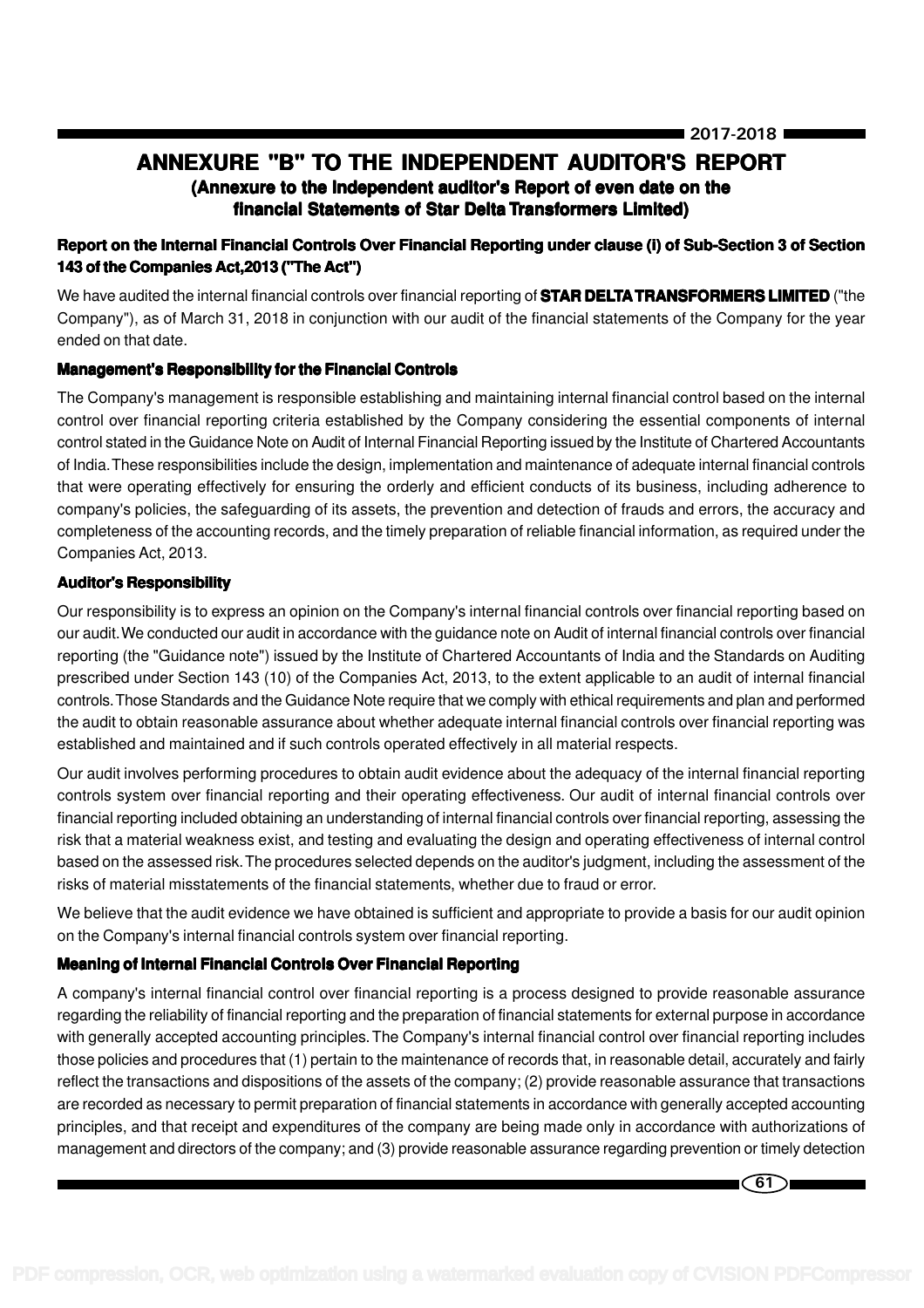#### $\blacksquare$  2017-2018  $\blacksquare$

of unauthorized acquisition, use, or deposition of the company's assets that could have a material effect on the financial statements.

#### **Inherent Limitations of Internal Financial Controls over Financial Reporting**

Because of the inherent limitations of internal financial controls over financial reporting, including the possibility of collusion or improper management override of controls, material misstatements due to error or fraud may occur and not be detected. Also, projections of any evaluation of the internal financial controls over financial reporting to future periods are subject to the risk that the internal financial control over financial reporting may become inadequate because of changes in conditions, or that the degree of compliance with the policies or procedures may deteriorate.

#### **Opinion**

In our opinion to the best of our information and according to the explanations given to us, the Company has, in all material respects, an adequate internal financial controls system over financial reporting and such internal financial controls over financial reporting were operating effectively as at March 31, 2018, based on the internal control over financial reporting criteria established by the Company considering the essential components of internal control stated in the Guidance Note on Audit of internal financial control over financial reporting issued by the Institute of Chartered Accountants of India.

Chartered Accountants Firm Reg. No. 000004C **Sd/-** Place : Bhopal **CA. SUMIT KHABYA** Membership No. 0414887

For **S.L. KHABYA & CO.**

Date : 30<sup>th</sup> May, 2018 **Partner.** 

 $(62)$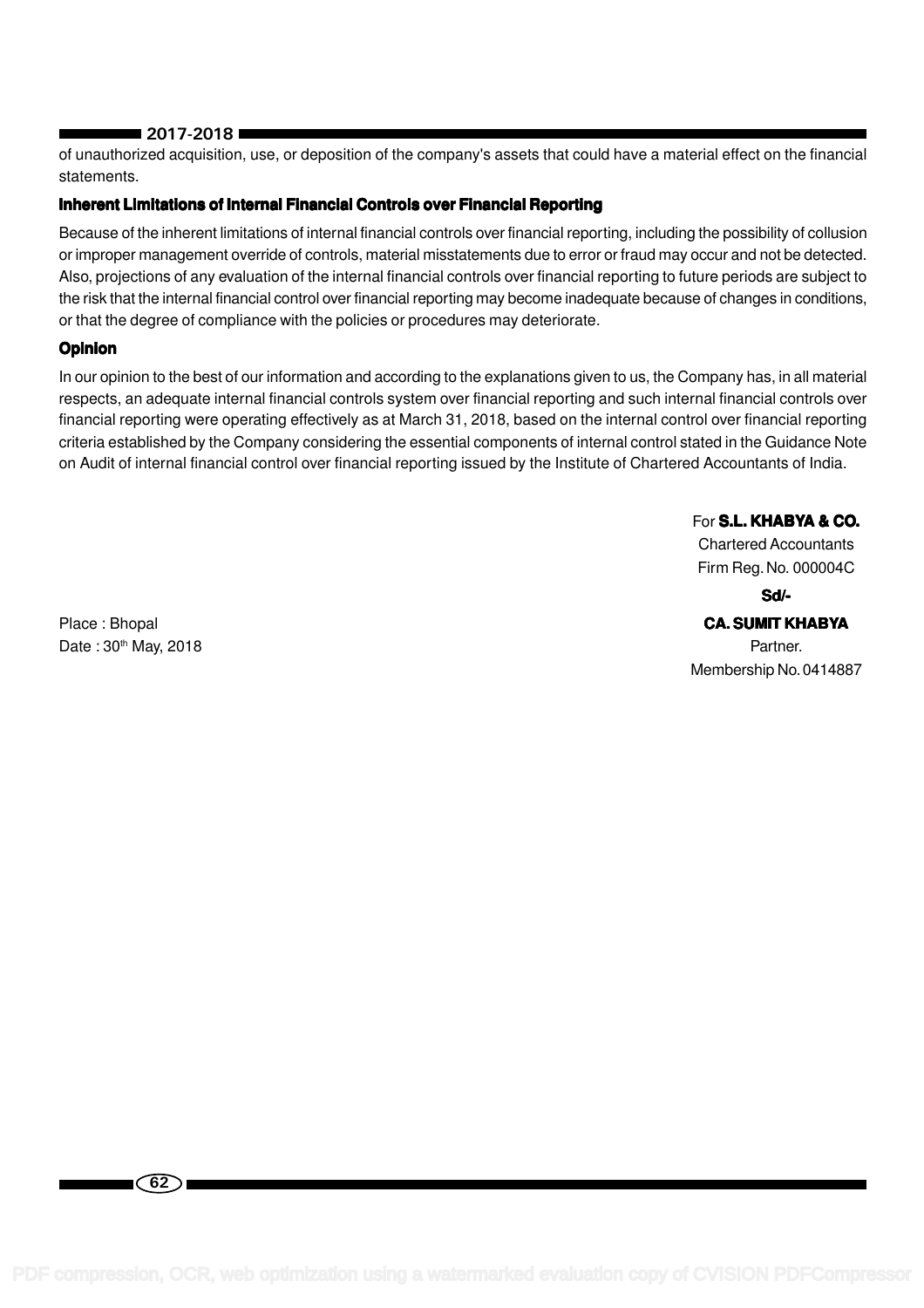$\blacksquare$  2017-2018

# **STAR DELTA TRANSFORMERS LIMITED 92-A, Industrial Area, Govindpura, Bhopal BALANCE SHEET AS AT 31st March, 2018**

| <b>Particulars</b>                                          | <b>NOTES</b>   | <b>AS AT</b><br>31st MARCH, 2018 |              | <b>AS AT</b><br>31st MARCH, 2017 |              | <b>AS AT</b><br>31st MARCH, 2016 |              |
|-------------------------------------------------------------|----------------|----------------------------------|--------------|----------------------------------|--------------|----------------------------------|--------------|
| <b>ASSETS</b>                                               |                |                                  |              | Amount in Rs.                    |              |                                  |              |
| <b>Non-Current Assests</b>                                  |                |                                  |              |                                  |              |                                  |              |
| Property, Plant and Equipment                               | $\overline{c}$ | 75467514.84                      |              | 81257681.84                      |              | 88978019.84                      |              |
| Capital Work in Progress                                    |                | 0.00                             |              | 0.00                             |              | 0.00                             |              |
| Other Intangible Assets                                     |                | 0.00                             |              | 0.00                             |              | 0.00                             |              |
| Intangible assets under development                         |                | 0.00                             |              | 0.00                             |              | 0.00                             |              |
| Investment in subsidiaries                                  |                | 0.00                             |              | 0.00                             |              | 0.00                             |              |
| <b>Financial Assets</b>                                     |                |                                  |              |                                  |              |                                  |              |
| Investment                                                  |                | 0.00                             |              | 0.00                             |              | 0.00                             |              |
| Other financial assets                                      | 3              | 1732000.00                       |              | 1732000.00                       |              | 1732000.00                       |              |
| Income tax assets (net)                                     | 4              | 352332.50                        |              | 0.00                             |              | 0.00                             |              |
| Deferred tax assets (net)                                   | 11             | 0.00                             |              | 0.00                             |              | 0.00                             |              |
| Other non-current assets                                    |                | 0.00                             |              | 0.00                             |              | 0.00                             |              |
| <b>Total non-current Assets</b>                             |                |                                  | 77551847.34  |                                  | 82989681.84  |                                  | 90710019.84  |
| <b>Current Assets</b>                                       |                |                                  |              |                                  |              |                                  |              |
| Inventories                                                 | 5              | 244461948.00                     |              | 71205843.00                      |              | 102451015.00                     |              |
| <b>Financial assets</b>                                     |                |                                  |              |                                  |              |                                  |              |
| <b>Trade Receivables</b>                                    | 6              | 208054648.20                     |              | 241686147.00                     |              | 216677680.34                     |              |
| Cash and cash equivalents                                   | $\overline{7}$ | 4553407.12                       |              | 34990889.29                      |              | 6957594.75                       |              |
| Bank balances other than Cash<br>and cash equivalents above | 8              | 32364657.30                      |              | 34748164.00                      |              | 28825596.00                      |              |
| Loans                                                       | 9              | 29868148.75                      |              | 2500000.00                       |              | 4247602.00                       |              |
| <b>Other Financial assets</b>                               |                | 0.00                             |              | 0.00                             |              | 0.00                             |              |
| Other Current assets                                        | 10             | 20376476.15                      |              | 23676192.51                      |              | 22516265.00                      |              |
| <b>Total Current Assets</b>                                 |                |                                  | 539679285.52 |                                  | 408807235.80 |                                  | 381675753.09 |
| <b>TOTAL ASSETS</b>                                         |                |                                  | 617231132.86 |                                  | 491796917.64 |                                  | 472385772.93 |
| <b>EQUITY AND LIABILITIES</b>                               |                |                                  |              |                                  |              |                                  |              |
| <b>Equity</b>                                               |                |                                  |              |                                  |              |                                  |              |
| <b>Equity Share Capital</b>                                 | 12             | 30002000.00                      |              | 30002000.00                      |              | 30002000.00                      |              |
| <b>Other Equity</b>                                         | 13             | 384208117.78                     |              | 362433882.62                     |              | 330273707.04                     |              |
| <b>Total Equity</b>                                         |                |                                  | 414210117.78 |                                  | 392435882.62 |                                  | 360275707.04 |
| <b>Liabilities</b>                                          |                |                                  |              |                                  |              |                                  |              |
| <b>Non-Current Liabilities</b>                              |                |                                  |              |                                  |              |                                  |              |
| <b>Financial Liabilities</b>                                |                |                                  |              |                                  |              |                                  |              |
| Borrowings                                                  | 14             | 13440573.18                      |              | 18791125.27                      |              | 24018944.27                      |              |
| Provisions                                                  |                | 0.00                             |              | 0.00                             |              | 0.00                             |              |
| Deferred Tax Liabilities (net)                              | 11             | 14000000.00                      |              | 14700000.00                      |              | 15600000.00                      |              |
| <b>Total Non current Liabilities</b>                        |                |                                  | 27440573.18  |                                  | 33491125.27  |                                  | 39618944.27  |

 $\sqrt{63}$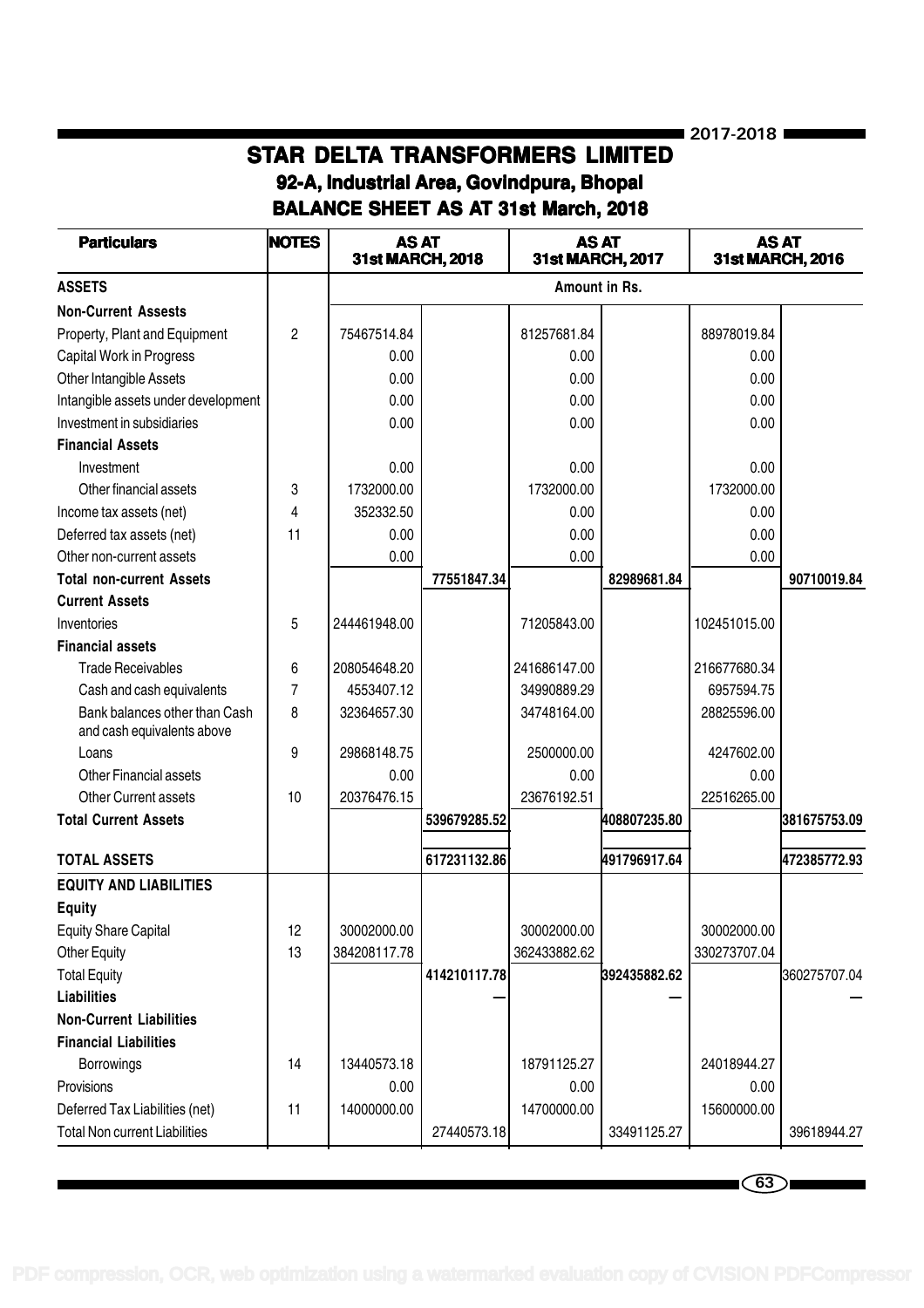| 2017-2018                           |      |              |              |             |              |             |               |
|-------------------------------------|------|--------------|--------------|-------------|--------------|-------------|---------------|
| <b>Current Liabilities</b>          |      |              |              |             |              |             |               |
| <b>Financial Liabilities</b>        |      |              |              |             |              |             |               |
| <b>Borrowings</b>                   | 15   | 44365186.47  |              | 20210545.85 |              | 29243456.03 |               |
| <b>Trade Payables</b>               | 16   | 108196421.00 |              | 14178490.00 |              | 13450723.00 |               |
| <b>Other Financial Liabilities</b>  | 17   | 23018834.43  |              | 25226469.50 |              | 26622029.20 |               |
| Provisions                          |      | 0.00         |              | 0.00        |              | 0.001       |               |
| Income tax liabilities (net)        | 4    | 0.00         |              | 6254404.40  |              | 3174913.39  |               |
| <b>Other Current Liabilities</b>    |      | 0.00         |              | 0.00        |              | 0.00        |               |
| <b>Total Current Liabilities</b>    |      |              | 175580441.90 |             | 65869909.75  |             | 72491121.62   |
| <b>Total Liabilities</b>            |      |              | 203021015.08 |             | 99361035.02  |             | 112110065.089 |
| <b>Total Equity and Liabilities</b> |      |              | 617231132.86 |             | 491796917.64 |             | 472385772.93  |
|                                     | 0.00 |              | 0.00         |             | 0.00         |             |               |

The above balance sheet should be read in cunjunction with the accompanying notes.

FOR AND ON BEHALF OF THE BOARD OF DIRECTORS **As per our report of even date** 

MANAGING DIRECTOR CFO & DIRECTOR COMPANY SECRETARY **CA SUM**<br>DIN-00014205 DIN-00014139 A50307 Partner DIN-00014205

**For S.L. KHABYA & CO.**

**Sd/- Sd/- Sd/- Sd/- Sd/- CHARTERED ACCOUNTANTS**<br>**KISHORE GUPTA RAKESH GUPTA ANKITA UPADHYAY** Firm Req. No. 000004C **RAKESH GUPTA ANKITA UPADHYAY** Firm Reg. No. 000004C<br>CFO & DIRECTOR **COMPANY SECRETARY CA SUMIT KHABYA** Membersip No. 0414887

Place : Bhopal Date: 30th May, 2018

 $\overline{\bullet}$  (64)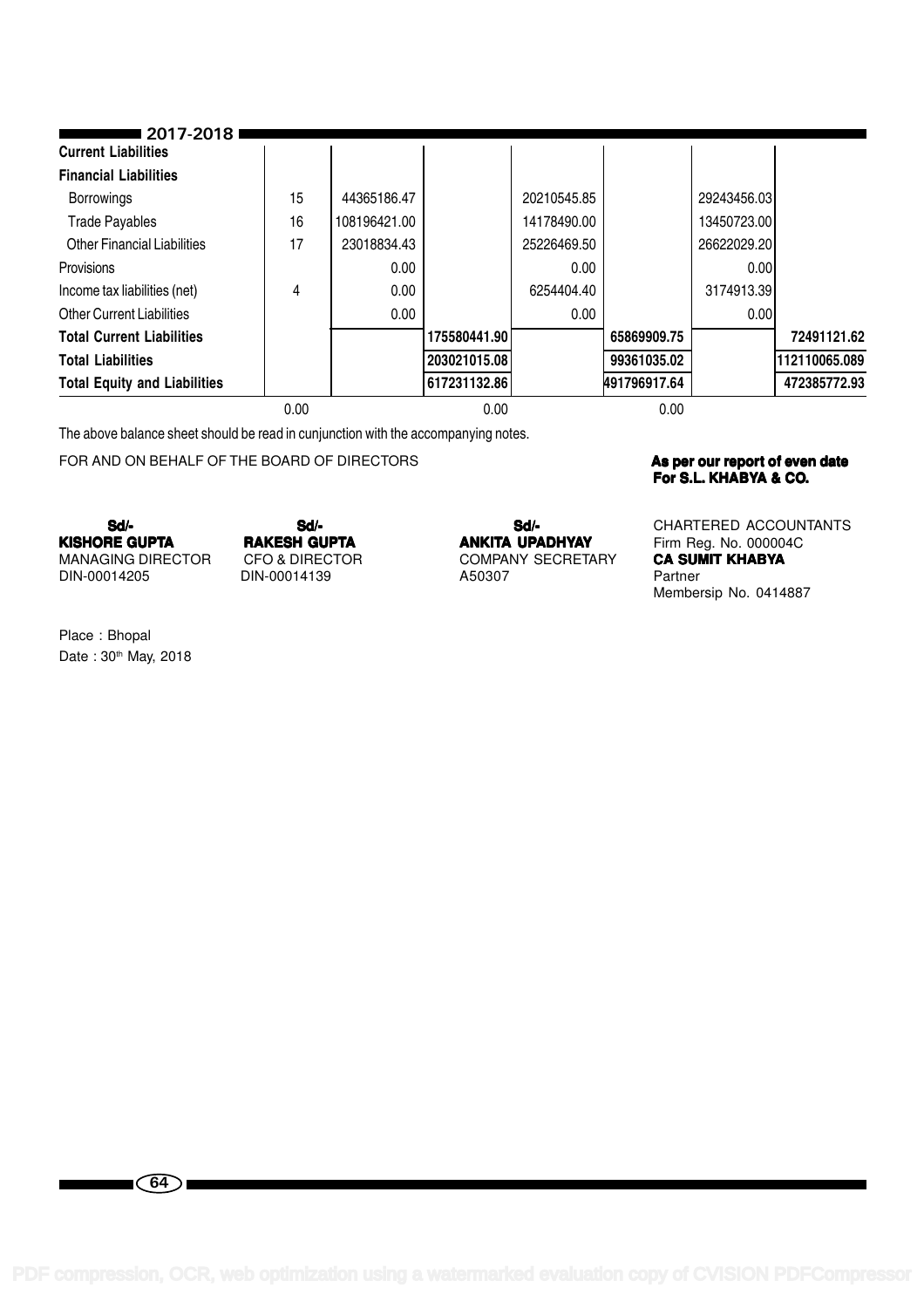| Statement of Changes in for the period ended 31.03.2018<br>Name of the Company -: STAR DELIATRANSPOREERS LIMITED, BHOPAL<br><b>STATEMENT OF CHANGES IN EQUITY</b> |                                              |                                                     |                    |                                  |                                  |                                          |                     |                                              |                                                          |                                   |                       |                                  |                                      |                                         |                         |
|-------------------------------------------------------------------------------------------------------------------------------------------------------------------|----------------------------------------------|-----------------------------------------------------|--------------------|----------------------------------|----------------------------------|------------------------------------------|---------------------|----------------------------------------------|----------------------------------------------------------|-----------------------------------|-----------------------|----------------------------------|--------------------------------------|-----------------------------------------|-------------------------|
| A. Equity Share Capital                                                                                                                                           |                                              |                                                     |                    |                                  |                                  |                                          |                     |                                              |                                                          |                                   |                       |                                  |                                      |                                         | $\overline{\mathsf{a}}$ |
| <b>Particulars</b>                                                                                                                                                |                                              |                                                     |                    |                                  | Balance as on 31.03.2017         |                                          |                     |                                              | <b>Balance as on 31.03.2018</b>                          |                                   |                       |                                  |                                      |                                         |                         |
| Balance at the beginning of the reporting period                                                                                                                  |                                              |                                                     |                    |                                  | 30002000.00                      |                                          |                     |                                              | 30002000.00                                              |                                   |                       |                                  |                                      |                                         |                         |
| Changes in equity share capital during the year                                                                                                                   |                                              |                                                     |                    |                                  | ≧                                |                                          |                     |                                              | $\leq$                                                   |                                   |                       |                                  |                                      |                                         |                         |
| Balance at the end of the reporting period                                                                                                                        |                                              |                                                     |                    |                                  | 30002000.00                      |                                          |                     |                                              | 300C<br>2000.00                                          |                                   |                       |                                  |                                      |                                         |                         |
| <b>B. Other Equity</b>                                                                                                                                            |                                              |                                                     |                    |                                  |                                  |                                          |                     |                                              |                                                          |                                   |                       |                                  |                                      |                                         |                         |
|                                                                                                                                                                   | <b>Share</b>                                 | Equity                                              |                    |                                  | Reserve and Surplus              |                                          |                     | Debt                                         | Equity                                                   | Effective                         |                       | Exchange<br>difference           | Other                                | Money                                   |                         |
|                                                                                                                                                                   | application<br>allotment<br>beuqing<br>money | of compound<br>component<br>instrument<br>financial | Reserve<br>Capital | Premium<br>Securities<br>Reserve | Redemption<br>Reserve<br>Capital | Reserve)<br>(General<br>Reserve<br>Other | Retained<br>Earning | comprehen-<br>Instrument<br>through<br>other | comprehen-<br>  Instrument<br> <br>  Instrument<br>other | Cash Flow<br>portion of<br>Hedges | Revalution<br>SulquuS | translating<br>₿<br>$\mathsf{S}$ | compre-<br>hensive<br>Other<br>items | received<br>against<br>capital<br>share | Total                   |
|                                                                                                                                                                   |                                              |                                                     |                    |                                  |                                  |                                          |                     | sive Income sive                             | Income                                                   |                                   |                       | statement<br>financial           | Income<br>nature)<br>(Specify        |                                         |                         |
| reporting period<br>beginniing of the<br>Balance at the                                                                                                           | 0.00                                         | 0.00                                                | 1031000.00         | 5712000.00                       | 200000.00                        | 290000000.00                             | 65490882.62         | 0.00                                         | 00.0                                                     | 0.00                              | 0.00                  | 0.00                             | 0.00                                 | 0.00                                    | 362433882.62            |
| or prior period<br>accounting policy<br>errors<br>Changes in                                                                                                      | 0.00                                         | 0.00                                                | 0.00               | 00.00                            | 0.00                             | 0.00                                     | 0.00                | 00.00                                        | 0.00                                                     | 0.00                              | 0.00                  | 0.00                             | 0.00                                 | 0.00                                    | 0.00                    |
| of the reporting<br>at the beginning<br>period<br><b>Restated balance</b>                                                                                         | 0.00                                         | 0.00                                                | 0.00               | 0.00                             | 0.00                             | 0.00                                     | 0.00                | 00.00                                        | 0.00                                                     | 0.00                              | 0.00                  | 0.00                             | 0.00                                 | 0.00                                    | 0.00                    |
| hensive<br>Total compre-                                                                                                                                          | 0.00                                         | 0.00                                                | 1031000.00         | 5712000.00                       | 200000.00                        | 290000000.00                             | 65490882.62         | 0.00                                         | 0.00                                                     | 0.00                              | 0.00                  | 0.00                             | 0.00                                 | 0.00                                    | 362433882.62            |
| Income for the year                                                                                                                                               | 0.00                                         | 0.00                                                | 0.00               | 0.00                             | 0.00                             | 00'00000009                              | 21774235.16         | 0.00                                         | 0.00                                                     | 0.00                              | 0.00                  | 0.00                             | 0.00                                 | 0.00                                    | 81774235.16             |
| Dividends                                                                                                                                                         | 0.00                                         | 0.00                                                | 0.00               | 0.00                             | 0.00                             | 0.00                                     | 0.00                | 0.00                                         | 0.00                                                     | 0.00                              | 0.00                  | 0.00                             | 0.00                                 | 0.00                                    | 0.00                    |
| earings<br>Transfer to retaind                                                                                                                                    | 0.00                                         | 0.00                                                | 0.00               | 0.00                             | 0.00                             | 0000000000                               | 0.00                | 0.00                                         | 0.00                                                     | 0.00                              | 0.00                  | 0.00                             | 0.00                                 | 0.00                                    | 00'00000009             |
| Any other change<br>(to be specified)                                                                                                                             | 0.00                                         | 0.00                                                | 0.00               | 0.00                             | 0.00                             | 0.00                                     | 0.00                | 0.00                                         | 0.00                                                     | 0.00                              | 0.00                  | 0.00                             | 0.00                                 | 0.00                                    | 0.00                    |
| period<br>of the reporting<br>Balance at the end                                                                                                                  | 0.00                                         | 0.00                                                | 1031000.00         | 5712000.00                       | 200000.00                        | 290000000.00                             | 87265117.78         | 0.00                                         | 0.00                                                     | 0.00                              | 0.00                  | 0.00                             | 0.00                                 | 0.00                                    | 384208117.78            |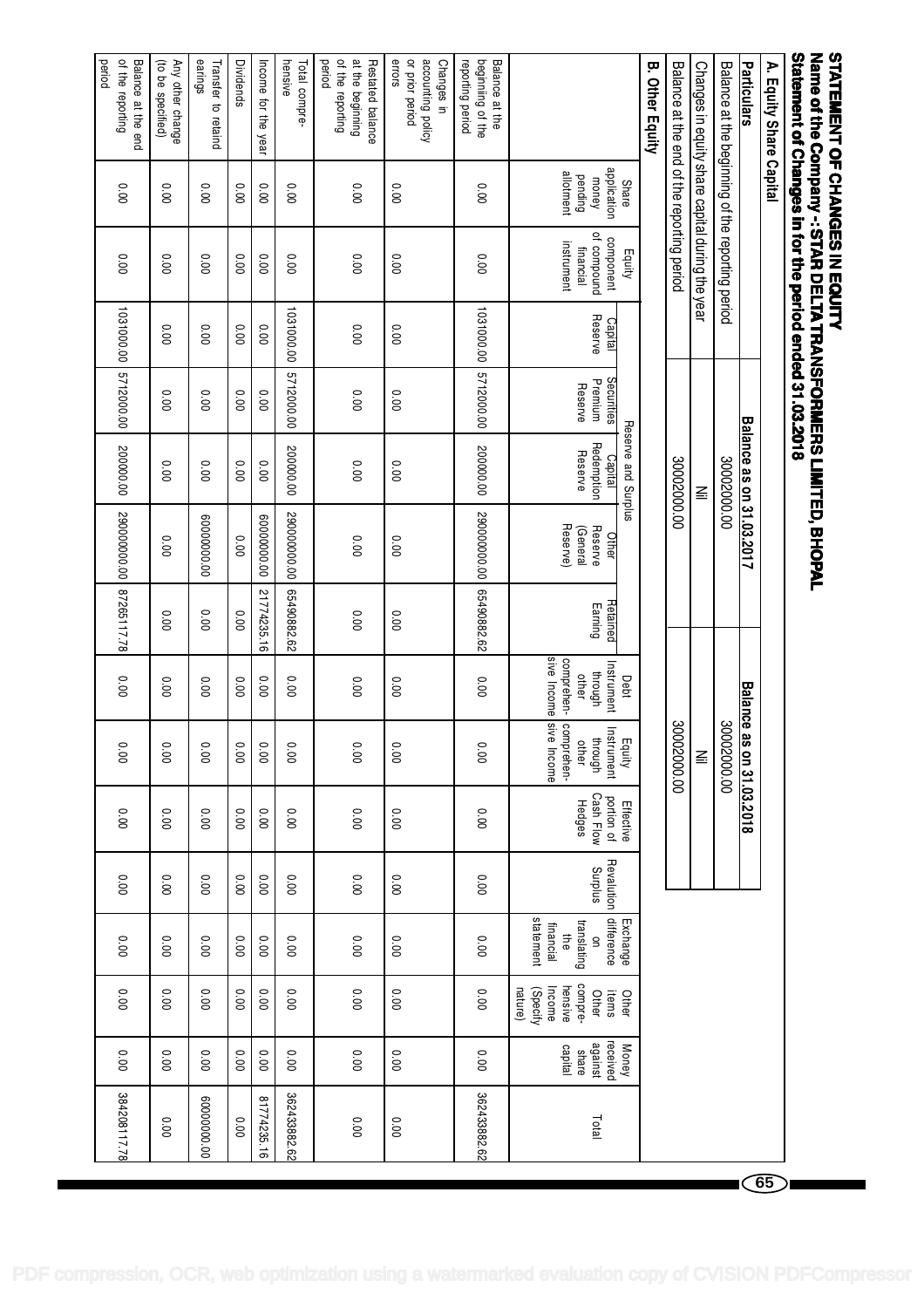# **STAR DELTA TRANSFORMERS LIMITED**

**92-A, Industrial Area, Govindpura, Bhopal**

### **STATEMENT OF PROFIT & LOSS ACCOUNTS FOR THE YEAR ENDED 31ST MARCH, 2018**

| <b>Particulars</b>                                                                                                               | <b>NOTES</b> | For the year ended on<br>31st March, 2018 | For the year ended on<br>31st March, 2017 |
|----------------------------------------------------------------------------------------------------------------------------------|--------------|-------------------------------------------|-------------------------------------------|
| <b>INCOME</b>                                                                                                                    |              | <b>Amount in Rs.</b>                      |                                           |
| <b>Revenue From Operations</b>                                                                                                   | 18           | 662247626.44                              | 668290445.00                              |
| Other Income                                                                                                                     | 19           | 8232551.80                                | 16022202.40                               |
| <b>Total Income</b>                                                                                                              |              | 670480178.24                              | 684312647.40                              |
| <b>EXPENDITURE</b>                                                                                                               |              |                                           |                                           |
| <b>Cost Of Materials Consumed</b>                                                                                                | 20           | 522474661.55                              | 451454919.00                              |
| Changes in inventories of work-in-progress and finished<br>goods & stock-in-trade                                                | 21           | (94851067.00)                             | 14529310.00                               |
| <b>Excise Duty</b>                                                                                                               | 22           | 64414856.65                               | 36236030.00                               |
| <b>Employee Benefits Expenses</b>                                                                                                | 23           | 22062462.18                               | 16993616.00                               |
| <b>Finance Costs</b>                                                                                                             | 24           | 10922147.76                               | 9477454.91                                |
| Depreciation And Amortisations Expenses                                                                                          | 25           | 7693153.33                                | 7886658.00                                |
| <b>Other Expenses</b>                                                                                                            | 26           | 105289728.61                              | 97895227.30                               |
| <b>Total Expenses</b>                                                                                                            |              | 638005943.08                              | 634473215.21                              |
| <b>Profit Before Exceptional Items and Tax</b>                                                                                   |              | 32474235.16                               | 49839432.19                               |
| <b>Exceptional Item</b>                                                                                                          |              | 0.00                                      | 0.00                                      |
| <b>Profit Before Tax</b>                                                                                                         |              | 32474235.16                               | 49839432.19                               |
| Income Tax Expenses                                                                                                              |              |                                           |                                           |
| <b>Current Tax</b>                                                                                                               | 27           | 11400000.00                               | 18579256.61                               |
| Deferred Tax                                                                                                                     | 27           | (700000.00)                               | (900000.00)                               |
| Total tax expense                                                                                                                |              | 10700000.00                               | 17679256.61                               |
| Profit / (Loss) For The Year                                                                                                     |              | 21774235.16                               | 32160175.58                               |
| <b>Earnings Per Equity Shares for profit attributable to</b><br>equity shareholders of Star Delta Transformers<br><b>Limited</b> | 28           |                                           |                                           |
| Basic (in ₹)                                                                                                                     |              | 7.26                                      | 10.72                                     |
| Diluted (in ₹)                                                                                                                   |              | 7.26                                      | 10.72                                     |

The above balance sheet should be read in cunjunction with the accompanying notes.

FOR AND ON BEHALF OF THE BOARD OF DIRECTORS

**KISHORE GUPTA RAKESH GUPTA ANKITA UPADHYAY S.L. KHABYA & CO.** DIN-00014205 DIN-00014139 A50307 Firm Reg. No. 000004C Place : Bhopal **CA SUMIT KHABYA** Date : 30<sup>th</sup> May, 2018 **Partner** 

**Sd/- Sd/- Sd/- Sd/-**

**As per out Report even date** MANAGING DIRECTOR CFO & DIRECTOR COMPANY SECRETARY CHARTERED ACCOUNTANTS Membersip No. 0414887

 $\blacksquare$  (66 )।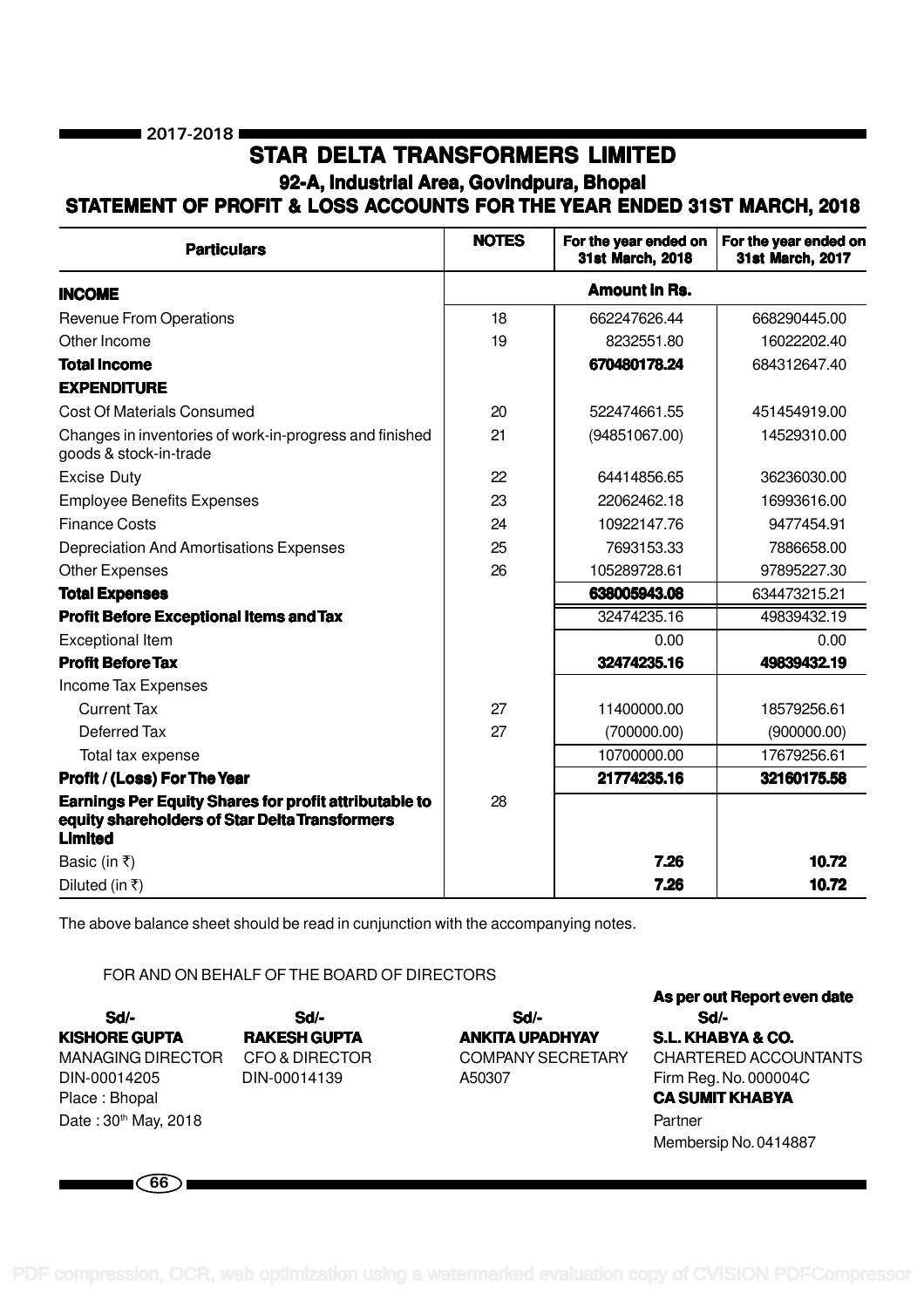# **STAR DELTA TRANSFORMERS LIMITED CASH FLOW STATEMENT FOR THE YEAR ENDED ON 31ST MARCH, 2018**

| <b>Particulars</b>                                              | <b>NOTES</b> | For the year ended on<br>31st March, 2018 | For the year ended on<br>31st March, 2017 |
|-----------------------------------------------------------------|--------------|-------------------------------------------|-------------------------------------------|
| <b>CASH FLOW FROM OPERATING ACTIVITIES:</b>                     |              | <b>Amount in Rs.</b>                      |                                           |
| <b>Profit before tax</b>                                        |              | 32474235.16                               | 49839432.19                               |
| <b>Adjustments for</b>                                          |              |                                           |                                           |
| Depreciation and amortisation Expenses                          | 25           | 7693153.33                                | 7886658.00                                |
| Interest Income                                                 | 19           | (7205483.40)                              | (7289981.43)                              |
| <b>Interest Expenses</b>                                        | 24           | 10922147.76                               | 9477454.91                                |
| Unrealised foreign exchange gain/loss                           | 26           | 0.00                                      | 0.00                                      |
| Loss on sale of property, plant and equipment                   | 26           | 0.00                                      | 0.00                                      |
| <b>Bed Debts Written off</b>                                    | 26           | 0.00                                      | 0.00                                      |
| Property, plant and equipment written off                       |              | 0.00                                      | 0.00                                      |
| Employee stock options expenses                                 |              | 0.00                                      | 0.00                                      |
| Remeasurements of post-employment benefit obligations           |              | 0.00                                      | 0.00                                      |
| Change in the fair value of cash flow hedge                     |              | 0.00                                      | 0.00                                      |
| Sundry balances written back                                    | 19           | 0.00                                      | 0.00                                      |
| <b>Operating Profit before Working Capital Changes</b>          |              | 43884052.85                               | 59913563.67                               |
| <b>Changes in operating assets and liabilities</b>              |              |                                           |                                           |
| (Increase) / decrease in Trade receivables                      | 6            | 33631498.80                               | (25008466.66)                             |
| (Increase) / decrease in loans                                  | 9            | (27368148.75)                             | 1747602.00                                |
| (Increase) / decrease in other financial assets-<br>current     |              | 0.00                                      | 0.00                                      |
| (Increase) / decrease in other current assets                   | 10           | 3299716.36                                | (1159927.51)                              |
| (Increase) / decrease in inventories                            | 3            | (173256105.00)                            | 31245172.00                               |
| (Increase) / decrease in other financial assets-<br>non-current |              | 0.00                                      | 0.00                                      |
| (Increase) / decrease in other non-current assets               | 3            | 0.00                                      | 0.00                                      |
| Increase / (decrease) in trade payables                         | 16           | 94017931.00                               | 727767.00                                 |
| Increase / (decrease) in other financial liabilities            | 17           | (2207635.07)                              | (1395559.70)                              |
| Increase / (decrease) in other current liabilities              |              | 0.00                                      | 0.00                                      |
| Increase / (decrease) in provisions                             |              | 0.00                                      | 0.00                                      |
| Increase / (decrease) in other non-current liabilities          | 0.00         | 0.00                                      |                                           |
|                                                                 |              | (71882742.66)                             | 6156587.13                                |
| <b>Cash Generated from Operations</b>                           |              | (27998689.81)                             | 66070150.80                               |
| Income Tax paid                                                 | 4            | (18006736.90)                             | (15499765.60)                             |
| <b>NET CASH INFLOW / (OUTFLOW) FROM</b>                         |              | (46005426.71)                             | 50570385.20                               |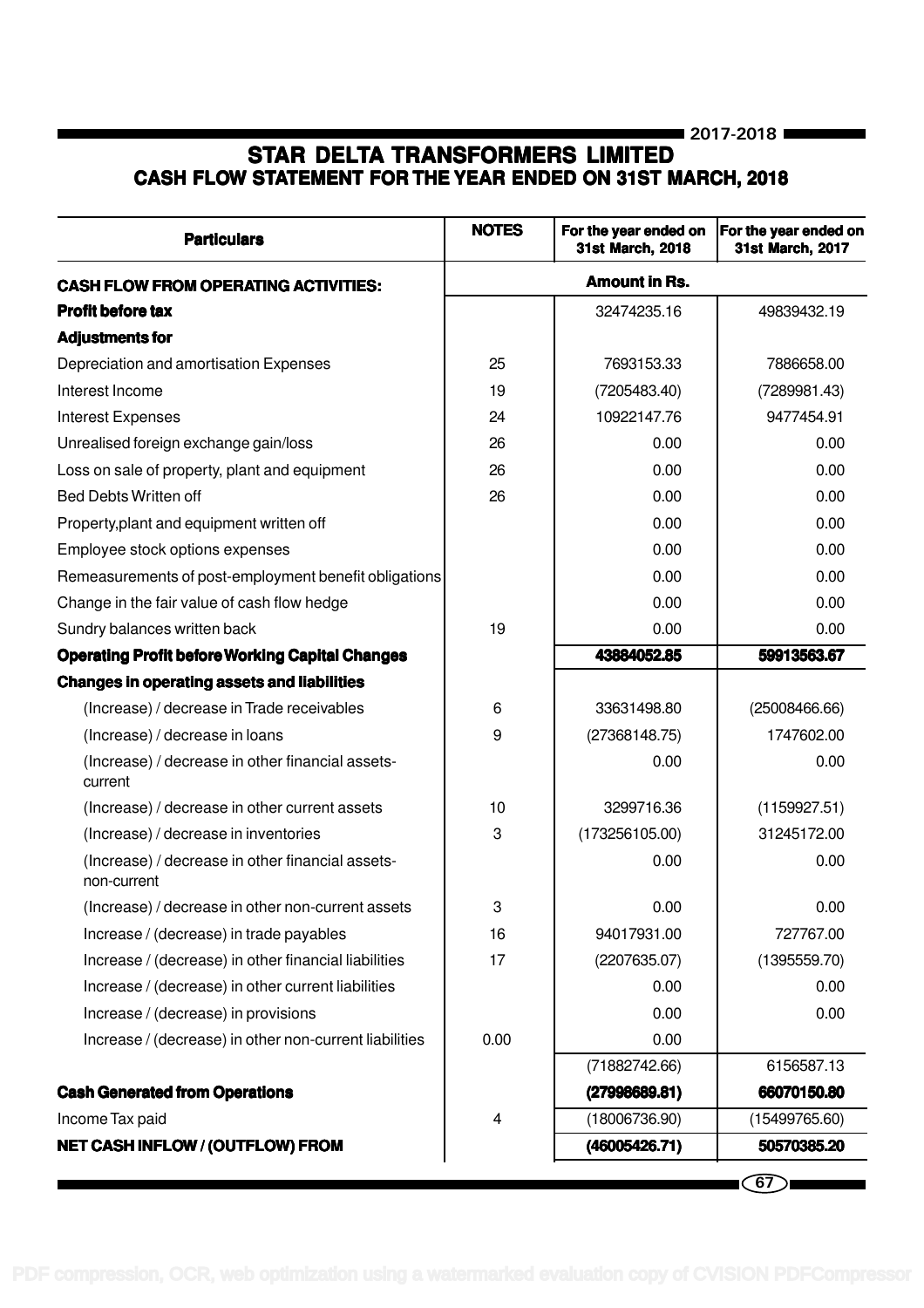| 2017-2018                                              |       |               |               |
|--------------------------------------------------------|-------|---------------|---------------|
| <b>OPERATING ACTIVITIES [A]</b>                        |       |               |               |
| <b>CASH FLOW FROM INVESTING ACTIVITIES</b>             |       |               |               |
| Payments for Property, Plant and Equipments            | 2     | (1902986.33)  | (166320.00)   |
| Proceeds from sale of Property, Plant and Equipment    |       | 0.00          | 0.00          |
| Proceeds from sale of Investments                      |       | 0.00          | 0.00          |
| Deposits redeemed                                      | 8     | 2383506.70    | (5922568.00)  |
| Interest Received                                      | 19    | 7205483.40    | 7289981.43    |
| <b>NET CASH INFLOW / (OUTFLOW) FROM</b>                |       | 7686003.77    | 1201093.43    |
| <b>INVESTING ACTIVITIES [B]</b>                        |       |               |               |
| <b>CASH FLOW FROM FINANCING ACTIVITIES</b>             |       |               |               |
| Proceeds from borrowings                               | 14,15 | 24154640.62   | (9032910.18)  |
| Repayment of Borrowings                                | 14,15 | (5350552.09)  | (5227819.00)  |
| Proceeds from issue of Shares                          | 12    | 0.00          | 0.00          |
| Interest paid                                          | 24    | (10922147.76) | (9477454.91)  |
| Dividends Paid to company's shareholders               |       | 0.00          | 0.00          |
| <b>NET CASH INFLOW / (OUTFLOW) FROM</b>                |       | 7881940.77    | (23738184.09) |
| <b>FINANCING ACTIVITIES [C]</b>                        |       |               |               |
| Net Increase/(decrease) in cash and cash equivalents   |       | (30437482.17) | 28033294.54   |
| Cash and cash equivalents at the beginning of the year | 7     | 34990889.29   | 6957594.75    |
| Cash and cash equivalents at the end of the year       | 7     | 4553407.12    | 34990889.29   |

**The above statement of cash flows should be read in conjuction with the accompanying notes.**

0.00 0.00

### **For STAR DELTA TRANSFORMERS LIMITED As per out Report even date**

Place : Bhopal **CA SUMIT KHABYA** Date : 30<sup>th</sup> May, 2018 **Partner** 

**Sd/- Sd/- Sd/- Sd/- KISHORE GUPTA RAKESH GUPTA ANKITA UPADHYAY S.L. KHABYA & CO.**

MANAGING DIRECTOR CFO & DIRECTOR COMPANY SECRETARY CHARTERED ACCOUNTANTS<br>DIN-00014205 DIN-00014139 A50307 Firm Req. No. 000004C Firm Reg. No. 000004C

Membersip No. 0414887

 $\blacksquare$  68  $\blacksquare$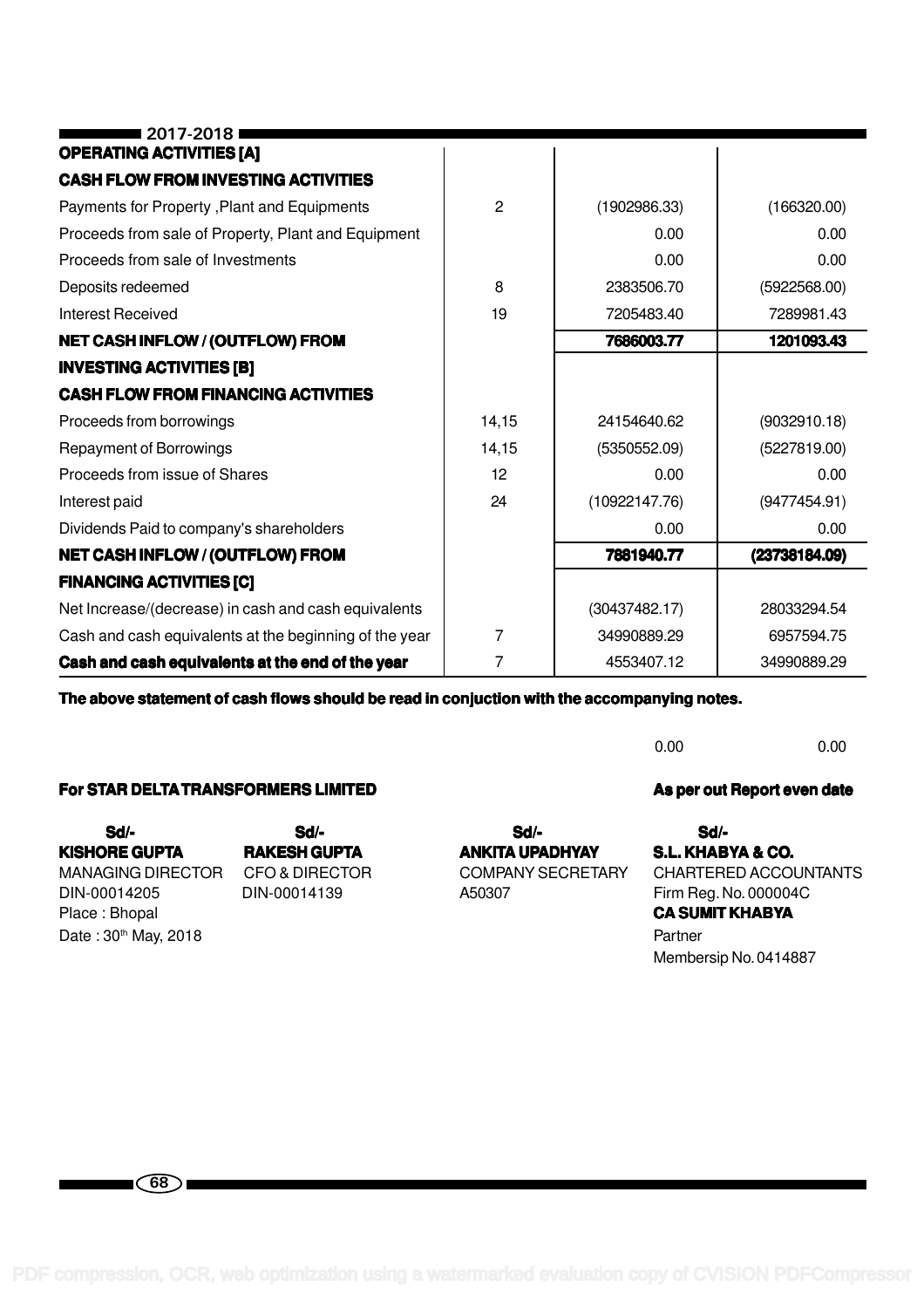# **STAR DELTA TRANSFORMERS LIMITED NOTES FORMING PART OF THE FINANCIAL STATEMENTS FOR THE YEAR ENDED 31st MARCH, 2018**

### **Note 1: Significant accounting policies**

#### **General Information**

Star Delta Transformers Limited ("the Company") is a public limited company, which is domiciled and incorporated in the Republic of India with its registered office situated at "92-A, Sector - A, Industrial Area, Govindpura, Bhopal - 462023" The Company was incorporated under the Companies Act,1956 on February 17, 1977.The Company is a manufacturer of distribution and power transformers.

#### **Significant accounting policies**

#### **(a) Basis of preparation**

(i) Compliance with Ind AS

The standalone financial statements comply in all material aspects with Indian Accounting Standards (Ind As) notified under Section 133 of the Companies Act,2013 (the Act) read with [companies (Indian Accounting Standards) Rules,2015] and Companies (Indian Accounting Standards) Amendnent Rule 2016 and other relevant provisions of the Act.

The financial statements up to year ended March 31, 2017 were prepared in accordance with the accounting standards notified under Companies (Accounting Standard) Rules, 2006 (as amended) and other relevant provisions of the Act.

These financial statements are the first financial statements of the Company under Ind AS. Refer note 32 for an explanation of how the transition from previous GAAP to Ins AS has affected the Company's financial position, financial performance and cash flows.

The financial statements have been prepaired on accrual and going concern basis. The accounting policies are applied consistantly to all the periods presented in the financial statements. All assets and liabilities have been classified as current and non current as per the Companie's normal operating cycle assertained as 12 months for the purpose by the Company.

(ii) Historical cost convention

The financial statements have been prepared on unless otherwise indicated.

### **(b) Key estimates and assumptions**

In preparing these financial statements in accordance with Ind AS, management has made judgments, estimates and assumptions that affect the application of accounting policies and the reported amounts in the balance sheet and statement of profit and loss, actual results may differ from these estimates.

Estimates and underlying assumptions are reviewed on an ongoing basis. Revision to accounting estimates are recognozed prospectively.

Judgment, estimates and assumptions are required in particular for:

(i) Recognition and measurement of defined benefit obligations

The obligation arising from defined benefit plan is determined on the basis of acturial assumptions. Key acturial assumptions include discount rate, trends in salary escalation, actuarial rates and life expectancy. The discount rate determined by refrence to market yields at the end of the reporting period on government bonds. The period to maturity of the underlying bonds correspond to the probable maturity of the postemployment benefit obligations.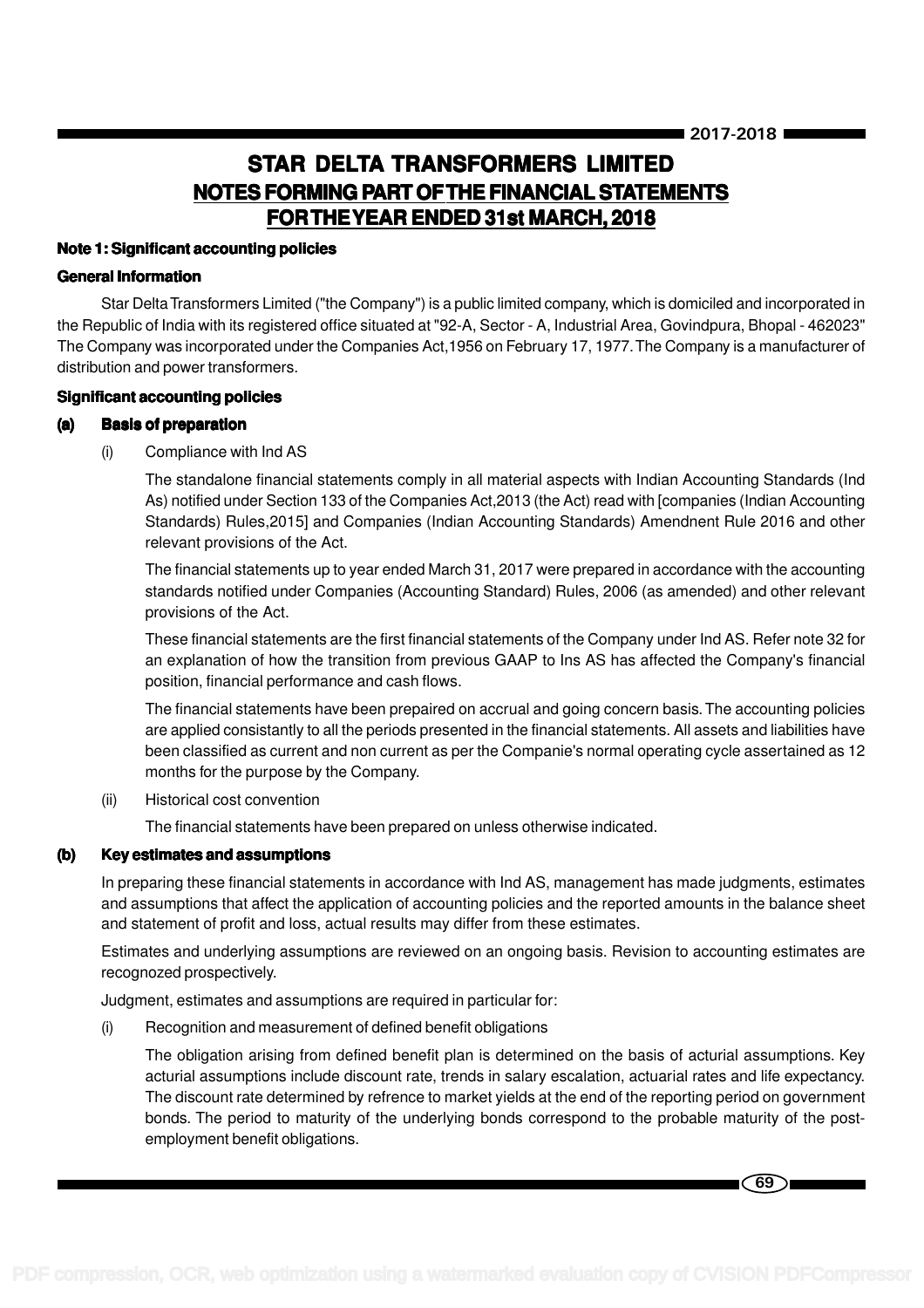#### (ii) Recognition and measurement of other provisions

The recognition and measurement of other provisions are based based on the assessment of the probability of an outflow of resources, and on past experience and circumstances know at the balance sheet date. The actual outflow of resources at a future date may therefore, vary from the amount included in other provisions.

### **(c) Foreign currency translation**

#### Function and presentation currency

Item inclued in the financial statements of the Company are measured using the currency of the primary economic enviornment in which the entity operates ('the functional currency'). The Indian Rupee () is the functional and presentation currency of the company.

#### Transaction and balances

Foreign currency transaction are translated into the respective functional currency using the exchange rates at the dates of the transactions. Foreign exchange gains and losses resulting from the settlement of such transaction and from the translation of monetary assets and liabilities denominated in foreign currencies at year end exchange rates are recognised in profit or loss.

Foreign exchange differences regards as an adjustment to borrowing costs are presented in the statement of profit and loss, whithin finance cost. All other foreign exchange gains and losses are presented in the statements of profit and loss on a net basis within loss on exchange rates & forward Exchange Contracts. Non-monetary items that are measured at fair value in a foreign currency are translated using the exchange rates at the date when the fair value was determined. Translation differences on assets and liabilities carried at fair value are reported as part of the fair value gain or loss.

#### **(d) Revenue recognition**

Revenue is measured at the fair value of the consideration received or receivable after deduction of any trade discounts and net of returns, rebates, and any taxes or duties collected on behalf of the government which are lavied on sales such as Sales Tax, VAT, Goods and Service Tax etc.

The Company recognises revenue when the amount of revenue can be reliably measured, it is probable that future economic benefits will flow to the entity and when significant risks and rewards of ownership in the goods are transferred to the buyer.

Income from services rendered is recognised based on agreements/ arrangements with the customers as the service is performed in propotion to the stage of complition of the transaction at the reporting date and the amount of revenue can be measured reliably.

### **(e) Income tax**

The income tax expenses or credit for the period is the tax payable on the current period's taxable income based on the applicable income tax rate adjusted by changes in deferred tax assets and liabilities attributable to temporary differences and to unused tax losses.

The current income tax charge is calculated on the basis of the tax laws enacted or substantively enacted at the end of the reporting period in India. Management periodically evaluates positions taken in tax returns whith respect to situations in which applicable tax regulation is subject to interpretation. It establishes provisions where appropriate on the basis of amounts expected to be paid to the tax authorities.

Deferred income tax is provided in full, using the liability method, on temporary differences arising between the tax bases of assets and liabilities and their carrying amounts. Deferred income tax is determined using tax rates (and laws) that have been enacted or substantially enacted by the end of the reporting period and are expected to apply when the related deferred income tax asset is realised or the deferred income tax liability is settled.

Deferred tax assets are recognised for all deductible temporary differences and unused tax losses only if it is probable that future taxable amounts will be available to utilise those temporary differences and losses.

 $\blacksquare$ 70  $\blacksquare$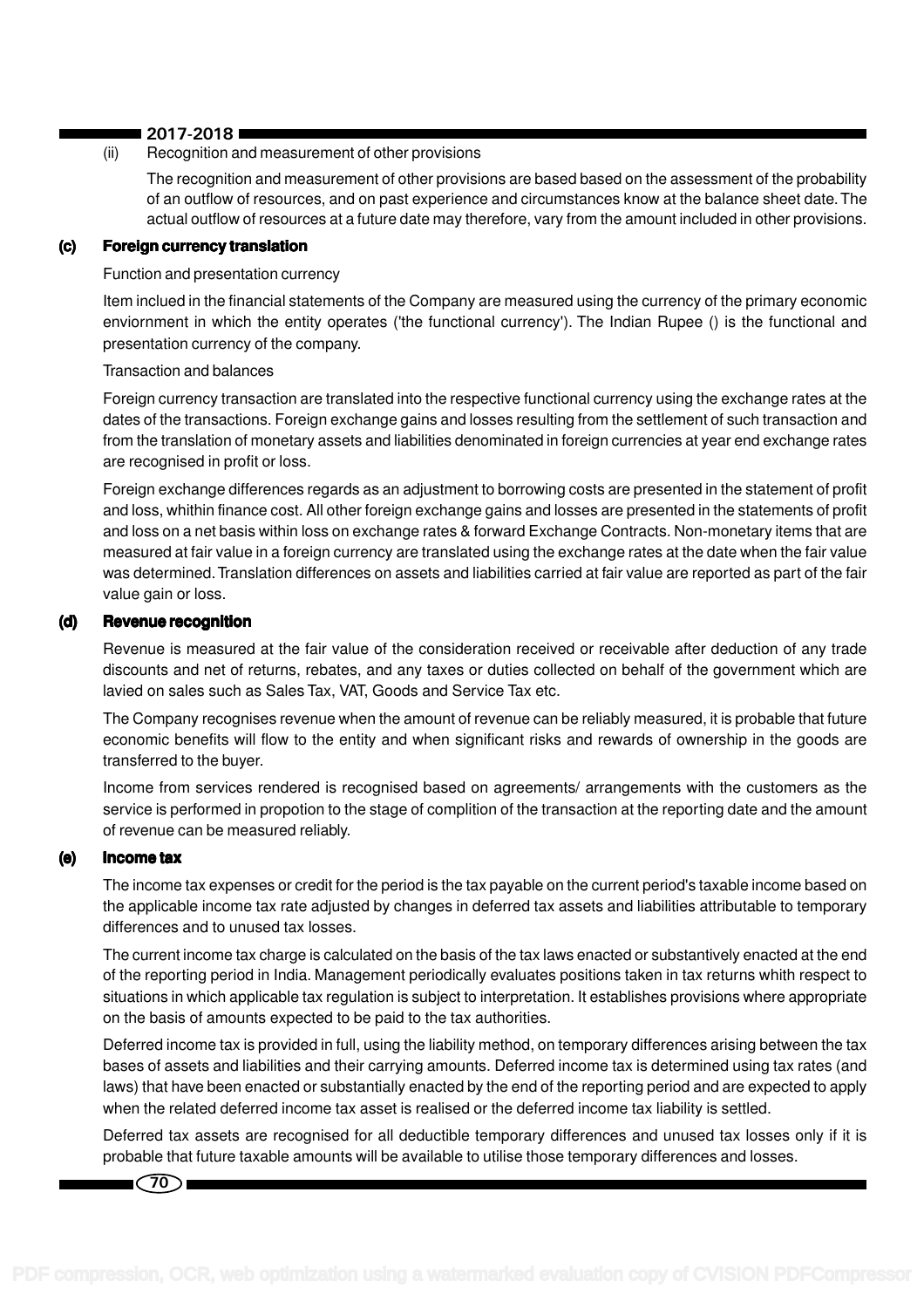■ 2017-2018 ■

71

Deferred tax assets and liabilities are offset when there is a legally inforceable right to offset current tax assets and liabilities and when the deferred tax balances relate to the same taxation authority. Current tax assets and tax liabilities are offset where the entity has a legally inforceable right to offset and intends aither to settle on a net basis, or to realise the asset and settle the liability simultaneously.

Current and deferred tax is recognised in profit or loss, except to the extent that it relates to items recognised in other conprehensive income or directly in equity. In this case, the tax is also recognised in other comprehensive income or directly in equity, respectively.

#### **(f) Financial Assets**

#### **(i) Classification**

The Company classifies its financial assets in the following measurement categories:

- $\triangleright$  those to be measured subsequently at fair value (either through other comprehensive income, or through statement of profit and loss), and
- $\triangleright$  those measured at amortised cost.

#### **(ii) Initial recognition & measurement**

At initial recognition, the Company measures a financial asset at fair value plus, in the case of a financial asset not recorded at fair value through profit or loss, trandsaction costs that are attributable to the acquisition of the financial asset.

#### **(iii) Derecognition**

A financial asset (or, where applicable, a part of a financial asset or part of a company of similar financial asset) is primarily derecognised (i.e. removed from the Company's balance sheet) when:

- $\triangleright$  The rights to receive cash flows from the asset have expired, or
- $\triangleright$  The Company has transferred its rights to receive cash flows from the assets or has assumed an obligation to pay the received cash flows in full without material delay to a third party; and either (a) the Company has tranferred substantially all the risks and rewards of the asset, or (b) the Company has neither transferred nor retained substantially all the risks and rewards of the asset, but has transferred control of the asset.

When the Company has transferred its rights to receive cash flows from an asset, it evaluates if and to what extent it has retained the risks and rewards of ownership. When it has neither tranferred nor retained substantially all of thr risks and rewards of the asset, nor transferred control of the asset, the Company continues to recognise the transferred asset to the extent of the Company's continuing involvement. In that case, the Companyalso recognises an associated liability. The transferred asset and the associated liability are measured on a basis that reflects the rights and obligations that Compant has retained.

Continuing involvement that takes the form of a guarantee over the transferred asset is measured at the lower of the original carrying amount of the asset and the maximum amount of consideration that the Company could be required to repay.

#### **(iv) Impairment of financial assets**

In accordance with Ind-AS 109, the Company applies expected credit loss (ECL) model for measurement and recognition of impairment loss on the following financial assets and credit risk exposure:

- $\triangleright$  Financial assets that are debt instruments, and are measured at amortised cost e.g., loans, debts securities, deposits, and bank balance.
- $\triangleright$  Trade receivables The application of simplified approch does not require the Company to track changes in credit risk. Rather, it recognises impairment loss allowance based on life time ECLs at each reporting date, right from its initial recognition. Trade receivables are tested for impairment on a specific basis after considering the sanctioned credir limits, security like letters of credit, security deposit collected etc. and expectations about future cash flows.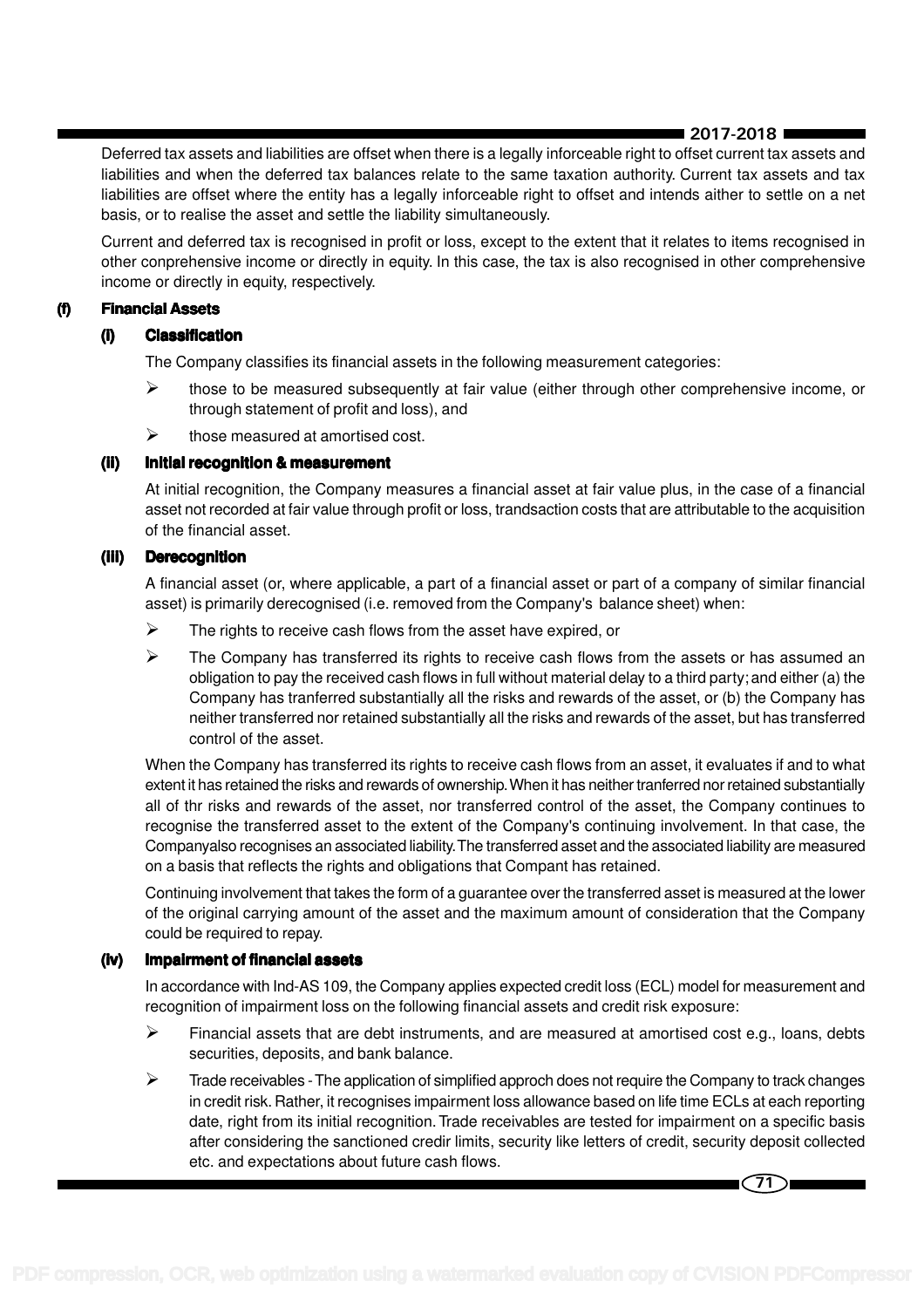$\blacksquare$  2017-2018  $\blacksquare$ 

# **(g) Financial liabilities**

#### **(i) Classification**

Financial liabilities and equity instruments issued by the Company are classified according to the substance of the contractual arrangements entered in to and the definitions of a financial liability and an equity instrument. The Company classified all financial liabilities as subsequently measured at amortised cost, except for financial liabilities at fair value through profit or loss. Such liabilities, including derivatives that are liabilities, shall be subsequently measured at fair value.

#### **(ii) Initial recognition and measurement**

Financial liabilities are recognised when the company becomes a party to the contractual provisions of the instrument. Financial liabilities are classified, at initial recognition, as financial liabilities at fair value through profit or loss, loans and borrowings or payables as appropriate.

All financial liabilities are recognised initially at fair value and, in the case of loans and borrowings and payables, net of directly attributable and incremental transaction cost.

Amortised cost is calculated by taking into account any discount or premium on acquisition and fee or cost that are integral part of the EIR.The EIR amortisation is included as finance costs in the statement of profit and loss.

The Company's financial liabilities include trade and other payables, loans and borrowings including bank overdrafts, financial guarantee contracts.

#### **(iii) Derecognition**

A financial liability is derecognised when the obligation under the liability is discharged or cancelled or expires.

#### **(h) Impairment of assets**

Integible assets are tested for impairment whenever events or changes in circumstances indicate that the carrying amount may not be recoverable. An impairment loss is recognised for the amount by which the asset's carrying amount exceeds its recoverable amount.The recoverable amount is the higher of an asset's fair value less cost of disposal and value in use. For the purposes of assessing impairment, assets are grouped at the lowest levels for which there are separately identifiable cash inflows which are largely independent of the cash inflows from other assets or groups of assets (cash-generating units). Non financial assets other than goodwill that suffered an impairment are reviewed for possible reversal of the impairment at the end of each reporting period.

#### **(i) Segment reporting**

Operating segments are reported in a manner consistent with the internal reporting provided to the chief operating decision maker ("CODM") of the company. The CODM, who is responsible for allocating resources and assessing performance of the operating segments, has been identified as the Managing Director and Chief Operating Officer of the Company. The Company has identified only one segment i.e. Manufacturing of distribution and power transformers as reporting segment based on the information reviewed by CODM.

#### **(j) Inventories**

Raw materials and stores, work in progress, traded and finished goods

Raw materials and stores, work in progress, traded and finished goods are stated at the lower of cost and net realisable value. Cost of raw materials and traded goods comprises cost of purchases. Cost of work in progress and finished goods camprises direct materials, direct labour and an appropriate proportion of veriable and fixed overhead expenditure, the latter being allocated on the basis of normal operating capacity. Cost of inventories also include all other costs incurred in bringing the inventories to their present location and condition. Costs are assigned to individual items of inventory on the basis of weighted average price. Costs of purchased inventory are determined after deducting rebates and discounts. Net realisable value is the estimated selling price in the ordinary course of business less the estimated costs of completion and the estimated costs necessary to make the sale.

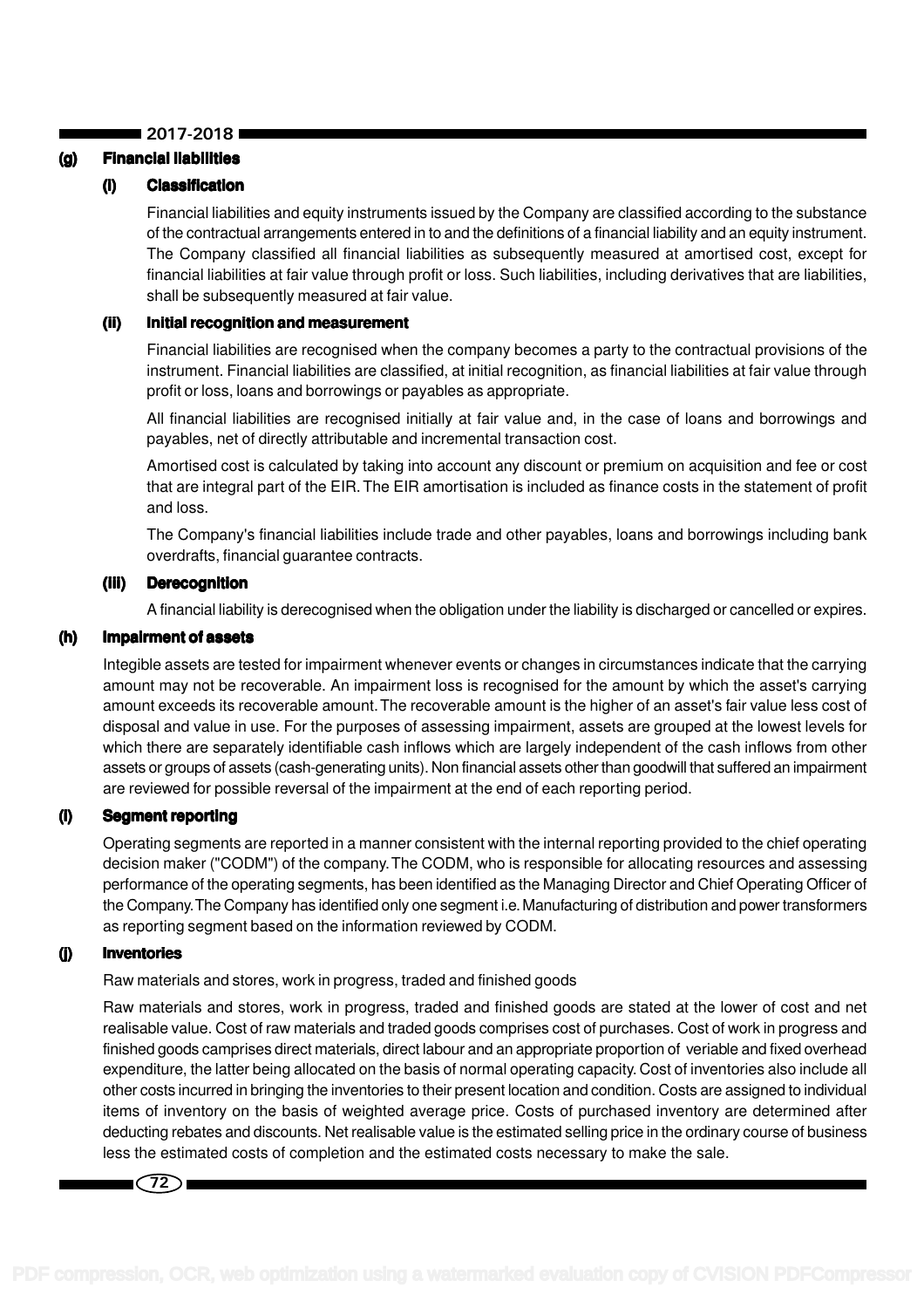73

#### **(k) Property, plant and equipment**

Freehold land is carries at historical cost. All other items of property, plant and equipment are stated at historical cost less depreciation. Historical cost includes expenditure that is directly attributable to the acquisition of the items.

Subsequent costs are included in the asset's carrying amount or recognised as a separate asset, as appropriate, only when it is probable that future economic benefits associated whith the item will flow to the Company and the cost of the item can be measured reliably. The carrying amount of any component accounted for as a separate asset is derecognised when replaced. All other repairs and maintenance are charged to profit or loss during the reporting period in which they are incurred.

#### Transition to Ind AS

On transition to Ind AS, the Company has elected to continue with the carrying value of all of its property, plant and equipment recognised as at April 1, 2017 measured as per the previous GAAP and use that carrying value as the deemed cost of the property, plant and equipment.

Depreciation methods, estimated useful lives and residual value

Depreciation is calculated using the straight-line method to allocate their cost, net of their residual values, over their estimated useful lives specified in schedule II of the Companies Act, 2013.

Depreciation methods, useful lives and residual values are reviewed at each reporting date and adjusted if appropriate.

An asset's carrying amount is written down immediately to its recoverable amount if the asset's carrying amount is greather than its estimated recoverable amount.

Gains and losses on disposals are determined by comparing proceeds with carrying amount.These are included in profit or loss within other gains/(losses).

#### **(l) Intangible assets**

Company has no intangible assets.

#### **(i) Research and development**

Revenue expenditure on research & development is charged to the statement of Profit and Loss of the year in which it is incurred.

#### **(m) Borrowing costs**

General and specific borrowing costs that are directly attributable to the acquisition, construction or production of a qualifying asset are capitalised during the period of time that is required to complete and prepare the asset for its intended use or sale. Qualifying assets are assets that necessarily take a substancial period of time to get ready for their intended use or sale.

Other borrowing costs are expensed in the period in which they are incurred.

#### **(n) Provisions**

Provisions for legal claims, volume discounts and returns are recognised when the Company has a present legal or constructive obligation as a result of past events, it is probable that an outflow of resources will be required to settle the obligation and the amount can be reliably estimated. Provisions are not recognised for future operating losses.

Where there are a number of similar obligations, the likelihood that an outflow will be required in settlement is determined by considering the class of obligations as a whole. Provision are measured at the best estimate of the expenditure required to settle the present obligation at the balance sheet date.

A disclosure for a contingent liability is made when there is a possible obligation or a present obligation that may, but will probably not, require an outflow of resources. When there is a possible obligation of a present obligation in respect of which the liklihood of outflow of resources is remote, no provision disclosure is made.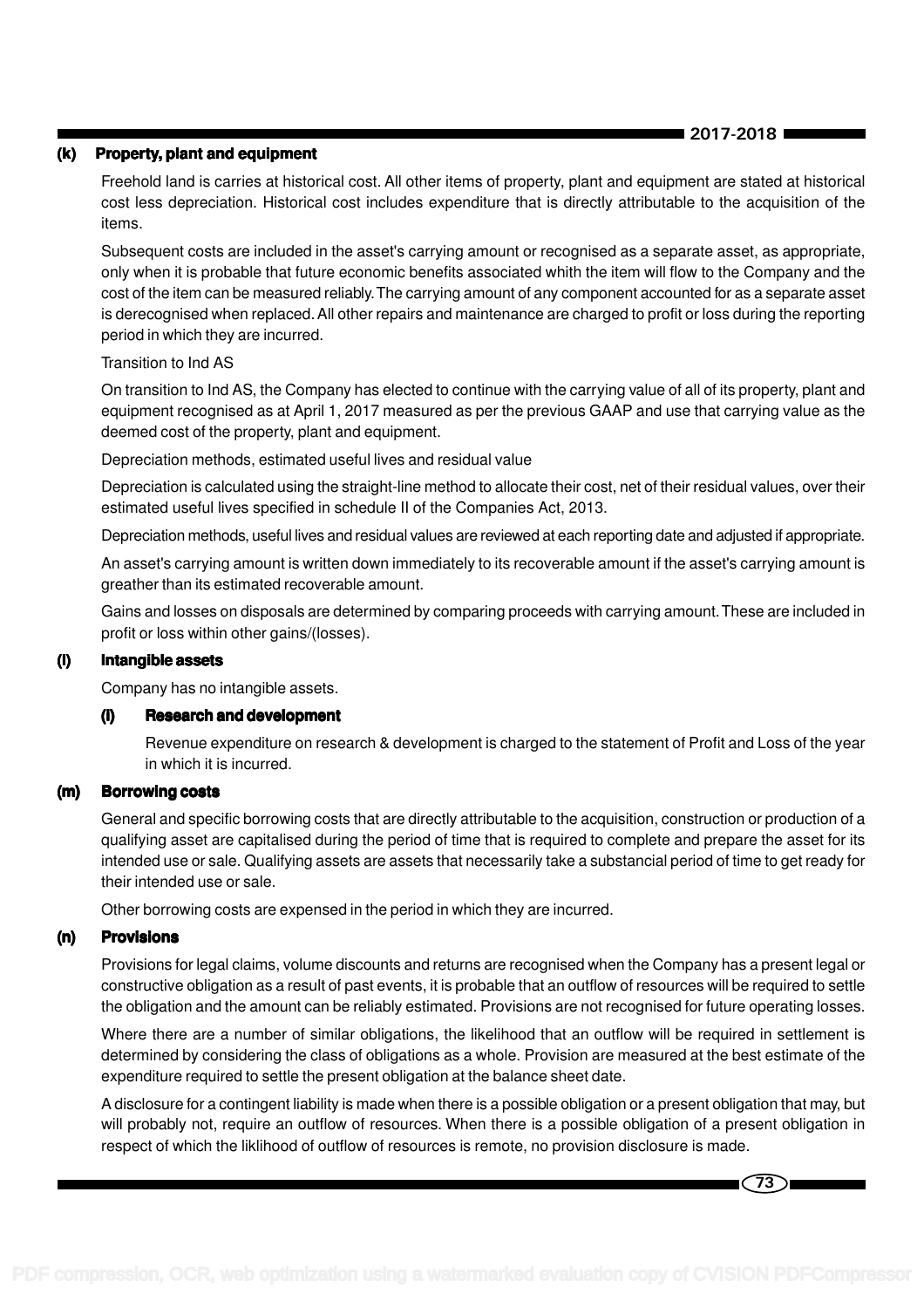#### ■ 2017-2018 ■

A contingent asset is not recognised but disclosed in the financial statements where an inflow of economic benefit is probable.

#### **(o) Employee benefits**

#### **(i) Short term obligations**

Short-term employee benefits are expensed as the related service is provided. A liability is recognised for the amount expected to be paid if the Company has a present legal or constructive obligation to pay this amount as a result of past service provided by the employee and the obligation can be estimated reliably.

#### **(ii) Other long-term employee benefit obligations**

The liabilities for earned leave are not expected to be settled wholly within 12 months after the end of the period in which the employees render the related service. They are therefore measured as the present value of expected future payments to be made in respect of services provided by employees up to the end of the reporting period using the projected unit credit method.

The obligations are presented as current liabilities in the balance sheet if the entity does not have an unconditinal right todefer settlement for at least twelve months after the reporting period, regardless of when the actual settlement is expected to accrue.

# **(iii) Post-employment obligations:-**

The company operated the followings post-employments schemes:

- (a) Defined benefits plans such as gratuity, and
- (b) Defined contribution plan such as provident fund.

#### **Gratuity obligations**

The following post - employment benefit plans are covered under the defined benefit plant:

#### **Gratutity :**

The Company's net obligation in respect of defined benefit plans is calculated by estimating the amount of future benefit that employees have earned in the current and prior periods, discounting that amount and deducting the fair value of any plan assets.

The Company has a scheme with Life Insurance Corporation of India for payment of gratuity liability. The annual premium paid/payable as per the acturial calculation made by the agency is charged as an expense to the statement of profit and loss. The Company has no further defined obligation beyond the contribution.

#### **Defined contribution plan**

The Company pays provident fund contributions to publicly administered provident funds as per local regulations. The Company has no further payment obligations once the contributions have been paid.The contributions are accounted for a defined contribution plans and the contributions are recognised as employee benefit expense when they are due.

#### **(p) Dividends**

Provision is made for the amount of any dividend declared, being appropriately authorised and no longer at the discretion of the entity, on or before the end of the reporting period but not distribted at the end of the reprting period.

#### **(q) Cash and cash equivalents**

Cash and cash equivalent in the balance sheet comprise cash at the banks and on hand and short-term deposits with an original maturity of three months or less, which are subject to an insignificant risk of changes in value.

For the purpose of the statement of cash flows, cash and cash equivalents consist of cash and short-term deposits, as defined above, net of outstanding bank overdrafts as they are considered an integral part of the Company's cash management.

 $\sqrt{74}$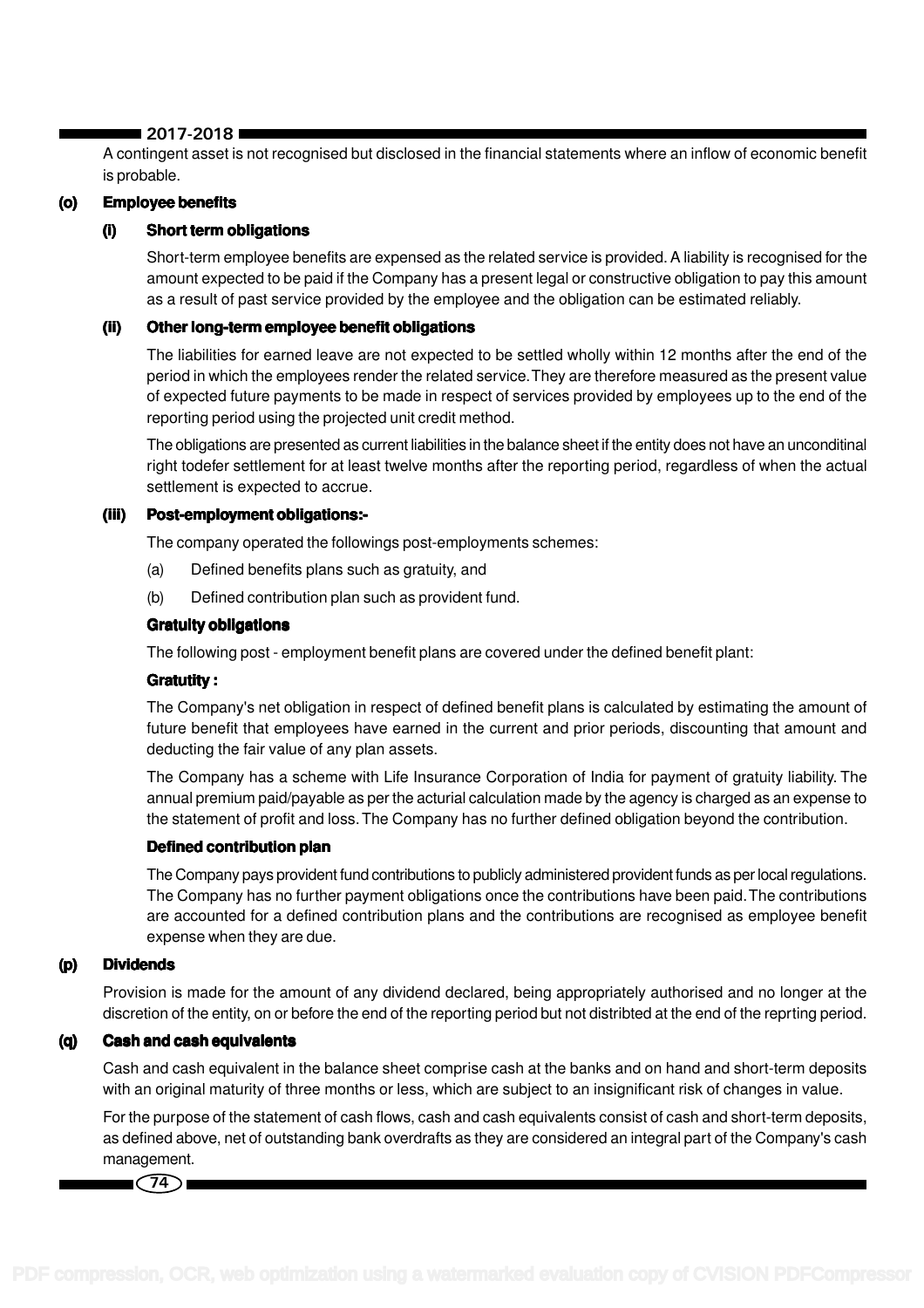#### **(r) Earning per share**

# **(i) Basic earning per share**

Basic earning per share is calculated by dividing:

- $\triangleright$  the profit attributable to owners of the Company
- $\triangleright$  by the weighted average number of equity shares outstanding during the financial year, adjusted for bonus elements in equity shares issued during the year and excluding treasury shares.

#### **(ii) Diluted earning per share**

Diluted earning per share adjusted the figures used in the determination of basic earnings per share to take into account:

- $\triangleright$  the after income tax effect of interest and other financing costs associated with dilutive potencial equity shares, and
- $\triangleright$  the weighted average number of additional equity shares that would have been outstanding assuming the conversion of all dilutive potencial equity shares.

#### **(s) Rounding of amounts**

All amounts disclosed in the financial statements and notes have been rounded off to the nearest rupees as per the requirement of schedule III, unless otherwise stated.

|                                  | Sd/-                                     | Sd/-                               | Sd/-                        |
|----------------------------------|------------------------------------------|------------------------------------|-----------------------------|
| Place: Bhopal                    | KISHORE GUPTA                            | RAKESH GUPTA                       | <b>ANKITA UPADHYAY</b>      |
| Date: 30 <sup>th</sup> May, 2018 | <b>MANAGING DIRECTOR</b><br>DIN-00014205 | EXECUTIVE DIRECTOR<br>DIN-00014139 | COMPANY SECRETARY<br>A50307 |

■ 2017-2018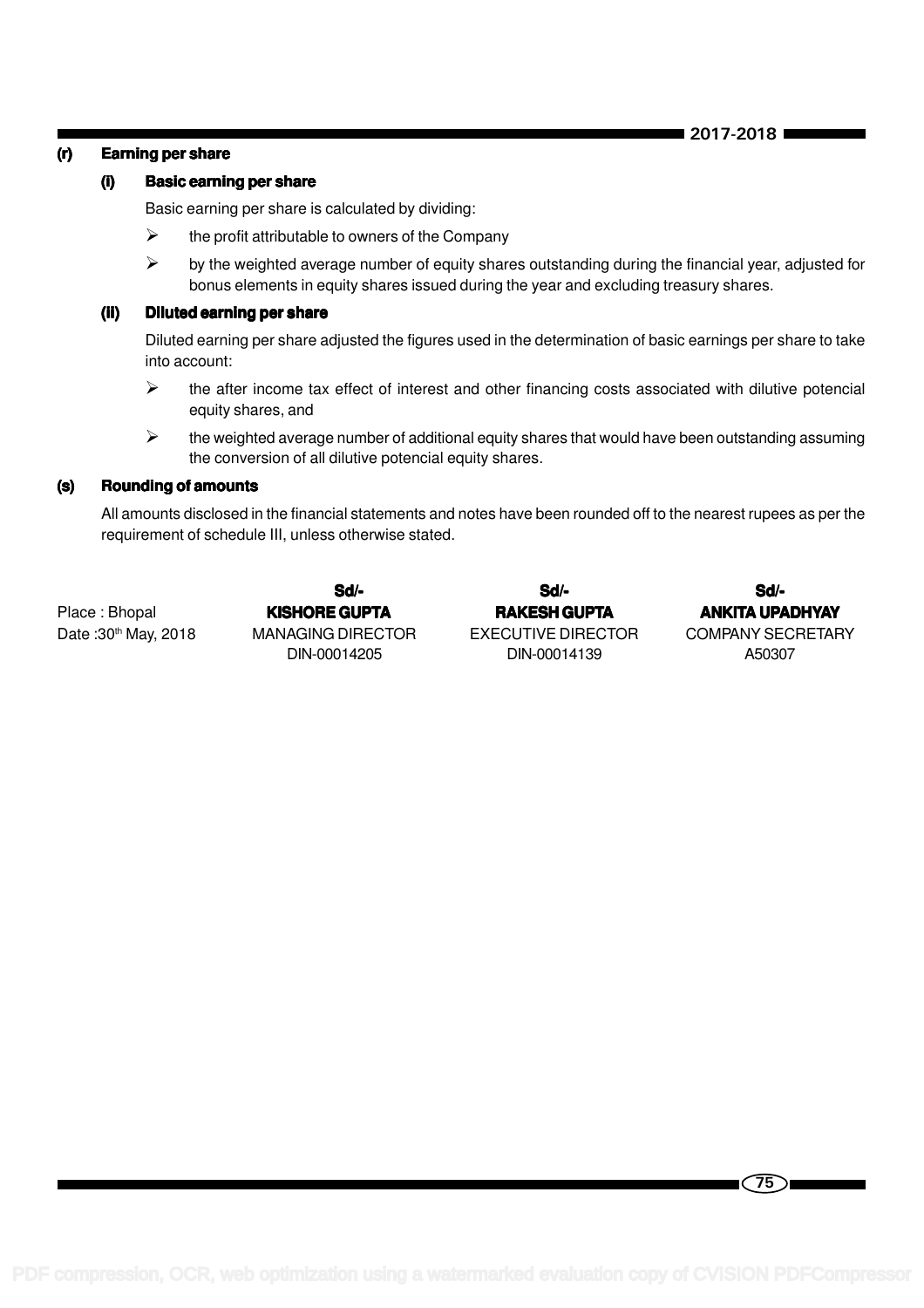| Particulars                                  | Leasehold<br>pue | Land (Solar<br>Plant) | Building &<br>Shed | <b>Building &amp;</b><br>Dinit II<br><b>Shed</b> | Machinery<br>Plant & | Machinery<br>Plant &<br>Unit I | Solar Power<br>Machinery<br>Plant & | Installation<br>Electrical | Installation<br>Elect<br>ş<br>흘<br>incal | Equipment<br>Office | <b>Furniture &amp;</b><br><b>Fixtures</b> | <b>Vehicle</b>         | Computer   | Total Property,<br>Equipment<br>Plant & | progress<br>Work-in<br>Capital |
|----------------------------------------------|------------------|-----------------------|--------------------|--------------------------------------------------|----------------------|--------------------------------|-------------------------------------|----------------------------|------------------------------------------|---------------------|-------------------------------------------|------------------------|------------|-----------------------------------------|--------------------------------|
| Deemed cost (Gross carring value)            |                  |                       |                    |                                                  |                      |                                |                                     |                            |                                          |                     |                                           |                        |            |                                         |                                |
| Balance as at<br>April 1, 2016               | 34378.84         | 1062500.00            | 13701226.41        | 27864412.00                                      | 25489854.25          | 8381060.00                     | 44061800.00                         | 2598846.86                 | 5876<br>74.00                            | 1264458.05          | 2262319.49                                | 13188910.00            | 1168379.43 | 141665819.33                            | 0.00                           |
| Additions                                    | 0.00             | 0.00                  | 0.00               | 0.00                                             | 81580.00             | 0.00                           | 0.00                                | 0.00                       | 0.00                                     | 00'0668             | 0.00                                      | 75750.00               | 0.00       | 166320.00                               | 0.00                           |
| Disposal/Transfers                           | 0.00             | 0.00                  | 0.00               | 0.00                                             | 0.00                 | 0.00                           | 0.00                                | 0.00                       | 0.00                                     | 0.00                | 0.00                                      | 0.00                   | 0.00       | 0.00                                    | 0.00                           |
| Balance as at<br>March 31, 2017              | 34378.84         | 1062500.00            | 13701226.41        | 27864412.00                                      | 25571434.25          | 8381060.00                     | 44061800.00                         | 2598846.86                 | 5876<br>24.00                            | 1273448.05          | 2262319.49                                | 13264660.00 1168379.43 |            | 141832139.33                            | 0.00                           |
| Balance as at<br>April 1, 2017               | 34378.84         | 1062500.00            | 13701226.41        | 27864412.00                                      | 25571434.25          | 8381060.00                     | 44061800.00                         | 2598846.86                 | 3876<br>24.00                            | 1273448.05          | 2262319.49                                | 13264660.00            | 1168379.43 | 141832139.33                            | 0.00                           |
| <b>Additions</b>                             | 0.00             | 0.00                  | 0.00               | 0.00                                             | 1269110.00           | 0.00                           | 0.00                                | 0.00                       | 0.00                                     | 165318.82           | 59726.00                                  | 58298.00               | 350533.51  | 1902986.33                              | 0.00                           |
| Disposal/Transfers                           | 0.00             | 0.00                  | 0.00               | 0.00                                             | 0.00                 | 0.00                           | 0.00                                | 0.00                       | 0.00                                     | 0.00                | 0.00                                      | 0.00                   | 0.00       | 0.00                                    | 0.00                           |
| March 31, 2018<br>Balance as at              | 34378.84         | 1062500.00            | 13701226.41        | 27864412.00                                      | 26840544.25          | 8381060.00                     | 44061800.00                         | 2598846.86                 | 587674.00                                | 1438766.87          | 2322045.49                                | 13322958.00            | 1518912.94 | 143735125.66                            | 0.00                           |
| Accumulated Depreciation                     | 0.00             | 0.00                  | 5390748.41         | 5302119.00                                       | 15030398.25          | 2742759.00                     | 12291057.00                         | 1876127.86                 | 198864.00                                | 1100943.05          | 1265653.49                                | 6380576.00             | 1108553.43 | 67199.49                                | 0.00                           |
| Depreciation for the year                    | 0.00             | 0.00                  | 382260.00          | 903554.00                                        | 1321611.00           | 579002.00                      | 2687969.00                          | 208618.00                  | 67927.00                                 | 45713.00            | 165005.00                                 | 1480236.00             | 44763.00   | 7886658.00                              | 0.00                           |
| Disposal/Transfers                           | 0.00             | 0.00                  | 0.00               | 0.00                                             | 0.00                 | 0.00                           | 0.00                                | 0.00                       | 0.00                                     | 0.00                | 0.00                                      | 0.00                   | 0.00       | 0.00                                    | 0.00                           |
| March 31, 2017<br>Balance as at              | 0.00             | 0.00                  | 5773008.41         | 6205673.00                                       | 16352009.25          | 3321761.00                     | 14979026.00                         | 2084745.86                 | 266791.00                                | 1146656.05          | 1430658.49                                | 7860812.00             | 1153316.43 | 60574457.49                             | 0.00                           |
| April 1, 2017<br>Balance as at               | 0.00             | 0.00                  | 5773008.41         | 6205673.00                                       | 16352009.25          | 3321761.00                     | 14979026.00                         | 2084745.86                 | 266791.00                                | 1146656.05          | 1430658.49                                | 7860812.00             | 1153316.43 | 60574457.49                             | 0.00                           |
| Depreciation for the<br>year                 | 0.00             | 0.00                  | 381680.00          | 903554.00                                        | 1338231.00           | 579002.00                      | 2687969.00                          | 38729.00                   | 2629<br>00'Z                             | 20949.82            | 158546.00                                 | 1301963.00             | 84602.51   | 7693153.33                              | 0.00                           |
| Disposal/Transfers                           | 0.00             | 0.00                  | 0.00               | 0.00                                             | 0.00                 | 0.00                           | 0.00                                | 0.00                       | 0.00                                     | 0.00                | 0.00                                      | 0.00                   | 0.00       | 0.00                                    | 0.00                           |
| March 31, 2018<br>Balance as at              | 00.00            | 0.00                  | 6154688.41         | 7109227.00                                       | 17690240.25          | 3900763.00                     | 17666995.00                         | 2223474.86                 | 3347<br>00.8                             | 1197605.87          | 1589204.49                                | 9162775.00             | 1237918.94 | 68267610.82                             | 0.00                           |
| April 1, 2016<br>Carrying amount as<br>鸟     | 34378.84         | 1062500.00            | 13701226.41        | 27864412.00                                      | 25489854.25          | 8381060.00                     | 44061800.00                         | 2598846.86                 | 5876<br>74.00                            | 1264458.05          | 2262319.49                                | 13188910.00            | 1168379.43 | 141665819.33                            | 0.00                           |
| March 31,<br>Carrying amount as<br>2017<br>鸟 | 34378.84         | 1062500.00            | 7928218.00         | 21658739.00                                      | 9219425.00           | 059299.00                      | 29082774.00                         | 514101.00                  | 32088<br>33.00                           | 26792.00            | 831661.00                                 | 5403848.00             | 15063.00   | 81257681.84                             | 0.00                           |
| March 31, 2018<br>Carrying amount as at      | 34378.84         | 1062500.00            | 7546538.00         | 20755185.00                                      | 0150304.00           | 4480297.00                     | 26394805.00                         | 375372.00                  | 25295<br><b>00.00</b>                    | 241161.00           | 732841.00                                 | 4160183.00             | 280994.00  | 75467514.84                             | 0.00<br>$\overline{76}$        |

# Mote 2 : Property, Plant & Equipments and Capital Work-in proqress Note 2 : Property, Plant & Equipments and Capital Work-in progress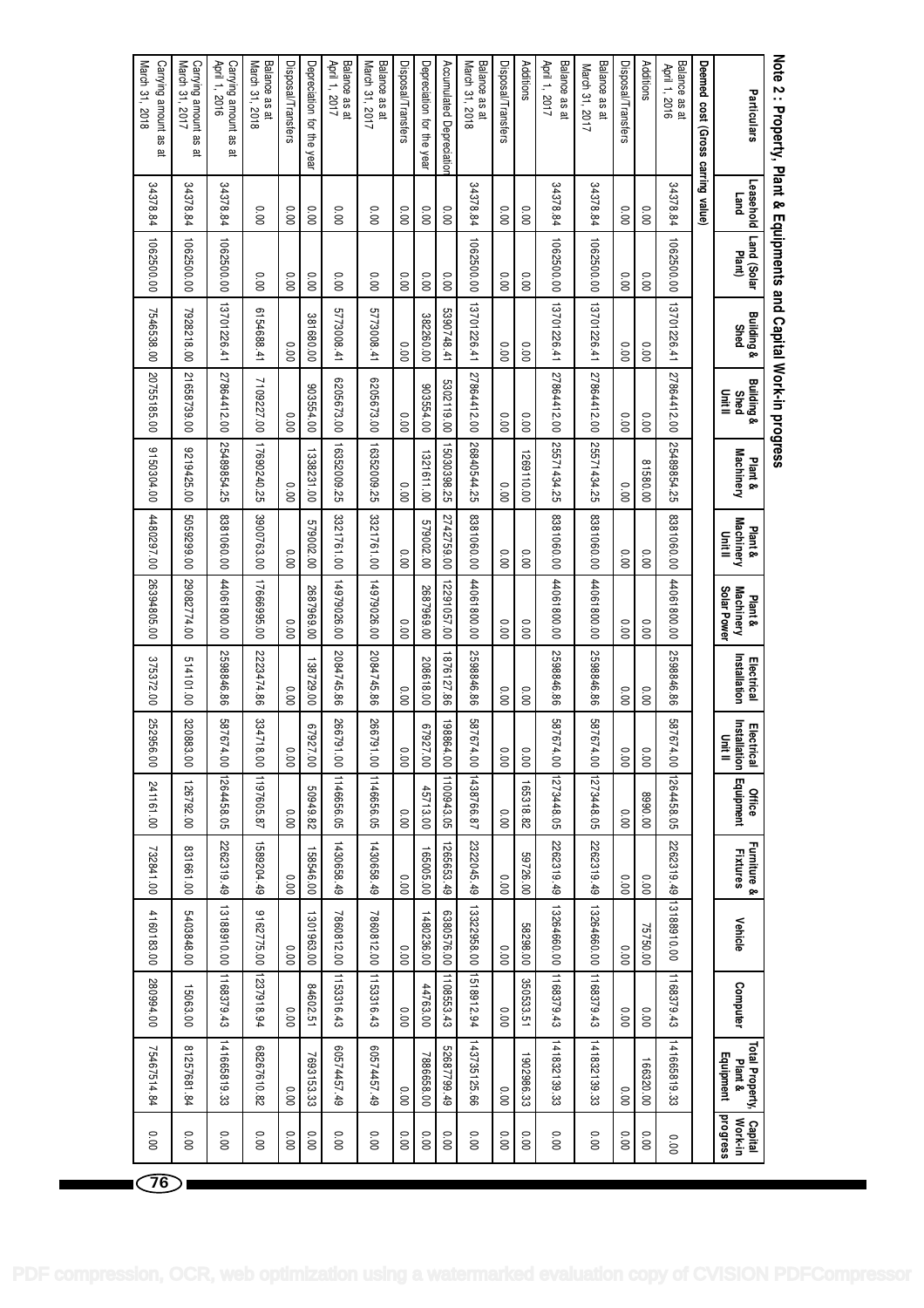#### **Note 3 : Other financial assets (non-current)**

| <b>Particulars</b>                        | <b>March 31, 2018</b> | <b>March 31, 2017</b> | <b>March 31, 2016</b> |
|-------------------------------------------|-----------------------|-----------------------|-----------------------|
| Security deposit for utilities & premises | 1732000.00            | 1732000.00            | 1732000.00            |
| Total                                     | 1732000.00            | 1732000.00            | 1732000.00            |

# **Note 4 : Income tax assets / (liabilities) (net)**

| <b>Particulars</b>                     | <b>March 31, 2018</b> | <b>March 31, 2017</b> | <b>March 31, 2016</b> |
|----------------------------------------|-----------------------|-----------------------|-----------------------|
| Opening balance                        |                       |                       |                       |
| Less: Current tax payable for the year | 11400000.00           | 17500000.00           | 15800000.00           |
| Add: Taxes Paid                        | 11752332.50           | 11245595.60           | 12625086.61           |
| Less: Earlier year tax adjustment      |                       |                       |                       |
| <b>Closing balance</b>                 | (352332.50)           | 6254404.40            | 3174913.39            |

#### **Note 5: Inventories**

| <b>Particulars</b>      | <b>March 31, 2018</b> | <b>March 31, 2017</b> | <b>March 31, 2016</b> |
|-------------------------|-----------------------|-----------------------|-----------------------|
| <b>Raw Material</b>     | 93601816.00           | 15196778.00           | 31912640.00           |
| Work-in-progress        | 135717887.00          | 49586560.00           | 38812550.00           |
| Finished goods          | 4816205.00            | 964705.00             | 4016205.00            |
| <b>Scrap Material</b>   | 3979040.00            | 2924800.00            | 18844120.00           |
| Solar Power stock - REC | 6347000.00            | 2533000.00            | 8865500.00            |
| <b>Total</b>            | 244461948.00          | 71205843.00           | 102451015.00          |

# **Note 6: Trade Receivables**

| <b>Particulars</b>          | <b>March 31, 2018</b> | <b>March 31, 2017</b> | <b>March 31, 2016</b> |
|-----------------------------|-----------------------|-----------------------|-----------------------|
| Secured, considered goods   | 0.00                  | 0.00                  | 0.00                  |
| Unsecured, considered goods |                       |                       |                       |
| -Other Parties              | 208054648.20          | 241686147.00          | 216677680.34          |
| Doubtful                    | 0.00                  | 0.00                  | 0.00                  |
| <b>Total</b>                | 208054648.20          | 241686147.00          | 216677680.34          |

# **Note 7: Cash & Cash Equivalents**

| <b>Particulars</b>        | <b>March 31, 2018</b> | <b>March 31, 2017</b> | <b>March 31, 2016</b> |
|---------------------------|-----------------------|-----------------------|-----------------------|
| <b>Balance With Banks</b> |                       |                       |                       |
| -in Current accounts      | 451679.12             | 579786.29             | 907403.75             |
| -in Deposit accounts      | 33794.00              | 32833794.00           | 0.00                  |
| Cash on Hand              |                       |                       |                       |
| -Cash in Hand             | 3637281.00            | 1693840.00            | 2475034.00            |
| -Cash in imprest          | 430653.00             | $-130992.00$          | 676673.00             |
| Cheques in hand           | 0.00                  | 14461.00              | 2898484.00            |
| <b>Total</b>              | 4553407.12            | 34990889.29           | 6957594.75            |

 $(77)$ 

 $\blacksquare$  2017-2018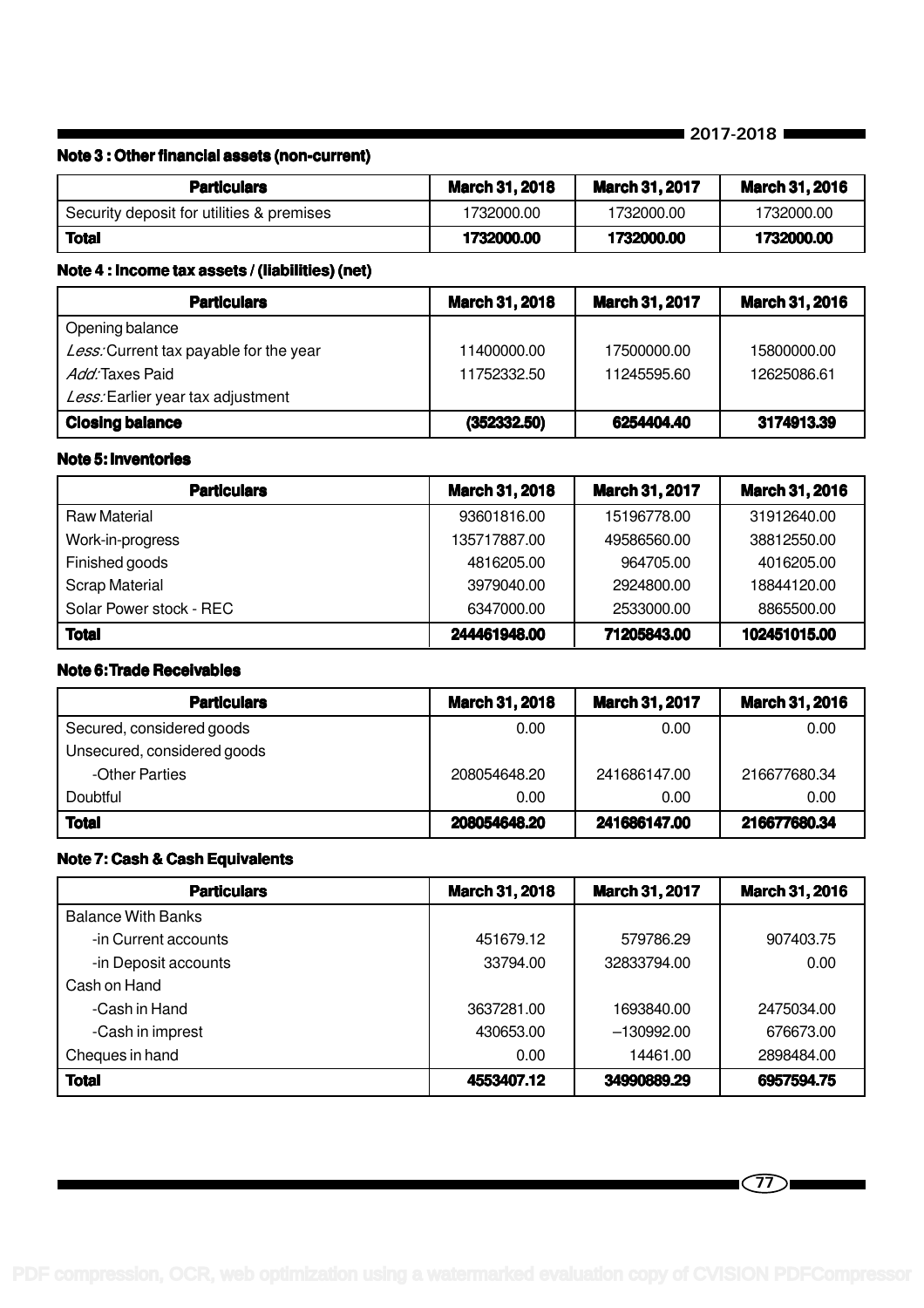#### $2017-2018$

#### **Note 8: Bank balance other than cash and cash equivalents above**

| <b>Particulars</b>                                                                                    | <b>March 31, 2018</b> | <b>March 31, 2017</b> | <b>March 31, 2016</b> |
|-------------------------------------------------------------------------------------------------------|-----------------------|-----------------------|-----------------------|
| - Unpaid dividend account                                                                             | 132567.00             | 147492.00             | 164210.00             |
| - Balance held as margin money or<br>security against borrowing, guarantees<br>and other commitments# | 30298089.80           | 34166022.50           | 27737211.00           |
| - Interest accrued on deposit                                                                         | 1908666.00            | 408666.00             | 896929.00             |
| - SBI SDT Employees Gratuity account                                                                  | 25334.50              | 25983.50              | 27246.00              |
| <b>Total</b>                                                                                          | 32364657.30           | 34748164.00           | 28825596.00           |

#Fixed Deposits with banks held as Margin Money amounting to Rs. 30298089.80, (2016-17 Rs.34166022.50 & 2015-16 Rs.27737211) with maturity more than 12 months.

#### **Note 9 : Loans (current)**

| <b>Particulars</b>                    | <b>March 31, 2018</b> | <b>March 31, 2017</b> | <b>March 31, 2016</b> |
|---------------------------------------|-----------------------|-----------------------|-----------------------|
| Unsecured, Considered Good            |                       |                       |                       |
| -Loan to Other                        | 29868148.75           | 2500000.00            | 4247602.00            |
| (Chirayu Charitable Foundation, Bpl.) |                       |                       |                       |
| <b>Total</b>                          | 29868148.75           | 2500000.00            | 4247602.00            |

#### **Note 10: Other current assets**

| <b>Particulars</b>                      | <b>March 31, 2018</b> | <b>March 31, 2017</b> | <b>March 31, 2016</b> |
|-----------------------------------------|-----------------------|-----------------------|-----------------------|
| Advance to suppliers                    | 10311692.50           | 10035359.50           | 10417829.50           |
| <b>Security Deposit</b>                 | 1362885.00            | 1765085.00            | 1316132.00            |
| Loans and Advances to Employees         | 442027.00             | 596223.00             | 336493.00             |
| Balance with government authorities     |                       |                       |                       |
| -Considered good                        | 7700428.60            | 8826668.00            | 5634555.00            |
| -Considered doubtful                    | 0.00                  | 0.00                  | 0.00                  |
| - Less: Allowance for doubtful advances | 0.00                  | 0.00                  | 0.00                  |
|                                         | 7700428.60            | 8826668.00            | 5634555.00            |
| Prepaid expenses                        | 559443.05             | 2452857.01            | 4811255.50            |
| <b>Total</b>                            | 20376476.15           | 23676192.51           | 22516265.00           |

#### **Note 11 : Deferred Tax Asset / (Liabilities)**

| <b>Particulars</b>                                              | <b>March 31, 2018</b> | <b>March 31, 2017</b> | <b>March 31, 2016</b> |
|-----------------------------------------------------------------|-----------------------|-----------------------|-----------------------|
| The balance comprises temporary differences<br>attributable to: |                       |                       |                       |
| Property, plant and equipment                                   | 14000000.00           | 14700000.00           | 15600000.00           |
| Mat credit entitlement                                          | 0.00                  | 0.00                  | 0.00                  |
| Net deferred tax assets / (Liabilities)                         | 14000000.00           | 14700000.00           | 15600000.00           |

 $(78)$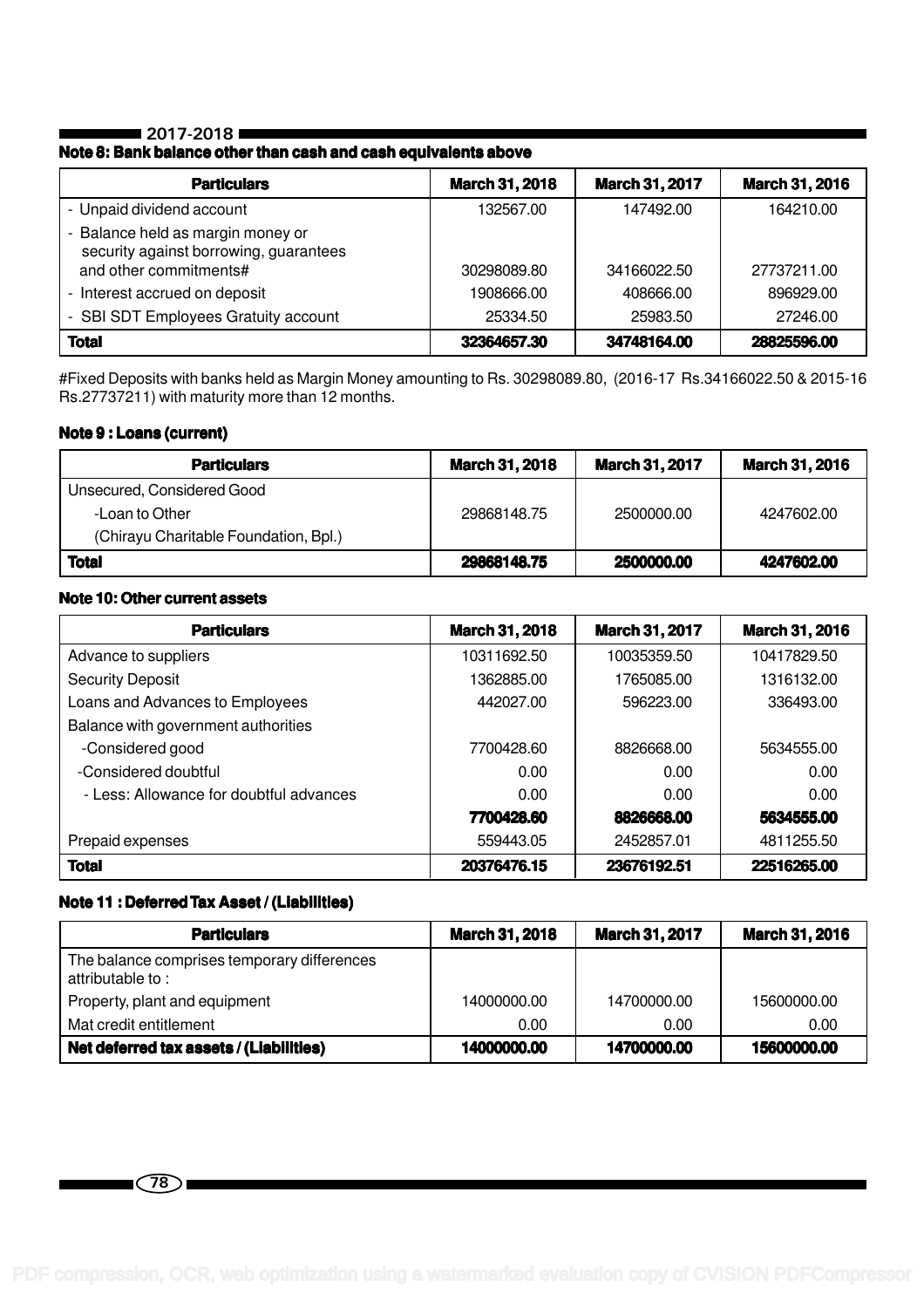#### **Movement in deferred tax balances**

| <b>Particulars</b>              | <b>Balance as</b><br>at April 1,<br>2017 | Recogni-<br>sed in<br>profit or<br>loss | Recogni-<br>sed in<br><b>OCI</b> | <b>Net</b>  | <b>Deferred</b><br><b>tax</b><br>asset | <b>Deferred</b><br>tax<br><b>liability</b> | <b>Balance</b><br><b>as at</b><br><b>March</b><br>31, 2018 |
|---------------------------------|------------------------------------------|-----------------------------------------|----------------------------------|-------------|----------------------------------------|--------------------------------------------|------------------------------------------------------------|
| <b>Deferred tax assets</b>      |                                          |                                         |                                  |             |                                        |                                            |                                                            |
| Property, plant and equipment   | 14700000.00                              | (700000.00)                             | 0.00                             | 14000000.00 | 0.00                                   | 14000000.00                                | 14000000.00                                                |
| Mat credit entitlement          |                                          |                                         |                                  |             |                                        |                                            |                                                            |
| <b>Tax assets (Liabilities)</b> | 14700000.00                              | (700000.00)                             | 0.00                             | 14000000.00 | 0.00                                   | 14000000.00                                | 14000000.00                                                |

| <b>Particulars</b>                                                                    | <b>Balance as</b><br>at April 1,<br>2016 | Recogni-<br>sed in<br>profit or<br>loss | Recogni-<br>sed in<br><b>OCI</b> | <b>Net</b>  | <b>Deferred</b><br><b>tax</b><br>asset | <b>Deferred</b><br><b>tax</b><br>liability | <b>Balance</b><br><b>as at</b><br><b>March</b><br>31, 2017 |
|---------------------------------------------------------------------------------------|------------------------------------------|-----------------------------------------|----------------------------------|-------------|----------------------------------------|--------------------------------------------|------------------------------------------------------------|
| <b>Deferred tax assets</b><br>Property, plant and equipment<br>Mat credit entitlement | 15600000.00                              | (900000.00)                             | 0.00                             | 14700000.00 | 0.00                                   |                                            | 14700000.00   14700000.00                                  |
| Tax assets (Liabilities)                                                              | 15600000.00                              | (900000.00)                             | 0.00                             | 14700000.00 | 0.00                                   |                                            | 14700000.00   14700000.00                                  |

# **Note 12: Equity Share Capital**

#### **a) Authorisesd:**

| <b>Particulars</b>                                     | <b>March 31, 2018</b> | <b>March 31, 2017</b> | <b>March 31, 2016</b> |
|--------------------------------------------------------|-----------------------|-----------------------|-----------------------|
| 3125000 (March 31, 2017; 3125000, April 1, 2017;       |                       |                       |                       |
| 3125000) Equity share of the per value of Rs. 10 each. | 31250000.00           | 31250000.00           | 31250000.00           |
| 50000 (March 31, 2017; 5000, April 1, 2017; 50000)     |                       |                       |                       |
| Preference share of the value of Rs. 10 each.          | 500000.00             | 500000.00             | 500000.00             |
| <b>Total</b>                                           | 31750000.00           | 31750000.00           | 31750000.00           |

# **b) Issued and Subscribed:**

| <b>Particulars</b>                               | <b>March 31, 2018</b> | <b>March 31, 2017</b> | <b>March 31, 2016</b> |
|--------------------------------------------------|-----------------------|-----------------------|-----------------------|
| 3000200 (March 31, 2017; 3000200, April 1, 2017; |                       |                       |                       |
| 3000200) Equity share fully paid up.             | 30002000.00           | 30002000.00           | 30002000.00           |
| <b>Total</b>                                     | 30002000.00           | 30002000.00           | 30002000.00           |

#### **c) Reconciliation of number of equity shares outstanding at the beginningand the end of the year :**

| <b>Particulars</b>                        | <b>March 31, 2018</b> | <b>March 31, 2017</b> | <b>March 31, 2016</b> |
|-------------------------------------------|-----------------------|-----------------------|-----------------------|
| Ouststanding at the beginning of the year | 30002000.00           | 30002000.00           | 30002000.00           |
| Issued during the year                    | 0.00                  | 0.00                  | 0.00                  |
| Ouststanding at the end of the year       | 30002000.00           | 30002000.00           | 30002000.00           |

# **d) Right, preference and restrictions attached to equity shares :**

The Company has issued only one class of equity shares having a par value of Rs.10 each. Each equity shareholder is entitled to one vote per equity share.

 $2017 - 2018$ 

 $(79)$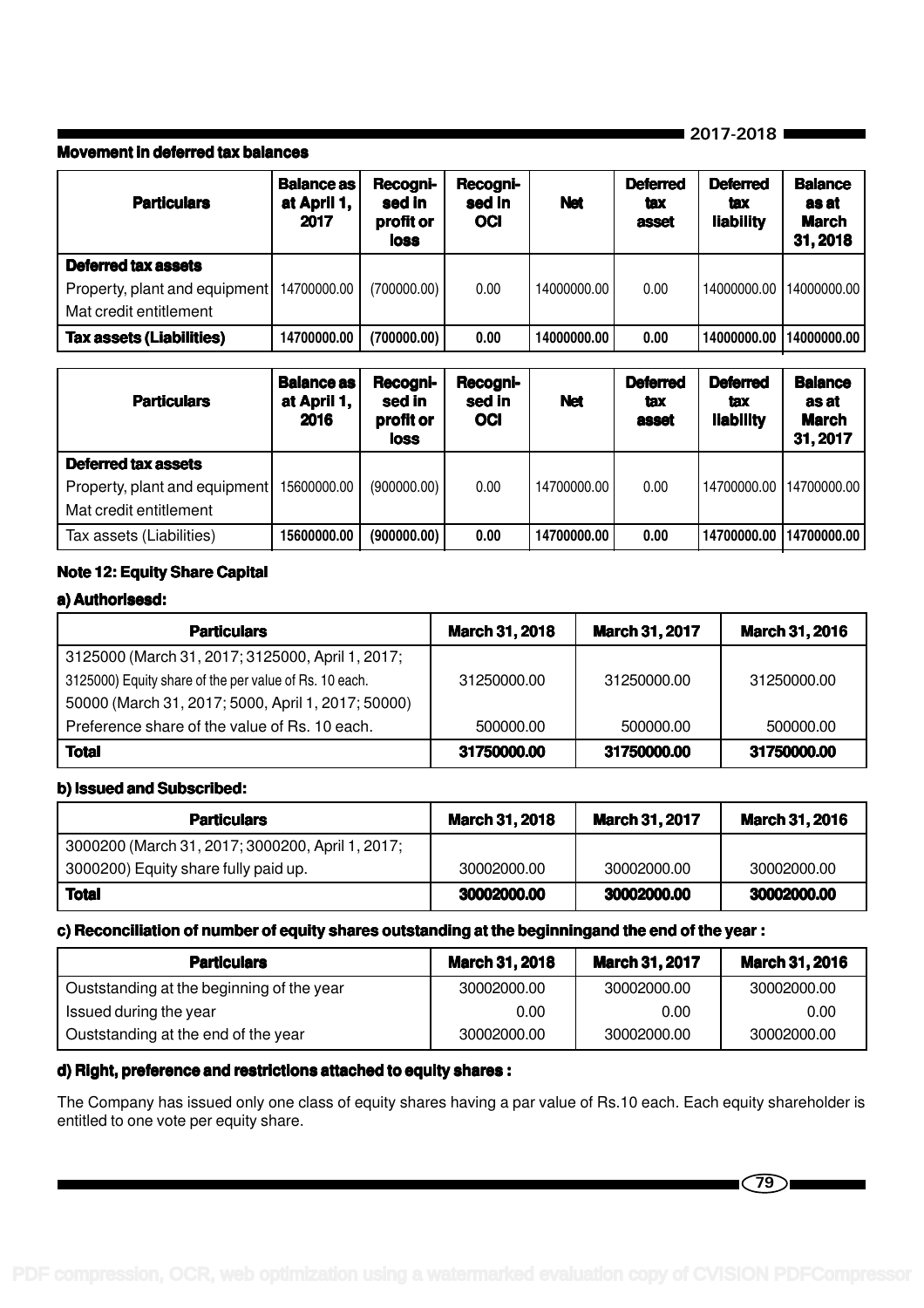#### $\blacksquare$  2017-2018

| <b>Particulars</b>         | <b>March 31, 2018</b> |        | <b>March 31, 2017</b> |        | <b>March 31, 2016</b> |        |
|----------------------------|-----------------------|--------|-----------------------|--------|-----------------------|--------|
| <b>Name of Shareholder</b> | No. of                | % held | No. of                | % held | No. of                | % held |
|                            | <b>shares</b>         |        | <b>shares</b>         |        | <b>shares</b>         |        |
| Mr. Kishore Gupta          | 583500                | 19.45  | 583500                | 19.45  | 583500                | 19.45  |
| Mr. Rakesh Gupta           | 562100                | 18.73  | 562100                | 18.73  | 562100                | 18.73  |
| Mrs. Archna Gupta          | 268300                | 8.94   | 268300                | 8.94   | 268300                | 8.94   |
| Mrs. Manju Gupta           | 241500                | 8.05   | 241500                | 8.05   | 241500                | 8.05   |
| Mr. Mayank Gupta           | 428300                | 14.28  | 428300                | 14.28  | 428300                | 14.28  |

**e) Shareholders holding more than 5% shares in the Company is set out below:**

#### **Note 13: Other equity**

|    | <b>Particulars</b>         | <b>March 31, 2018</b> | <b>March 31, 2017</b> | <b>March 31, 2016</b> |
|----|----------------------------|-----------------------|-----------------------|-----------------------|
| a) | <b>Reserve and surplus</b> |                       |                       |                       |
|    | Security premium reserve   | 5712000.00            | 5712000.00            | 5712000.00            |
|    | Retained earning           | 27265117.78           | 65490882.62           | 33330707.04           |
|    | Capital reserve            | 1031000.00            | 1031000.00            | 1031000.00            |
|    | General reserve            | 350000000.00          | 290000000.00          | 290000000.00          |
|    | Capital redemption reserve | 200000.00             | 200000.00             | 200000.00             |
|    | <b>Total</b>               | 384208117.78          | 362433882.62          | 330273707.04          |

#### **i) Security premium reserve**

| <b>Particulars</b>       | <b>March 31, 2018</b> | <b>March 31, 2017</b> | <b>March 31, 2016</b> |
|--------------------------|-----------------------|-----------------------|-----------------------|
| Opening balance          | 5712000.00            | 5712000.00            | 5712000.00            |
| Transfer during the year |                       |                       |                       |
| <b>Closing balance</b>   | 5712000.00            | 5712000.00            | 5712000.00            |

#### **ii) Retained earnings**

| <b>Particulars</b>             | <b>March 31, 2018</b> | <b>March 31, 2017</b> | <b>March 31, 2016</b> |
|--------------------------------|-----------------------|-----------------------|-----------------------|
| Opening balance                | 65490882.62           | 33330707.04           | 6685447.94            |
| Net profit for the year        | 21774235.16           | 32160175.58           | 31645259.10           |
| <b>Total</b>                   | 87265117.78           | 65490882.62           | 38330707.04           |
| Less: Appropriation:           |                       |                       |                       |
| Transferred to General reserve | 60000000.00           | 0.00                  | 5000000.00            |
| <b>Closing balance</b>         | 27265117.78           | 65490882.62           | 33330707.04           |

#### **iii) Capital reserve**

| <b>Particulars</b>       | <b>March 31, 2018</b> | <b>March 31, 2017</b> | <b>March 31, 2016</b> |
|--------------------------|-----------------------|-----------------------|-----------------------|
| Opening balance          | 1031000.00            | 1031000.00            | 1031000.00            |
| Transfer during the year | 0.00                  | 0.00                  | 0.00                  |
| <b>Closing balance</b>   | 1031000.00            | 1031000.00            | 1031000.00            |

 $\bullet$  (80)  $\bullet$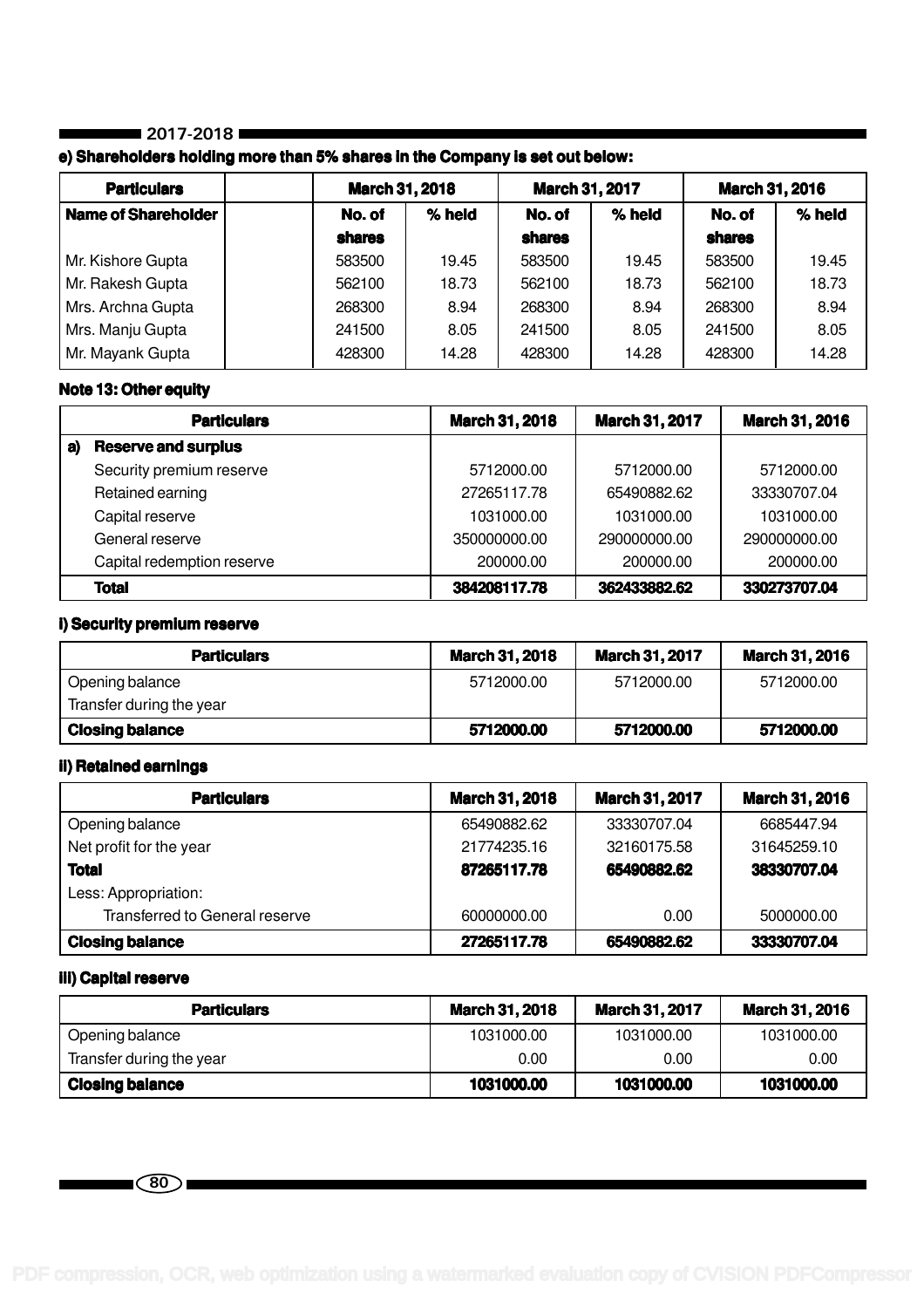#### **iv) General reserve**

| <b>Particulars</b>       | <b>March 31, 2018</b> | <b>March 31, 2017</b> | <b>March 31, 2016</b> |
|--------------------------|-----------------------|-----------------------|-----------------------|
| Opening balance          | 290000000.00          | 290000000.00          | 285000000.00          |
| Transfer during the year | 60000000.00           | 0.00                  | 5000000.00            |
| <b>Closing balance</b>   | 350000000.00          | 290000000.00          | 290000000.00          |

#### **v) Capital redemption reserve**

| <b>Particulars</b>       | <b>March 31, 2018</b> | <b>March 31, 2017</b> | <b>March 31, 2016</b> |
|--------------------------|-----------------------|-----------------------|-----------------------|
| Opening balance          | 200000.00             | 200000.00             | 200000.00             |
| Transfer during the year | 0.00                  | 0.00                  | 0.00                  |
| Closing balance          | 200000.00             | 200000.00             | 200000.00             |

#### **Nature and purpose of reserves:**

#### **i) Security premium reserve**

Security premium reserve is used to record the premium on issue of share. The reserve is utilised in accordance with the provisions of the Act.

#### **ii) Capital redemption reserve**

Capital redemption reserve was created for redemption of preferance shares.

#### **Note 14 : Borrowings (Non-Current)**

|                                | <b>Non-Current</b> |                   |                   | <b>Current maturities of long term debts</b> |                   |                   |
|--------------------------------|--------------------|-------------------|-------------------|----------------------------------------------|-------------------|-------------------|
| <b>Particulars</b>             | March 31,<br>2018  | March 31,<br>2017 | March 31,<br>2016 | March 31,<br>2018                            | March 31,<br>2017 | March 31,<br>2016 |
| <b>Secured</b>                 |                    |                   |                   |                                              |                   |                   |
| <b>Vehicle Loan From Bank</b>  |                    |                   |                   |                                              |                   |                   |
| SBI Car Loan A/c               | 2743004.00         | 3303775.00        | 4215127.00        | 926136.00                                    | 926136.00         | 508226.00         |
| (Against hypothecation of car) |                    |                   |                   |                                              |                   |                   |
| <b>Term Loan From Bank</b>     |                    |                   |                   |                                              |                   |                   |
| HDFC Bank Term Loan A/c        | 10697569.18        | 15487350.27       | 19803817.27       | 4789781.43                                   | 4316467.00        | 3889923.73        |
|                                | 13440573.18        | 18791125.27       | 24018944.27       | 5715917.43                                   | 5242603.00        | 4398149.73        |
| <b>Unsecured</b>               |                    |                   |                   |                                              |                   |                   |
| <b>TOTAL</b>                   | 13440573.18        | 18791125.27       | 24018944.27       | 5715917.43                                   | 5242603.00        | 4398149.73        |

14.1 Term Loan from HDFC Bank Ltd is Secured by First charge on the entire fixed assets of the Company including Land and Buildings situated at S.No.13/2/2 Village Gagorni, District Rajgarh.

14.2 Car Loan from State Bank of India is secured by hypothecation of the Car purchased.

#### **Note 15 : Borrowing (Current)**

| <b>Particulars</b>      | <b>Maturity</b><br><b>Date</b> | <b>Terms of</b><br>repayment | Coupan/<br><b>Interest</b><br>rate | <b>March 31,</b><br>2018 | March 31,<br>2017 | March 31,<br>2016 |
|-------------------------|--------------------------------|------------------------------|------------------------------------|--------------------------|-------------------|-------------------|
| <b>Secured</b>          |                                |                              |                                    |                          |                   |                   |
| <b>From Banks</b>       |                                |                              |                                    |                          |                   |                   |
| - working Capital Loans |                                |                              |                                    |                          |                   |                   |
| <b>Cash Credit</b>      |                                |                              |                                    |                          |                   |                   |
|                         |                                |                              |                                    |                          |                   |                   |

 $\bigcirc$ 81)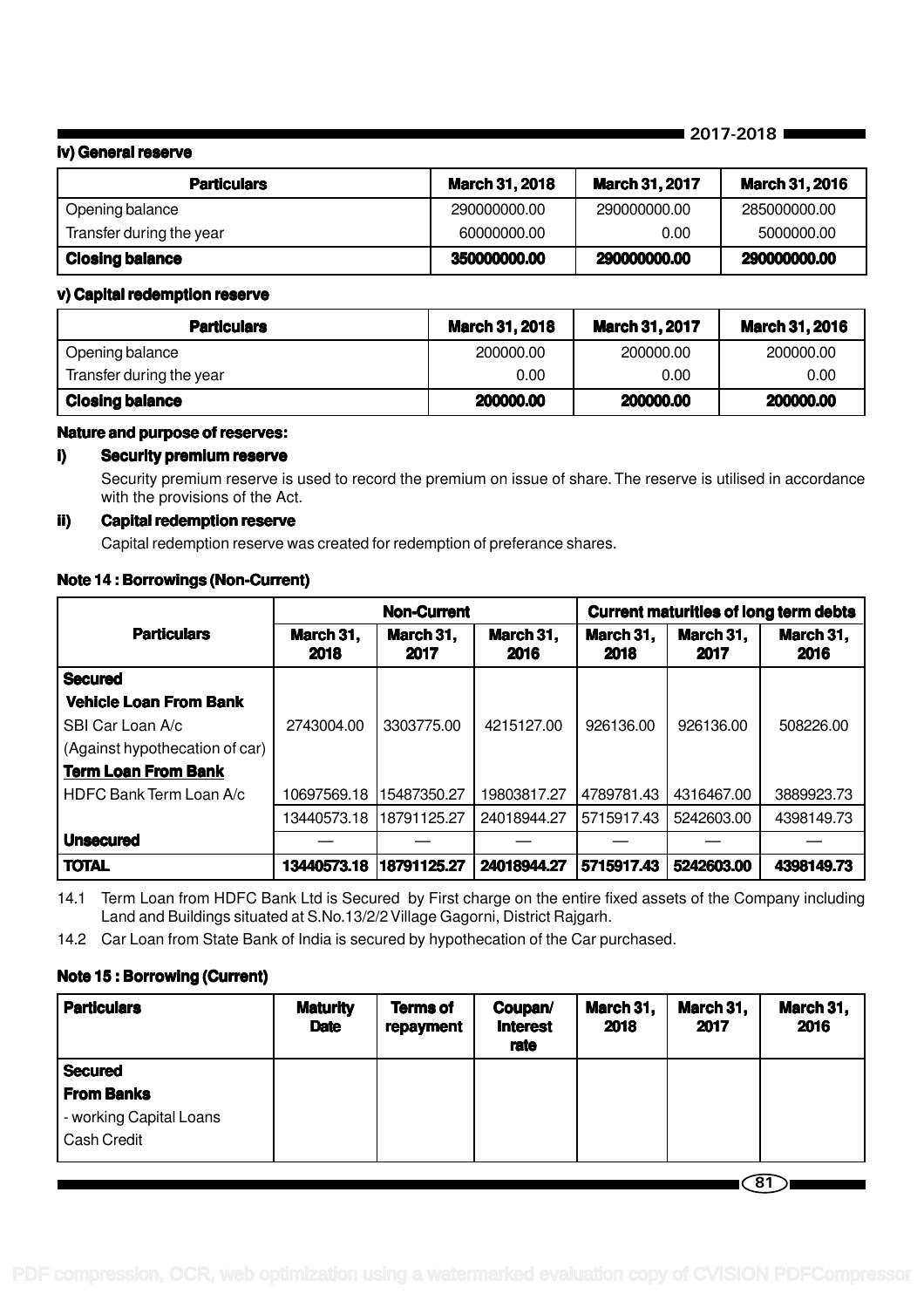| 2017-2018               |            |            |              |                         |                         |             |
|-------------------------|------------|------------|--------------|-------------------------|-------------------------|-------------|
| HDFC Bank CC A/c        | Payment on | Payable on | ROI 9.60%    |                         |                         |             |
| <b>Unsecured</b>        | demand     | demand     | $(MCLR +$    |                         | 44365186.47 20210545.85 | 29243456.03 |
| From Banks              |            |            | 1.50%, MCLR  |                         |                         |             |
| - working Capital Loans |            |            | $= 8.10\%$ ) |                         |                         |             |
| From others             |            |            |              | 0.00                    | 0.00                    | 0.00        |
| <b>TOTAL</b>            |            |            |              | 44365186.47 20210545.85 |                         | 29243456.03 |

#### **Details of security:**

Working Capital loan is secured by first charge over entire current assets of the Company and by first mortgage/charge on immovable properties situated at 92-A, Industrial Area, Govindpura, Bhopal. All credit facilities from HDFC Bank Ltd. India including Term Loan as per Note 14 above is collaterally secured by Equitable Mortgage of house property at E-1/207 owned by Shri Kishore Gupta Director of the Company also also by their personal guarantee.

#### **Details of guarantees given by directors:**

| <b>Particulars</b>                   | <b>March 31, 2018</b> | <b>March 31, 2017</b> | <b>March 31, 2016</b> |
|--------------------------------------|-----------------------|-----------------------|-----------------------|
| Loans repayable on demand From Banks | 44365186.47           | 20210545.85           | 29243456.03           |
| <b>TOTAL</b>                         | 44365186.47           | 20210545.85           | 29243456.03           |

The company does not have any dafault as on the Balance Sheet date in repayment of any loan or interest.

#### **Note 16 : Trade Payables**

| <b>Particulars</b>                 | <b>March 31, 2018</b> | <b>March 31, 2017</b> | <b>March 31, 2016</b> |
|------------------------------------|-----------------------|-----------------------|-----------------------|
| Micro Small And Medium Enterprises | 102512245.00          | 9250190.00            | 8932690.00            |
| Others                             | 5684176.00            | 4928300.00            | 4518033.00            |
| Trade payables to related parties  |                       |                       |                       |
| <b>TOTAL</b>                       | 108196421.00          | 14178490.00           | 13450723.00           |

There is no outstanding amount overdue as on March 31, 2018 to Micro, small and medium enterprises on account of principal or interest **(March 31, 2017: Nil, April 1, 2016 : Nil)**

\*The details of classification of entities into Micro, Small and Medium as identified by the management on the basis of available information.This has been relied up on by the auditors.

#### **Note 17 : Other financial liabilities (Current)**

| <b>Particulars</b>                                              | <b>March 31, 2018</b> | <b>March 31, 2017</b> | <b>March 31, 2016</b> |
|-----------------------------------------------------------------|-----------------------|-----------------------|-----------------------|
| Current maturities of non-current borrowings<br>(refer note 13) | 5715917.43            | 5242603.00            | 4398149.73            |
| Interest accrued                                                | 0.00                  | 0.00                  | 0.00                  |
| Capital creditors                                               | 0.00                  | 0.00                  | 0.00                  |
| Book overdraft                                                  | 0.00                  | 0.00                  | 0.00                  |
| Unclaim dividend                                                | 134850.00             | 145940.50             | 155878.50             |
| Others payables*                                                | 15053237.00           | 17723096.00           | 19953170.97           |
| Advance Received against Court Order                            | 2114830.00            | 2114830.00            | 2114830.00            |
| <b>TOTAL</b>                                                    | 23018834.43           | 25226469.50           | 26622029.20           |

\*Includes Statutory dues, Security deposits & Advance from customers.

 $\binom{82}{ }$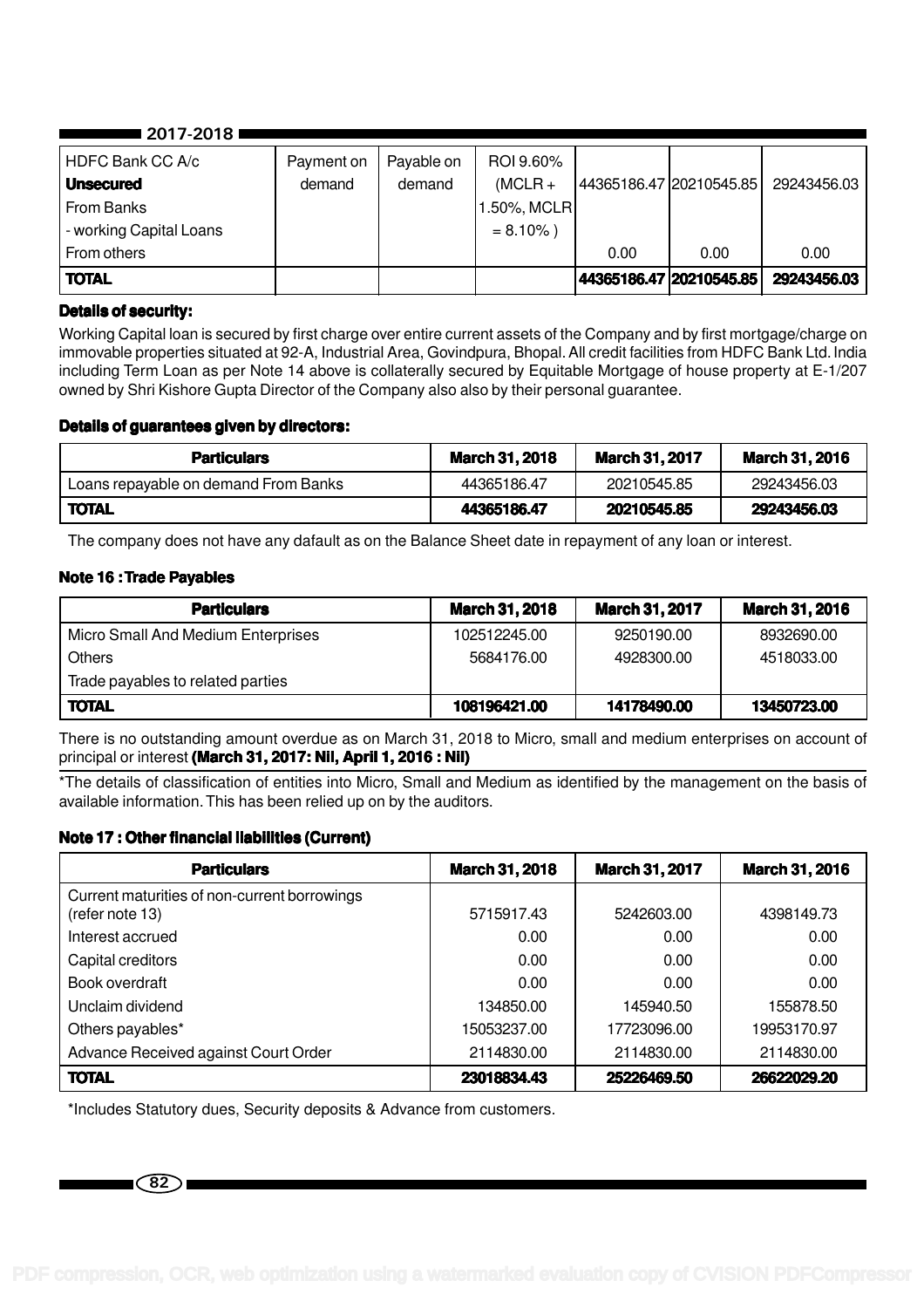**Note 18 : Revenue from operations**

| <b>Particulars</b>                         | <b>March 31, 2018</b> | <b>March 31, 2017</b> |
|--------------------------------------------|-----------------------|-----------------------|
| Sale of products (including excise duty*)  | 447429741.19          | 466531383.00          |
| Sales of Solar Power                       | 3435800.00            | 5982893.00            |
| Other operating revanue                    |                       |                       |
| - Income from services rendered - Projects | 208305391.25          | 190657855.00          |
| - Other (Including scrap sales)            | 3076694.00            | 5118314.00            |
| <b>TOTAL</b>                               | 662247626.44          | 668290445.00          |

\* Up to 30 th June, 2017

#### **Note 19 : Other Income**

| <b>Particulars</b>          | <b>March 31, 2018</b> | <b>March 31, 2017</b> |
|-----------------------------|-----------------------|-----------------------|
| Income received on:         |                       |                       |
| <b>Bank Deposit</b>         | 2735166.65            | 3589973.60            |
| <b>Other Deposit</b>        | 4470316.75            | 3700007.83            |
| Late Delivery Damages       | 0.00                  | 8715883.00            |
| Sundry Balance written back | 1027068.40            | 16337.97              |
| <b>TOTAL</b>                | 8232551.80            | 16022202.40           |

#### **Note 20 : Cost of Material consumed**

| <b>Particulars</b>                            | <b>March 31, 2018</b> | <b>March 31, 2017</b> |
|-----------------------------------------------|-----------------------|-----------------------|
| Raw materials as at the beginning of the year | 15196778.00           | 31912640.00           |
| Add: Purchase                                 | 666005705.20          | 483470492.00          |
| <b>Sub Total</b>                              | 681202483.20          | 515383132.00          |
| Less: Cenvat & VAT Consumes                   | 65126005.65           | 48731435.00           |
| Less: Raw materials as at the end of the year | 93601816.00           | 15196778.00           |
| <b>TOTAL</b>                                  | 522474661.55          | 451454919.00          |

#### **Note 21 : Changes in inventories of work-in-progress and finished goods**

| <b>Particulars</b>      | March 31, 2018 | <b>March 31, 2017</b> |
|-------------------------|----------------|-----------------------|
| <b>Closing balance:</b> |                |                       |
| Finished goods          | 4816205.00     | 964705.00             |
| Work-in-progress        | 135717887.00   | 49586560.00           |
| Scrap                   | 3979040.00     | 2924800.00            |
| Solar Power             | 6347000.00     | 2533000.00            |
|                         | 150860132.00   | 56009065.00           |
| <b>Opening balance:</b> |                |                       |
| Finished goods          | 964705.00      | 4016205.00            |
| Work-in-progress        | 49586560.00    | 53812550.00           |
| Scrap                   | 2924800.00     | 3844120.00            |
| Solar Power             | 2533000.00     | 8865500.00            |
|                         | 56009065.00    | 70538375.00           |
| <b>TOTAL</b>            | (94851067.00)  | 14529310.00           |
|                         |                |                       |

 $\blacksquare$  (83)

 $\blacksquare$  2017-2018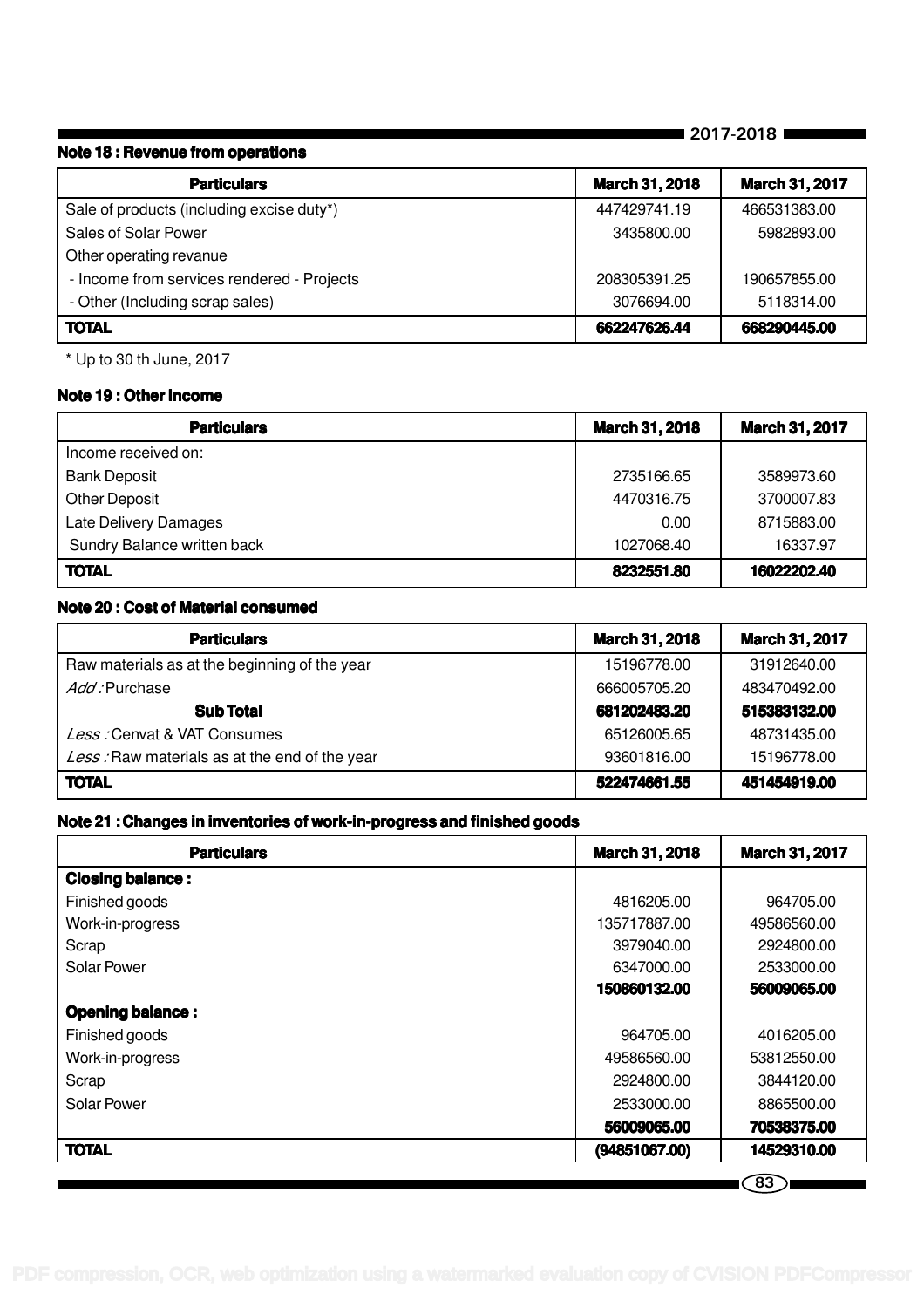# $2017 - 2018$

**Note 22 : Excise Duty**

| <b>Particulars</b> | <b>March 31, 2018</b> | <b>March 31, 2017</b> |
|--------------------|-----------------------|-----------------------|
| <b>Excise Duty</b> | 64414856.65           | 36236030.00           |
| <b>TOTAL</b>       | 64414856.65           | 36236030.00           |

\* Up to 30 th June, 2017

# **Note 23 : Employees benefit expenses**

| <b>Particulars</b>                        | <b>March 31, 2018</b> | <b>March 31, 2017</b> |
|-------------------------------------------|-----------------------|-----------------------|
| Salaries and Wages                        | 20721063.00           | 15717382.00           |
| Contribution to Provident and Other Funds | 546879.00             | 500017.00             |
| <b>Staff Welfare Expenses</b>             | 794520.18             | 776217.00             |
| <b>TOTAL</b>                              | 22062462.18           | 16993616.00           |

# **Note 24 : Finance cost**

| <b>Particulars</b>                    | <b>March 31, 2018</b> | <b>March 31, 2017</b> |
|---------------------------------------|-----------------------|-----------------------|
| Interest expenses on bank borrowings  | 4244997.72            | 3420405.27            |
| Interest expenses on other borrowings | 377080.00             | 432365.00             |
| Other borrowing cost                  | 6300070.04            | 5624684.64            |
| <b>TOTAL</b>                          | 10922147.76           | 9477454.91            |

# **Note 25 : Depreciation and amortisation expenses**

| <b>Particulars</b>                                              | <b>March 31, 2018</b> | <b>March 31, 2017</b> |
|-----------------------------------------------------------------|-----------------------|-----------------------|
| Depreciation of property, plant and equipment<br>(refer note 2) | 7693153.33            | 7886658.00            |
| <b>TOTAL</b>                                                    | 7693153.33            | 7886658.00            |

#### **Note 26 : Other expenses**

| <b>Particulars</b>                   | <b>March 31, 2018</b> | <b>March 31, 2017</b> |
|--------------------------------------|-----------------------|-----------------------|
| Carriage inward                      | 9357189.96            | 5743068.00            |
| Consumption of tools                 | 482263.28             | 329562.00             |
| Entry tax                            | 294812.00             | 1365377.00            |
| Power & Fuel Charges                 | 4813593.64            | 4284765.00            |
| Job Work                             | 39742524.20           | 26810114.00           |
| Labour Charges                       | 3096490.00            | 1461490.00            |
| Machinery maintenance                | 2908136.76            | 1608171.00            |
| T'mer repair under guarantee         | 125106.00             | 77675.00              |
| <b>Testing Expenses</b>              | 2118025.42            | 3968360.00            |
| <b>VAT</b>                           | 15025769.00           | 26586066.00           |
| Consumption of Packing material      | 198946.36             | 105447.00             |
| Carriage outward                     | 4647645.00            | 6589810.00            |
| Service Tax on Carriage Outward      | 70271.00              | 236588.00             |
| <b>Advertisement &amp; Publicity</b> | 85512.24              | 153786.00             |
| <b>Tender Expenses</b>               | 45765.00              | 554784.01             |

 $\overline{\bullet}$ (84)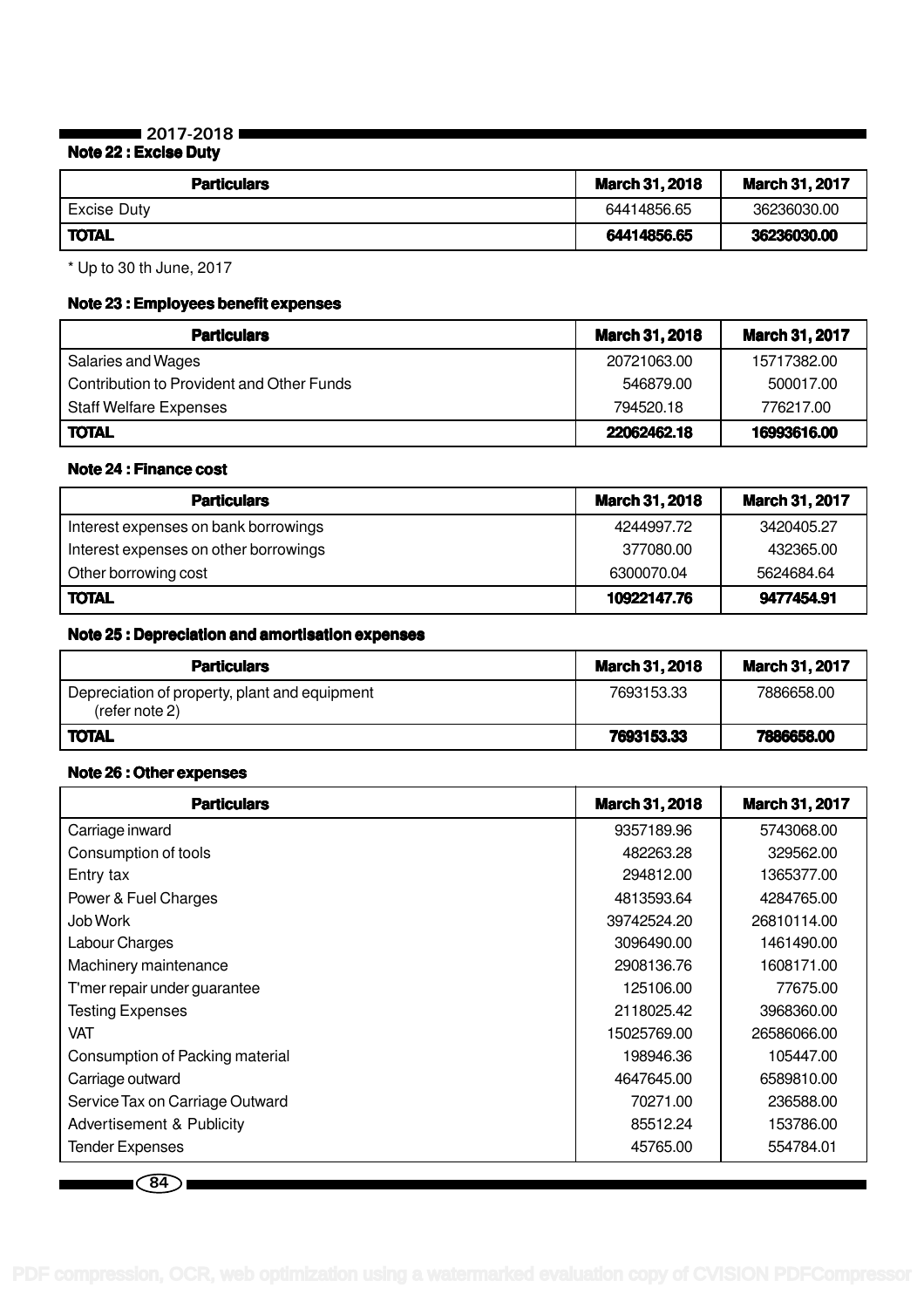| $\blacksquare$ 2017-2018                     |              |             |
|----------------------------------------------|--------------|-------------|
| Office and General Expenses (Project)        | 1020897.86   | 0.00        |
| Security Expenses (Project ADB)              | 301955.00    | 0.00        |
| Late Delivery Expenses                       | 5943730.00   | 0.00        |
| Godown Rent                                  | 450000.00    | 345000.00   |
| <b>Entertainment Expenses</b>                | 216824.04    | 147380.96   |
| <b>Building Maintenance</b>                  | 156959.66    | 196487.00   |
| Computer maintenance                         | 75374.81     | 110503.00   |
| Electrical maintenance                       | 530830.80    | 367304.00   |
| VAT FY 2014-15                               | 0.00         | 2003.00     |
| Entry Tax After Assessment F.Y. 2014-15      | 0.00         | 20666.00    |
| CST 2012-13 After Assessment                 | 0.00         | 45820.00    |
| CST FY 2014-15                               | 0.00         | 140532.00   |
| Furniture maintenance                        | 27039.20     | 41991.00    |
| Office Equipment maintenance                 | 12945.00     | 82805.00    |
| Vehicle maintenance                          | 323993.64    | 182073.00   |
| Conveyance Expenses                          | 1408797.32   | 908720.00   |
| Books & periodicals                          | 4400.00      | 2744.00     |
| Insurance                                    | 1331331.00   | 388622.00   |
| Labour Welfare Cess Expenses (ADB Project)   | 1109487.00   | 1381177.00  |
| Listing fee                                  | 252500.00    | 201000.00   |
| Professional charges                         | 1255736.31   | 1521896.00  |
| Professional tax                             | 2500.00      | 2500.00     |
| Rates, Fees & Taxes                          | 988363.00    | 2708232.10  |
| <b>Directors Sitting Fees</b>                | 18000.00     | 15000.00    |
| Payment to Auditors (refer note 26(a) below) | 78250.00     | 93349.00    |
| Postage & Telegraph                          | 126032.10    | 130157.00   |
| <b>Stationary &amp; Printing</b>             | 459883.82    | 454539.00   |
| Subscription                                 | 699659.76    | 148865.00   |
| <b>Sundry Expenses</b>                       | 441999.22    | 1723997.00  |
| Swachh Bharat Cess                           | 1812.00      | 8521.00     |
| Krishi Kalyan Cess                           | 1812.00      | 6427.00     |
| Telephone expenses                           | 302179.80    | 447480.35   |
| Travelling expenses                          | 4311003.01   | 3906121.88  |
| Vehicle running expenses                     | 423382.40    | 2188251.00  |
| CSR Expenses (refer note 26(b) below)        | 0.00         | 100000.00   |
| <b>TOTAL</b>                                 | 105289728.61 | 97895227.30 |

# **Note 26(a) : Details of payment to auditors**

| <b>Particulars</b>   | <b>March 31, 2018</b> | <b>March 31, 2017</b> |
|----------------------|-----------------------|-----------------------|
| Payments to auditors |                       |                       |
| Audit fee            | 55000.00              | 57500.00              |
| Tax audit fee        | 17500.00              | 17250.00              |
| Other matters        | 5750.00               | 18599.00              |
| <b>TOTAL</b>         | 78250.00              | 93349.00              |
|                      |                       |                       |
|                      |                       | 85                    |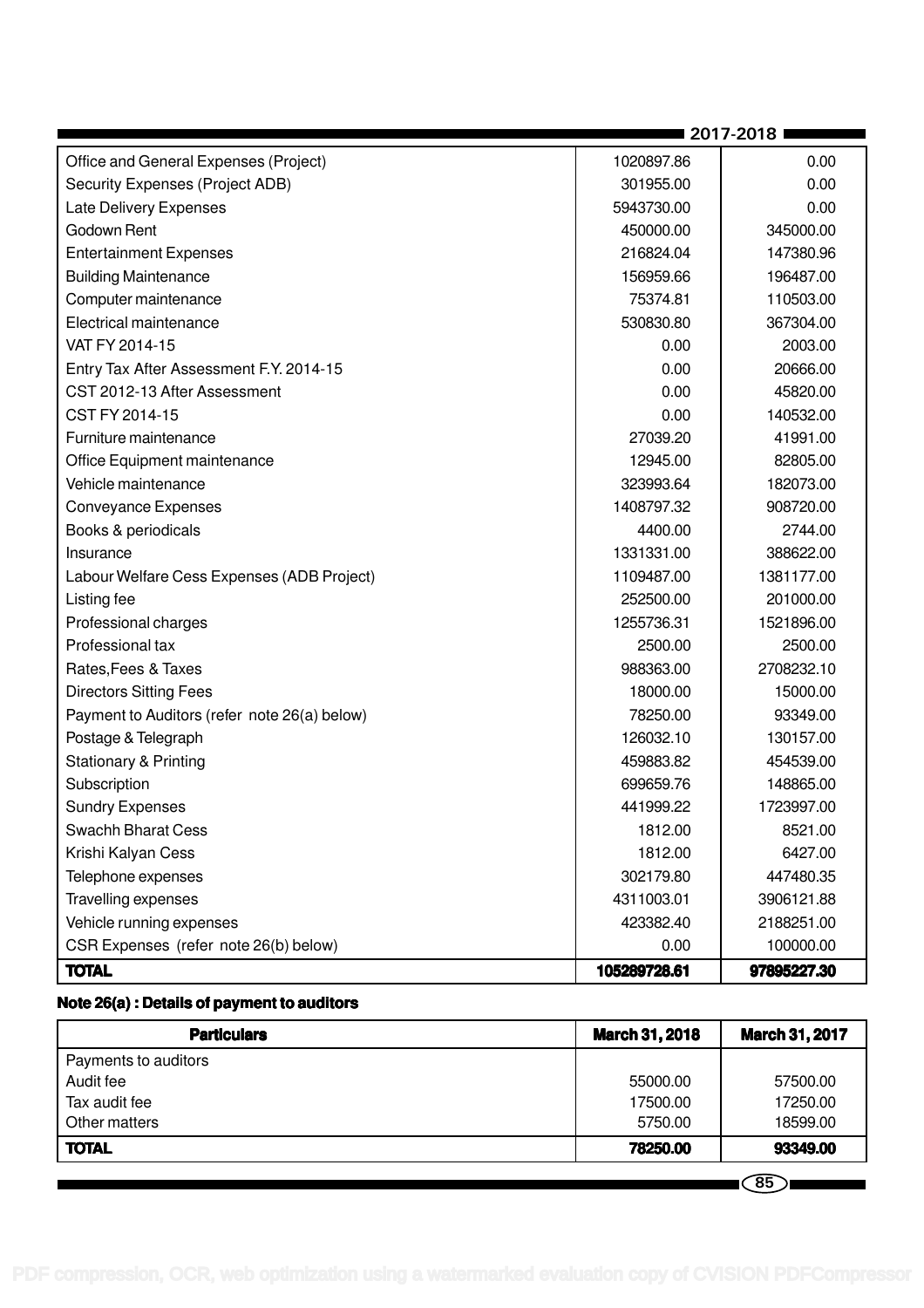#### $2017-2018$

# **Note 26(b) : Corporate social responsibility expenditure**

| <b>Particulars</b>                              | <b>March 31, 2018</b> | <b>March 31, 2017</b> |
|-------------------------------------------------|-----------------------|-----------------------|
| Contribution to tribal rehabilitation programme | 0.00                  | 100000.00             |
| <b>TOTAL</b>                                    | 0.00                  | 100000.00             |

#### **Note 27 : Income tax expenses**

This note provide an analysis of the Company's income tax expenses, show amounts that are recognised directly in equity and how the tax expense is affected by non-assessable and non-deductable items.

#### **(a) Income tax expenses**

| <b>Particulars</b>                                | <b>March 31, 2018</b> | <b>March 31, 2017</b> |
|---------------------------------------------------|-----------------------|-----------------------|
| <b>Current tax</b>                                |                       |                       |
| Current tax on profits for the year               | 11400000.00           | 17500000.00           |
| Current tax expenses relating to prior year       | 0.00                  | 1079256.61            |
| <b>Total current tax expenses</b>                 | 11400000.00           | 18579256.61           |
| Deferred income tax liability / (asset), net      |                       |                       |
| Origination and reversal of temporary differences | (700000.00)           | (900000.00)           |
| Change in tax rate                                |                       |                       |
| Recognition of previously unrecognised tax losses |                       |                       |
| Total deferred tax expenses / (benefit)           | (700000.00)           | (900000.00)           |
| Tax expenses for the year                         | 10700000.00           | 17679256.61           |

#### **(b) Reconciliation of tax expense and the accounting profit multiplied by India's tax rate:**

| <b>Particulars</b>                                                                         | <b>March 31, 2018</b> | <b>March 31, 2017</b> |
|--------------------------------------------------------------------------------------------|-----------------------|-----------------------|
| Profit before income tax expenses                                                          | 32474235.16           | 49839432.19           |
| Tax at the Indian tax rate of 33.063% (2016-17) - 33.063%                                  | 10736956.00           | 16478411.00           |
| Tax effect of amounts which are not deductible (taxable) in<br>calculating taxable income: | 0.00                  | 0.00                  |
| - Difference of PPE WDV in tax books and books of accounts                                 | 937413.00             | 946867.00             |
| - Weighted deduction on research and development expenditure                               | 0.00                  | 0.00                  |
| - Corporate social responsibility expenditure                                              | 0.00                  | 33063.00              |
| - Fine & penalty                                                                           | 0.00                  | 0.00                  |
| - Adjustments for current tax of prior periods                                             | (326604.00)           | 0.00                  |
| - Tax losses now recouped to reduce current tax expenses                                   | 0.00                  | 0.00                  |
| - Other items                                                                              | 52235.00              | 41659.00              |
| Income tax expenses                                                                        | 11400000.00           | 17500000.00           |

#### **Note 28 : Earning Per Share**

| <b>Particulars</b>        | <b>March 31, 2018</b> | <b>March 31, 2017</b> |
|---------------------------|-----------------------|-----------------------|
| Basic Earning per share   | 7.26                  | 10.72                 |
| Diluted earning per share | 7.26                  | 10.72                 |

The calculation of basic and diluted earnings per share has been based on the following profit attributable to equity shareholders and weighted-average number of equity shares outstanding

 $\blacksquare$  (86)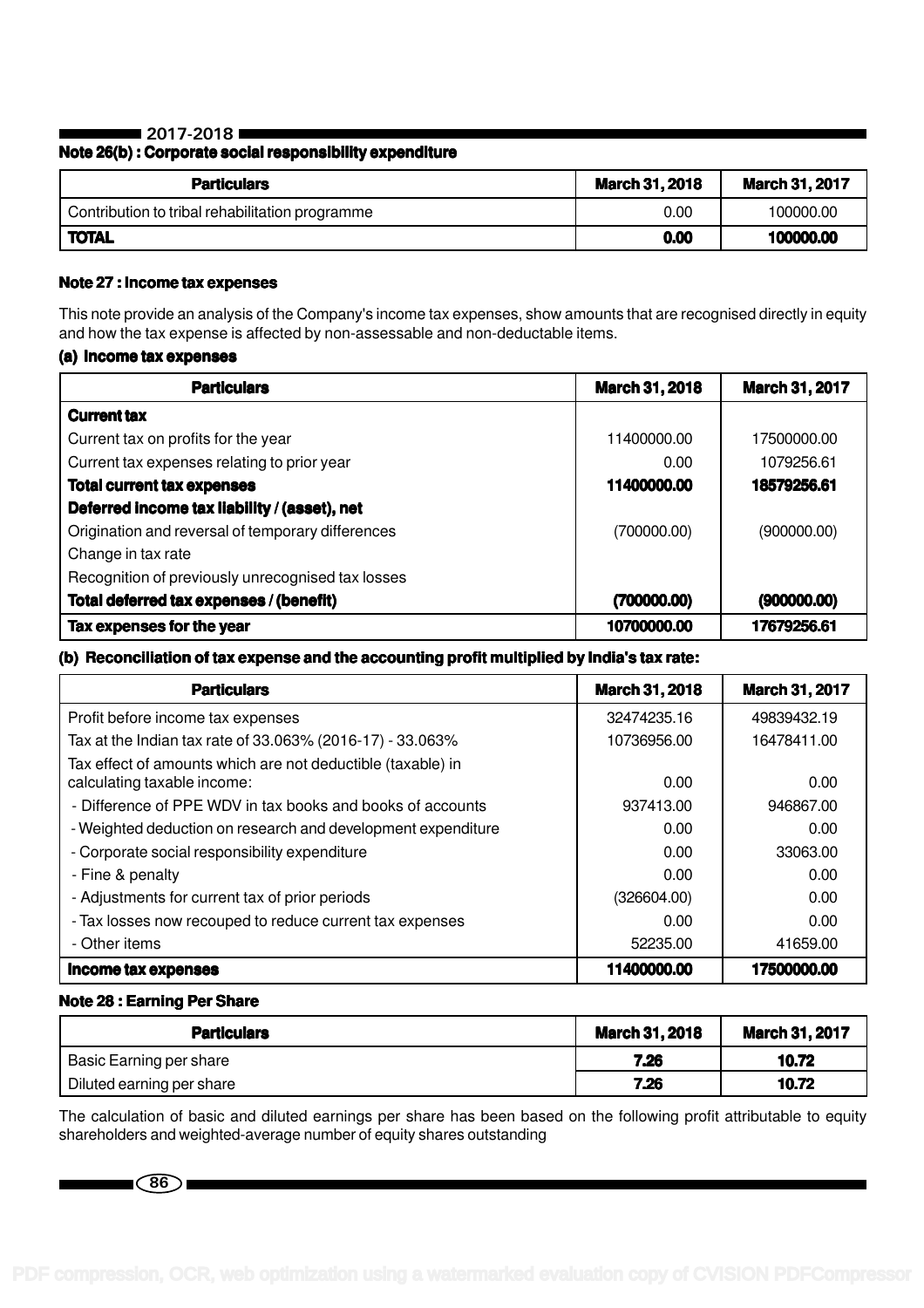|                                                                                                   | 2017-2018             |                       |
|---------------------------------------------------------------------------------------------------|-----------------------|-----------------------|
| <b>Particulars</b>                                                                                | <b>March 31, 2018</b> | <b>March 31, 2017</b> |
| i. Profit attributable to equity shareholders (Basic & Diluted)                                   |                       |                       |
| Profit/(loss) for the year, attributable to equity shareholders of the company                    | 21774235.16           | 32160175.58           |
| <b>Particulars (No. of Shares)</b>                                                                | <b>March 31, 2018</b> | <b>March 31, 2017</b> |
| i. Weighted average number of equity shares (Basic)                                               |                       |                       |
| Issued equity shares as at the beginning of the year                                              | 3000200.00            | 3000200.00            |
| Effect of share option excercises                                                                 | 0.00                  | 0.00                  |
| Weighted average number of shares as at the end of the year                                       | 3000200.00            | 3000200.00            |
| Weighted-average number of equity shares (basic) as at the beginning<br>of the year               | 3000200.00            | 3000200.00            |
| Adjustments for calculation of diluted earning per share                                          |                       |                       |
| - Equity share option                                                                             | 0.00                  | 0.00                  |
| Weighted average number of equity shares and potencial equity<br>shares as at the end of the year | 3000200.00            | 3000200.00            |
| <b>Note 29 : Related Party</b>                                                                    |                       |                       |
| 1.<br><b>Key Managerial Personnel</b>                                                             |                       |                       |

Mr. Kishore Gupta Mr. Rakesh Gupta Mr. Mayank Gupta

# **2. Entities under common control**

Bhopal Wires Private Limited Neha Industries

#### **3. Transactions with related parties**

The following transactions occurred with related parties :-

| <b>Particulars</b>                   | <b>Relationship</b>                     | March 31, 2018 | <b>March 31, 2017</b> |
|--------------------------------------|-----------------------------------------|----------------|-----------------------|
| <b>Purchase of Goods</b>             |                                         |                |                       |
| Bhopal Wires Private Limited, Bhopal | Entities under common control           | 3124832.00     | 3579750.00            |
| Neha Industries, Mandideep           | Entities under common control           | 9548490.00     | 56704905.00           |
| <b>Job Work from</b>                 |                                         |                |                       |
| Bhopal Wires Private Limited, Bhopal | Entities under common control           | 87288.00       | 2840717.00            |
| <b>Advance given</b>                 |                                         |                |                       |
| Bhopal Wires Private Limited, Bhopal | Entities under common control           | 3517917.00     | 1368300.00            |
| Neha Industries, Mandideep           | Entities under common control           | 2511467.00     | 2109977.00            |
| <b>Professional Fee/Salary paid</b>  |                                         |                |                       |
| Mr. Kishore Gupta                    | Key Management Personnel                | 1916640.00     | 1742400.00            |
| Mr. Rakesh Gupta                     | Key Management Personnel                | 1277760.00     | 1161600.00            |
| Mr. Mayank Gupta                     | Relative of Key Management<br>Personnel | 958320.00      | 871200.00             |

 $\overline{\text{87}}$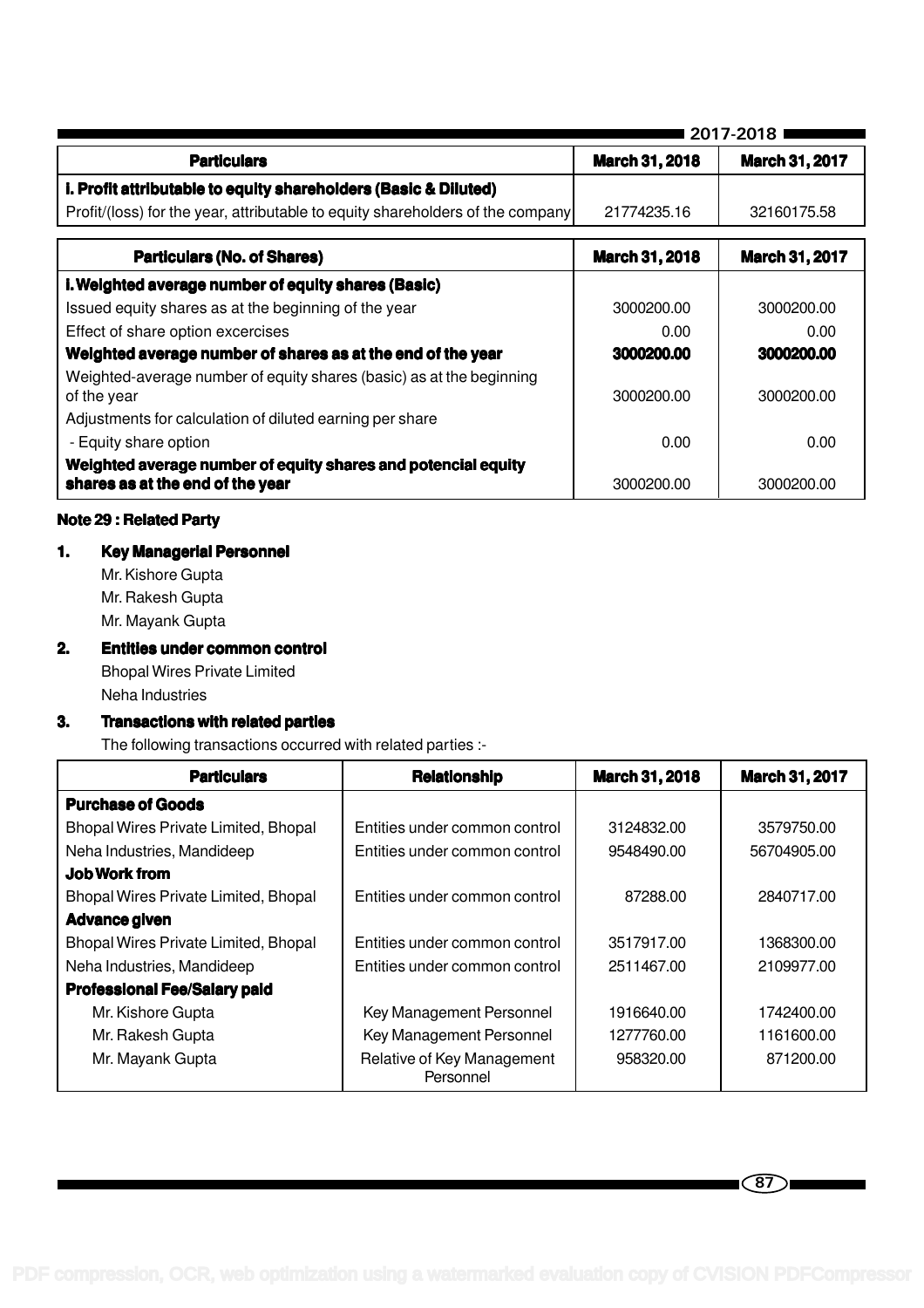#### **5. Outstanding balances of related parties**

| <b>Particulars</b>                                     | <b>Relationship</b>                                            | March 31,<br>2018        | March 31,<br>2017        | March 31,<br>2016  |
|--------------------------------------------------------|----------------------------------------------------------------|--------------------------|--------------------------|--------------------|
| <b>Trade Receivable</b>                                |                                                                |                          |                          |                    |
| <b>Bhopal Wires Private Limited</b><br>Neha Industries | Entities under common control<br>Entities under common control | 3517917.00<br>2511487.00 | 1368300.00<br>2109977.00 | 0.00<br>1714285.00 |

**Amt. in Lacs (Rs)**

#### **Note 30 : Contingent liabilities**

**Particulars March 31, 2018 March 31, 2017 March 31, 2016 Contingent liabilities** The group had contingent liabilities at March 31, 2018 in respect of: a. Claims against the company not acknowledged as debts **- Service Tax** Period April 2009 - December 2011 (Appeal pending) | 11.84 | 11.84 | 11.84 **- Income Tax** Assessment Year 2013-14 (Appeal pending) 1.289 1.289 1.289 Assessment Year 2015-16 (Appeal pending)  $\begin{array}{|c} \hline \text{0.85} \end{array}$  0.85 0.85 0.85 **- Sales Tax** Appeal against CST Assessment order No. 57/16 **DT.** 21.02.2018 (2015-16) 1.51 Appeal against CST Assessment order No.-----------------------------(2014-15) 4.22 Appeal against CST Assessment order No.--------------28.02.2015 (2012-13) 1.83 | 2.29 | 3.05 b. Guarantee outstanding and the 2339.51 | 2581.97 | 1713.25 c. Letters of Credit given by company (Different letter of credits issued to various supplies for supply of material to us. 306.87 NIL NIL

# **Note 31 : Commitments**

# **Note 32 : First time adoption of Ind AS**

#### **Transition to Ind AS**

These are the company's first financial statements prepaired in accordance with Ins AS.

The accounting policies set out in Note 1 have been applied in preparing financial statements for the year ended March 31, 2018, the comparative information presented in these financial statements for the year ended March 31, 2017 and in the preparation of an opening Ind AS balance sheet at April 1, 2016 (the company's date of transition). In preparing its opening Ind AS balance sheet, the company has adjusted the amounts reported previously in financial statements prepared in accordance with the accounting standards notified under Companies (Accounting Standard) Rules, 2006 (as amended) and other relavent provisions of the Act (Previous GAAP or Indian GAAP). An explanation of how the transition from previous GAAP to Ind AS has affected the comany's financial position, financial performance and cash flows is set out in the following tables and notes.

- A. Exemption and exceptions availed
- B. Reconciliations between previous GAAP and Ind AS
- C. Notes to first-time adoption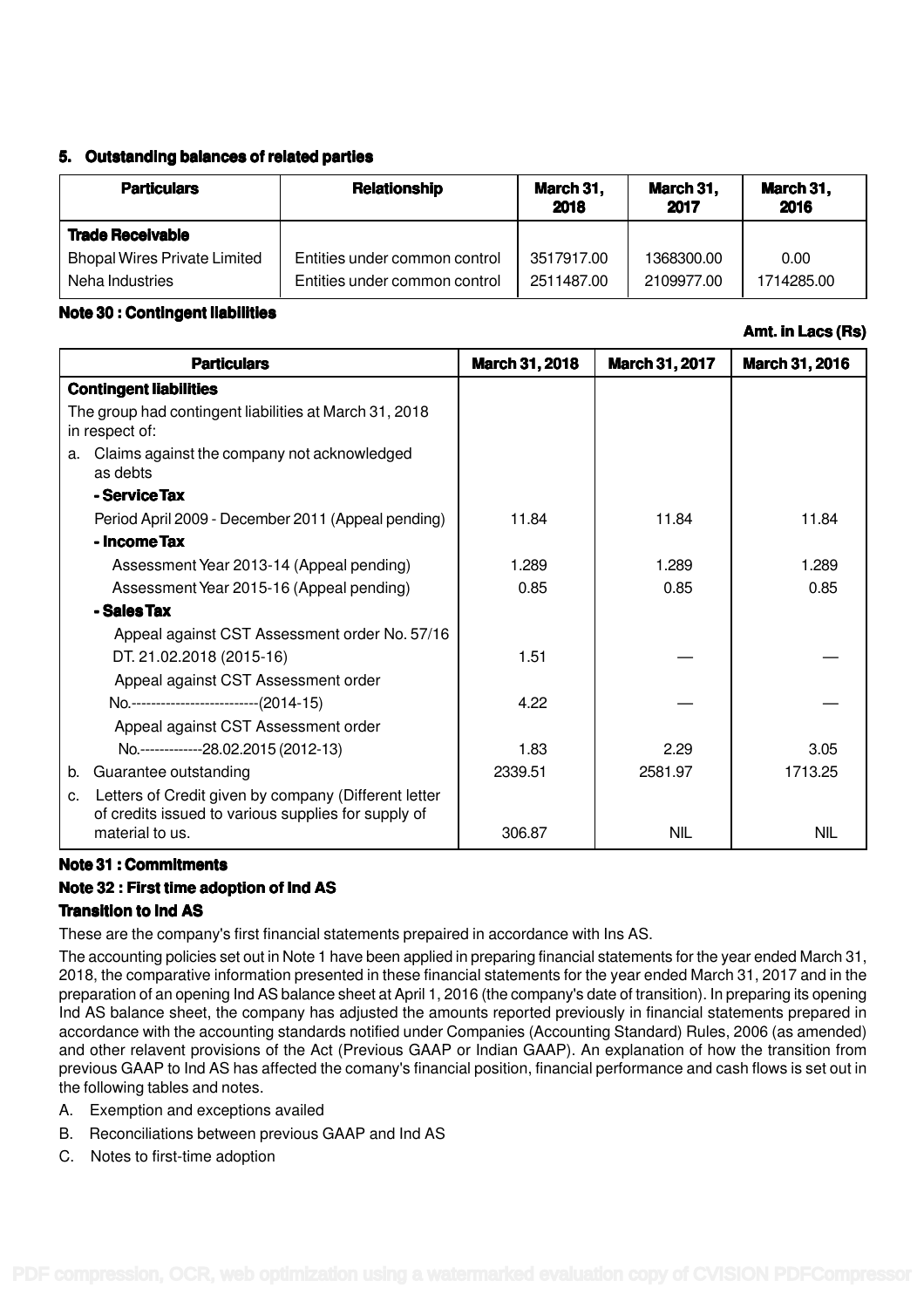|          | <b>STAR DELTA TRANSFORMERS LIMITED</b><br><b>CIN: L31102MP1977PLC001393</b><br><b>STAR DELTA TRANSFORMERS</b><br><b>Registered Office:</b> 92-A Govindpura Industrial Area Bhopal-462023<br><b>Email Id:</b> star.delta@rediffmail.com<br>Website: www.stardeltatransformers.com<br><b>Phone:</b> +91-755-2586680, 4261016 <b>Fax:</b> +91-755-2580059<br><b>ATTENDANCE SLIP</b><br>(To be presented at the entrance)<br>42nd ANNUAL GENERAL MEETING ON FRIDAY, SEPTEMBER 28, 2018 AT 11:30 A.M.<br>at 92-A Govindpura Industrial Area Bhopal-462023 |  |  |  |  |  |
|----------|------------------------------------------------------------------------------------------------------------------------------------------------------------------------------------------------------------------------------------------------------------------------------------------------------------------------------------------------------------------------------------------------------------------------------------------------------------------------------------------------------------------------------------------------------|--|--|--|--|--|
|          |                                                                                                                                                                                                                                                                                                                                                                                                                                                                                                                                                      |  |  |  |  |  |
|          |                                                                                                                                                                                                                                                                                                                                                                                                                                                                                                                                                      |  |  |  |  |  |
|          |                                                                                                                                                                                                                                                                                                                                                                                                                                                                                                                                                      |  |  |  |  |  |
|          |                                                                                                                                                                                                                                                                                                                                                                                                                                                                                                                                                      |  |  |  |  |  |
| Tear off | I/we certify that I/we am/are member(s)/proxy for the member(s) of the Company.<br>I/We hereby record my/our presence at the forty second annual general meeting of the Company on Friday, September<br>28, 2018 at 11:30 a.m.at 92-A Govindpura Industrial Area Bhopal-462023                                                                                                                                                                                                                                                                       |  |  |  |  |  |
|          | Signature of First holder/Proxy/Authorised Representative                                                                                                                                                                                                                                                                                                                                                                                                                                                                                            |  |  |  |  |  |
|          |                                                                                                                                                                                                                                                                                                                                                                                                                                                                                                                                                      |  |  |  |  |  |
|          | Signature of Joint holder(s)                                                                                                                                                                                                                                                                                                                                                                                                                                                                                                                         |  |  |  |  |  |
|          | Place:                                                                                                                                                                                                                                                                                                                                                                                                                                                                                                                                               |  |  |  |  |  |
|          | Date:                                                                                                                                                                                                                                                                                                                                                                                                                                                                                                                                                |  |  |  |  |  |
|          | Notes:                                                                                                                                                                                                                                                                                                                                                                                                                                                                                                                                               |  |  |  |  |  |
|          | Only shareholders of the Company and/or their Proxy will be allowed to attend the Meeting.<br>1.                                                                                                                                                                                                                                                                                                                                                                                                                                                     |  |  |  |  |  |
|          | 2.<br>Shareholder/proxyholder shall bring his/her copy of the Annual report for the reference at the meeting.                                                                                                                                                                                                                                                                                                                                                                                                                                        |  |  |  |  |  |
|          |                                                                                                                                                                                                                                                                                                                                                                                                                                                                                                                                                      |  |  |  |  |  |
|          |                                                                                                                                                                                                                                                                                                                                                                                                                                                                                                                                                      |  |  |  |  |  |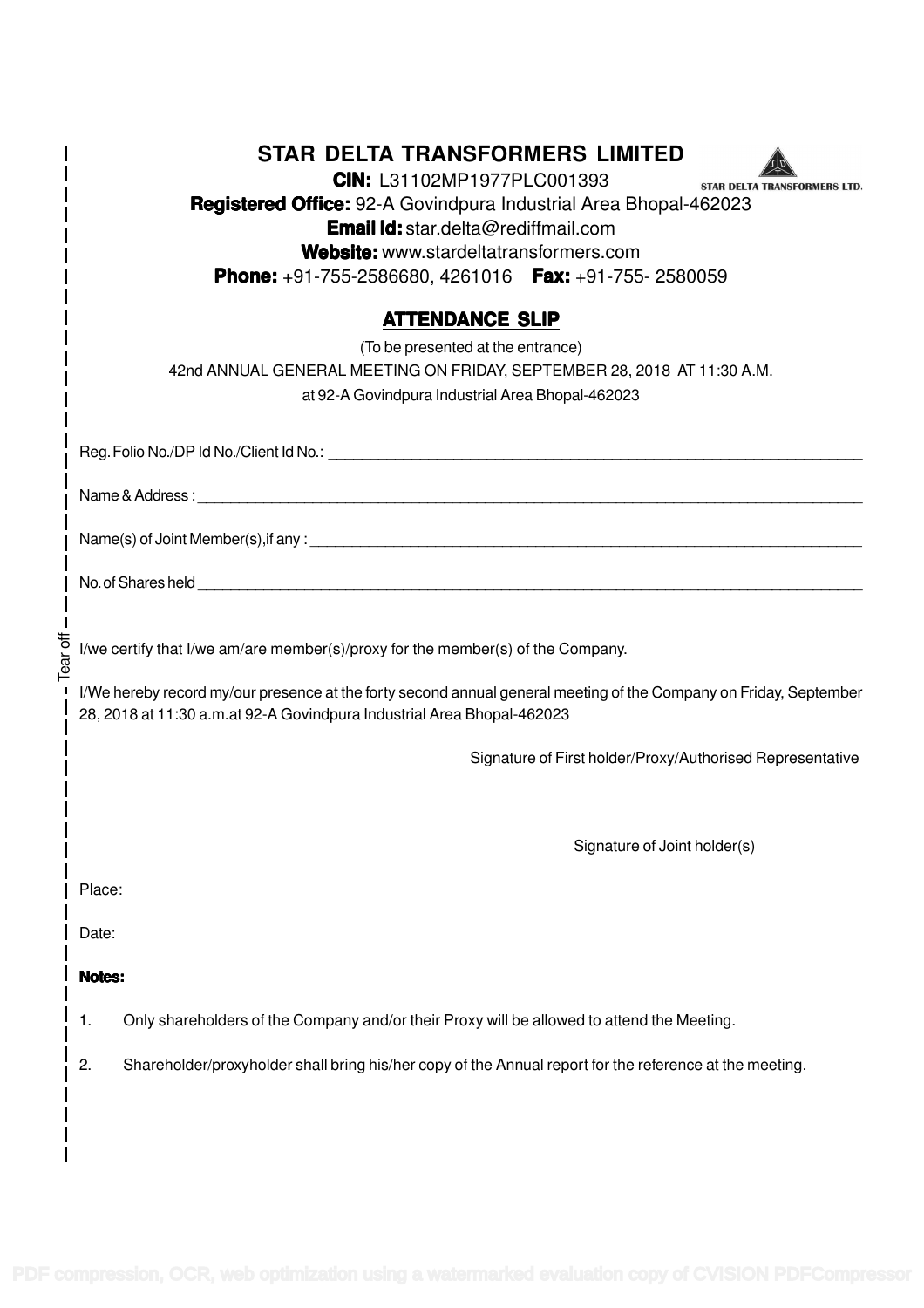|          | <b>STAR DELTA TRANSFORMERS LIMITED</b><br><b>CIN: L31102MP1977PLC001393</b>                                                                                                                                                                                                                                                                |                                                                                                                                                                                                     |  |                                                                           |                                                                                                       |         |  |  |
|----------|--------------------------------------------------------------------------------------------------------------------------------------------------------------------------------------------------------------------------------------------------------------------------------------------------------------------------------------------|-----------------------------------------------------------------------------------------------------------------------------------------------------------------------------------------------------|--|---------------------------------------------------------------------------|-------------------------------------------------------------------------------------------------------|---------|--|--|
|          | <b>STAR DELTA TRANSFORMERS LTD.</b><br>Registered Office: 92-A, Industrial Area, Govindpura, Bhopal - 462023 (INDIA)<br><b>Email:</b> star.delta@rediffmail.com Website:www.stardeltatransformers.com<br>Phone: +91-755-2586680, 4261016 Fax: +91-755- 2580059                                                                             |                                                                                                                                                                                                     |  |                                                                           |                                                                                                       |         |  |  |
| Tear off | <b>PROXY FORM</b>                                                                                                                                                                                                                                                                                                                          |                                                                                                                                                                                                     |  |                                                                           |                                                                                                       |         |  |  |
|          | [Pursuant to section 105(6) of the Companies Act, 2013 and rule 19(3) of the Companies (Management and Administration) Rules, 2014]                                                                                                                                                                                                        |                                                                                                                                                                                                     |  |                                                                           |                                                                                                       |         |  |  |
|          |                                                                                                                                                                                                                                                                                                                                            | CIN: L31102MP1977PLC001393                                                                                                                                                                          |  |                                                                           |                                                                                                       |         |  |  |
|          | Name of the company: Star Delta Transformers Limited                                                                                                                                                                                                                                                                                       |                                                                                                                                                                                                     |  |                                                                           |                                                                                                       |         |  |  |
|          | Registered office: 92-A, Industrial Area, Govindpura, Bhopal - 462023 (INDIA)                                                                                                                                                                                                                                                              |                                                                                                                                                                                                     |  |                                                                           |                                                                                                       |         |  |  |
|          |                                                                                                                                                                                                                                                                                                                                            | Registered address                                                                                                                                                                                  |  |                                                                           |                                                                                                       |         |  |  |
|          |                                                                                                                                                                                                                                                                                                                                            | E-mail Id                                                                                                                                                                                           |  |                                                                           |                                                                                                       |         |  |  |
|          |                                                                                                                                                                                                                                                                                                                                            | Folio No/ Client Id                                                                                                                                                                                 |  |                                                                           |                                                                                                       |         |  |  |
|          | DP ID                                                                                                                                                                                                                                                                                                                                      |                                                                                                                                                                                                     |  |                                                                           |                                                                                                       |         |  |  |
|          | I/We, being the member(s) holding  shares of the above named company, hereby appoint                                                                                                                                                                                                                                                       |                                                                                                                                                                                                     |  |                                                                           |                                                                                                       |         |  |  |
|          | 1.                                                                                                                                                                                                                                                                                                                                         |                                                                                                                                                                                                     |  |                                                                           | E-mail Id:                                                                                            |         |  |  |
|          |                                                                                                                                                                                                                                                                                                                                            | Address:                                                                                                                                                                                            |  |                                                                           | Signature:, or failing him                                                                            |         |  |  |
|          | 2.                                                                                                                                                                                                                                                                                                                                         |                                                                                                                                                                                                     |  |                                                                           | E-mail Id:                                                                                            |         |  |  |
|          |                                                                                                                                                                                                                                                                                                                                            | Address:                                                                                                                                                                                            |  |                                                                           | Signature:, or failing him                                                                            |         |  |  |
|          | 3.                                                                                                                                                                                                                                                                                                                                         | Address:                                                                                                                                                                                            |  |                                                                           | E-mail Id:<br>Signature:                                                                              |         |  |  |
|          | as my/our proxy to attend and vote for me/us and on my/our behalf at the forty second Annual general meeting of the<br>company, to be held on the Friday, 28th September 2018 at 11:30 a.m. at 92-A, Industrial Area, Govindpura, Bhopal -<br>462023 and at any adjournment thereof in respect of such resolutions as are indicated below: |                                                                                                                                                                                                     |  |                                                                           |                                                                                                       |         |  |  |
|          | <b>Ordinary Resolution:</b>                                                                                                                                                                                                                                                                                                                |                                                                                                                                                                                                     |  |                                                                           |                                                                                                       |         |  |  |
|          | 1.                                                                                                                                                                                                                                                                                                                                         |                                                                                                                                                                                                     |  |                                                                           | To Adopt the Financial Statements along with the reports of Board of Director's and Auditor's thereon |         |  |  |
|          | 2.                                                                                                                                                                                                                                                                                                                                         | To Appoint Director in place of Director who retires by rotation                                                                                                                                    |  |                                                                           |                                                                                                       |         |  |  |
|          | <b>Special Resolution:</b>                                                                                                                                                                                                                                                                                                                 |                                                                                                                                                                                                     |  |                                                                           |                                                                                                       |         |  |  |
|          | 1.                                                                                                                                                                                                                                                                                                                                         | To ratify/confirm the remuneration payable to Cost auditors for the financial year ending 31st March 2018;                                                                                          |  |                                                                           |                                                                                                       |         |  |  |
|          |                                                                                                                                                                                                                                                                                                                                            | 2.<br>Payment of Minimum Remuneration to Mr. Kishore Gupta (DIN: 00014205), Managing Director of the Company, in<br>the event of inadequacy or absence of profits                                   |  |                                                                           |                                                                                                       |         |  |  |
|          | 3.                                                                                                                                                                                                                                                                                                                                         | Payment of Minimum Remuneration to Mr. Rakesh Gupta (DIN: 00014139), Whole time Director of the Company,<br>in the event of inadequacy or absence of profits:                                       |  |                                                                           |                                                                                                       |         |  |  |
|          | Authority to Board of Directors to borrow u/s 180(1)(c) of the Companies Act, 2013:<br>4.                                                                                                                                                                                                                                                  |                                                                                                                                                                                                     |  |                                                                           |                                                                                                       |         |  |  |
|          | 5.                                                                                                                                                                                                                                                                                                                                         |                                                                                                                                                                                                     |  | Authority to Board of Directors u/s 180(1)(a) of the Companies Act, 2013: |                                                                                                       | Affix   |  |  |
|          |                                                                                                                                                                                                                                                                                                                                            |                                                                                                                                                                                                     |  |                                                                           |                                                                                                       | Revenue |  |  |
|          |                                                                                                                                                                                                                                                                                                                                            | Signed this day of 20                                                                                                                                                                               |  |                                                                           |                                                                                                       | Stamp   |  |  |
|          | Signature of shareholder                                                                                                                                                                                                                                                                                                                   |                                                                                                                                                                                                     |  |                                                                           |                                                                                                       |         |  |  |
|          | Signature of Proxy holder(s)                                                                                                                                                                                                                                                                                                               |                                                                                                                                                                                                     |  |                                                                           |                                                                                                       |         |  |  |
|          |                                                                                                                                                                                                                                                                                                                                            |                                                                                                                                                                                                     |  |                                                                           |                                                                                                       |         |  |  |
|          |                                                                                                                                                                                                                                                                                                                                            | Note: This form of proxy in order to be effective should be duly completed and deposited at the Registered<br>Office of the Company, not less than 48 hours before the commencement of the Meeting. |  |                                                                           |                                                                                                       |         |  |  |